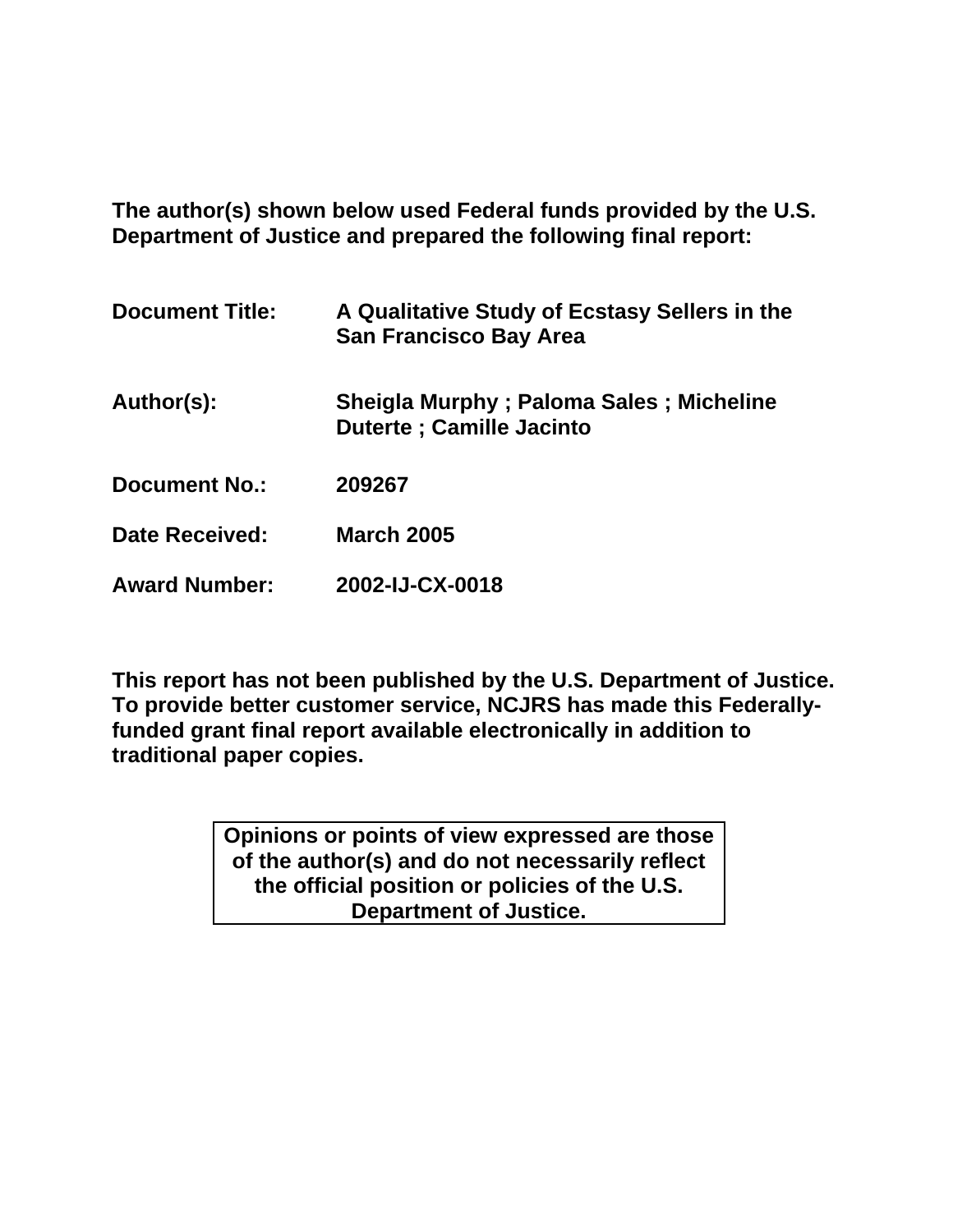> A Qualitative Study of Ecstasy Sellers In the San Francisco Bay Area

> > Final Report to the National Institute of Justice Grant # 2002-IJ-CX-0018 March 14, 2004

Sheigla Murphy, Ph.D. Principal Investigator

> Paloma Sales Micheline Duterte Camille Jacinto

Institute for Scientific Analysis 390 4<sup>th</sup> Street, 2<sup>nd</sup> Floor, Suite D San Francisco, California 94107

We would like to thank all of the study participants for their candor and cooperation. Without them this research would not have been possible.

**~** 

We would like to acknowledge the support of Henry Brownstein, Diana Noone and our Project Officer Christine Crossland.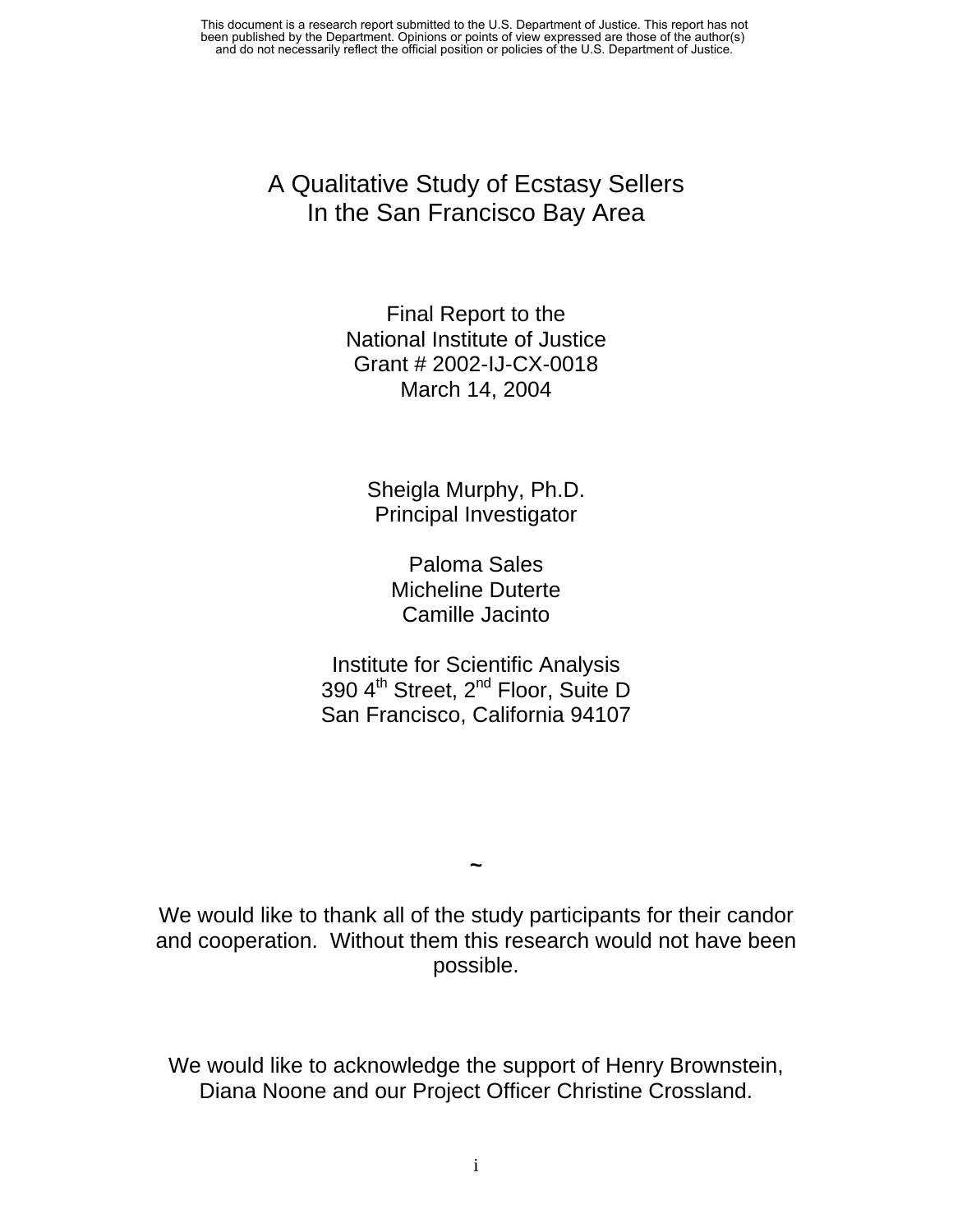## **Table of Contents**

| Social Relationships Between Buyers and Sellers 43 |
|----------------------------------------------------|
|                                                    |
|                                                    |
|                                                    |
|                                                    |
|                                                    |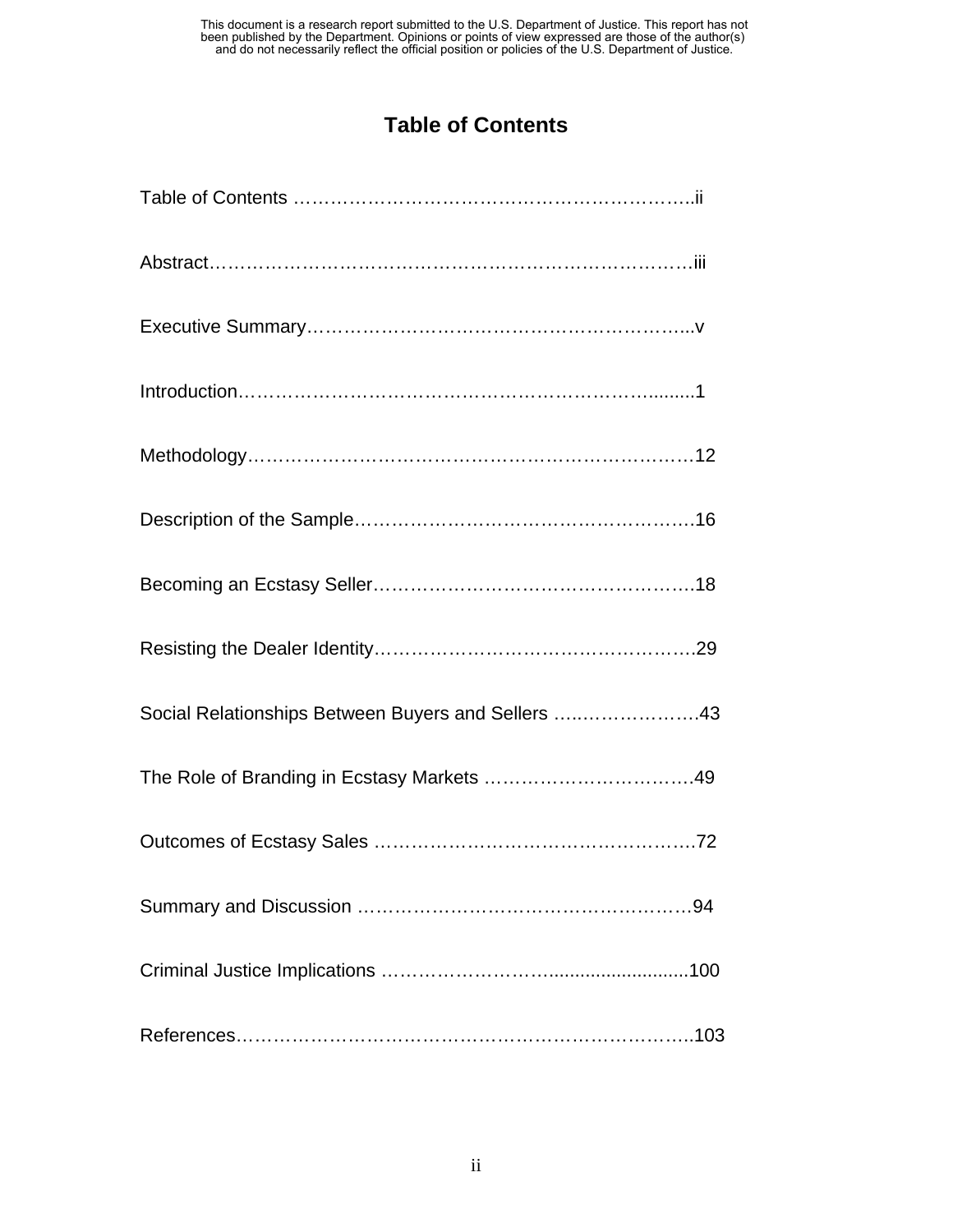### **Abstract**

 Due to the nature of the buyer and seller relationships, Ecstasy drug markets challenge our current understandings of drug distribution. We interviewed individuals who were18 years of age or older and living in the San Francisco Bay Area. We conducted key informant interviews and field observations. Employing ethnographic sampling techniques, we recruited 80 sellers who had sold or exchanged five or more Ecstasy doses five or more times in the six months prior to interview. Interviewees were predominantly White, male, and middle to upper-middle class, housed and in their twenties. All of the interviewees had used Ecstasy, most (93%) before they began selling it. Participants resisted stigmatized drug dealer identities because they were not full time sellers, only sold to friends and did not market or push their drugs. Sellers' constructed their own labels calling themselves *service providers*, *enablers or facilitators*. Participants relied on their friendships with their customers to protect them from theft, violence or police intervention. With some exceptions, participants knew very little about where their Ecstasy came from or how their suppliers priced their products. Through our interview data and online research we found that Ecstasy manufacturers chose specific symbols for their pill brands to convey messages to consumers about their products. The most frequently cited method for testing Ecstasy was "take it yourself" (67%). Unlike cocaine or marijuana sales, selling Ecstasy did not

iii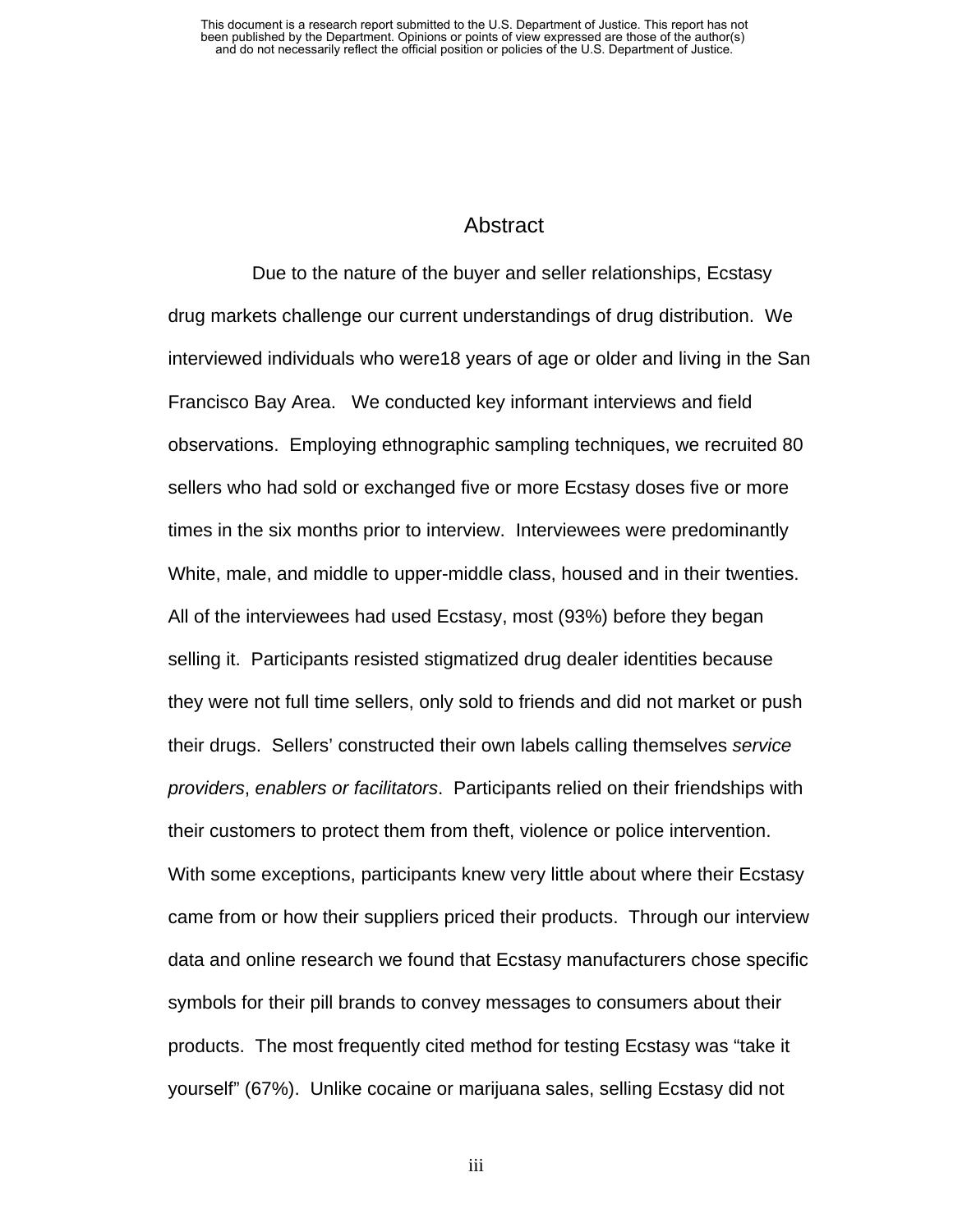increase sellers' use. Heavy use increased the likelihood of not feeling the Ecstasy as intensely and experiencing more difficult hangovers. Long-term Ecstasy use was characterized by cycles or phases beginning with peak use periods followed by periods of abstention. Friends motivated them to begin selling Ecstasy, and opportunities to use Ecstasy with their friends kept many in business. Nonetheless, 54 percent reported that they wanted to quit selling citing legal risks, stress, and concern for their customers' health. Interviewees were working (88%) or planning careers and a pervasive theme was it was time to grow up, stop taking unnecessary risks and assume the conventional social roles that were awaiting them. "Buy and bust" strategies may be difficult to implement in markets characterized by social bonding enhanced by the Ecstasy using experience. While these user/seller groups may have been winding down from Ecstasy use and sales, they were becoming interested in powder cocaine as an alternative. Sellers saw cocaine as "less of a commitment time wise" and without the immediate after effects.

iv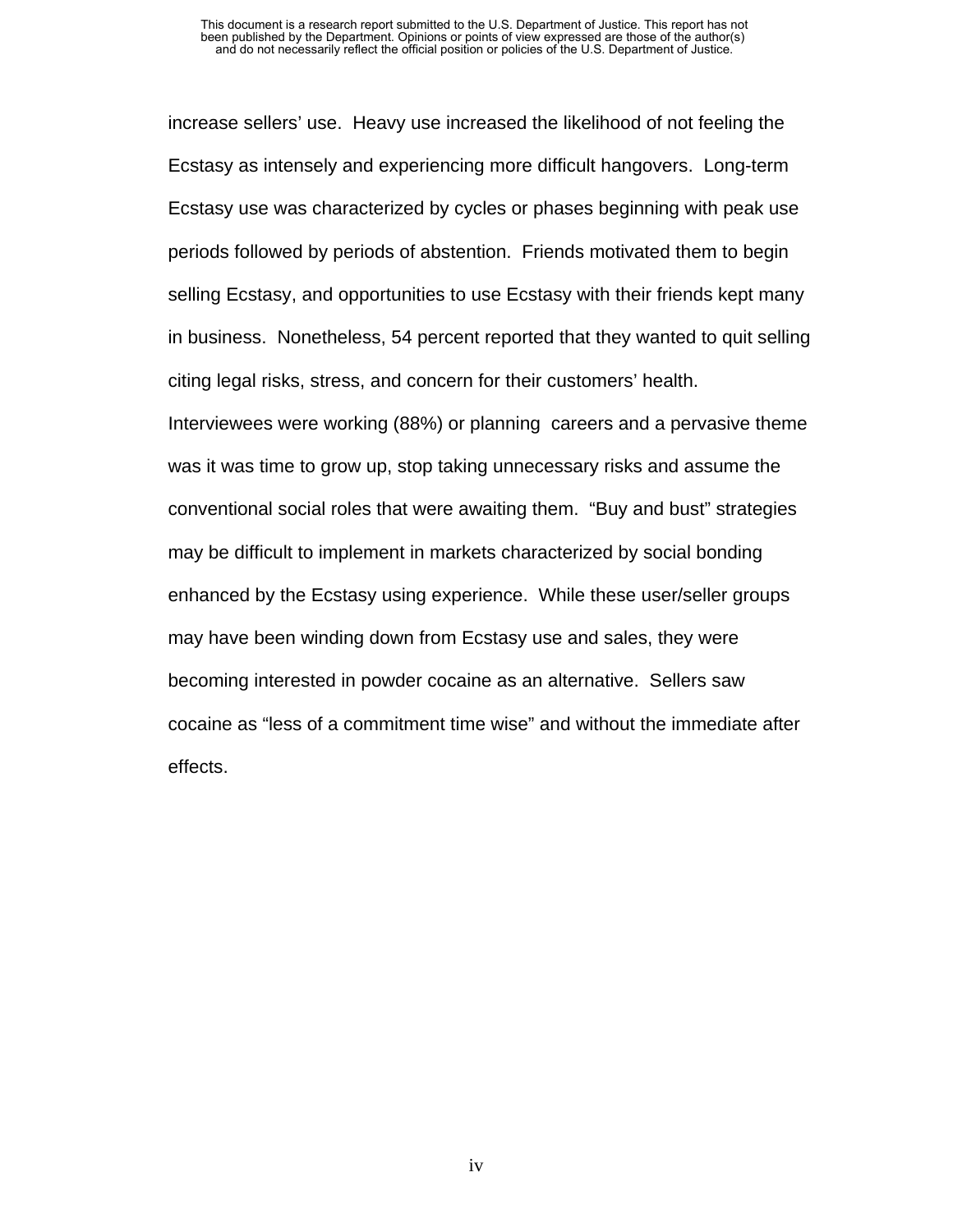# **Executive Summary**

# **Findings in Brief**

- Ecstasy sellers were White, male, middle to upper-middle class, housed and in their twenties.
- Long term Ecstasy use is characterized by cycles or phases with peak use periods followed by periods of abstention.
- Friends motivated sellers to begin to sell Ecstasy and opportunities to use Ecstasy with their friends kept many of them in business.
- Selling Ecstasy was not perceived to be as criminal or immoral as dealing other drugs due to Ecstasy's reputation as a beneficial experience.
- Sellers resisted stigmatized dealer identities instead labeling themselves *service providers*, *enablers* or *facilitators.*
- Sellers relied on their friendships with their customers to protect them from theft, violence or police intervention.
- Women and men were equally divided on the issue of Ecstasy and sex. Sexual or sensual?
- The day after Ecstasy hangovers were described from mildly debilitating to serious depression lasting several weeks or even months.
- Pill Branding Ecstasy manufacturers choose specific symbols for their pills to convey messages to consumers about their product.
- 54% reported that they wanted to quit selling citing legal risks, stress, concern for their customers' health and "it's time to stop taking unnecessary risks."
- Ecstasy's unique psychopharmacology and the relationships between buyers and sellers combine to present challenges to traditional criminal justice interventions.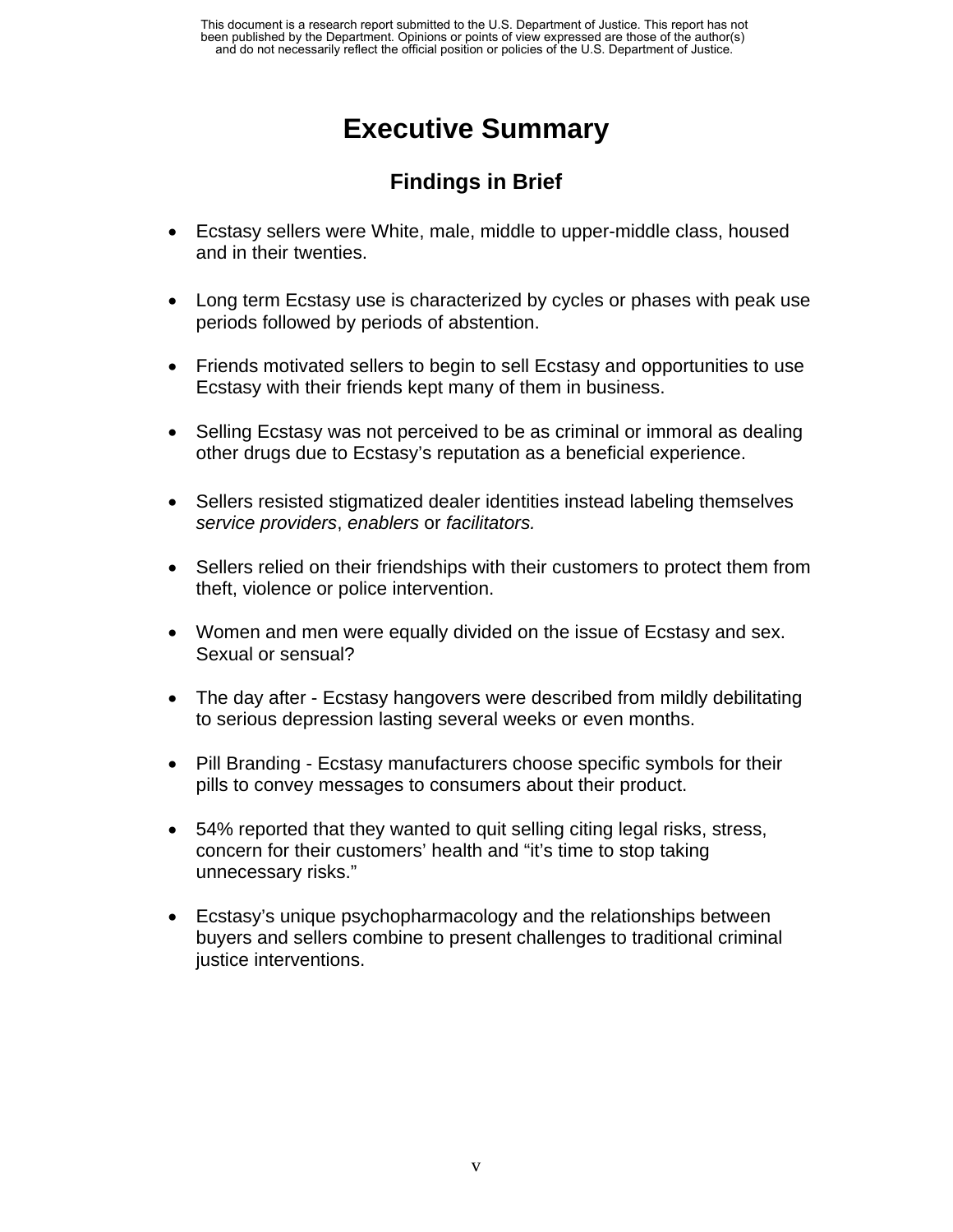### **Introduction**

 During the first phase of the project we conducted key informant interviews and field observations. During the second phase of the study, employing ethnographic sampling techniques, we recruited 80 sellers who had sold or exchanged five or more Ecstasy doses five or more times in the six months prior to interview.

#### **Study Site**

 It is important not to underestimate the significance of San Francisco's diverse, liberal community when looking at its drug markets. A majority of San Francisco's registered voters are Democrats or members of left-wing parties (www.SFPolitics.com 2004). San Francisco, along with other Bay Area cities such as Oakland and Berkeley, is considered a sanctuary for medical marijuana users. Considering this social milieu, it is not surprising that drug use is not entirely demonized. In fact many drug users that we have interviewed during previous projects believe that San Francisco's drugs are more plentiful and of higher quality, and this is particularly true for the Ecstasy sellers we interviewed for this study.

#### **Methods**

We employed the grounded theory approach, which entails the simultaneous process of data collection, analysis and theory construction. We began by expanding our contacts, with the help of our Community Consultants in social worlds of Ecstasy sellers. We asked our interviewees to refer project staff to fellow sellers and to the people from whom their purchased supplies

vi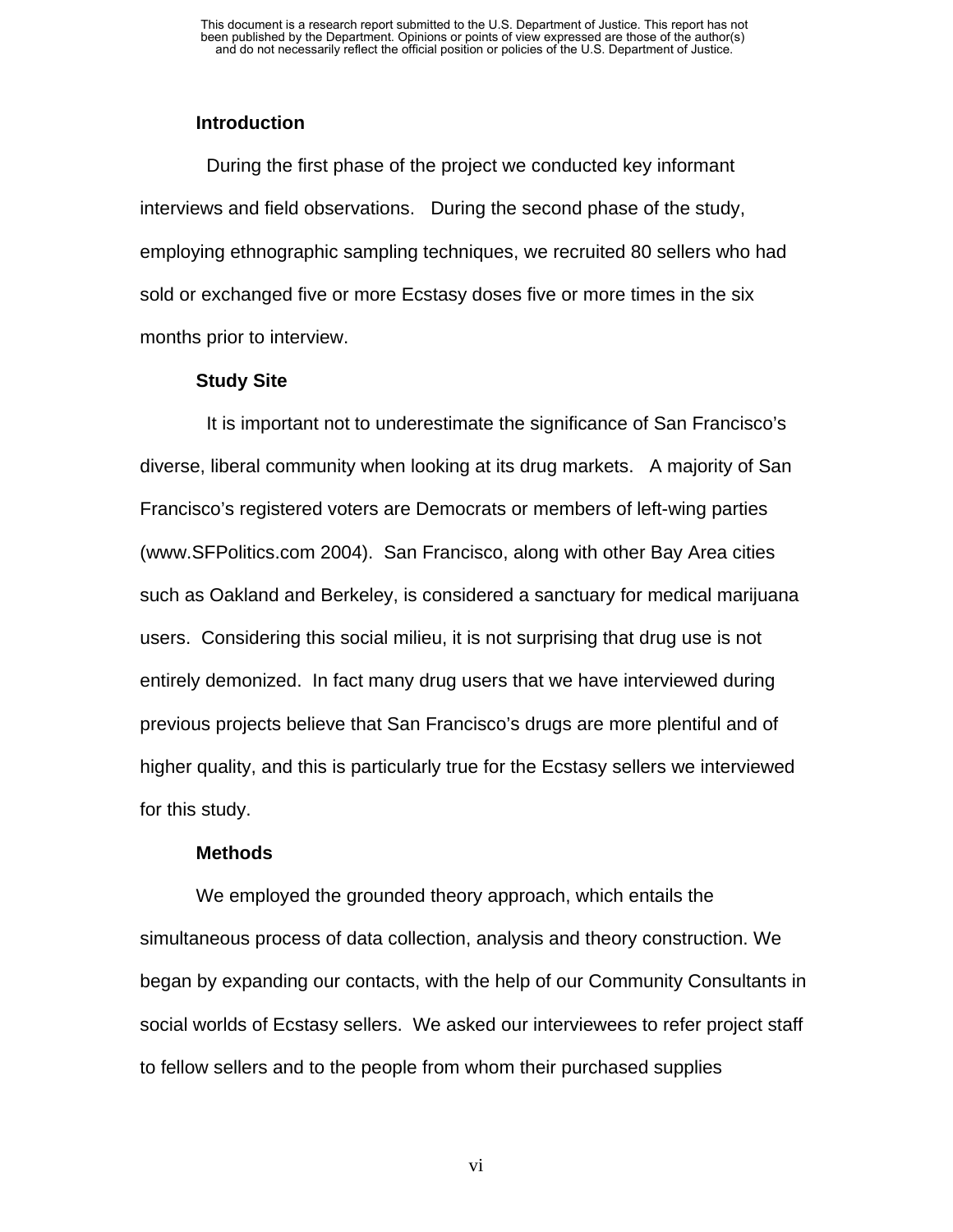employing the snowball or chain referral sampling method. While field observations were important to understanding the Ecstasy scene and to help us to develop the sampling frame, fieldwork was less successful than we had imagined for recruiting study participants. Our most successful recruitment strategy was to rely on Community Consultants and study participants to vouch for our commitment to keeping interviewees' confidentiality and to the eventual presentation of Ecstasy selling from the interviewees' perspectives.

#### **Description of the Sample**

Fifty-seven (71%) were men, 22 (28%) women, and 1 (1%) transgender with a median age of 26. Fifty (63%) of the interviewees were White, 8(10%) African-American, 7 (9%) Latino, 7 (9%) of mixed ethnicity, 5 (6%) Asian, 1 (1%) Native American, 1 (1%) Arab, and 1 (1%) refused to be categorized. Sixty-one (76%) were single, 12 (15%) were living with a partner, 5 (11%) were married, and 2 (3%) were divorced or separated. Only 10 (13%) interviewees had children.

Seventy-eight (98%) had at least a high school diploma. Thirty-six (45%) had some college education, 10 (13%) had an associate degree, 21 (26%) had a bachelor's degree, and 2 (3%) had graduate degrees. Twenty-nine (36%) were in school at the time of the interview. Of those, 14 were attending full-time, and 15 part-time.

During the 12 months prior to the interview, 70 (88%) were employed. Of those, 49 were employed full-time and 21 part-time. Employment-based earnings ranged from 280 to 8,000 dollars per month with a median monthly

vii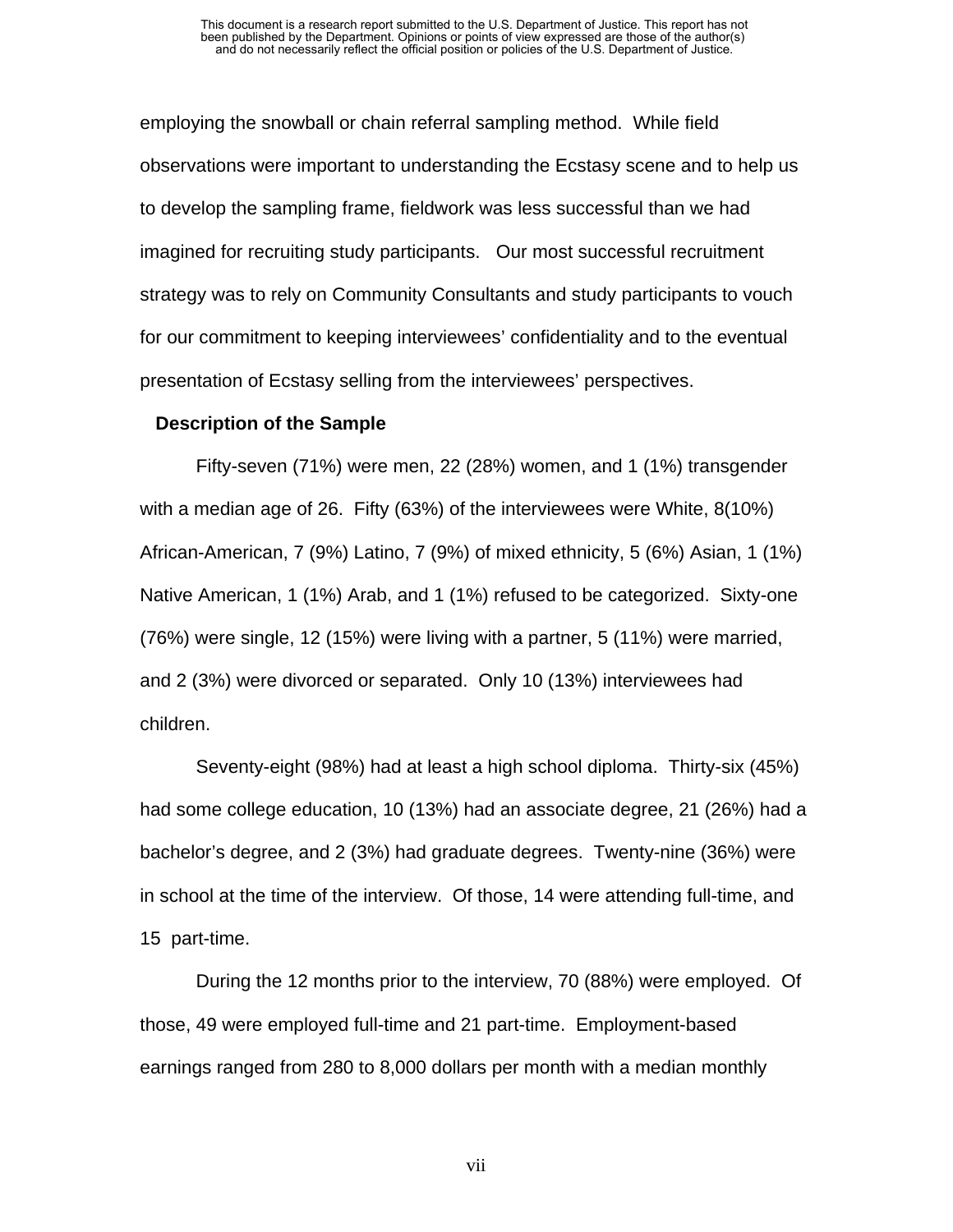income of 1,600 dollars. Income generated by drug sales ranged from 15 to 12,550 dollars per month, with a median drug sales income of 315 dollars per month. Interviewees' total annual income for the 12 months prior to the interview ranged from 3,500 to 212,592 dollars per year, with a median yearly income of 25,800 dollars. All but one interviewee were housed.

#### **Becoming an Ecstasy Seller**

### *Ecstasy Use*

All of the interviewees had used Ecstasy. The median age at which they first tried Ecstasy was19. The age in which they first used Ecstasy regularly was 20. Ninety-three percent had used Ecstasy prior to selling it.

During the 12 months prior to the interview, interviewees used Ecstasy from 1 to 120 days with a median of 10 days. Three interviewees had not used Ecstasy in the 12 months prior to the interview. The average number of hits used during one use episode ranged from half a hit to 4 hits with a median of 1.5 hits.

### *Initiation into Ecstasy Sales*

The median age of first sale was 21 years. Only two interviewees had sold Ecstasy before they began using. We identified three major types of initiation in to Ecstasy selling. 1) Drifting into dealing or being an Ecstasy user who knew a seller and began by buying for their friends. 2) We called the second group Established Sellers who added Ecstasy to their product line. 3) The third mode we characterized as entrepreneurial or profit motivated.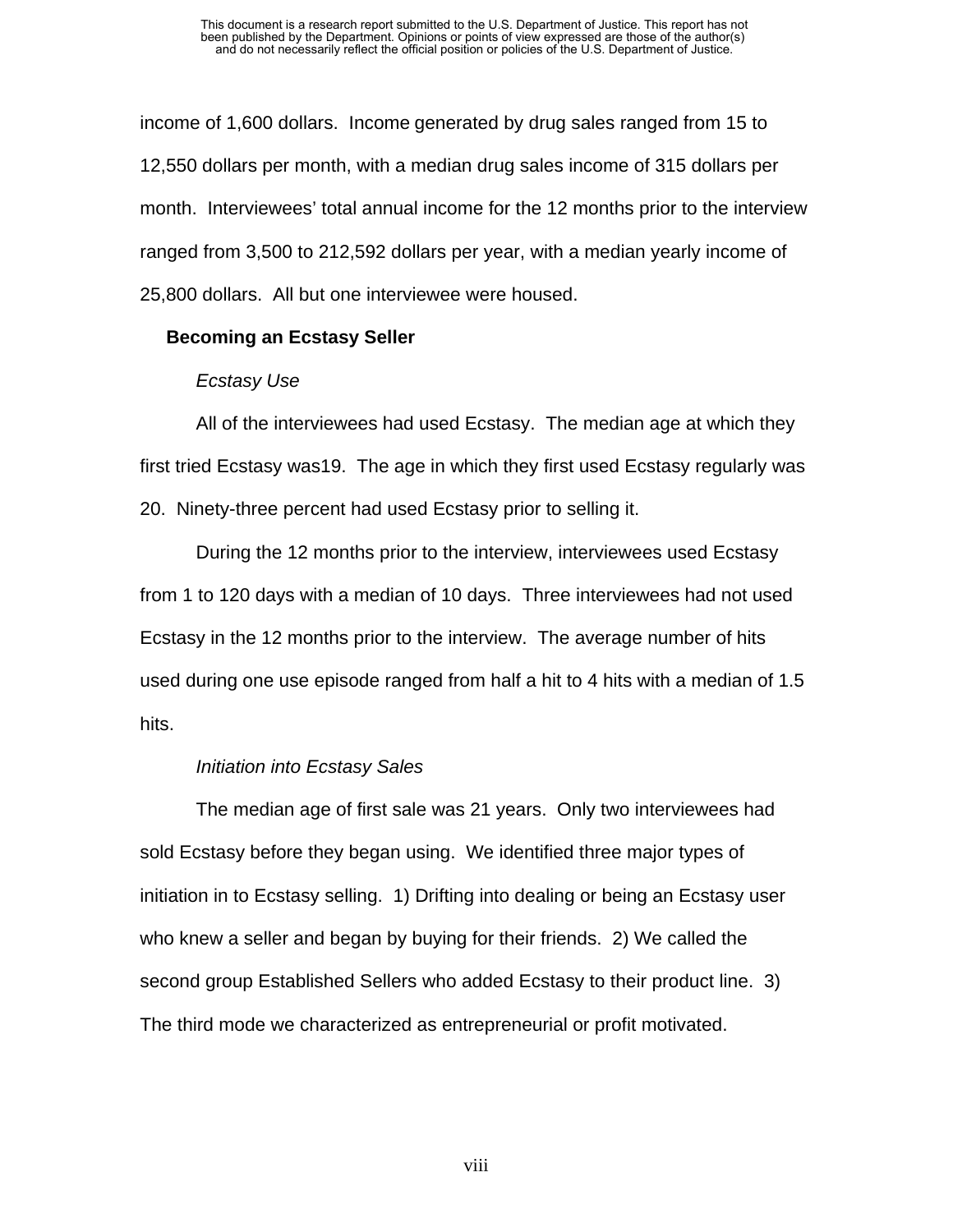#### **Resisting the Dealer Identity**

The stigmatized dealer identities inspired participants to distance themselves from its negative images and to construct more positive identities for themselves. From our interviewees' perspectives, they were not real dealers because they were not full time sellers, only sold to friends and did not market or push their drugs. Further, interviewees ranked themselves as mid or low level sellers irrespective of their actual sales levels. Finally, respondents felt that the psychoactive properties of the drugs they sold differentiated them from sellers of other drugs. They saw themselves as quality assurance agents for their customers.

 Even long term sellers of other drugs saw their Ecstasy sales in a different light. Selling Ecstasy was not perceived to be as criminal or immoral as dealing other drugs because of Ecstasy's reputation as an important, even beneficial experience. Sellers' stake in conventional worlds precluded their adoption of deviant social identities. Sellers constructed their own identities labeling themselves service providers, enablers or facilitators. They often took pride in giving their friends positive drug experiences seeing themselves as providing a service for their communities.

#### *Sales Practices*

Unlike findings from other drug distribution studies, where sellers describe detailed business practices, rules for their operations and contingency plans; the sellers we interviewed had very few rules for themselves or for their customers. Most reported their only precautions were to only sell to friends and to not talk

ix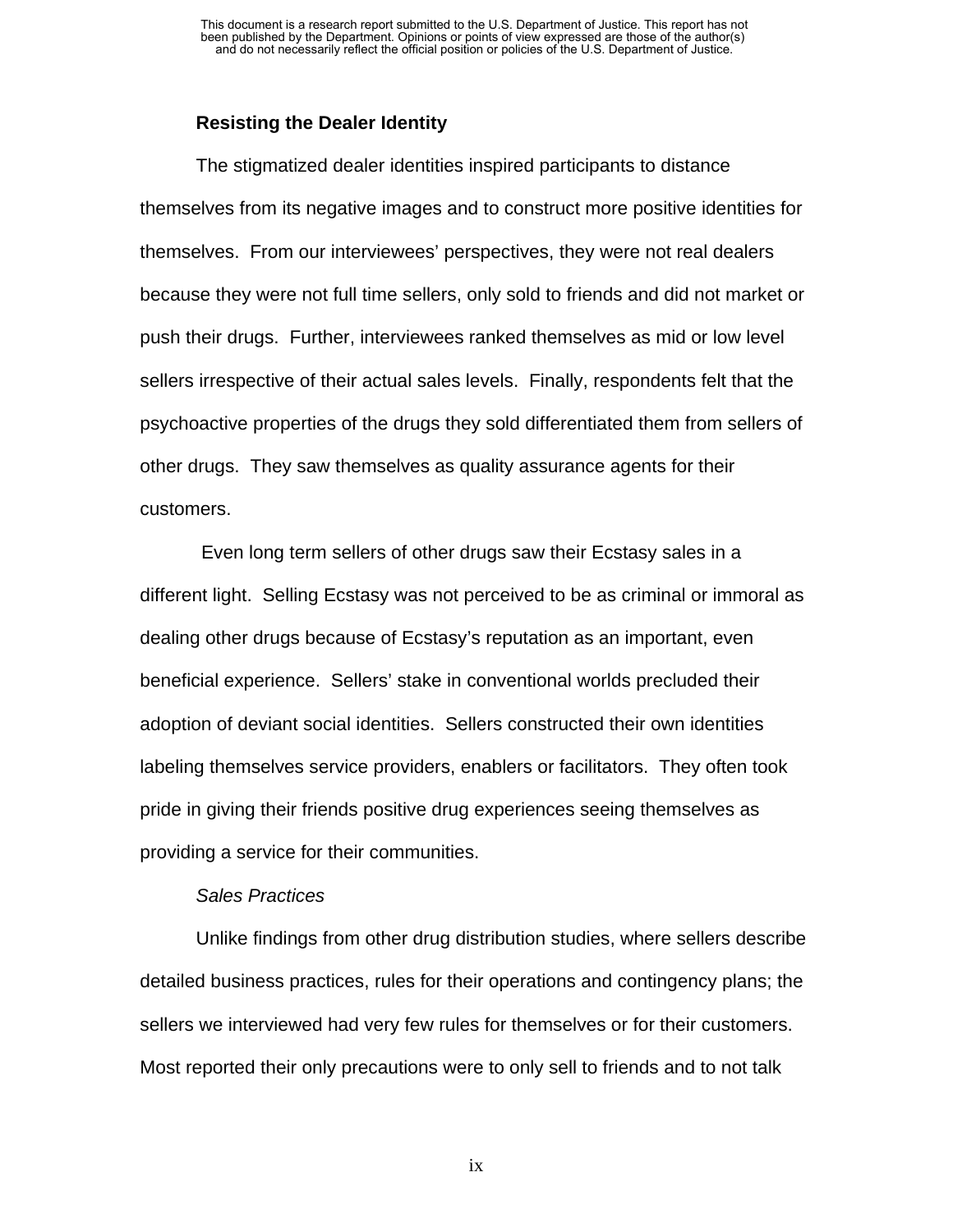about drugs on the telephone. Participants relied on their friendships with their customers to protect them from theft, violence or police intervention. A majority sold in private or what we call privatized settings and only two interviewees reported engaged in cutting or adulterating the drugs they sold. Most participants had few friends who were Ecstasy sellers (average of five percent), which may have hampered the development of more sophisticated business practices. Ecstasy selling was not a daily activity, since most users used sporadically (on the weekends, for special events or even more infrequently) and sales patterns mirrored customers' use patterns.

#### **Social Relationships Between Sellers and Buyers**

Essentially, for most participants it was their friends who made it possible for them to distribute Ecstasy. When asked who their customers were, 80% (64) replied friends and acquaintances. Not only was it convenient and easy to sell within their social networks, these participants trusted their friends to engage in illicit transactions without provoking problems.

While it was less common for the sellers to have a close relationship with their suppliers, most interviewees reported having friendly, business relationships. With some exceptions, participants knew very little about where the Ecstasy they sold came from or how their suppliers priced their product. Many adopted a "don't ask don't tell" policy and were careful not to ask too many questions.

x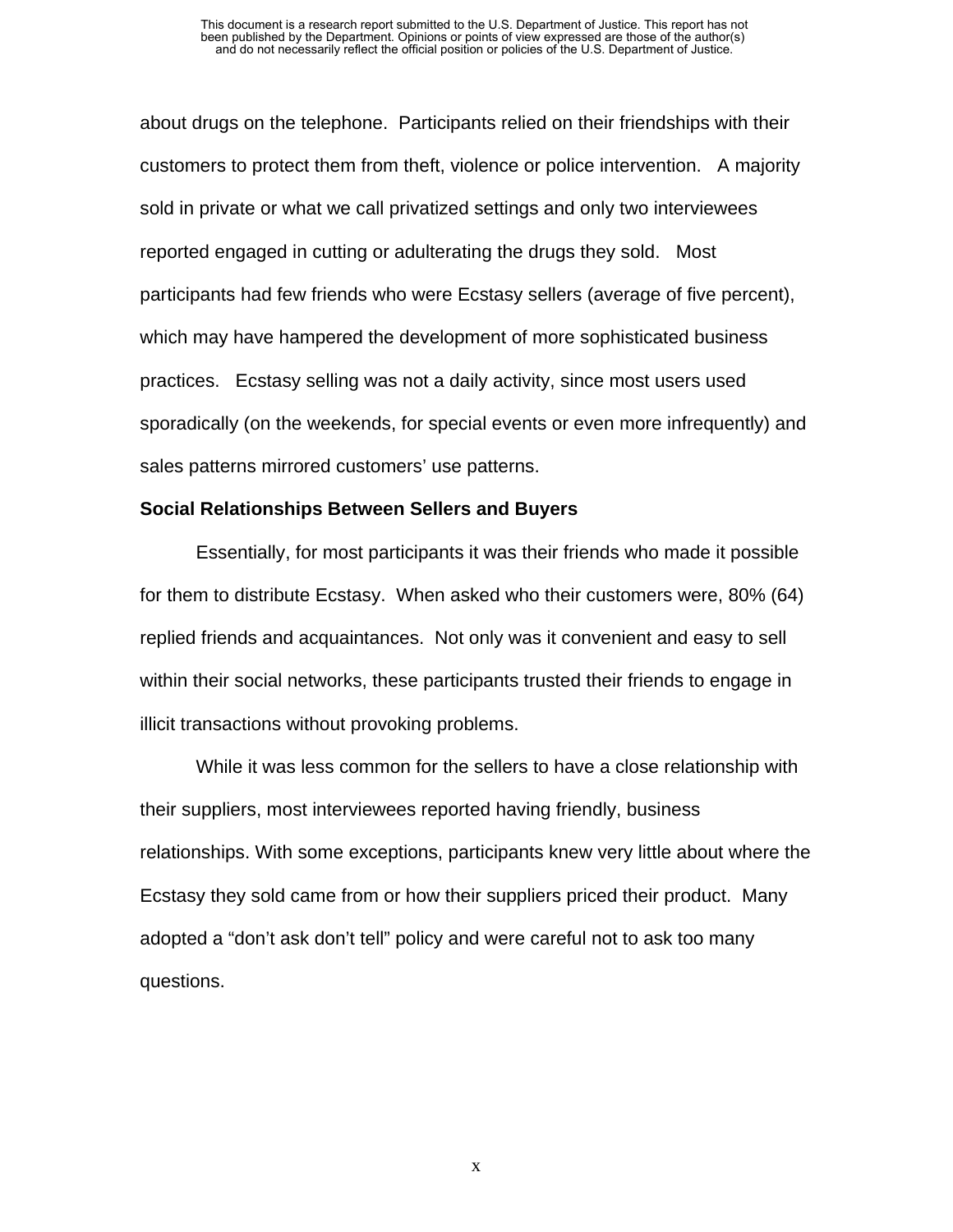#### **The Role of Ecstasy Branding in the Ecstasy Market**

Early on in the project we learned about the importance of Ecstasy brands in understanding the ways in which interviewees evaluated the quality of the pills they bought and sold. Ecstasy manufacturers choose specific symbols for their pills to convey messages to consumers about their product. As we continued to learn the assortment of brand names for Ecstasy from our interview data and online research, it became apparent that there were a few categories of brands used for the marketing of this drug. We divided them into four major categories, although not every brand mentioned or reviewed online fell into one of these groups. The first brand type is designer or status references; some of the examples we came across include: Louis Vuitton, D&G, and Mercedes. Second, there were a number of corporate references in pill brands, including the popular Mitsubishi Ecstasy as well as Motorola. The third type we deemed pop culture since it was clear that popular culture inspired many Ecstasy brand names; Superman and Yellow Decepticons (from the 1980s cartoon series "The Transformers") are just two examples. Finally, there were miscellaneous colors and shapes that characterized some Ecstasy pill brands, like the popular Blue Dolphins and Green Clovers.

The majority of our sample did not test their Ecstasy regularly. When asked if they tested the Ecstasy they sold, only 26 (32%) said they always tested it. The most frequently reported method for testing Ecstasy was "take it yourself" (67%).

xi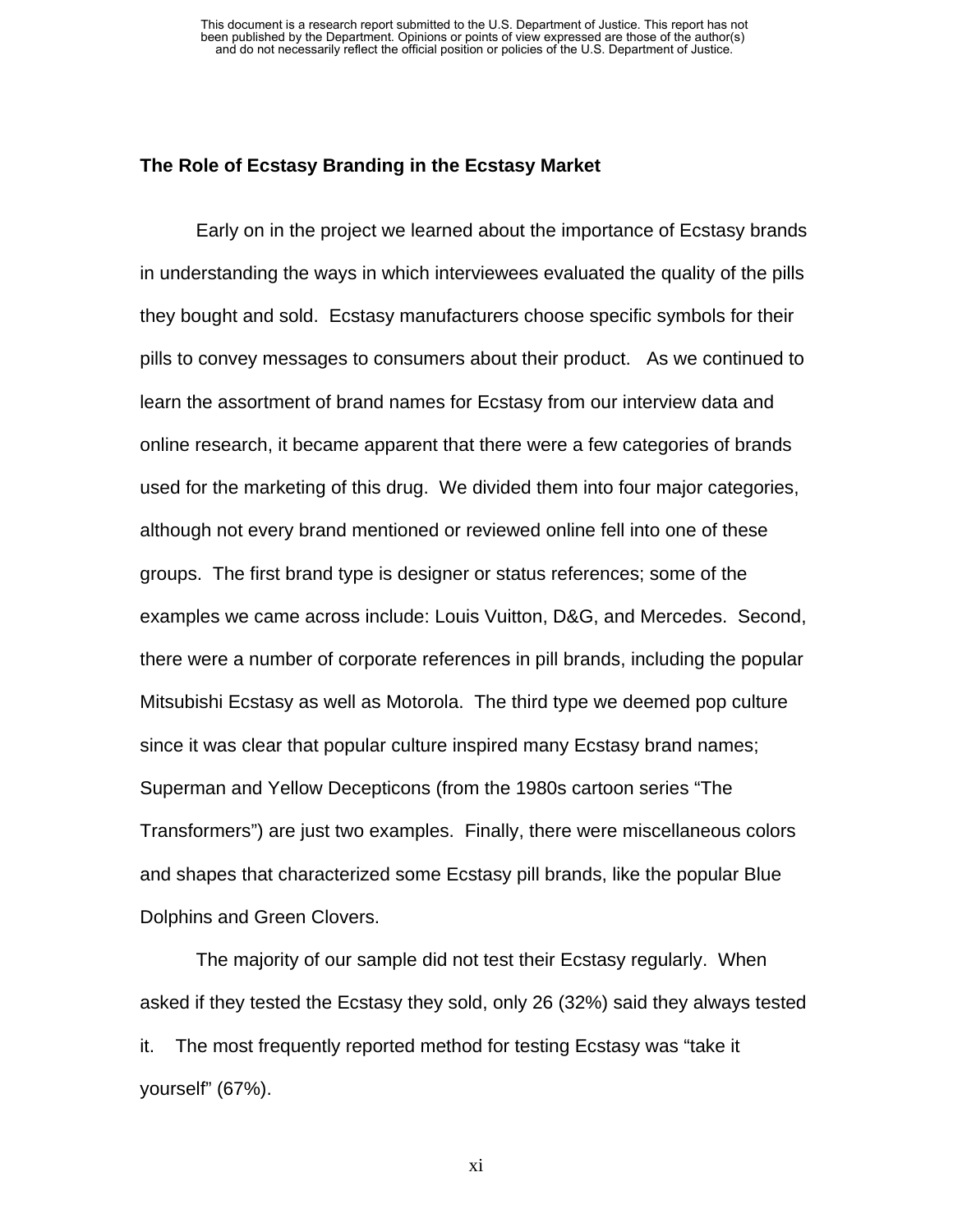### *The Internet and Ecstasy Brands*

Our tracking of Ecstasy pill brands online revealed consistent crossover between what we heard from interviewees and what we saw on the websites. While a small number of participants talked about checking specific pills online, the replication of brand names from both our interviews and from online research revealed the widespread nature of this branding phenomenon.

### **Outcomes of Ecstasy Sales**

### *Effects of Sales on Distributors Use*

 We knew from our own and others' previous studies of cocaine and marijuana sellers that one of the consequences of drug selling is increased often problematic use by the seller. Ecstasy use patterns did not appear to be related to Ecstasy sales. A number of interviewees claimed to have actually decreased their use as a result of their involvement in the Ecstasy market.

The inability to experience the same euphoria over time and the negative residual effects may explain the interviewees' descriptions of going through "phases" or "streaks" without the regular sustained use patterns common for other drugs (e.g. alcohol, marijuana or cocaine). Long term Ecstasy use is characterized by cycles or phases with peak use periods followed by periods of abstention. Another possible explanation is that Ecstasy, more so than cocaine or marijuana is viewed as a social drug. With regular habitual use, cocaine and marijuana users often begin to use alone. Our interviewees used Ecstasy almost exclusively in social situations.

xii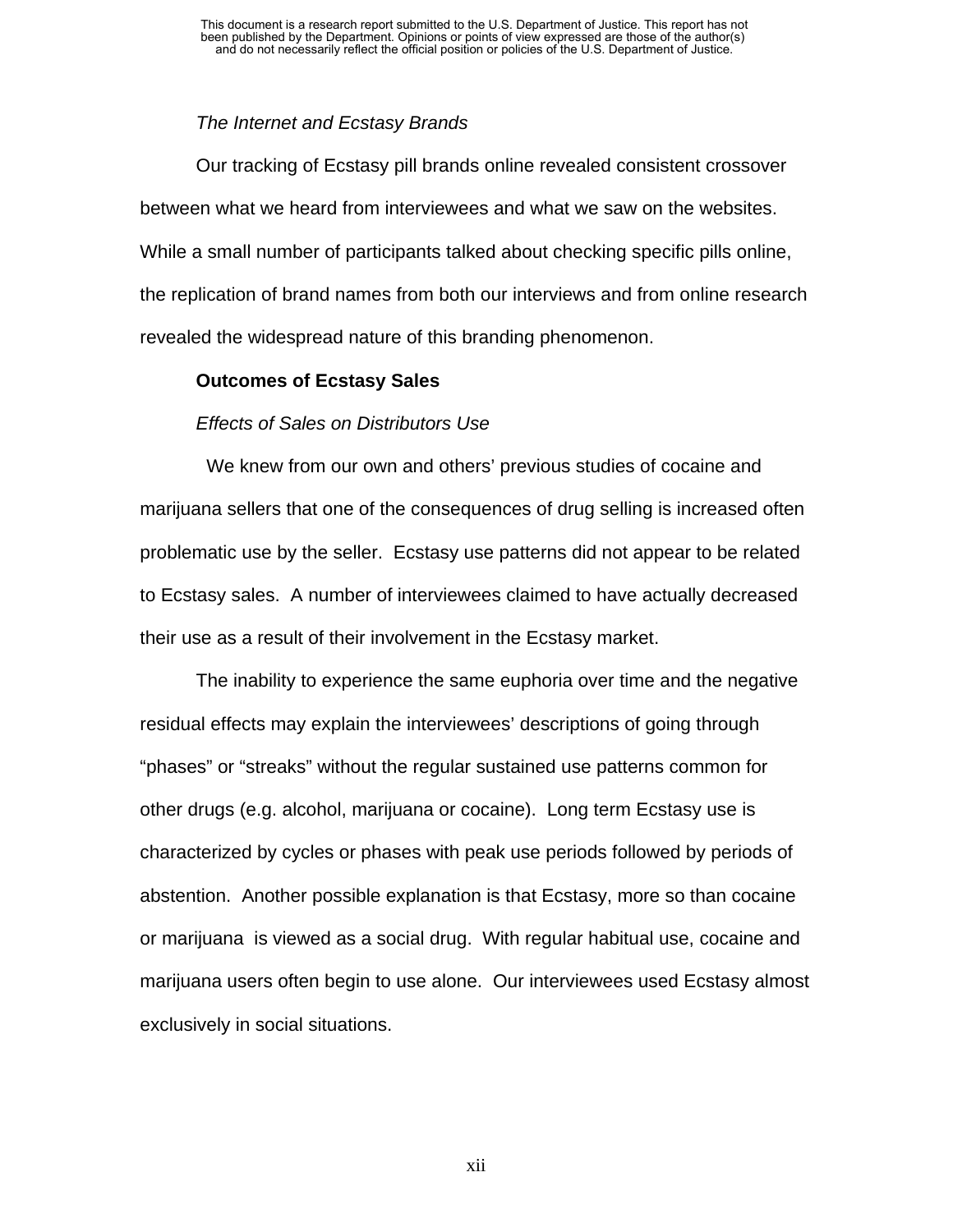The positive consequences of Ecstasy use included enhanced communication, strengthened relationships with people, musical enjoyment and in two cases relief from depression. The positive outcomes of selling included social status and increased sociability.

Ecstasy has the reputation on the street as a "sex drug." Interestingly, although participants talked about enjoying the sensual aspects of the experience about half the sample described the experience as sensual but not necessarily sexual. The other half enjoyed sexual experiences while intoxicated but told us that timing was important either starting sexual activities before they "came on" or having sex while they were in the comedown period. Women as well as men were equally divided on the issue of Ecstasy and sex.

#### *Negative Consequences of Ecstasy Using*

The most troublesome consequence of Ecstasy use was the hangover that followed the next day or two days later. Interviewees did not experience these low feelings after every episode or in the same intensity or duration. Ecstasy hangovers were described from mildly debilitating - feeling tired maybe a little cranky - to serious depression lasting several weeks even months. Interviewees reported that the severity of the hangover increased with long term (several months) increased levels of use.

#### *Positive Consequences of Ecstasy Selling*

Friends motivated them to begin selling Ecstasy and opportunities to use Ecstasy with their friends kept many of them in business. The psychopharmacological properties of Ecstasy empathy enhancement and

xiii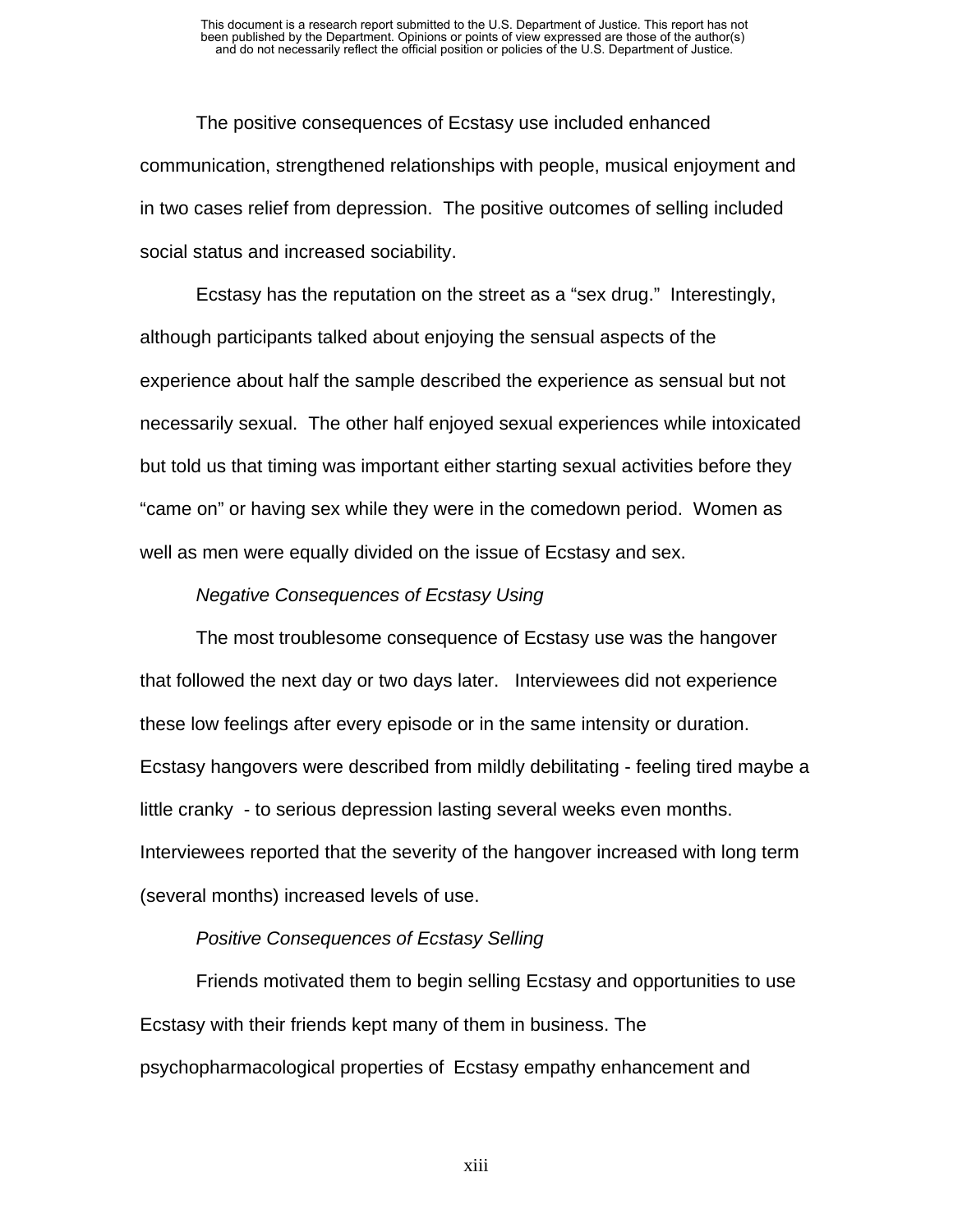anxiety reduction increased the social bonds between buyer and seller. Ecstasy sellers enjoyed giving their friends a unique experience and having Ecstasy to sell increased socializing for some and made them feel special or important.

#### *Negative Consequences of Ecstasy Selling*

Selling Ecstasy was not without its problems. Fifty-four percent reported that they wanted to quit selling giving a wide variety of reasons the top four were "high risk," "it's illegal," "don't want to go to jail," and "stress." We were surprised by how little our interviewees knew about the actual legal consequences they could face if they were arrested. Almost the entire sample (96%) believed it was highly unlikely or unlikely they would experience a law enforcement encounter.

They also had concerns about the potential health consequences for their customers and the problems of handling problematic customers. A few participants had experienced drug related violence. But a much more subtle theme emerged, especially for those immersed in legal careers. These sellers wanted to quit dealing because it no longer fit it into their lifestyles or the lifestyles they aspired to achieve. In the near future, they saw themselves maturing out of Ecstasy selling and taking up the conventional social roles that had been awaiting them all along.

#### **Criminal Justice Implications**

Ecstasy's unique psychopharmacology, its benign reputation among users and the relationships between buyers and sellers combine to present challenges to traditional criminal justice interventions. These sellers relied on the rather unsophisticated strategies of only selling to friends and not talking about drugs

xiv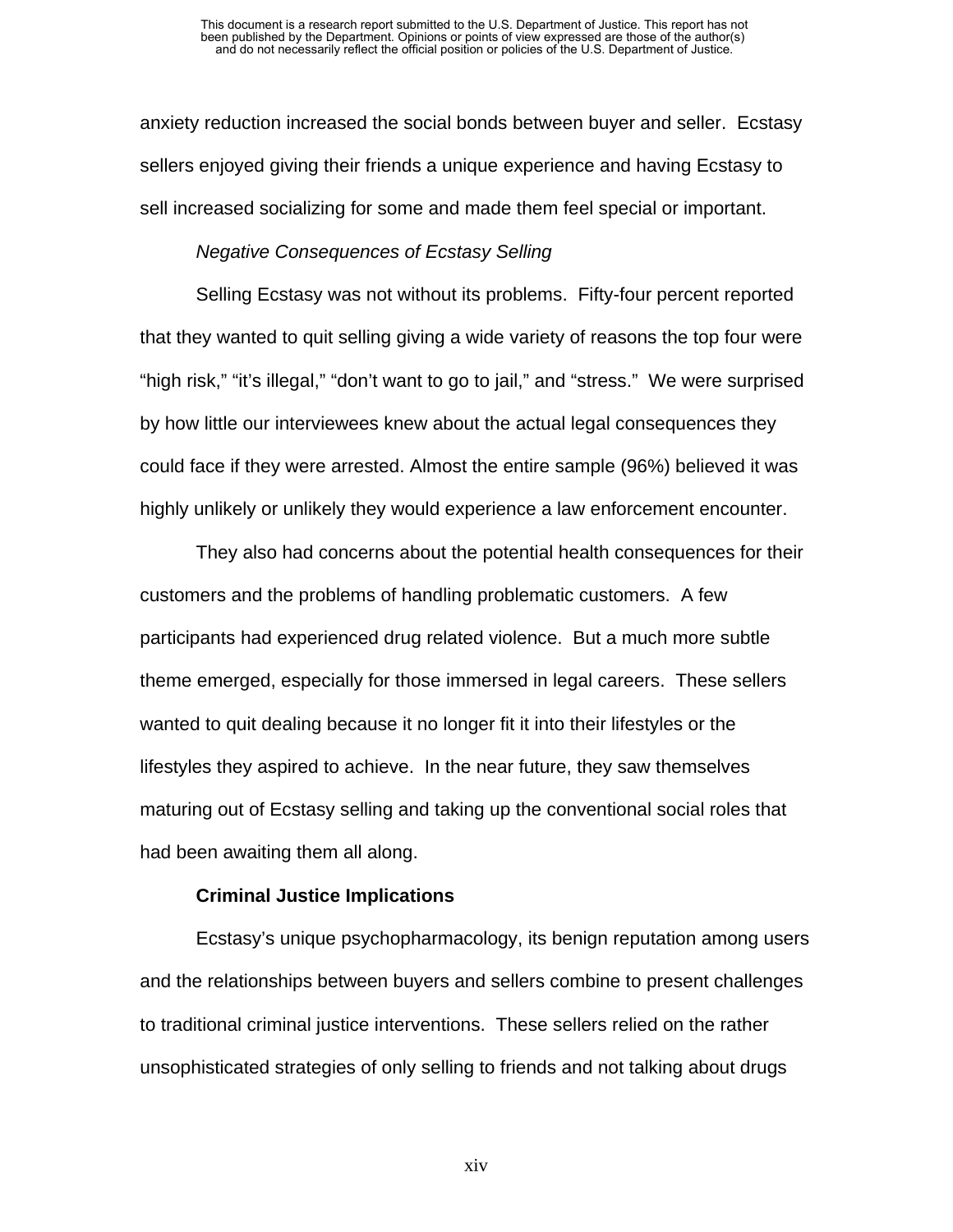on the telephone. The sporadic nature of the drug transactions presents a further problem. Routines are easier to track for anyone including law enforcement. All of these participants were housed so they had the privilege of access to private settings for drug sales.

"Buy and bust" strategies may be more difficult to implement in a drug market characterized by social bonding and possibly enhanced by the Ecstasy using experience. Traditional law enforcement infiltration strategies may be problematic since the market seems to be made up of mostly freelancing sellers with the organized manufacturing or importing operations remaining far away from the street and out of police surveillance. We found the Internet to be an important source of information about what was available on the street. Interviewees had no idea what the legal penalties for selling Ecstasy were and the advertisement of the actual penalties may work as a deterrent. While these sellers were winding down from Ecstasy use and sales, they were becoming interested in powder cocaine as an alternative, seeing cocaine as "less of a commitment time wise" and without the immediate after effects. Out of the frying pan, into the fire.

xv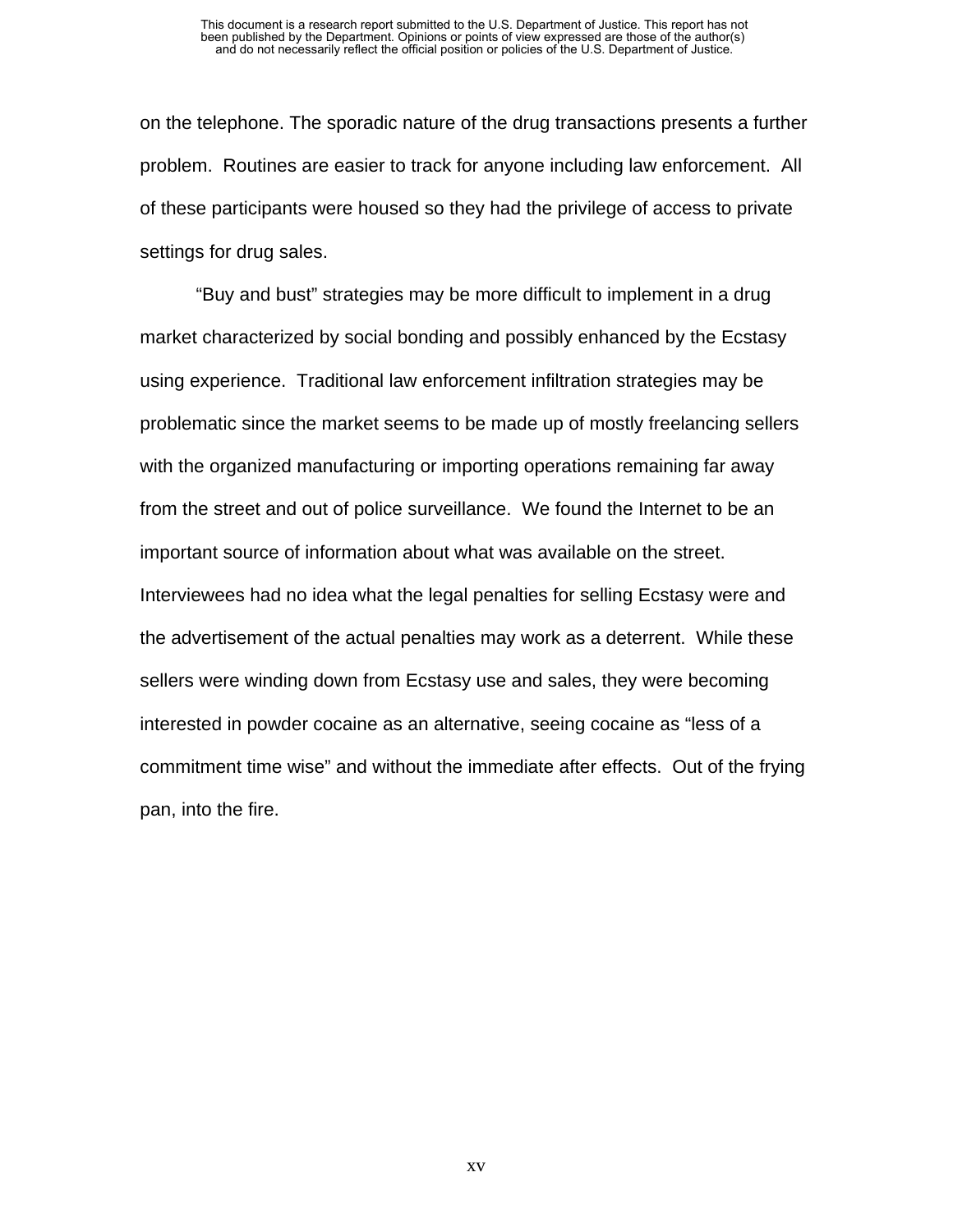### **INTRODUCTION**

 This is the final report for National Institute of Justice funded 2-year (2002-2004) qualitative study of Ecstasy drug markets in the San Francisco Bay Area. Ecstasy's psychopharmacology, reputation among users and the nature of the buyer and sellers' relationships challenge our current understandings of drug distribution practices. In order to examine the nature of Ecstasy drug markets we interviewed 80 individuals involved in Ecstasy distribution who were 18 years of age or older and resided in the San Francisco Bay Area.

The first phase of the project consisted of key informant interviews and field observations in private settings where Ecstasy was used or sold. During the second phase of the study, employing ethnographic sampling techniques, we recruited 80 sellers who had sold or exchanged five or more Ecstasy doses five or more times in the six months prior to interview. We determined the appropriate age, gender, ethnic and sexual orientation breakdowns of our sample predicated on our analyses of the data collected during the first phase. We begin this report by describing the nature of Ecstasy, reviewing the literature on drug markets and describing our methods. The remainder of the report is made up of six sections entitled: Becoming an Ecstasy Seller; Resisting the Dealer Identity; The Social Relationships of Buyers and Sellers; The Role of Branding in Ecstasy Markets and Outcomes of Selling Ecstasy. The report ends with a summary and a discussion of the findings criminal justice implications.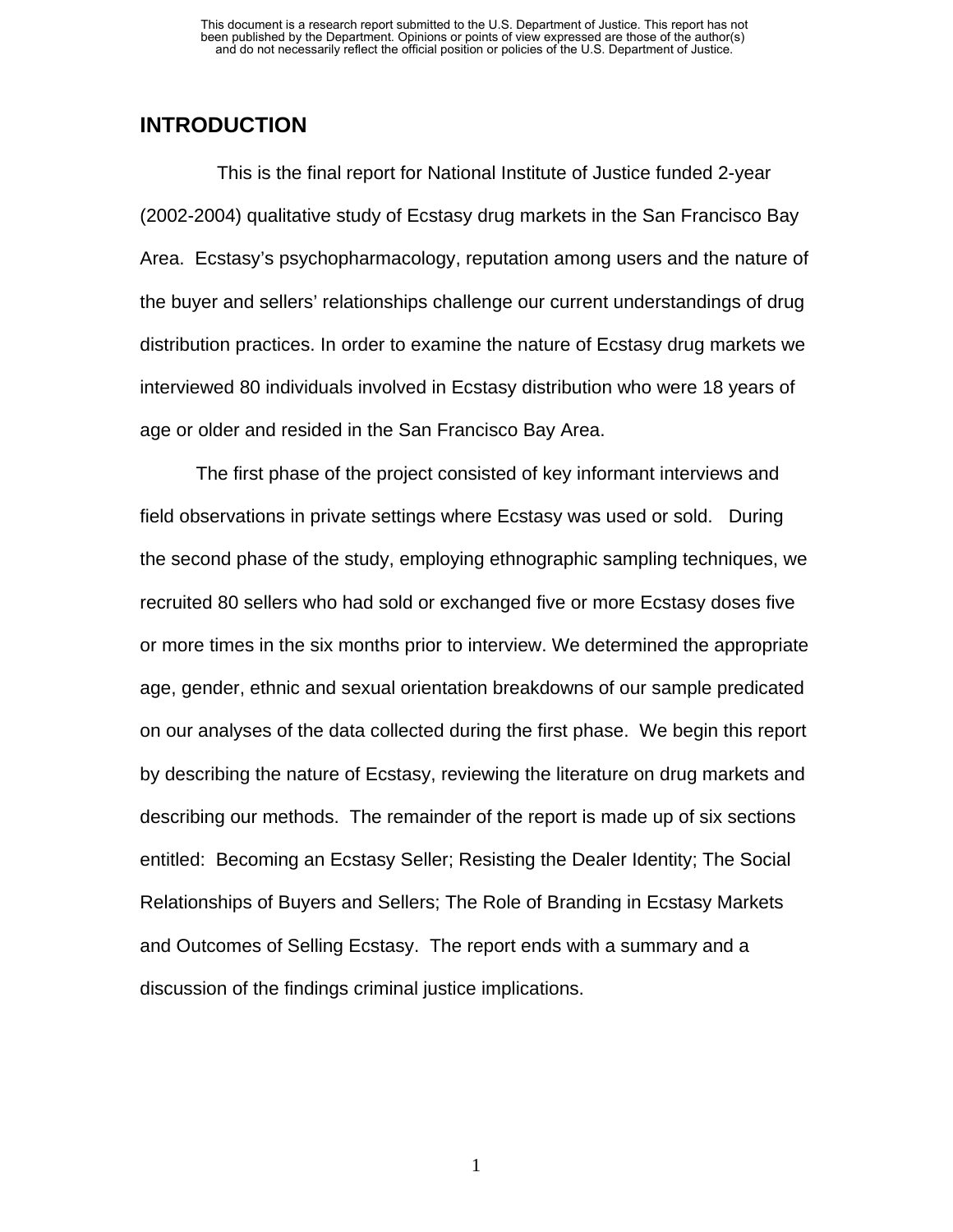#### *What is Ecstasy?*

**MDMA** (3,4-methylenedioxymethamphetamine), popularly known as "Ecstasy," "E," or "X," is a psychoactive substance related to both amphetamines and mescaline. While labeled as a psychedelic drug, it also possesses stimulant properties (Beck, 1986; Rosenbaum, Morgan and Beck, 1995; Seymour, 1986; Shulgin, 1985). Ecstasy users often experience increased energy, an enhanced sense of pleasure, feelings of empathy, relaxation, and decreased anxiety. The physical effects include a decrease in appetite, involuntary teeth clenching, nausea, chills or sweating, increases in heart rate and blood pressure, and muscle tension. MDMA is most commonly taken orally in tablet form, although it can be smoked or snorted (or very rarely injected) as a powder. Although the term "Ecstasy" is used to refer to MDMA, other amphetamine analogues, including MDA, MDE (or "MDEA") and MBDB, are sometimes used as substitutes. They all belong to a group of drugs called "phenethylamines", and are more specifically referred to as "entactogens" because of their similar effects (Milroy, 1999; Nichols, 1986; Nichols and Oberlender, 1990). More than any of the other club drugs, MDMA has been associated with dance clubs and raves. [DEA, 1999; Henry, 1992; NIDA, 1999b, 2000a; Peroutka, 1990]

Ecstasy can be classified as both relatively new and old. Old in the sense that its first real appearance in the U.S. occurred in the late 1960s and early 1970s primarily as a potentially useful therapeutic drug, and by the mid 1980s a relatively extensive therapeutic literature existed (Greer and Tolbert, 1990; Shulgin and Shulgin, 1991). (In fact, MDMA had been first synthesized in 1912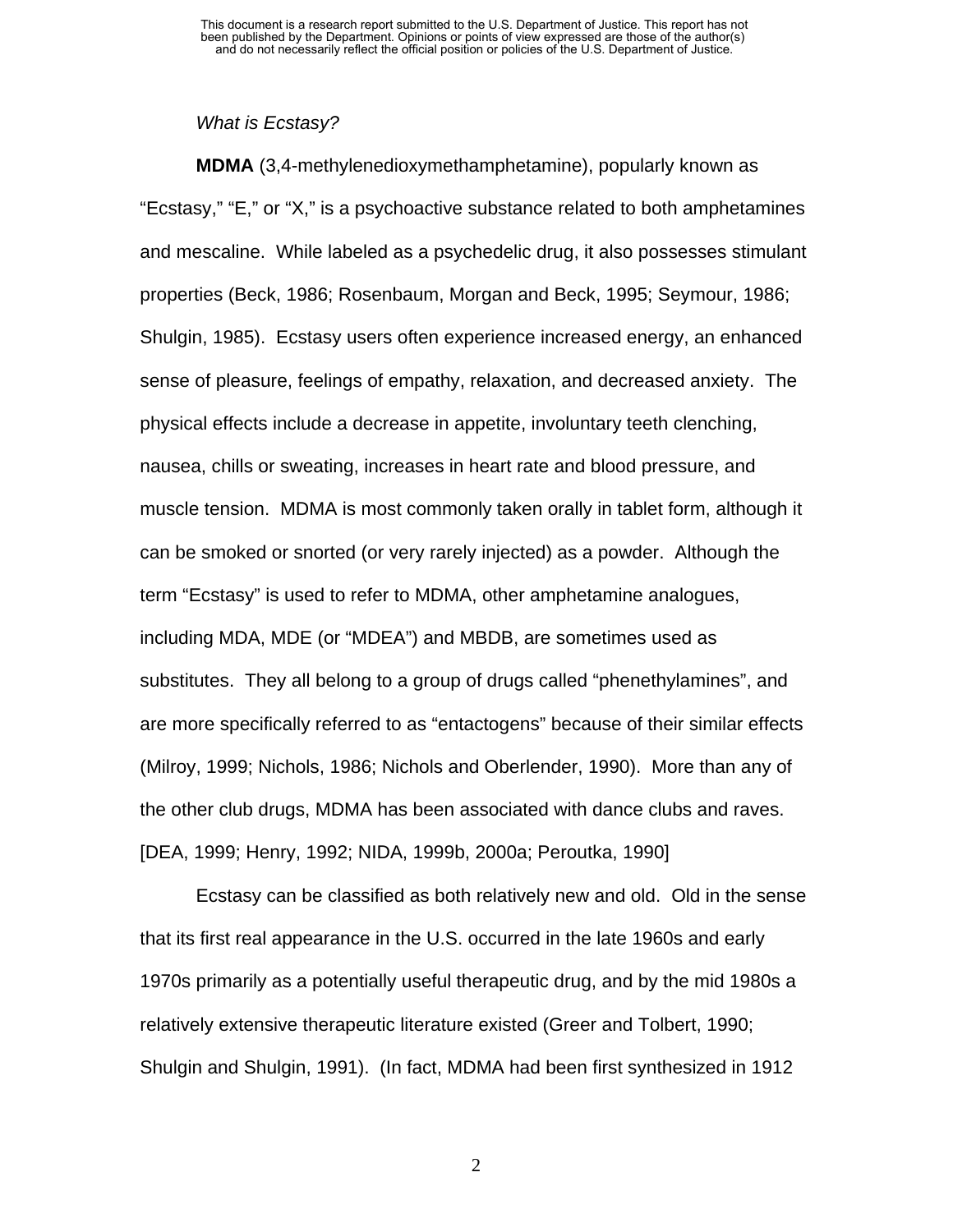in Germany and patented in 1914 [Beck and Rosenbaum, 1994].) However, after it became classified as a Schedule 1 Drug in 1984, interest in its use declined and little epidemiological data was collected. Today in the United States, a body of sociological literature is growing beginning with the work done by Petroutka (1988, 1990) and work conducted by ourselves and other researchers at our research institute, the Institute for Scientific Analysis in San Francisco (Beck, 1986, 1990; Beck and Morgan, 1986; Beck and Rosenbaum, 1990, 1994; Rosenbaum and Doblin, 1991; Rosenbaum, Morgan and Beck, 1995).

In the early years of Ecstasy use it became the ideal drug for "prolonged trance-dancing" (Beck and Rosenbaum, 1994:54), a feature emphasized by many European researchers. For example, Lenton, Boys and Norcross (1997) discovered that Ecstasy was the only drug that was used by more respondents in association with a rave than in any other setting. In fact 65 percent of his sample had first used Ecstasy at a rave. Lenton and his colleagues further noted that 75 percent of his respondents said that Ecstasy was the preferred drug of choice at raves, a finding also supported by Ward and Fitch (1998) who compared various studies on drug use at dance events in London (See also Pearson et al., 1991). Newcombe refers to it as "the prototypical drug of the rave scene, the mental state it produces being intimately related to the sounds, designs and concepts of house music culture" (1992:14). But the attraction of MDMA was not only based on its apparent suitability for "prolonged trance dancing", it also possessed a number of additionally attractive characteristics. First, it was identified as separate from the "sleazy and unhygienic lifestyle associated with heroin"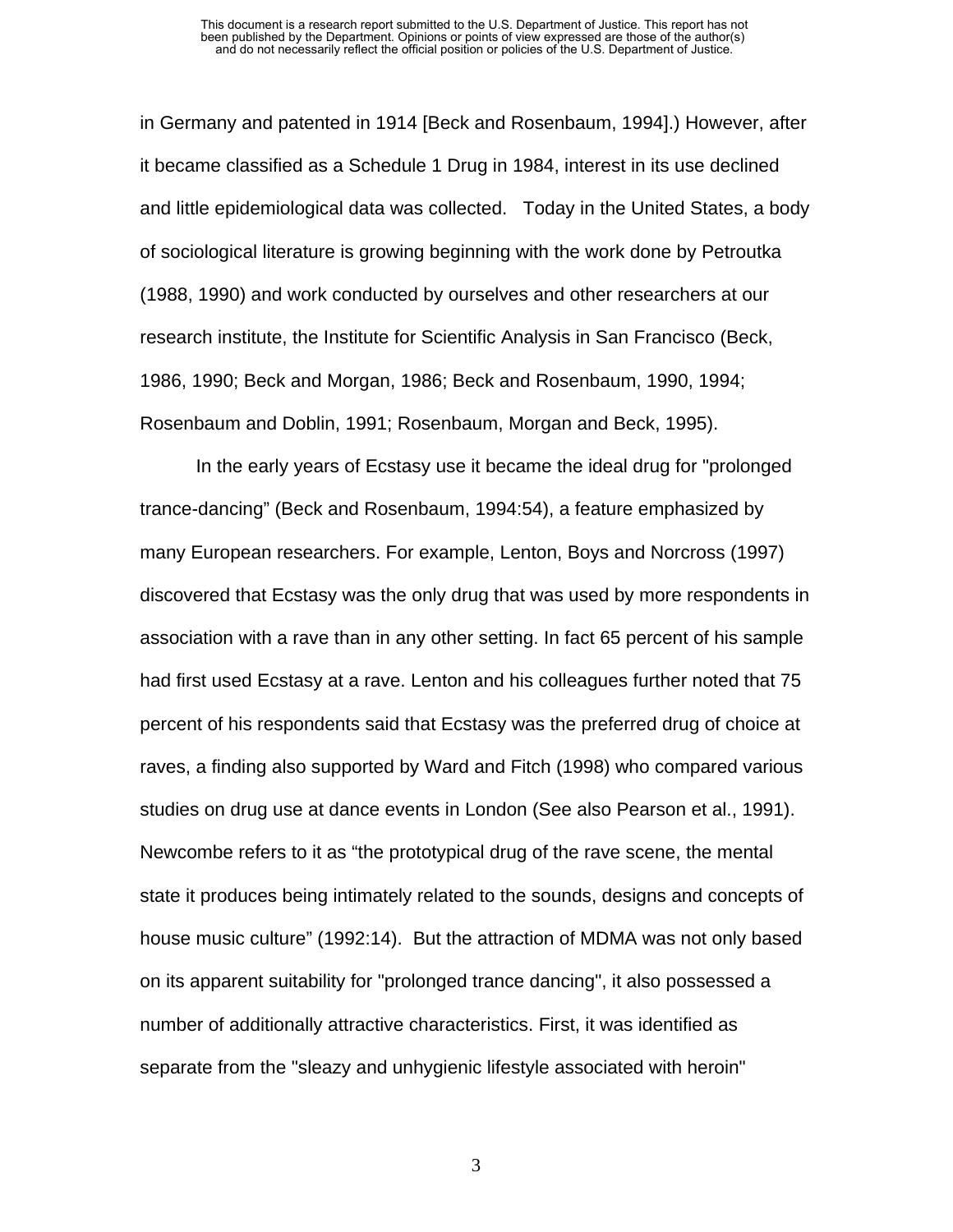(Redhead, 1993:97), and second, its street name of "Ecstasy" hinted at a more pleasurable and non-problematic experience, especially in contrast to the perceived highly "addictive" qualities of heroin and crack.

In 2004 Ecstasy is used and sold at dance parties, clubs, concerts, in private homes – that is in wide variety of social gatherings and settings. For this study we concentrated on finding and interviewing sellers who sold in private settings. However**,** 39 percent (n = 31) of our sellers had sold at clubs or raves in the past and described those experiences for us as well. At time of interview all of the interviewees were selling primarily in private settings.

#### *Study Site: San Francisco Bay Area*

 The wider context of the study is important to note. Our study examines Ecstasy distribution practices and use in San Francisco and the greater Bay Area. It is important not to underestimate the significance of San Francisco's diverse, liberal community when looking at its drug markets. According to the U.S. Census Bureau in 2002, the population estimate was 764,049 individuals residing in this seven-square miles city. In 2000 the ethnic makeup of San Francisco consisted of 49.7% white, 7.8% African American, 30.8% Asian, 14.1% Hispanic/Latino, 6.5% reported other races, 4.3% reported 2 or more races (total is greater than100% due to multiple race reporting) (U.S. Census Bureau, 2000). A majority of San Francisco's registered voters are Democrats or members of left-wing parties (www.SFPolitics.com 2004). San Francisco, along with other Bay Area cities such as Oakland and Berkeley, is considered a sanctuary for medical marijuana users. Considering this social milieu, it is not surprising that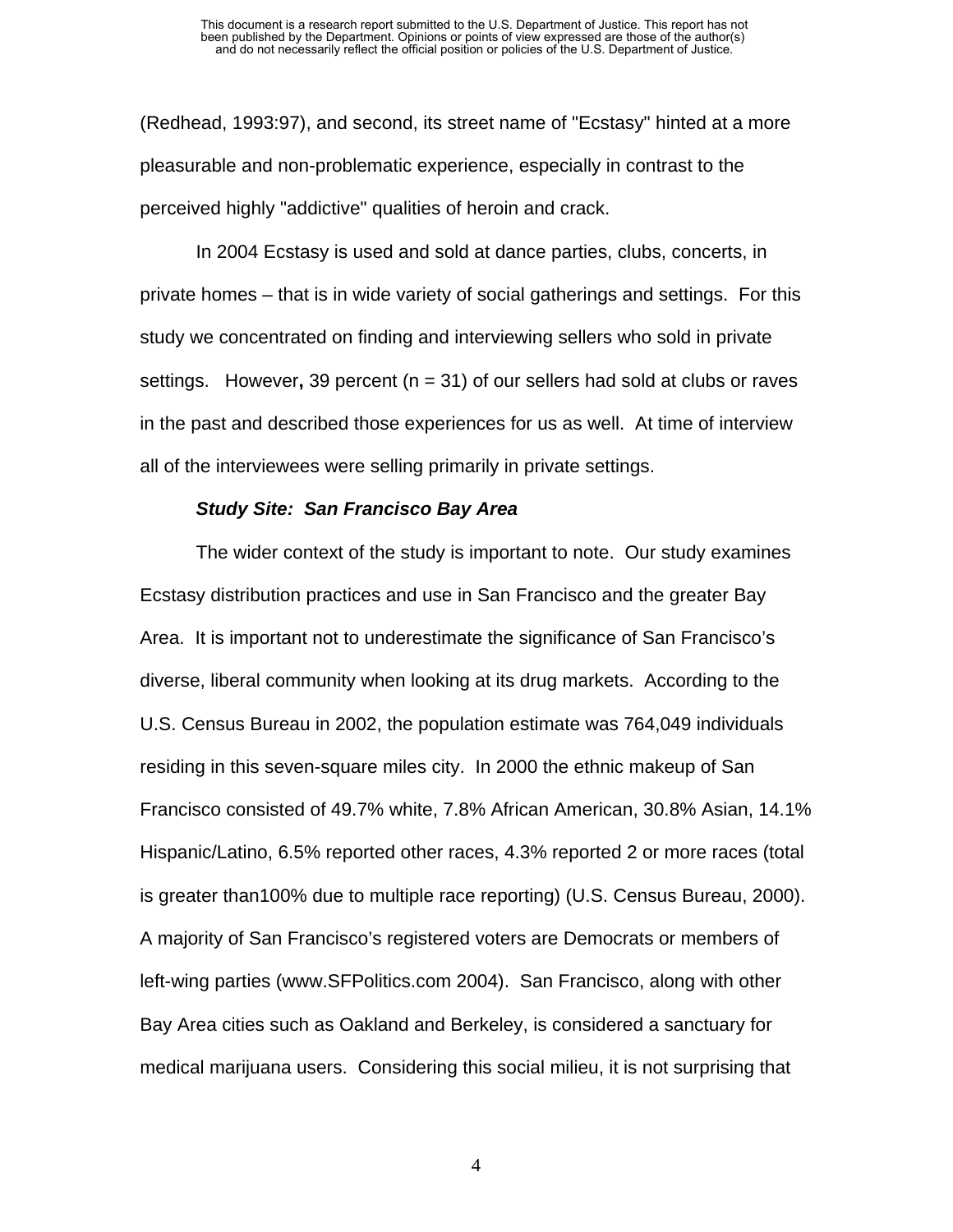drug use is not entirely demonized. In fact many drug users that we have interviewed during previous projects believe that San Francisco's drugs are more plentiful and of higher quality, and this is particularly true for the Ecstasy sellers we interviewed for this study.

For example, one 26-year-old, white female seller who was a native San

Franciscan told us how grateful she was to be part of the San Francisco drug

scene. Although she did not have any definite knowledge regarding the actual

origins of her Ecstasy, she believed that it was likely to have been manufactured

somewhere in the Bay Area.

*Um, well, I was very, very lucky because I think where I grew up and where I ended up, there were a lot of resources, a lot of sources here in San Francisco for me. And because of the people that I knew who happened to be involved in the drug scene and just, you know, people who knew a lot about drugs, I was very privileged to be able to get quality drugs…I mean, you know, you hear about a lot of* [Ecstasy] *coming from Europe and other places, but just the fact that it's always been so available here in San Francisco, I have a feeling that a lot of it is made here in the area or very close by or at least in a location where it's easily transported to us.* (02)

In the following this 30-year-old white Midwesterner's account echoes

reports from others who came here from other parts of the US:

*Well, I've definitely encountered much more [Ecstasy] in the West Coast than the Midwest. And I actually had a friend who lived in [name of Midwestern city] that when he'd come visit, he would take like 20 pills back on the plane, and he would sell them for \$30 each in [same city]. So I just-I feel like there's not a whole lot going on in the Midwest. I don't know about the East Coast, but I definitely feel like San Francisco's a hub, though.* 

Additionally, San Francisco has long been associated with music, dance

clubs and rave-like gatherings. As Beck and Rosenbaum (1994) point out, the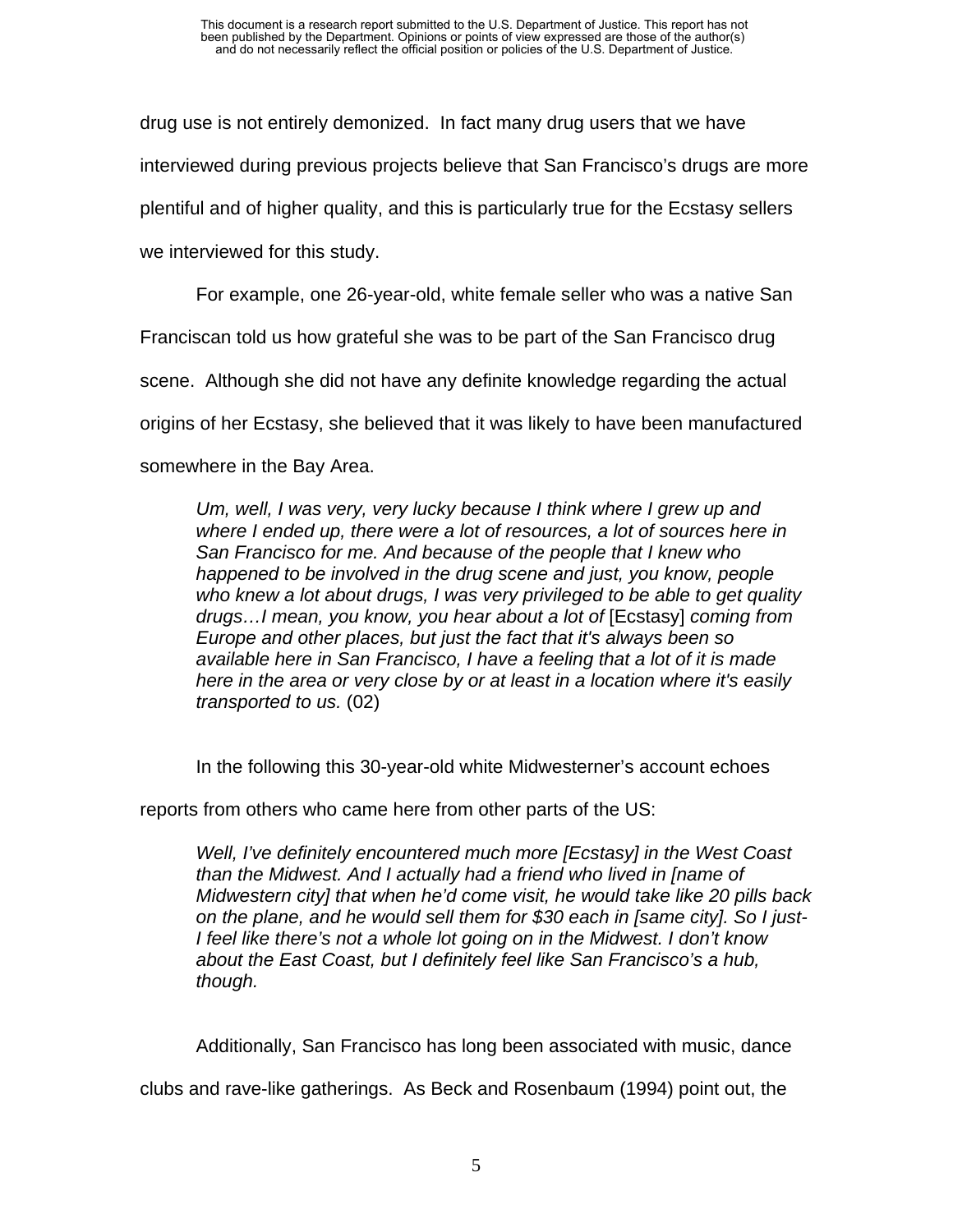Avalon Ballroom and the Fillmore Auditorium were famous in the 1960s for dance events, hallucinogenic experiences, electronic sound and flashing lights. This City's association with new developments in dance music and dance clubs has continued throughout the 1990s and into the  $21<sup>st</sup>$  century. San Francisco's importance in the dance club scene has been attributed to a number of elements including its role in the 1960s acid rock and psychedelic movement, the strength of its gay community and their involvement in the club scene, and even to its close proximity to Silicon Valley and the development of "cyber/tech" culture (Push and Silcott, 2000; Reynolds, 1999; Silcott, 1999). Today, the music and club scene is vastly diverse, and the San Francisco Bay Area possesses a large dance community with a strong passion for music and dance. Since Ecstasy is considered a "club drug", there is a logical link between San Francisco's dance community and the drug. Along with more public venues where Ecstasy is sold, in the course of this study we discovered that Ecstasy is also used in private groupings (e.g. in bars, on picnics, in dorms and camping trips) and in private parties in private homes or in hotel suites booked for Ecstasy use parties.

#### *Ecstasy Use*

Although Americans have used Ecstasy for non-therapeutic reasons since the 1980s, only recently have studies of Ecstasy use emerged in this country. The studies that have been conducted have dealt mainly with the neurological effects of Ecstasy, recently revealing the possibility of impaired cognitive abilities and memory loss with repeated use of the drug (Halpern et al., 2004; Cowan et al., 2003; Sprague et al., 2003; Schmued, 2003**;** Byrne et al., 2000). In recent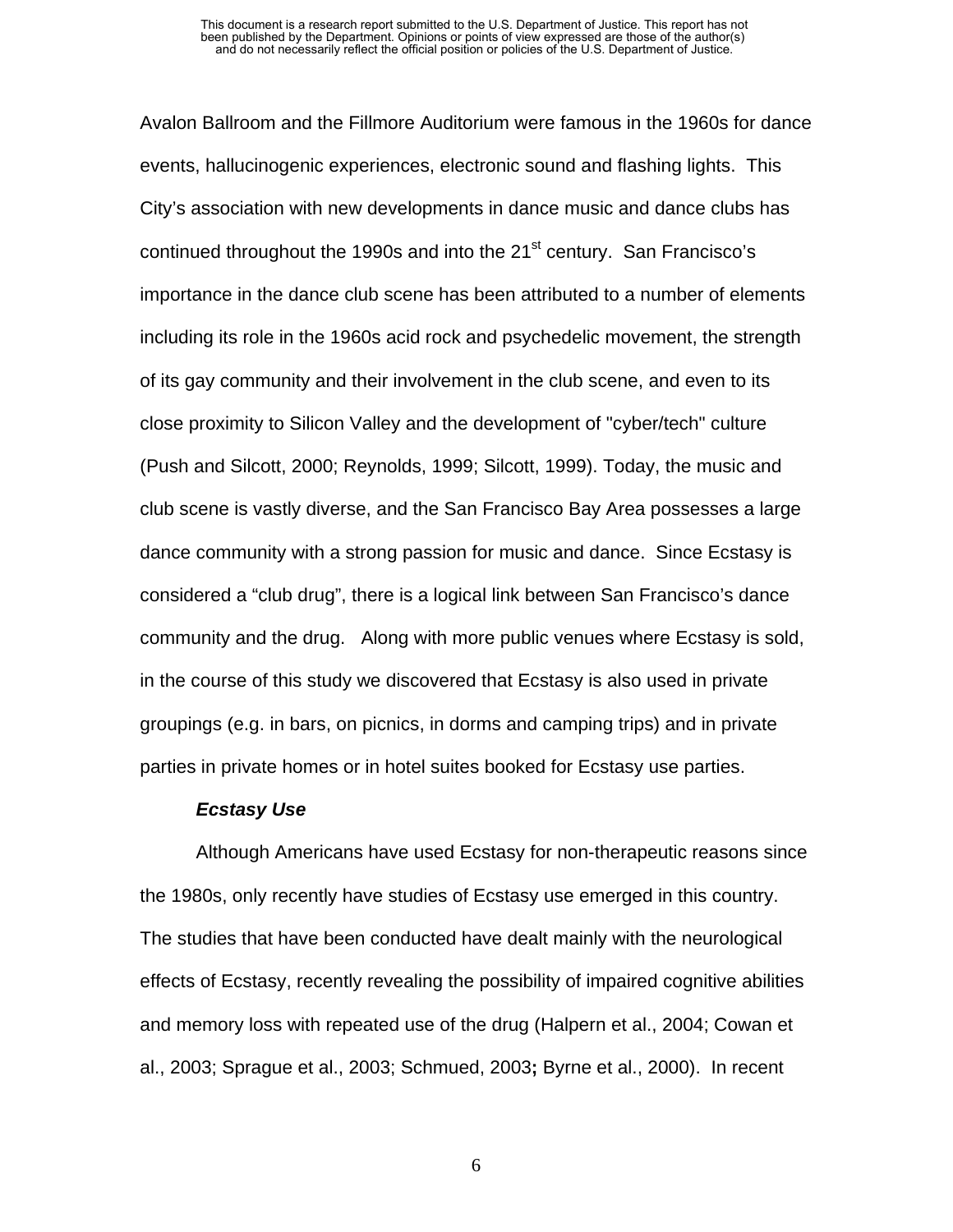years, some European nations have initiated research into Ecstasy use and its effects, corresponding to its emerging popularity in countries like England and Australia (Burgess et al., 2000; Gouzoulis-Mayfrank et al., 2000; Parott et al., 2000; Pedersen & Skrondal, 1999; Reneman et al., 2000; Rodgers, 2000; Topp et al., 1999; Wareing et al., 2000). In the U.S., recent sociological literature on Ecstasy use and distribution within the general population includes the work done by Peroutka (1990), Boyd and colleagues (2003), Klitzman and colleagues (2002) and Jean Schensul and Merrill Singers group's studies of club drug users (see Eiserman et al., 2003).

One major problem associated with Ecstasy doses identified in these contemporary studies is the possible addition of adulterants. International Ecstasy use research indicates that what is sold as Ecstasy, is often more than just MDMA (EMCDDA, 1999; Calafat et al., 2000; Fox & Thompson, 1997 referenced in Ward & Fitch, 1998; Sherlock et al., 1999; Saunders, 1997; Forsyth, 1995; McElrath & McEvoy, 2002). Saunders (1993) saw Ecstasy as a term used for MDMA, MDA, MDEA, a combination of these substances, or one or more of these substances combined with other substances. In spite of the fact that Ecstasy tablets and capsules are often sold with brand names and logos, the content of individual doses varies widely. In Western Australia, between 1995 and 1996, content analysis of MDMA revealed that 30 percent contained only MDMA, 42 percent only MDEA, 7 percent of the tablets had both, 7 percent contained no psychoactive substance and finally 14 percent contained a number of different illicit and licit substances (Lenton et al., 1997).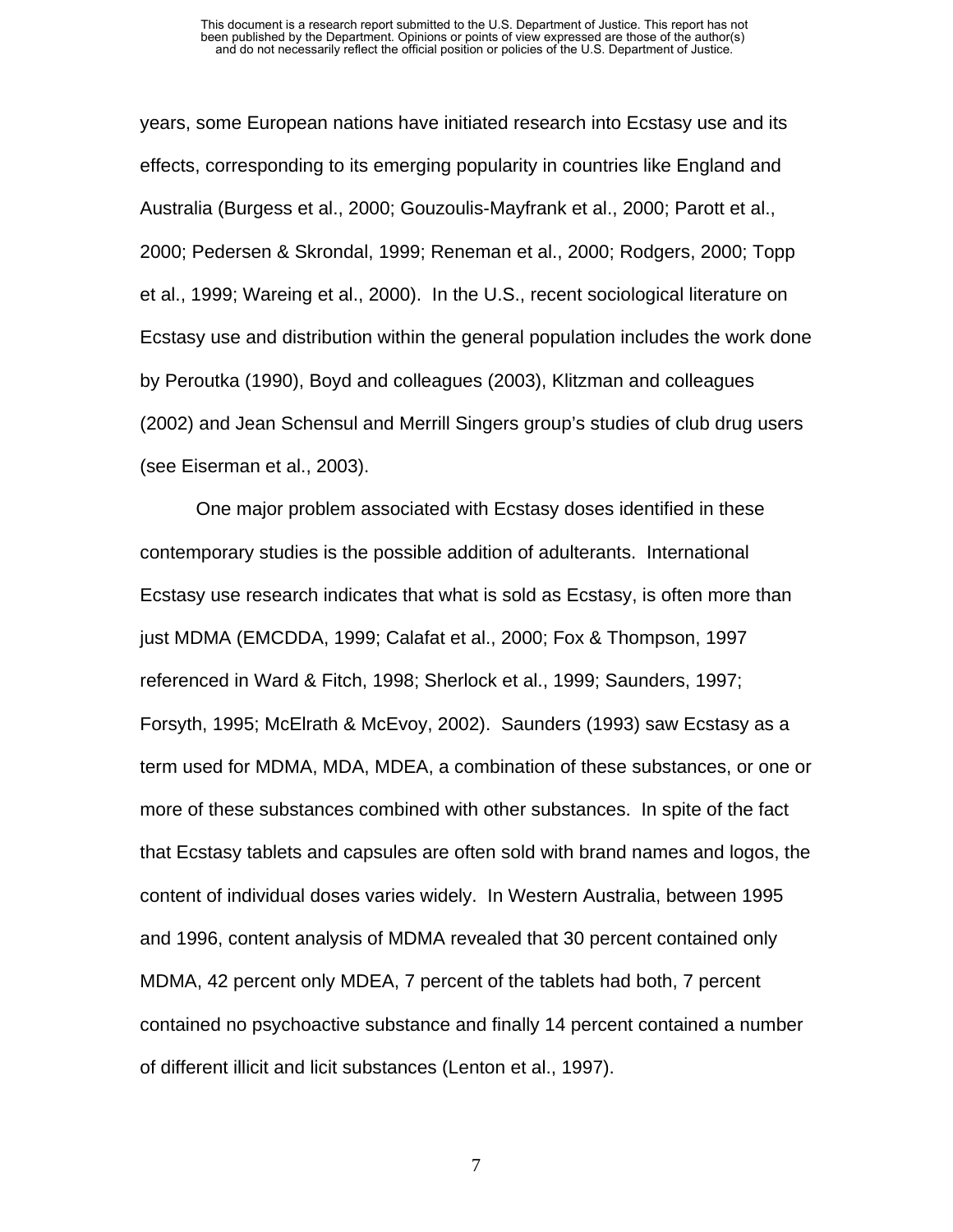In the U.S., DanceSafe, a non profit harm reduction organization providing information and offering test kits for testing MDMA - estimates that up to 20 percent of pills sold at raves contained a substance other than MDMA, and 40 percent of the pills sent to their analysis program were not MDMA at all (Cloud, 2000). According to the recent results of DanceSafe testing in the United States, adulterants used in Ecstasy tablets include DXM (a legal cough suppressant and dissociative anaesthetic), PMA (a psychoactive stimulant), DOB (a hallucinogen), PCP, Ketamine, 4-MTA (an amphetamine analogue), amphetamines, as well as other ingredients used in over-the-counter medications (ephedrine, acetaminophen, caffeine, etc.). Some of these adulterants, such as DXM, PMA and DOB, can cause severe, potentially fatal adverse reactions and can be more dangerous than MDMA (DanceSafe, 2000; Erowid, 2000a, 2000b). Ecstasy is distinctive, as it refers not necessarily to one drug but possibly to several substances.

The movement of raves (all night dance parties) and dance culture into mainstream youth culture may be closely linked to the increasing popularity of Ecstasy use. Although researchers and especially devotees of current rave music have debated the relative importance of drugs versus the music (Reynolds, 1999), it is clear that the elements of dance, music and drugs are intimately tied together in the current culture of dance clubs and dance parties. Just as drugs are inextricably linked to the music, so also is the music an integral part of the drug experience (Dobkin de Rios, 1990). Ecstasy has gained a certain notoriety from the "rave scene" which emerged in Europe in the mid to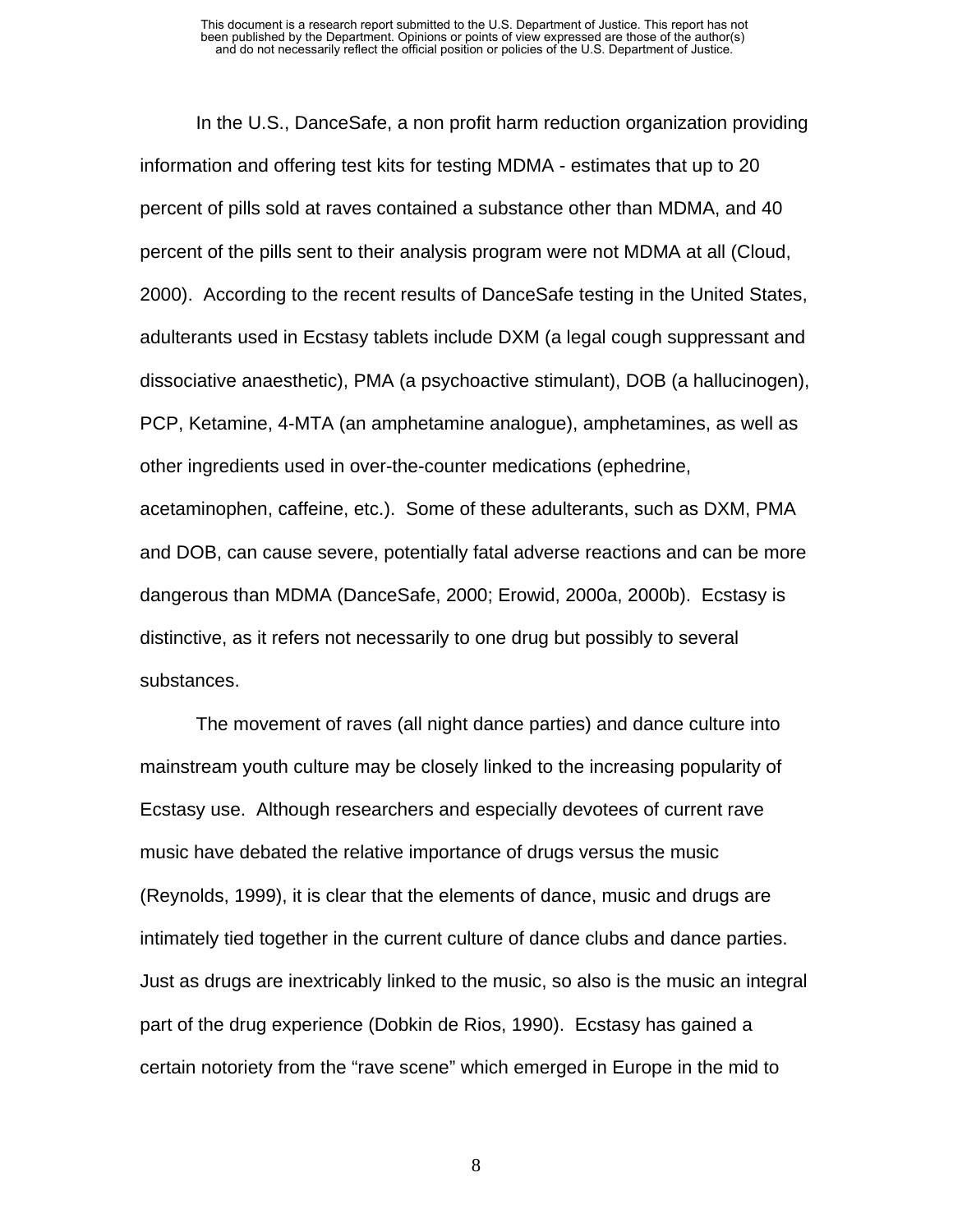late 1980s and began as an underground phenomenon in United States' cities in the early 1990s. Some have proposed that raves and clubs are 'drug havens' where sales occur rampantly, but Lenton and Davidson's (1999) work in West Australia reveals that most rave-goers purchased their drugs days prior to the event. Clearly raves, clubs and underground parties provide a setting for Ecstasy use, but as our findings indicate private settings may be more conducive to sales transactions.

#### *Drug Distribution*

Early research on drug markets attended to drug selling as a social problem (Cuskey and Wathey, 1982; Inciardi, 1986; Inciardi, Lockwood & Pottieger, 1983). In the late 1980s the emergence of crack cocaine sparked an upsurge in drug market research (Bourgois, 1995; Fagan, 1995, 1994; Mieczkowski, 1994; Bourgois & Dunlap, 1993; Baskin, Sommers & Fagan, 1993; Wilson, 1993; Dunlap, Johnson & Manwar, 1994; Dunlap & Johnson, 1996; Levitt & Venkatesh, 2000; Reuter, MacCoun & Murphy 1990; Hagedorn, 1994). The most recent growth in heroin use and the decline of crack cocaine's popularity was noted by Inciardi and Harrison (1998) and Jacobs (1999), but little recent work has been done in the area of heroin sales (but see Denton, 2001).

 Extensive research on drug distribution and drug markets has been conducted regarding illicit drugs such as cocaine, heroin and marijuana (Adler, 1990; Akhtar & South, 2000; Bourgois, 1989; Buerger, 1991; Curtis, 1998; Eck & Gersh, 2000; Fagan, 1989; Goldstein et al., 1984; Hamid et al., 1997; Johnson, 1973; Johnson et al., 1992; Johnson et al., 2000; Kleiman, 1988; Knutsson,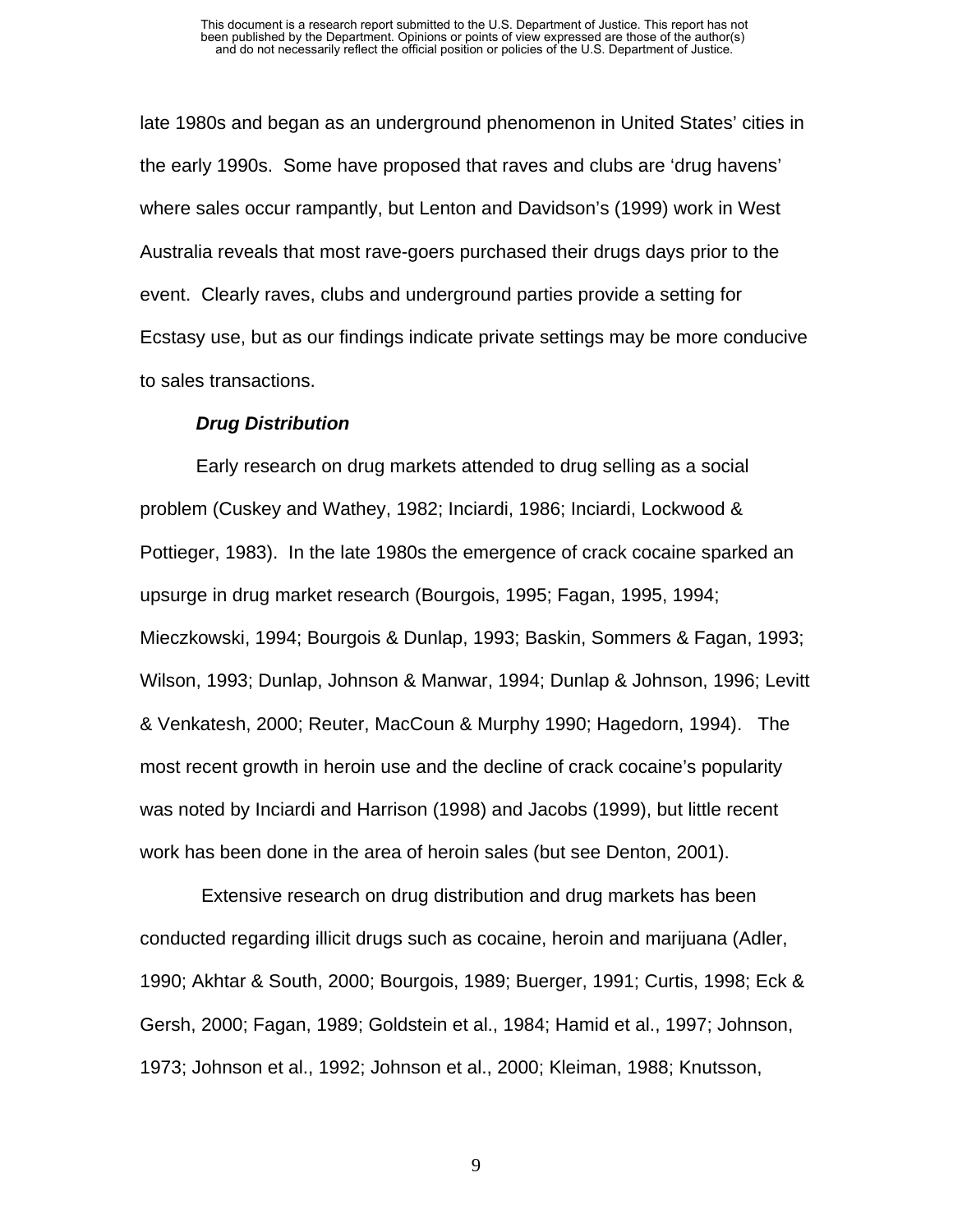2000; Mieczkowski, 1990; Murphy & Arroyo, 2000; Murphy, Reinarman and Waldorf, 1990; Murphy et al., 1994; Renger et al., 2000; Ruggiero, 2000; VanNostrand & Tewksbury, 1999; Waldorf, Murphy, Reinarman and Joyce, 1977; Waldorf, Reinarman and Murphy, 1991; 1994; Waterston, 1993; Weiss, Kluger and McCoy, 2000; Wendel & Curtis, 2000; Wendel, 2004; Williams, 1989). Such research has established the foundation for future analyses on emerging drug markets. For example, Wendel and Curtis' (2000) ethnographic studies of a variety of drug markets within Manhattan's Lower East Side offer a novel method of comparing distinct drug distribution networks. They found differences by the social (freelance distributors, socially bonded businesses, and corporate-style distributors), technical (street-level sales, indoor sales, and delivery sales) and organizational aspects of distribution. The focus of this study was on heroin, cocaine, crack and marijuana. We found that in the San Francisco Bay Area Ecstasy is distributed for the most part by freelance distributors and sellers use cell phones and to a lesser extent the Internet to conduct their sales. The focus of our research was on sellers who sell in private settings.

The DEA has attempted to characterize the Ecstasy market and has had some success in identifying a few major distribution cartels. They have discovered that the Ecstasy drug market is primarily controlled by Western European-based drug traffickers. Israeli Organized Crime syndicates have joined Russian Organized Crime syndicates to dominate major distribution networks in Europe and the U.S. (DEA, 2000b). An estimated 80 percent of Ecstasy is imported from the Netherlands and Belgium, where it is thought to be primarily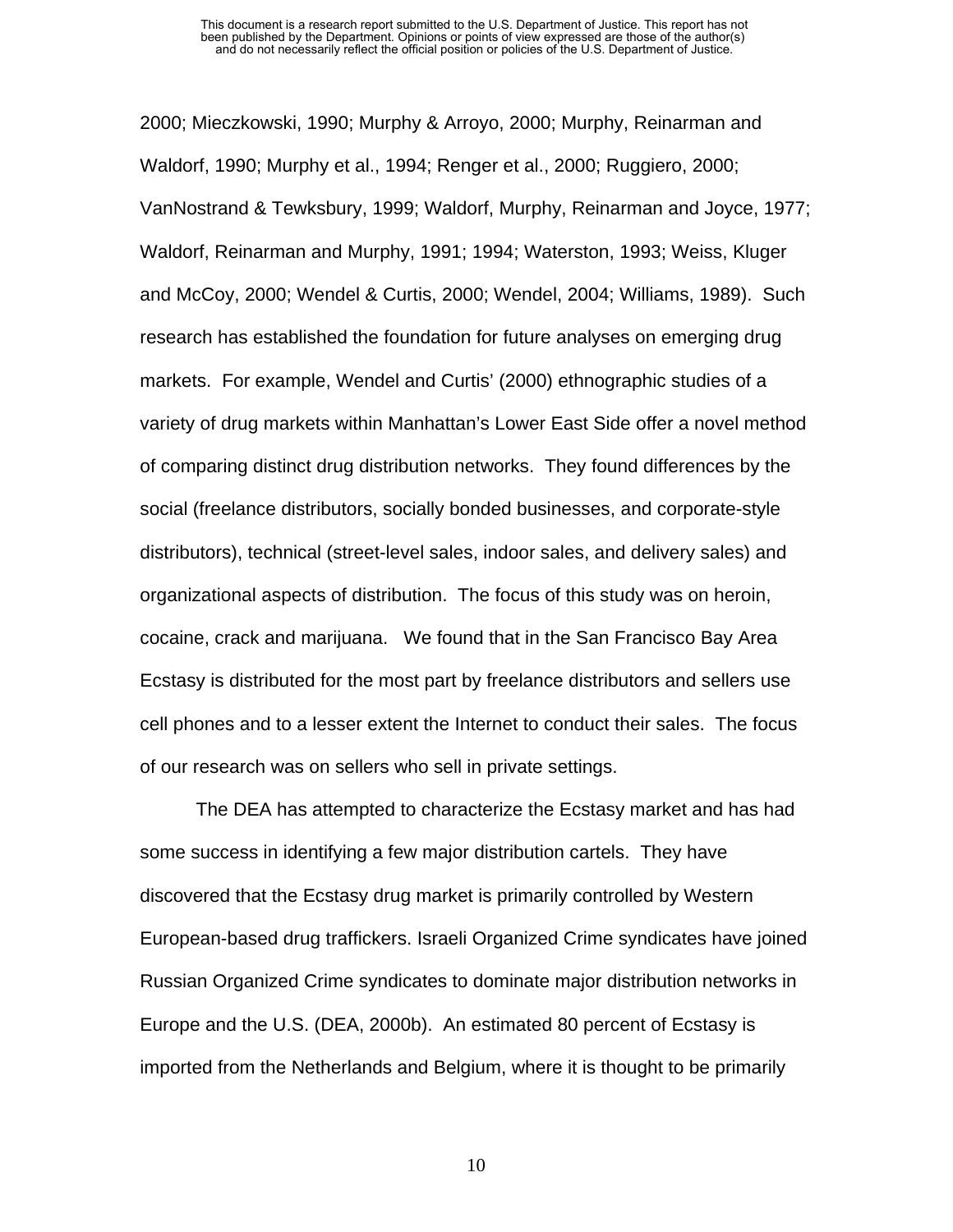manufactured. This recent evidence, associating organized crime with the Ecstasy market, indicates that traditional distribution enterprises have realized this valuable profit-making opportunity. Selling Ecstasy has become a highly lucrative industry; the manufacturing of a single dose costs less than a dollar, and the street value is twenty to forty dollars a dose (AFP, 2000; Cloud, 2000; Krane, 1999; McPhee, 2000; ONDCP, 2001; The Christian Science Monitor, 2000; Wiggins, 2000).

Most of the current research on Ecstasy selling has been conducted in Europe. One British study explored rave culture drug dealing, including Ecstasy selling, and Ward (2000) reports that most of the sellers interviewed had "drifted" unintentionally into dealing. Our own past research on drug distribution, specifically on cocaine dealing, recognized this notion of drifting into selling drugs on a gradual basis (Murphy, Reinarman & Waldorf, 1990). Many of the participants in Ward's study did not even regard themselves as dealers, as they sold Ecstasy and other drugs to an extended network of friends. Parker (2000) notes, through his research on young British consumers and sellers of a variety of drugs, particularly cannabis, Ecstasy and amphetamines, that it was not always clear who was considered a dealer and who was simply a customer. While 77 percent of the study participants claimed that they had sold drugs to friends, they more often did not perceive themselves as drug dealers. They were typically users who would sometimes "sort out" drugs for friends. The majority of Parker's young adult participants stayed away from "real" dealers, identifying the deliverer of the drugs as safe because s/he was either a friend or a friend of a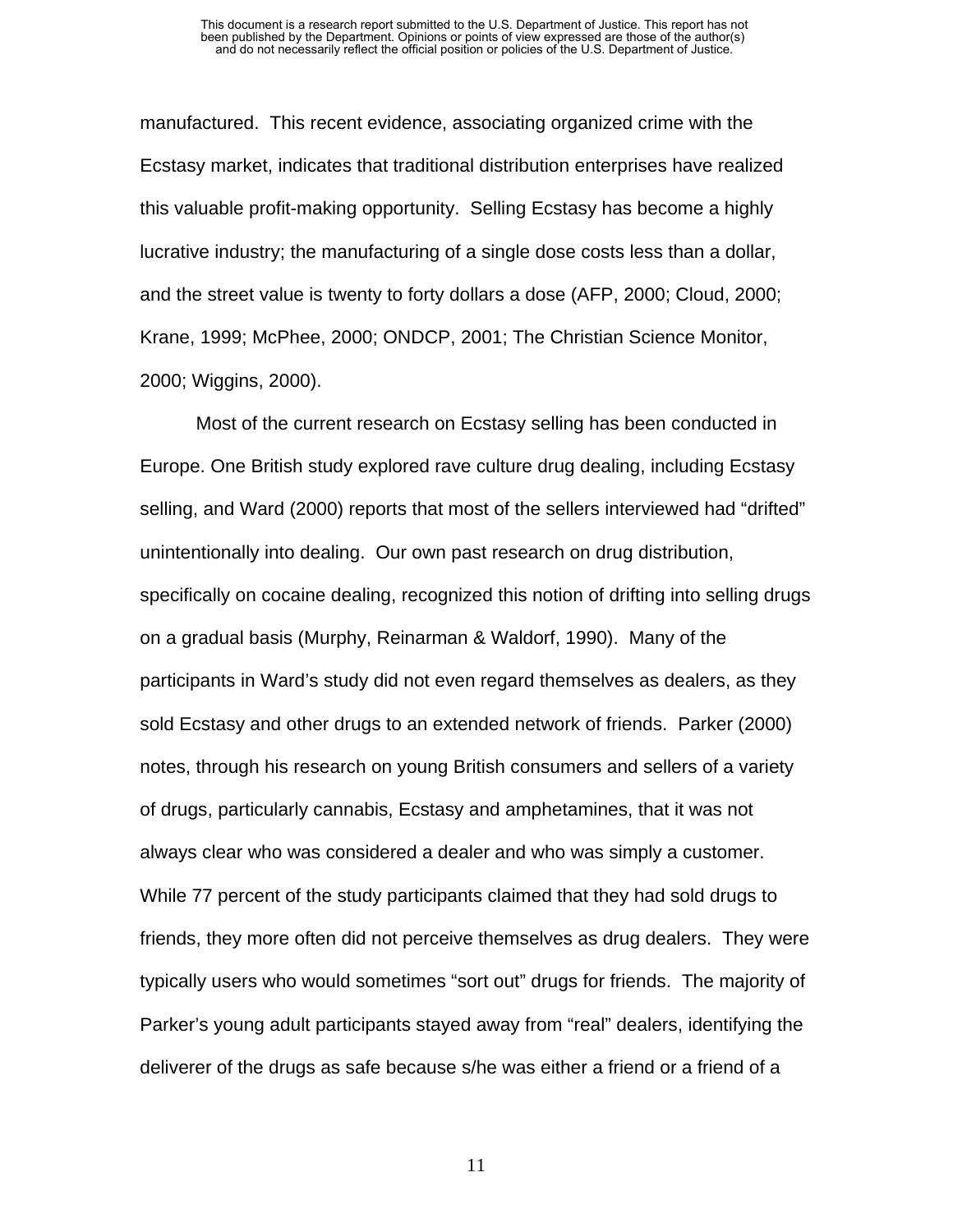friend. As we will discuss in detail later on in this report, sellers in our study also resisted adopting drug dealer identities and characterized their relationships with their customers as friendship based however, with a few exceptions their relationships with their suppliers were "all business."

#### **METHODOLOGY**

#### *Theoretical Framework*

We began with guidelines from our own previous work on drug sales and the available literature about other drug markets to direct our investigation. However, as Agar (1993:524) notes: "When the research question is more global - Who are these people and what are they doing? - then ethnography provides the answers."

We employed what Glaser and Strauss refer to as the grounded theory approach. This entails the simultaneous process of data collection, analysis and theory construction (Glaser & Strauss, 1967; Strauss & Corbin, 1990). That is, as the data were collected, they were immediately analyzed for patterns and themes, taken back to the field for more study and analyzed further.

In an exploratory and descriptive approach to the issue of interest, we gathered detailed information about the characteristics of Ecstasy sellers, the influence of the nature of the buyer/seller relationship and the nature of drug markets on Ecstasy sales. The theoretical framework guiding these analyses was predicated on the assumption that in order to understand drug markets the investigator must begin with an understanding of the relationships between buyers and sellers and the dynamic social contexts in which drug markets are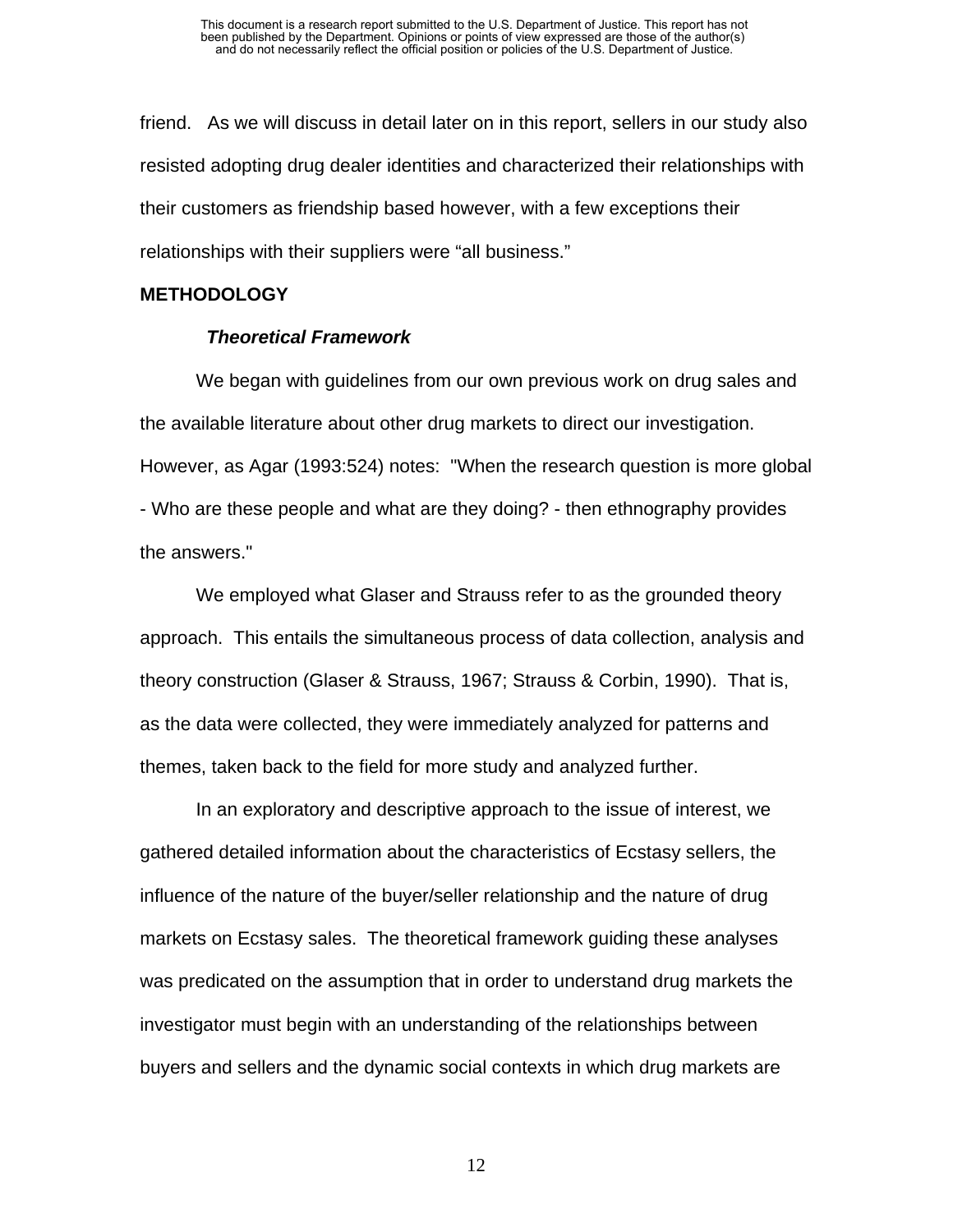embedded and these relationships are constructed and maintained (Curtis & Wendel, 2000; Murphy & Arroyo, 2000).

In our own work on becoming a cocaine seller, Matza's notion of drift, originally applied to the fluid and noncommital movement between deviant and conventional social worlds, was very useful in conceptualizing participants' accounts of their modes of entree into Ecstasy selling social roles (Matza, 1964; 1969; Murphy, Reinarman & Waldorf, 1990). Matza's drift and Parker's conceptualization of identity transformation (e.g., friends vs. *real* dealers) helped us to understand the social constructions of Ecstasy sellers as not dealers but "enablers" or "service" providers.

#### *Sampling and Data Collection Methods*

 We began by expanding our contacts, with the help of our Community Consultants and other contacts. We asked our interviewees to refer project staff to fellow sellers and to the people from whom they purchased supplies. This method, snowball or chain referral sampling, (Biernacki & Waldorf, 1981; Watters & Biernacki, 1989) has been employed extensively by the principal investigator on numerous studies of drug use and drug sales (Murphy, 1987; Murphy, 1994; Murphy &Arroyo, 2000; Murphy, Reinarman & Waldorf, 1990; Murphy & Rosenbaum, 1999; Sales & Murphy, 2000; Murphy & Waldorf, 1994**;** Waldorf, Reinarman & Murphy, 1991).

#### *Field Observations and Key Informant Interviews*

During the first months of the project, our first task was to explore the private social settings in which Ecstasy was distributed. While conducting field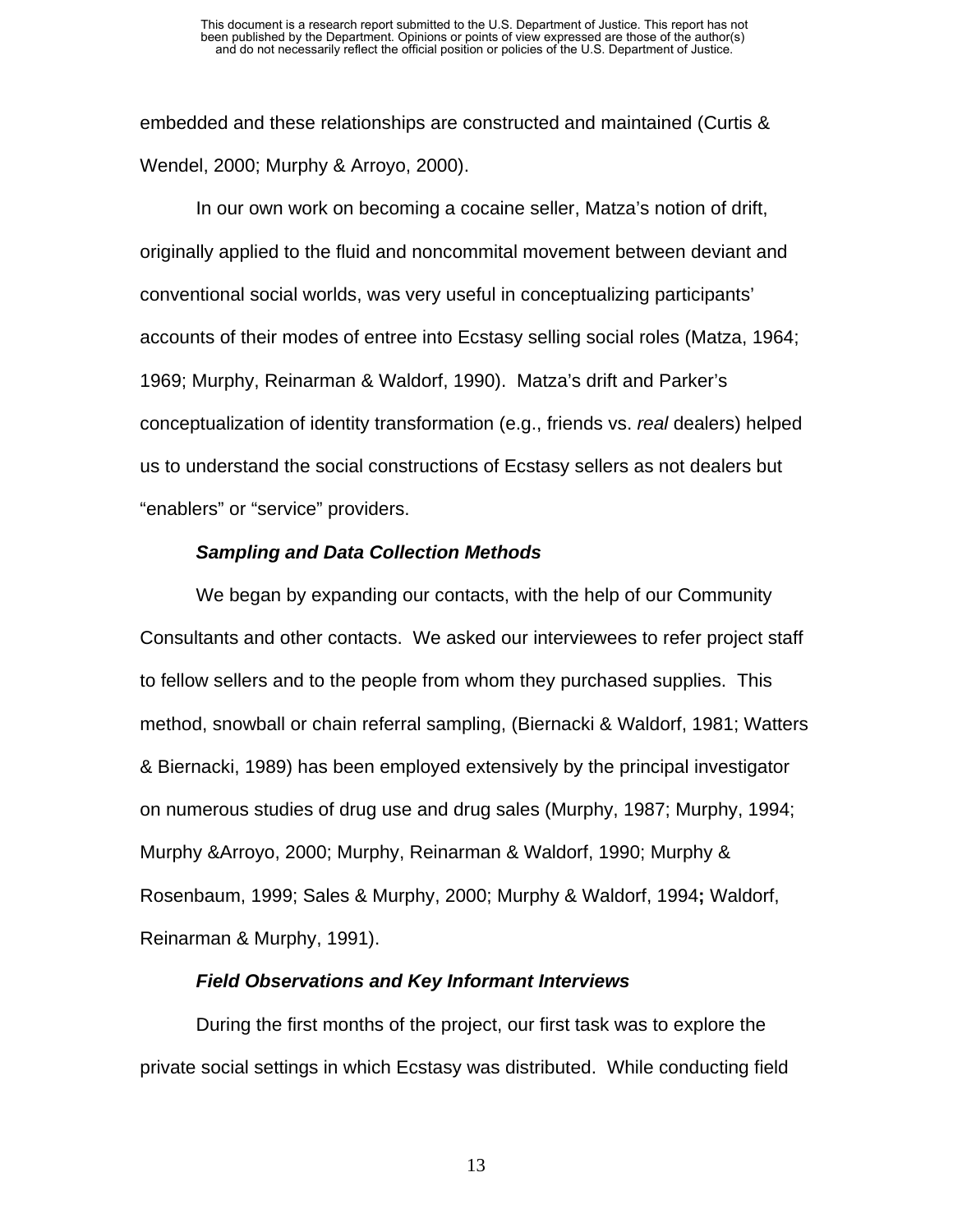observations, field workers described the nature of the research project to anyone with whom they have more than a casual conversation. Observations were conducted at five parties in private homes and ten public parties in clubs and warehouses. The following excerpt from field notes illustrates the importance of conducting observations to understanding Ecstasy scenes:

*The Cyberfest (promoted by Coolworld) massive started at 4pm and I arrived at the Cow Palace at 8:50pm. While I was in line to get a parking pass, I saw numerous taxicabs driving in to drop off passengers. The parking attendants passed out flyers that had a map of the inside of the venue, a schedule of music times and a list of items not allowed inside. These prohibited items included backpacks, food and beverages, glass, studded jewelry, markers/paint cans, surgical masks, Vick's vapo rub, alcohol, video cameras, weapons, glow sticks and illegal substances. The flyer also noted, "Be advised that Cyberfest is a 'Drug Free Zone'. As I drove in I could hear the music from the inside of my car. There were two large parking areas, one close to the building and another a little farther away. I parked in the far one and sat in my car for a little while to see what people were doing. The lot had not been completely filled yet but there were about five full rows of cars. People were hanging out in and around their cars. Some were drinking alcohol and smoking cigarettes. There were empty beer cans in and around the parking lot. I could also smell some marijuana coming from a car close to mine. I did not see any other drug use occurring however later on I talked to some people who said they took Ecstasy and other drugs in their cars before getting in line. I sat in the parking lot and observed for about 20 minutes and then proceeded to the get in* line.

Later on in the notes:

*There was no designated chill area, but it seemed like most people were relaxing and hanging out in the stadium seats in the main room. I could tell that people were smoking marijuana in this area because I could smell it. People also put glow stick light shows on for each other. Groups of about 2-5 people sat in the seats while someone would stand in front of them and wave glow sticks creating visual stimulation. "Stringing", where people use glow sticks attached to strings, primarily occurred in the other music rooms because there was more open space to move them around. People chilled and sat on the floor against the walls of the other music rooms. Most of these people were visibly on Ecstasy. They seemed really mesmerized by the "stringing". Some sat in groups and massaged each other. There were some couples cuddled up together, making out along the perimeter. There were also groups of people who sat in circles away from the walls around the dance floors.*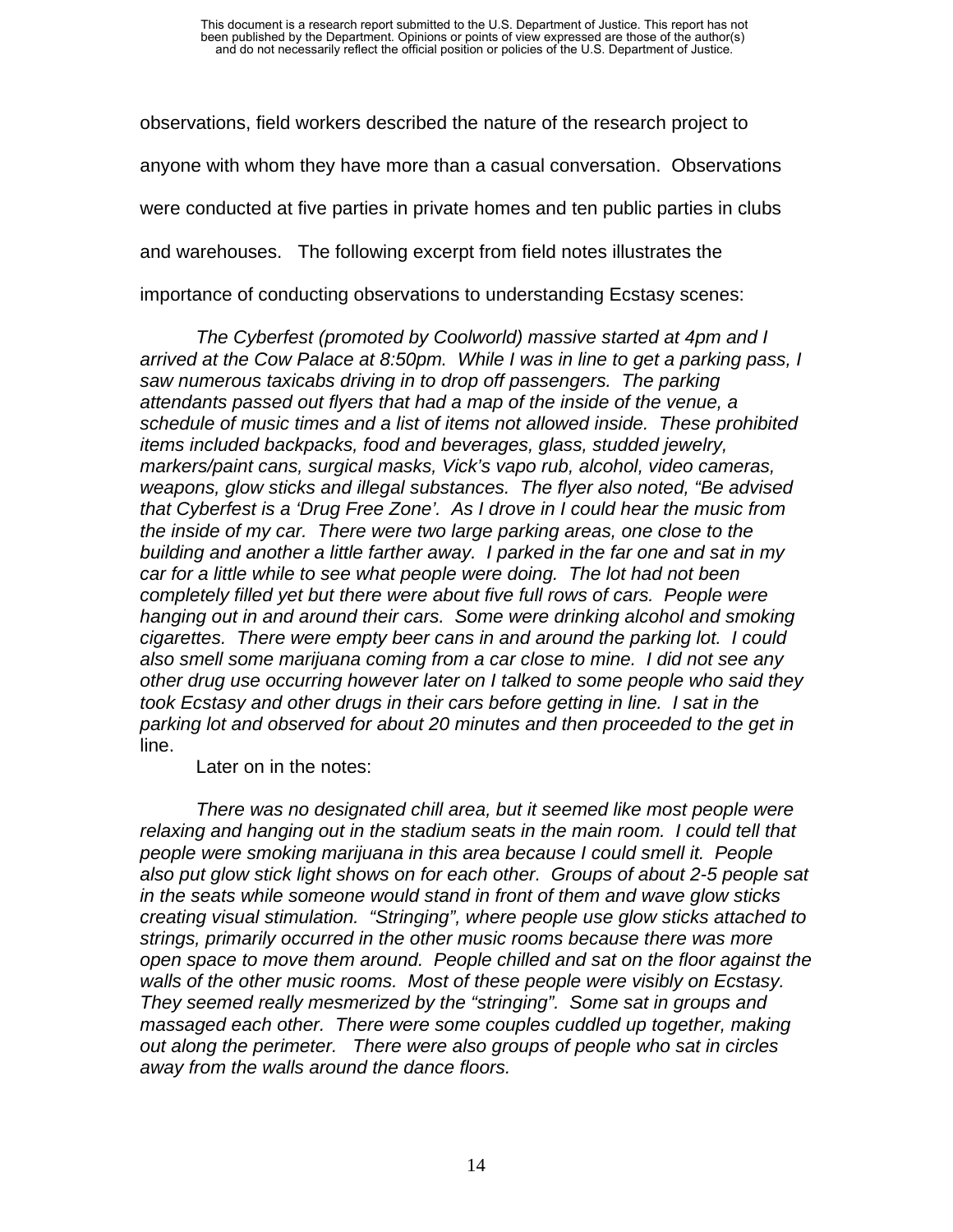While field observations were important to understanding the Ecstasy scene, fieldwork was less successful than we had imagined for recruiting study participants. In the private party settings we observed party participants that already knew the fieldworker and without that personal connection we would not have been invited. In more public settings, observing Ecstasy sales was very difficult. We rarely actually witnessed a transaction. When we began interviewing we found that while some interviewees had sold Ecstasy in public (usually old style rave events) in the past, at time of interview most of our sample only sold in private settings. Most of the users they knew bought their Ecstasy before going out and ingested it before entering a club or party. Our most successful recruitment strategies were to rely on Community Consultants and study participants to vouch for our commitment to keeping interviewees' confidentiality and to the eventual presentation of Ecstasy sales from the distributor's perspective.

#### *The Interview*

The interview process began with the initial contact with staff or previous interviewees. If the potential participant met inclusion criteria, they were informed of human subjects and confidentiality procedures and an interview appointment was scheduled. At the time of interview, the interviewer began by acquainting the participant with the nature of the study and the human subjects protections. After the interviewee read and signed the Consent Form the interview began with the tape-recorded depth interview portion, followed by the questionnaire. The interviews took two to three hours and we provided an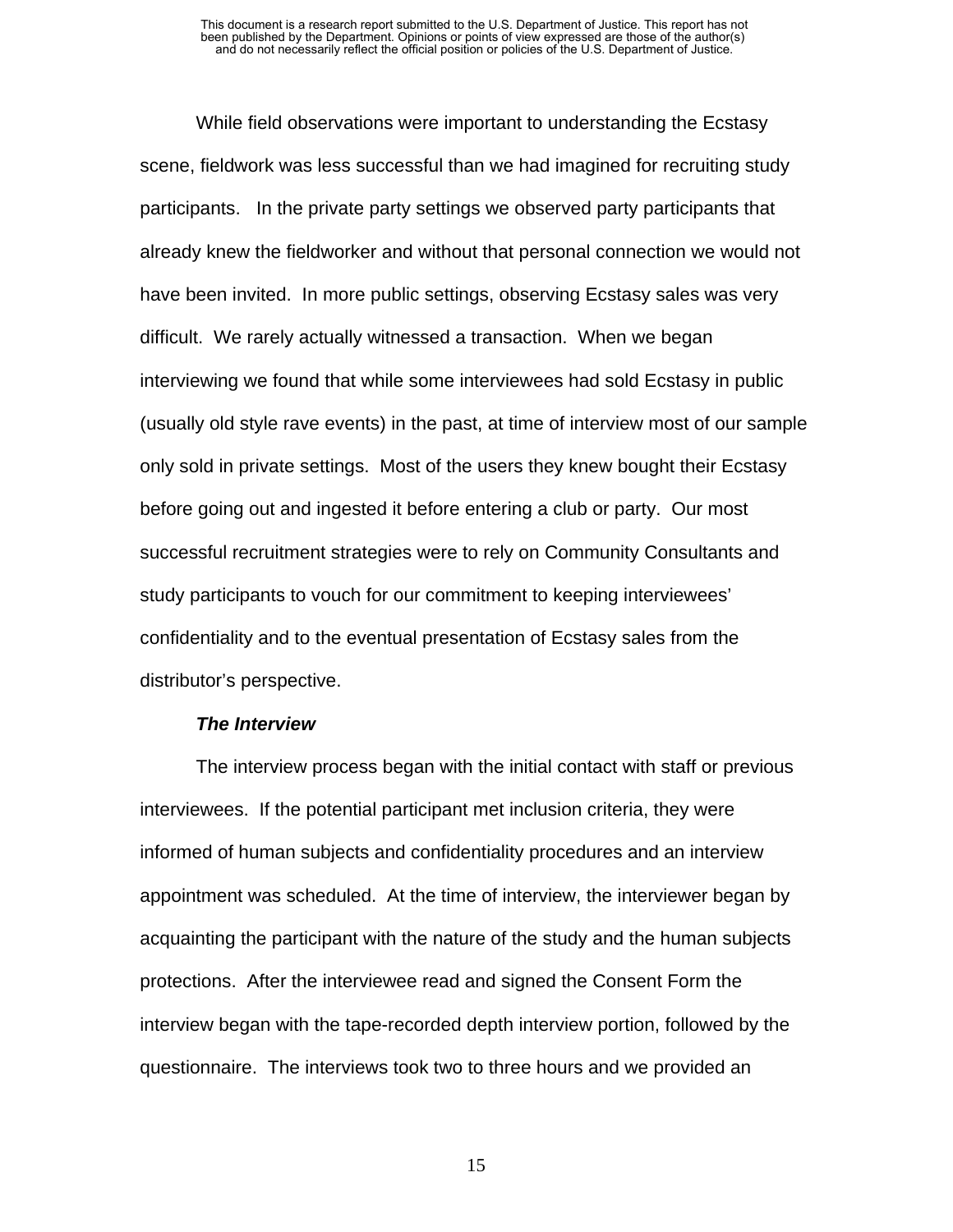honorarium of 100 dollars. Likewise, key informants and other locators were provided a remuneration of 50 dollars for their time spent doing the important work of recruiting participants. Once informed consent procedures were completed, we focused the interview on the following domains: individuals' history of drug use and sales, sellers' other lifestyle issues, identity, marketplace characteristics (including pricing, quality control, levels and settings of sales), customers' demographics, buyer and seller relationships, descriptions of distribution hierarchies, and from the sellers' perspective, the role of prevention efforts, criminal justice pressures and enforcement practices on all of the above.

#### *Questionnaires*

The questionnaire included basic demographics, family of origin information, living situation, schooling, employment, drug sales and drug use, and criminal involvement histories, current Ecstasy acquisition processes, quantities purchased and sold, relationship to other distributor(s), sales practices, personal Ecstasy use histories, customer demographics, testing/adulteration practices, attempts to discontinue use/sales, social and health consequences of use and sales and criminal justice involvements.

#### **Description of the Sample**

Of the 80 Ecstasy sellers interviewed, 57 (71%) were men, 22 (28%) women, and 1 (1%) transgender between the ages of 19 and 60 with a median age of 26. Fifty (63%) of the interviewees were white, 8 (10%) African-American, 7 (9%) Latino, 7 (9%) of mixed ethnicity, 5 (6%) Asian, 1 (1%) Native American, 1 (1%) Arab, and 1 (1%) refused to be categorized. Sixty-one (76%) were single,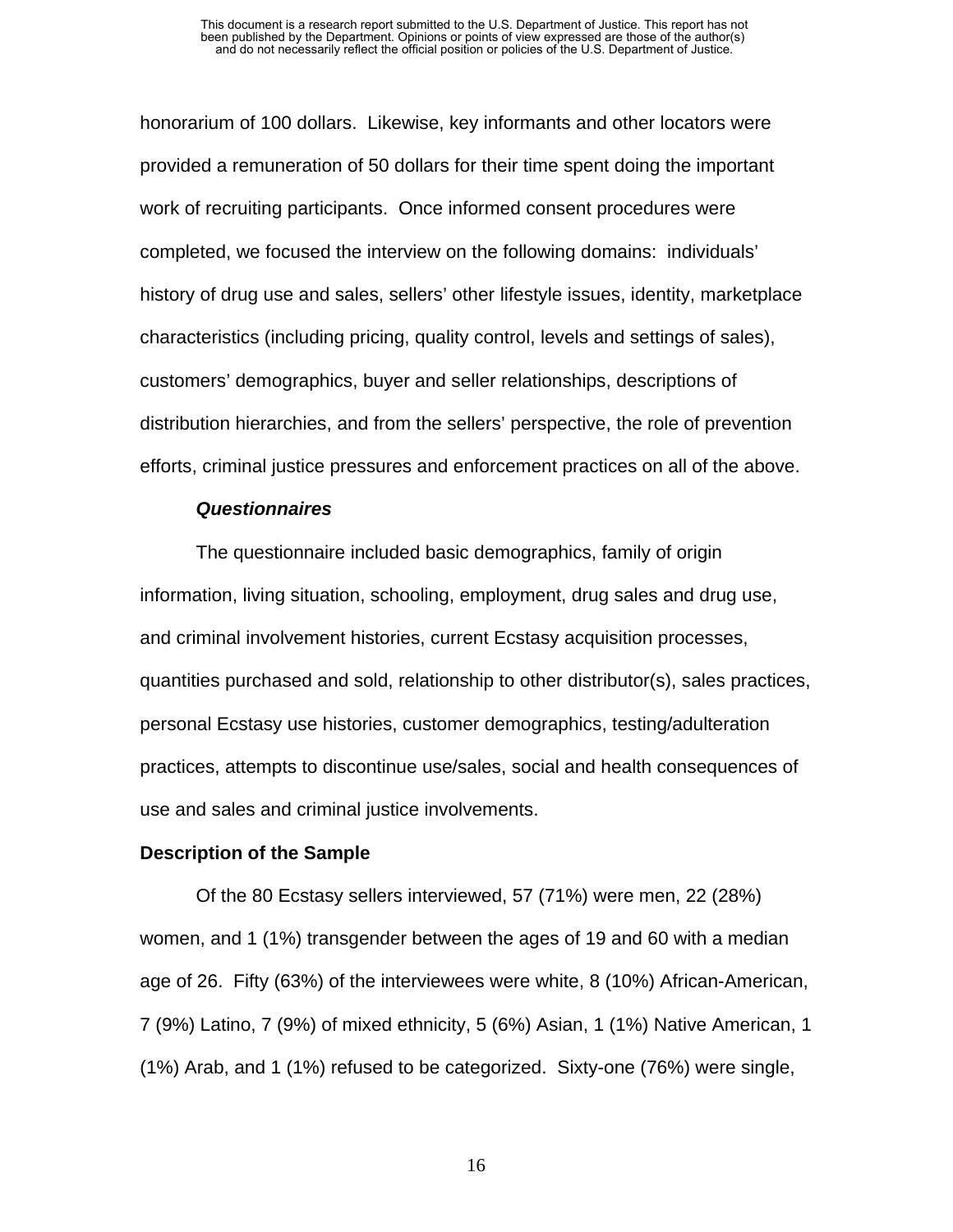12 (15%) were living with a partner, 5 (11%) were married, and 2 (3%) were divorced or separated. Only 10 (13%) interviewees had children.

Seventy-eight (98%) of the Ecstasy sellers interviewed had at least a high school diploma. Thirty-six (45%) had some college education, 10 (13%) had an associate degree, 21 (26%) had a bachelor's degree, and 2 (3%) had graduate degrees. Twenty-nine (36%) of the interviewees were in school at the time of the interview. Of those, 14 were attending full-time, and 15 were attending part-time.

During the 12 months prior to the interview, 70 (88%) were employed. Of those, 49 were employed full-time and 21 were employed part-time.

Employment-based earnings ranged from 280 to 8,000 dollars per month with a median monthly income of 1,600 dollars. Income generated by drug sales ranged from 15 to 12,550 dollars per month, with a median drug sales income of 315 dollars per month. Interviewees' total annual income for the 12 months prior to the interview ranged from 3,500 to 212,592 dollars per year, with a median yearly income of 25,800 dollars.

All but one interviewee were housed with half of them living in an apartment or studio and 39 (49%) living in a house. Based on our interview data, Ecstasy sellers were predominantly white, male, middle to upper-middle class, and in their twenties.

#### **Criminal Justice Involvement**

Twenty-eight interviewees (35%) had been arrested as juveniles, but only 15 (19%) were convicted. Charges mentioned were: shoplifting, joyriding, party without a license, drunk and disorderly conduct, possession of stolen goods,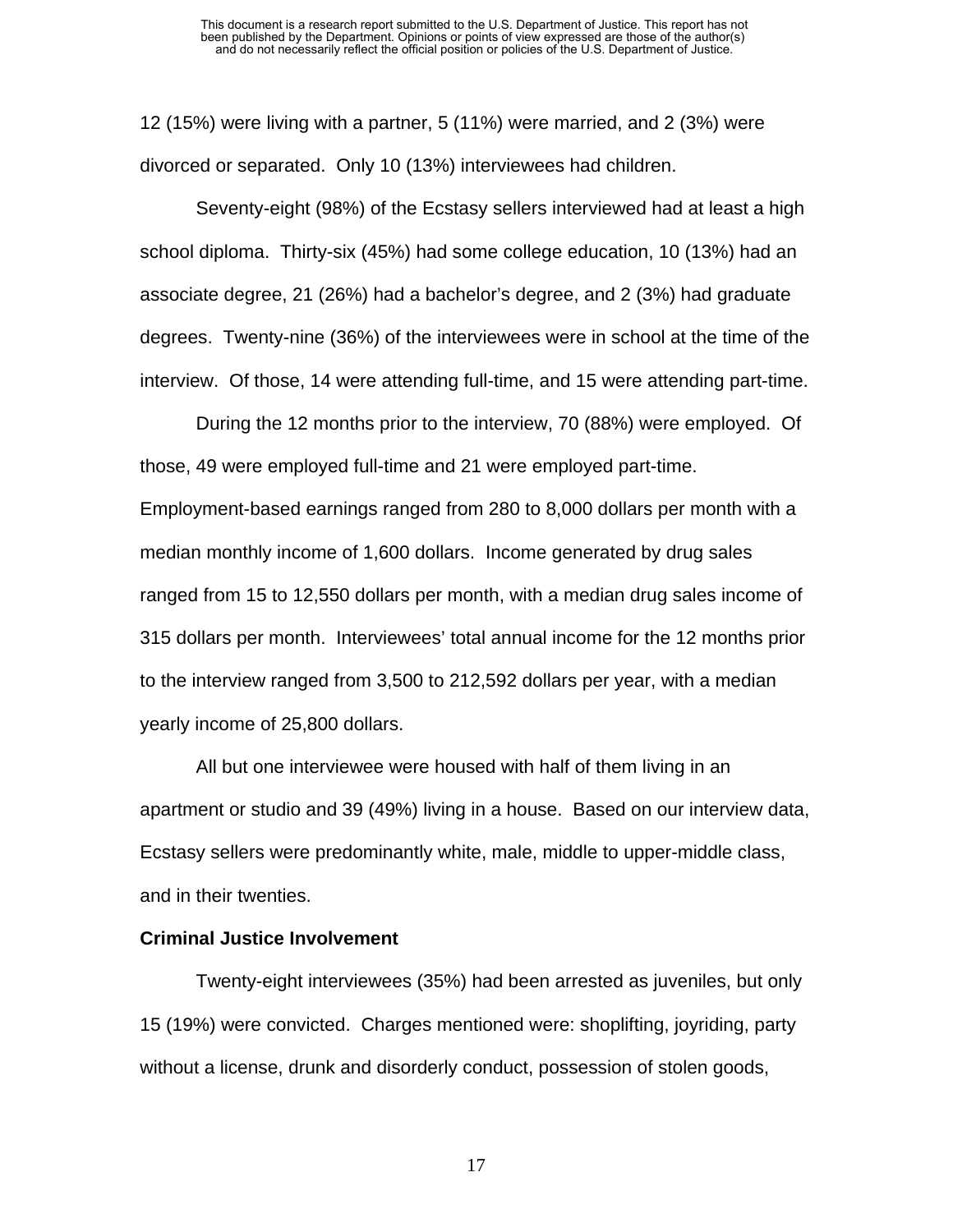assault and battery on an officer, possession of marijuana, assault, petty theft, DUI,  $2^{nd}$  degree looting, runaway, loitering, driving w/o a license, contributing to the delinquency of minors, resisting arrest, violation of probation, and grand theft auto. Eight interviewees (10%) served time ranging from 3 days to 240 days.

Twenty-one interviewees (26%) were arrested as adults. Charges mentioned were: selling marijuana to a minor, minor under the influence, DUI, counterfeiting, obstruction of justice, public intoxication, robbery, domestic violence, outstanding warrant, drug possession, possession of paraphernalia, marijuana sales, solicitation, forgery, bank robbery, graffiti, disorderly conduct, and assault. Twenty-five interviewees served time in jail ranging from 1 day to 180 days. Two interviewees served time in prison, one for 18 months, and the other for 17 years. Only one interviewee was arrested for selling Ecstasy. He was arrested twice serving 4 months in jail for the first conviction. Sentencing for the second conviction was still pending at the time of the interview.

#### **BECOMING AN ECSTASY SELLER**

#### **Ecstasy Use**

All of the interviewees had used Ecstasy. The age at which they first tried Ecstasy ranged from 14 to 56 years old, with a median of 19 years of age. The age in which they first used Ecstasy regularly also ranged from 14 to 56, but with a median of 20 years of age. Seventy-four interviewees (93%) had used Ecstasy prior to begin selling it.

During the 12 months prior to the interview, interviewees used Ecstasy from 1 to 120 days with a median of 10 days. Three interviewees had not used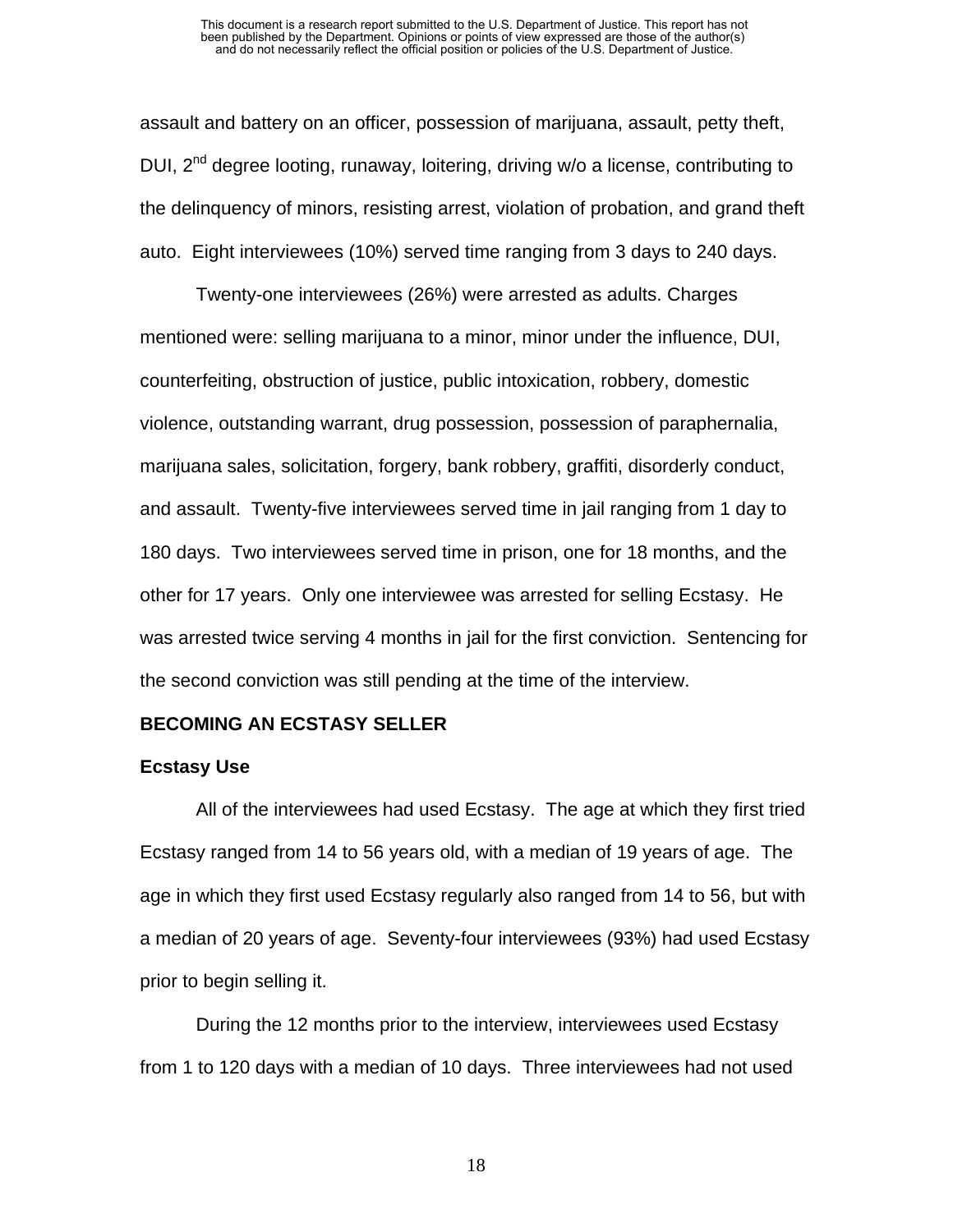Ecstasy in the 12 months prior to the interview. The average number of hits of Ecstasy used during one use episode ranged from half a hit to 4 hits with a median of 1.5 hits. When asked where they used Ecstasy most often, 44 (55%) mentioned public places and 33 (41%) mentioned private places (3 did not use in the 12 months prior to the interview).

#### **Other Drug Sales**

During the 12 months prior to the interview, interviewees sold drugs worth between 20 dollars and 12,550 dollars per month, with a median quantity of 325 dollars per month. Fourteen of the interviewees (32%) had a monthly income from drug sales of over 1,000 dollars per month. On average, all drug sales accounted for 13 percent of their total monthly income. Drugs sold other than Ecstasy included: marijuana, cocaine, prescription drugs, mushrooms, DMT, methamphetamine, somas, Xanax, Valium, acid and hashish.

#### **Initiation into Ecstasy Sales**

The age at which interviewees first sold Ecstasy ranged from 15 to 56 years old, with a median of 21 years of age. We asked interviewees how much time elapsed from the first time they sold Ecstasy until they were selling it regularly (at least once a month). Thirteen (16%) immediately began selling Ecstasy on a regular basis. Twenty-nine (36%) began selling regularly a month after the initial sale. Twelve (15%) interviewees began selling regularly a year after the first sale and nine (11%) began two years after the initial sale. The time between the first sale and regular Ecstasy sales for the rest of the sample ranged from 1 month up to 8 years.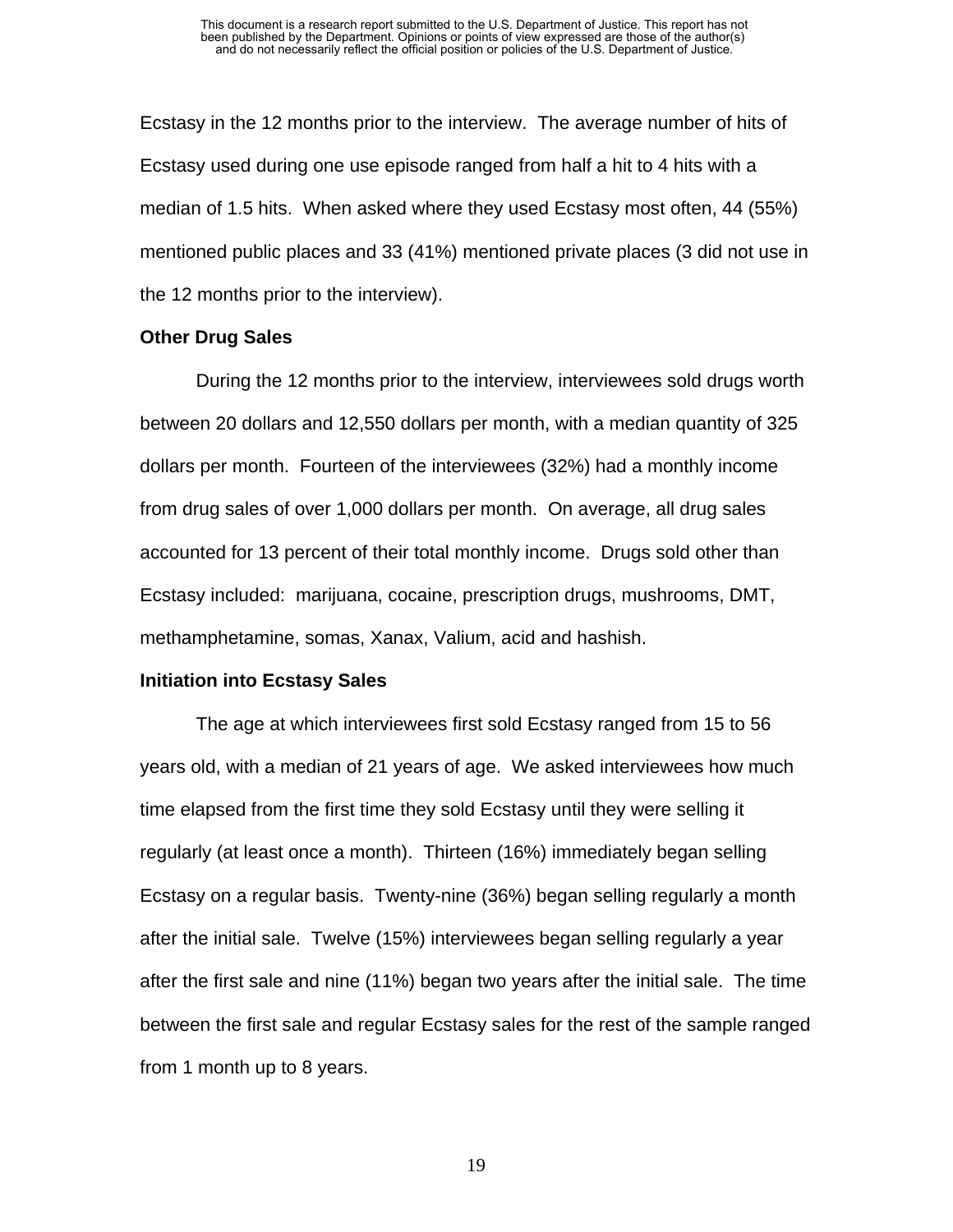Two interviewees sold Ecstasy before they began using. One sold a year before initial use; the other sold two years before. The rest of the sample began selling Ecstasy after their initial use. Twenty-nine (36%) interviewees began selling right away, 13 (16%) began selling a year after their first use, 12 (15%) began selling two years after initial use. The median period of time between first use and first sales was one year; the longest was eleven years.

 Our sample's initiation into selling Ecstasy bears similarities to the extant drug market literature. Many of our participants did not make conscious decisions to become drug dealers and instead found opportunities to either help friends gain access to drugs or to make a little money on the side. Similarly, Murphy and colleagues' (1990) study participants gradually drifted into dealing through five modes of becoming a cocaine seller: go-between, stash dealer, connoisseur, apprenticeship and expansion of existing product line. Numerous researchers have found that one of the most common motivations to begin selling drugs is to fund the sellers' drug use (Atkyns and Hanneman, 1974; Waldorf, 1973; Murphy et al., 1990; Tunnell, 1993). There were many "stash dealers" among our sample. After using Ecstasy for about a year, this 26-yearold white male realized the cost benefit of buying enough Ecstasy to defer his own costs and began selling regularly. In the following he describes how he began selling.

*Well I considered myself lucky that I knew this guy I was getting it from, I was real close to him and I always felt like I was getting higher quality aside from my friends. And when I'd- would just- maybe I would buy five and give them all to my friends at exactly the price that I'd paid for them. And then all of a sudden I realized that my friends wanted to get it from me 'cause they liked what I had so from that point on…I would get them at 15*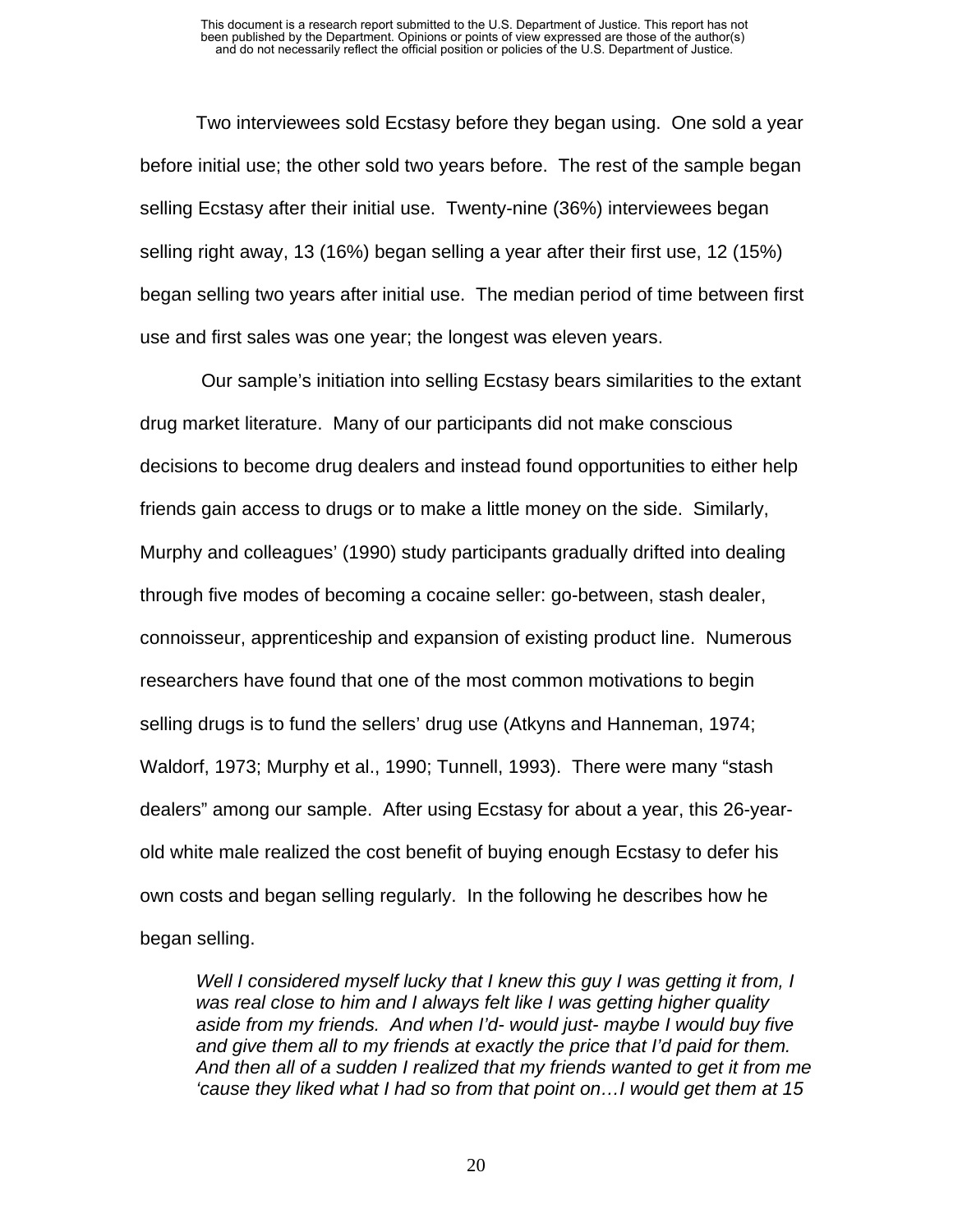*dollars a piece be able to sell them to my friends for 20. So I would get five or to ten at first and be able to do one or two for free and then that was a steady thing that from as soon as I realized that I could make money off doing it or-not make money but do mine for free. That's how it started.* (26)

Some participants expressed frustrations with relying on a dealer to get

Ecstasy when they needed it. Becoming a dealer allowed them to gain control

over access. A 26-year-old white male who was a frustrated customer describes

how he grew tired of being at his dealer's mercy:

*I mean the reason I became a seller was 'cause I hated being a customer, I hated my dealer, you know what I mean, like I can only imagine some people felt the same way about me, you know what I mean…I became one because I didn't want to be at someone else's mercy.* (36)

*Drifting into Dealing* 

Thirty-seven percent of our participants drifted into dealing and began

their sales careers by acting as what Murphy and colleagues' called go-

betweens. These "middlemen" had access to a good connection and started

"hooking up" friends at their request. A 24-year-old white male described this

often-serendipitous process:

*I* started to get a job at uh [name of mall] and then there was a shoe store *next to the mall, [name of store] or uh where I worked and the guy there, I became friends with him and uh he dealt E from time to time. And he was uh, and it was one of those things like I'd never really tried anything like that before or anything and he was like, 'Well you know here you go' and hook me up one time for like, it was ridiculously cheap, like five buck or something a piece. And I uh did it, had fun you know it was good experience. Went the next weekend to a couple of raves with him and stuff like that more and more and more. And then it went from casual use to friends I had at [name of community college] would say, 'Oh hey since you're getting such a good price could you hook me up, could you hook me up with this, could you hook me up with this.' And it became bigger and bigger and bigger off that. (03)*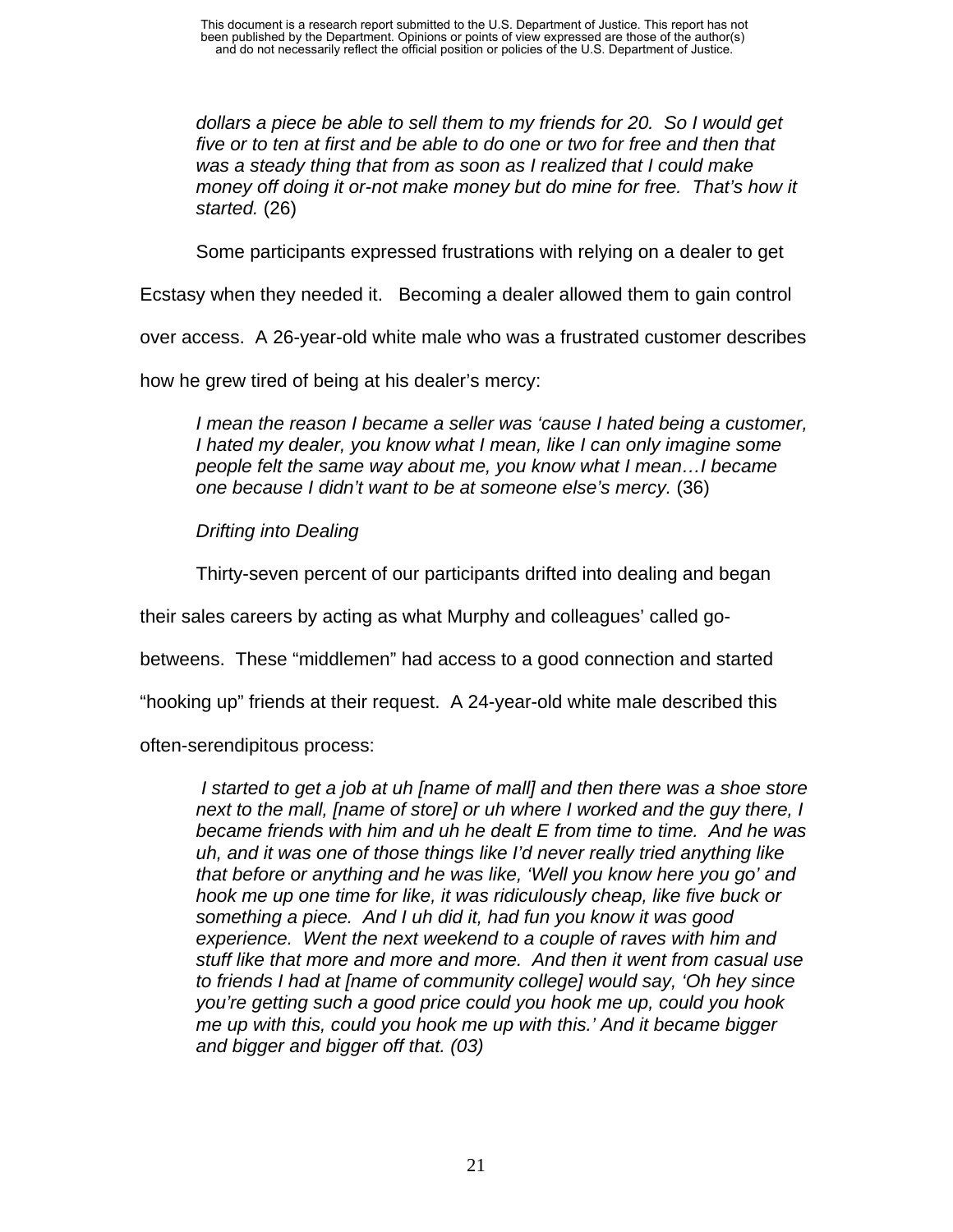A 24-year-old white female interviewee was close friends with a dealer and

started out getting Ecstasy for her friends. In the following quote she describes

how she became a middleman.

*Um just because I had good friends that I could trust and it was always good and my other friends started you know knowing it was always good and safe and you could count on it and everything else and because he was my friend, I kinda became the middleman.* (28)

Along with describing the importance of a reliable quality supply, sellers in

this group expressed another motivator for Ecstasy sales, social status.

*And I would just distribute it to everyone I knew, and I got all these people who had never tried it before to absolutely love it. I mean it was really kind of neat because that was one of the things that kind of made me feel important. I mean as weird as that may be, I liked being known as the girl who could get you Ecstasy. (Laughs)* (02)

Male sellers said being the "go to" person for Ecstasy increased their status with

women. In the following two excerpts a twenty-year-old Latino describes for us

the ways in which Ecstasy could be a strategy to get women to spend time with

him:

*I started selling because the opportunity arose that I could make a few dollars. But it wasn't even- it wasn't even about the money. It was more about the "I can get it for you. Sure, baby. I can get it for you.* 

*I thought I looked cool. That was probably the biggest thing. I thought I looked cool. And uh, yeah, it worked out. You know, I'd go there. I'd sell something. There would always be a girl that would want to fucking hang out. Always be a girl that wanted to hang out. And I was okay with that. I mean I was okay with that. (*57)

Those sellers that we identified as drifting into dealing began by enjoying

and valuing the Ecstasy experience. They wanted to continue using Ecstasy

themselves and they wanted to provide "the experience" to their friends. Most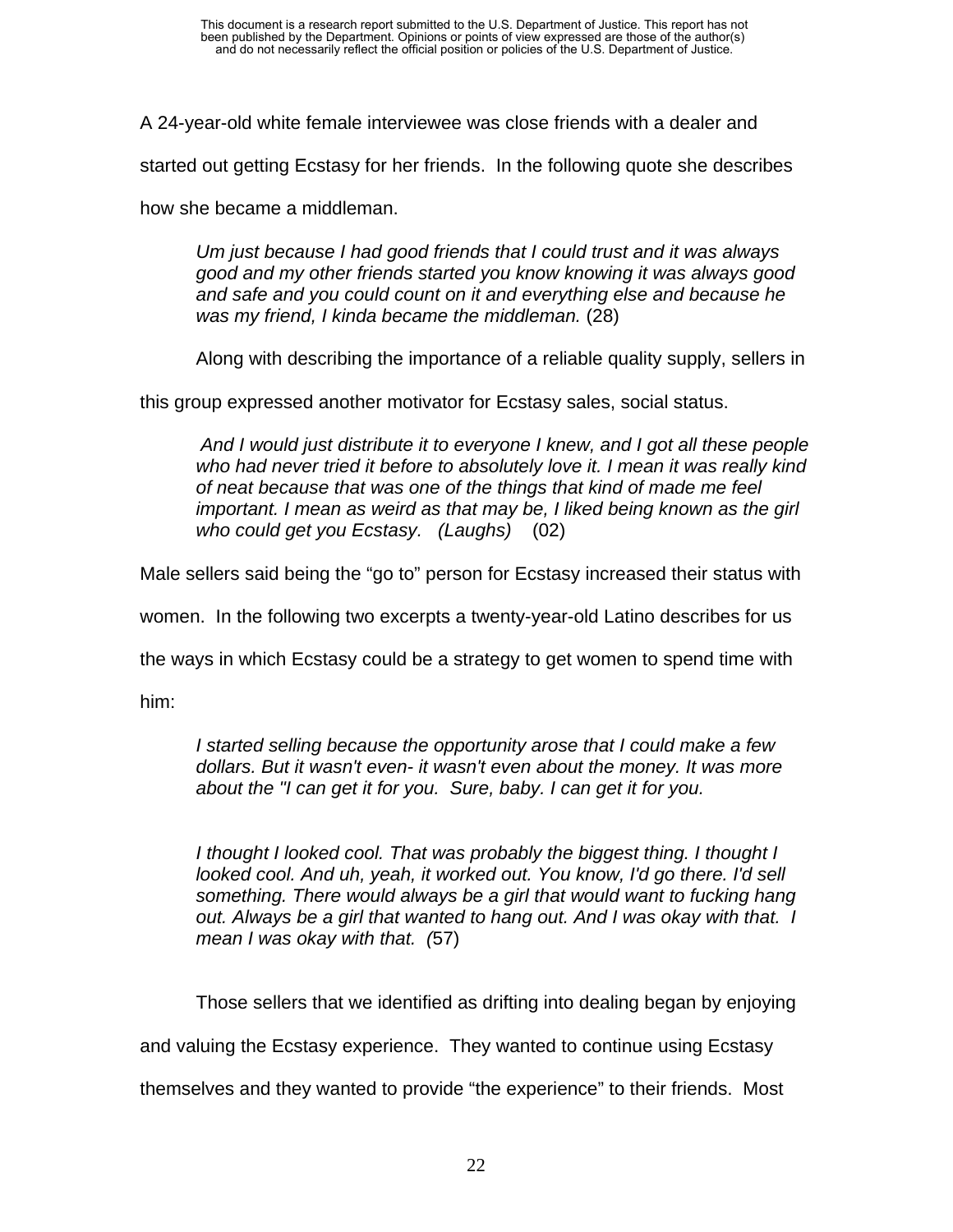saw themselves as providing a service assuring their customers a quality product that was available and reasonably priced. In this way they are similar to the next group of sellers that we have categorized as sellers adding a new drug to their product line.

### *Established Sellers*

Twenty-eight percent of the interviewees were already experienced dealers who added Ecstasy to their product line. For the most part they were weed, cocaine, acid or nitrous sellers who used Ecstasy themselves and found that their customers were interested in Ecstasy as well. A 21-year-old white male described the process:

*I pretty much knew a lot of people that were distributing it. Two of the people that were, they were close friends. So, I was kind of hanging out with the same crowd. You know? And every now and then someone would be like, 'Hey, you know, I'm looking for some. Can you hook me up?' And I've always mostly been the middleman. I mean I've slang weed. I slang mushrooms, and I slang E and weed. So, I mean it wasn't any new thing. So, I was just like, 'Alright. I'll make a call for you.' (32)* 

A 60-year-old white male interviewee was involved for ten years in a very organized marijuana sales operation. At the time of interview he was a freelancer who sold cocaine, mushrooms, Foxy methoxy and marijuana in addition to Ecstasy. He described himself as a one-stop shopping operation and would try to find a connection for any drug a customer requested. Acquiring Ecstasy was a service he provided for his regular marijuana customers. He made most of his profit from his marijuana sales.

*Profit Makers*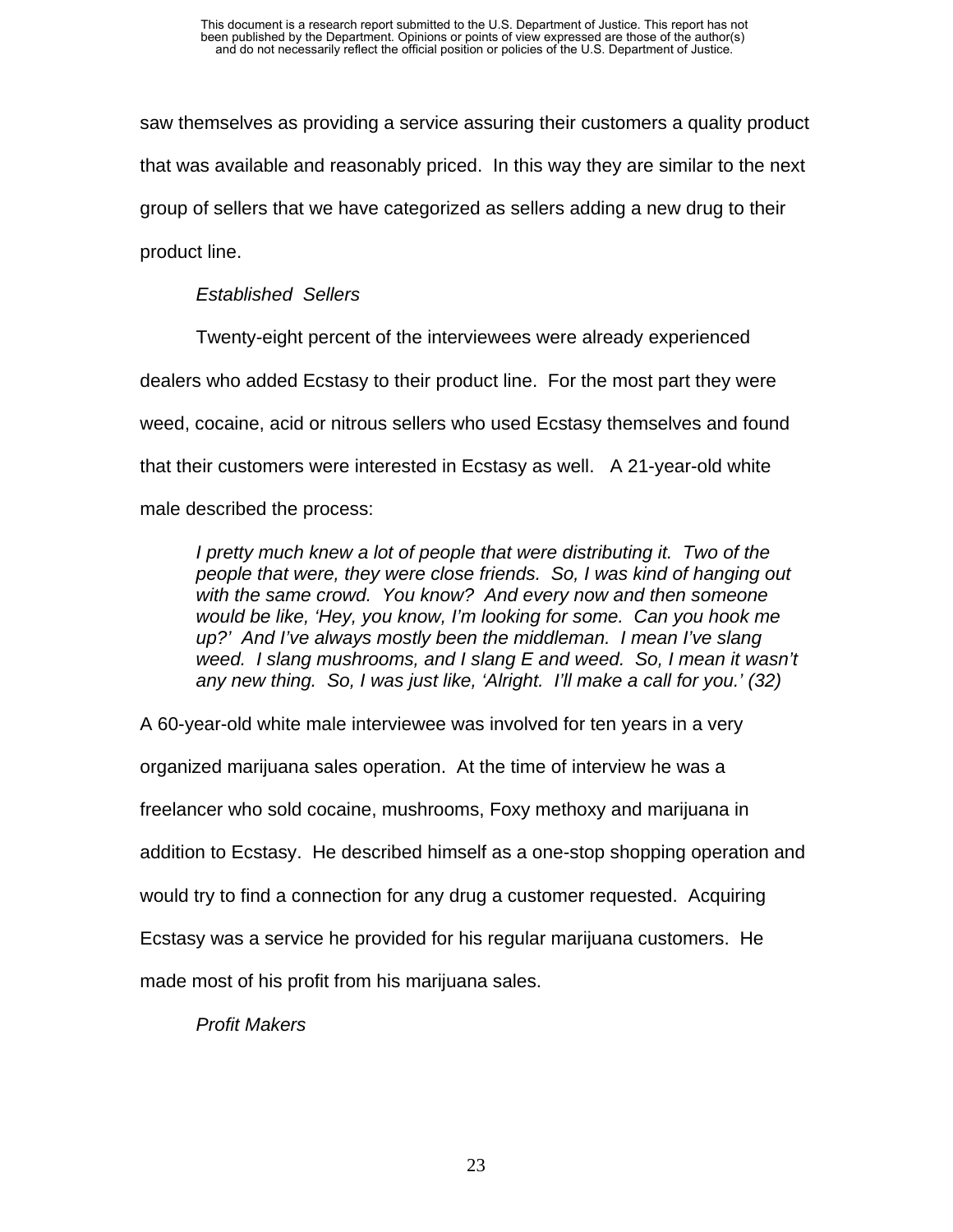Thirty-four percent of our participants realized there was money to be

made from selling Ecstasy. Some of them were full-time students who were

either unemployed or worked part-time and used Ecstasy sales as a means to

supplement their income. Others were entrepreneurs who entered Ecstasy sales

in order to make considerable money.

A 20-year-old white female student we interviewed used Ecstasy sales

profits to help pay the bills while in school. In the following she describes how

the profit potential influenced her decision to start selling.

*We had a really big party um for his birthday and there was, it was like a huge kegger you know like hundreds of people and just throughout the night everyone was asking like if I you know like if I knew where to get it. You know and stuff 'cause all my friends were like partying down and stuff. And the next day you know cleaning up after the party I was like geez you know like people really want this, my friends. I mean I don't even have to go far…And so it was just kind of like geez you know like and it was around the time where I was thinking like you know I gotta come up with something to pay the bills. I just kind of like all fell into place…That was really what um started it. I had been living in a very inexpensive living situation and I moved to um [SF district] and around there…My cost of living like skyrocketed and I don't have, like I'm a full time student, I work at two jobs as much as I can and I just wasn't getting by really. So I was like well I gotta do something else.* (79)

This 26-year-old white male in the music distributor's account of his

entrée into high-level Ecstasy sales demonstrates the more business like

orientation of the profit-making group. He knew quite a bit about manufacturing

Ecstasy and even bankrolled the construction of a lab. Although at time of

interview his sales had declined, at his peak he sold about four ounces of powder

a month. His supplier was first in line from the manufacturer. In this excerpt from

his interview he describes how he made that connection.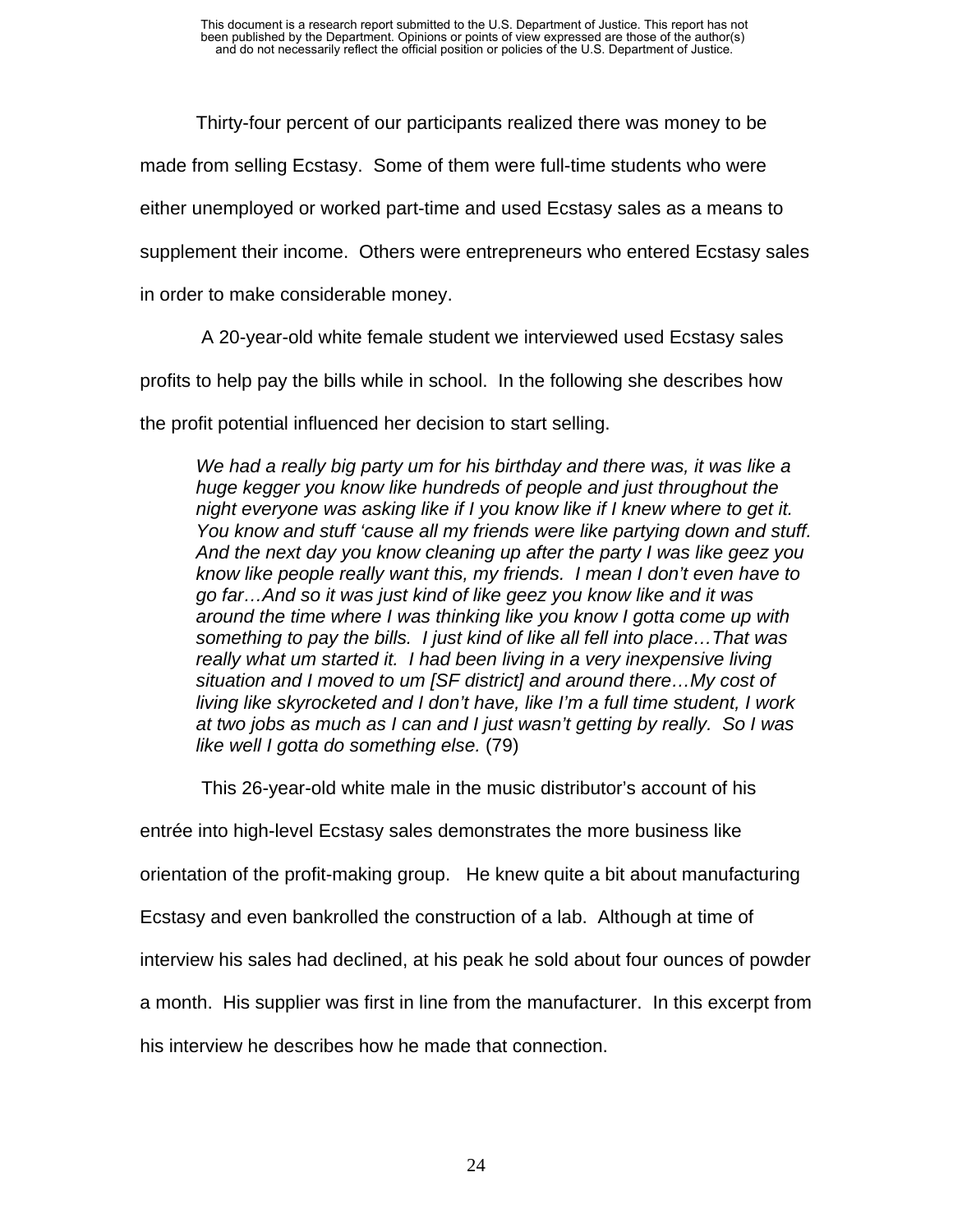*I guess I was somewhat in a unique situation, like I said, the top people came and found me…I was one step away from the chemist, I guess…There was the chemist, there was the acquisitions man who acquired all the chemicals to make the product and he had the one distributor who he worked with. I worked with that distributor. Um they had a limited amount they could make they were working in a limited location. They asked me for, for me to front them 30 thousand dollars so that they could go build a lab. Um, in exchange for me giving them the money to build that lab I was given an incredibly discounted rate um for a quantity of six pounds um, over a period of six months."* (36)

A number of interviewees started by working for higher-level dealers selling

Ecstasy at raves for a percentage of the profits. This 24-year-old white male sold

at raves for his dealer.

*Well people like in my situation like [name of dealer]. [Name of dealer] never went out to any raves. And he never dealt anywhere. It was always*  like his people that he would give stuff to go sell and then they'd take out a *percentage take of it. You know and in that sense it was very hard, and as far as I know, it never did go back to him. In any, if anyone got caught it was their ass not his.* (03)

Like other sellers we interviewed, he sold at raves for a very short time preferring

private sales for their relative safety from police and difficulties with other sellers.

In the following, another White male seller describes how being in the wrong

crew (group of sellers working for the same dealer) cost him 200 pills or two

thousand dollars:

*But from what I learned that being at the raves, it was really like, it was a lot of different crews at raves you know. Raves there was [sic] thousands of people so you can't get all the money. But there was different crews there and as I learned how the raves scene goes just I got caught one time but all it was they told me once they caught me, they just wanted me to leave the party. It was like, 'Hey we know you're with this crew. You*  just gotta go.' So I ended up losing like two hundred pills for nothin'. (38)

We identified three major types of initiation in to Ecstasy selling. The first

mode of entrée is conceptualized as drifting into dealing or being an Ecstasy user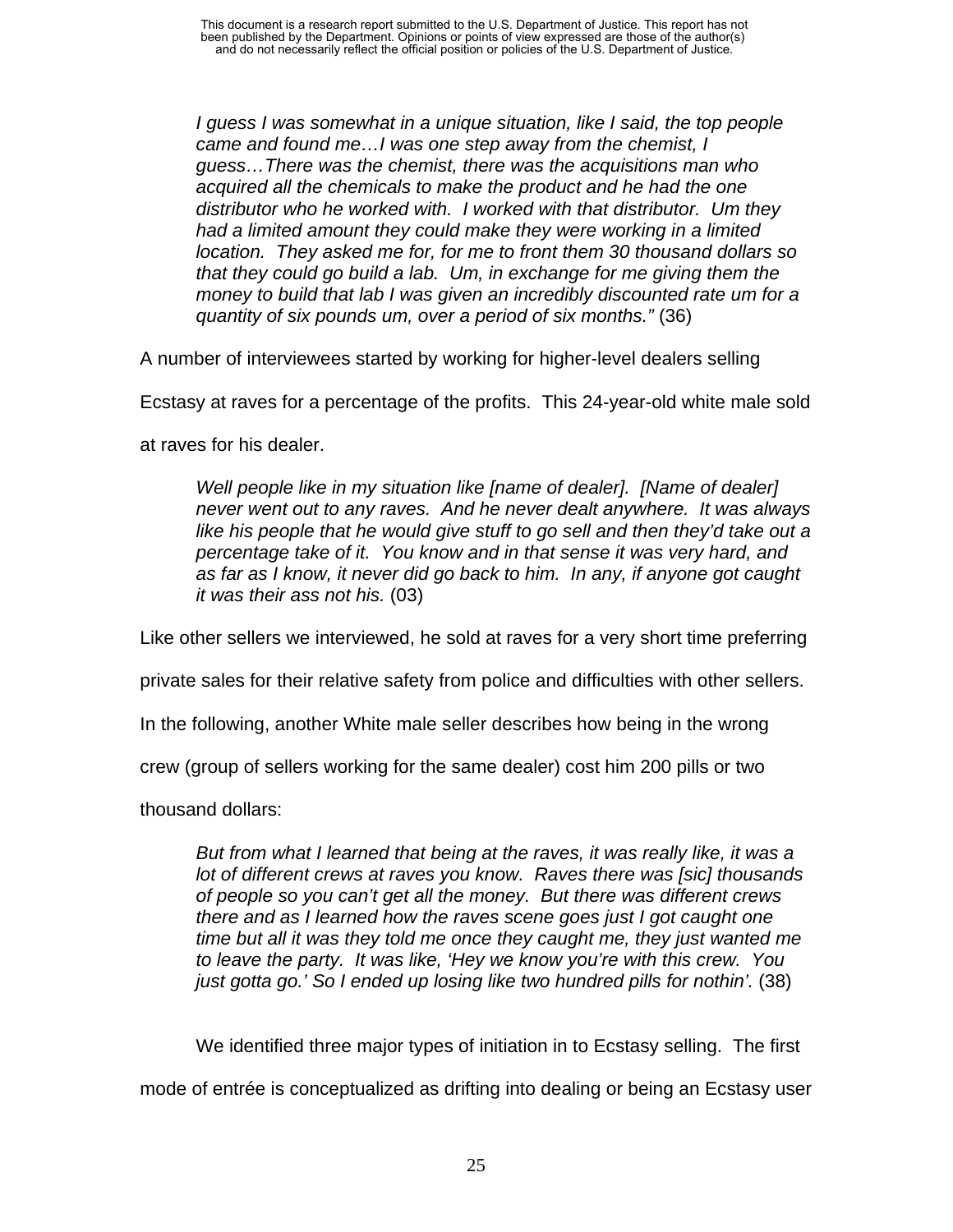who knew a seller and began by buying Ecstasy for their friends. The second mode of entrée was adding Ecstasy to your product line or sellers who were already selling drugs (e.g. marijuana or cocaine), began using Ecstasy themselves and were able to make connections to buy it for their customers. The third initiation method we have characterized as entrepreneurial or profit motivated. These are sellers began selling Ecstasy because they believed they could make money doing so.

#### *What Constitutes a "Real Dealer"?*

There are numerous definitions of a "dealer" in drug sales literature. Ward (2000) defined a "committed drug seller" as someone whose main source of income is from drug sales. He also noted that drug transactions are the seller's main focus of day-to-day life. Murphy and colleagues (1990) defined a "dealer" as a person who is "fronted" or buys quantities of drugs for sale. They contend that in order to be considered a dealer one must 1) have one or more reliable suppliers; 2) make regular purchases to be sold in smaller quantities; 3) maintain a consistent stash for sale; and 4) have regular clients or customers.

Our respondents expressed a number of ideas about what constitutes a "dealer." Similar to the findings from Ward's work, a 25-year-old white male noted that a dealer is someone who moves large quantities (Ward 2000).

*I mean dealer to me like is more like, you know, just mad, large amounts of quantities or whatever, you know…someone who's just moving lots of pills. I mean lots, though. You know? I don't think a person that has like-I would even say like even a couple hundred pills, a few hundred pills, like I wouldn't even really consider them a dealer per say. I mean they just have 'em you know? And usually they'll end up getting dispersed through friends or whatever, you know? Like, you know, I'd say anything over like 300 pills may be a dealer*." (09*)*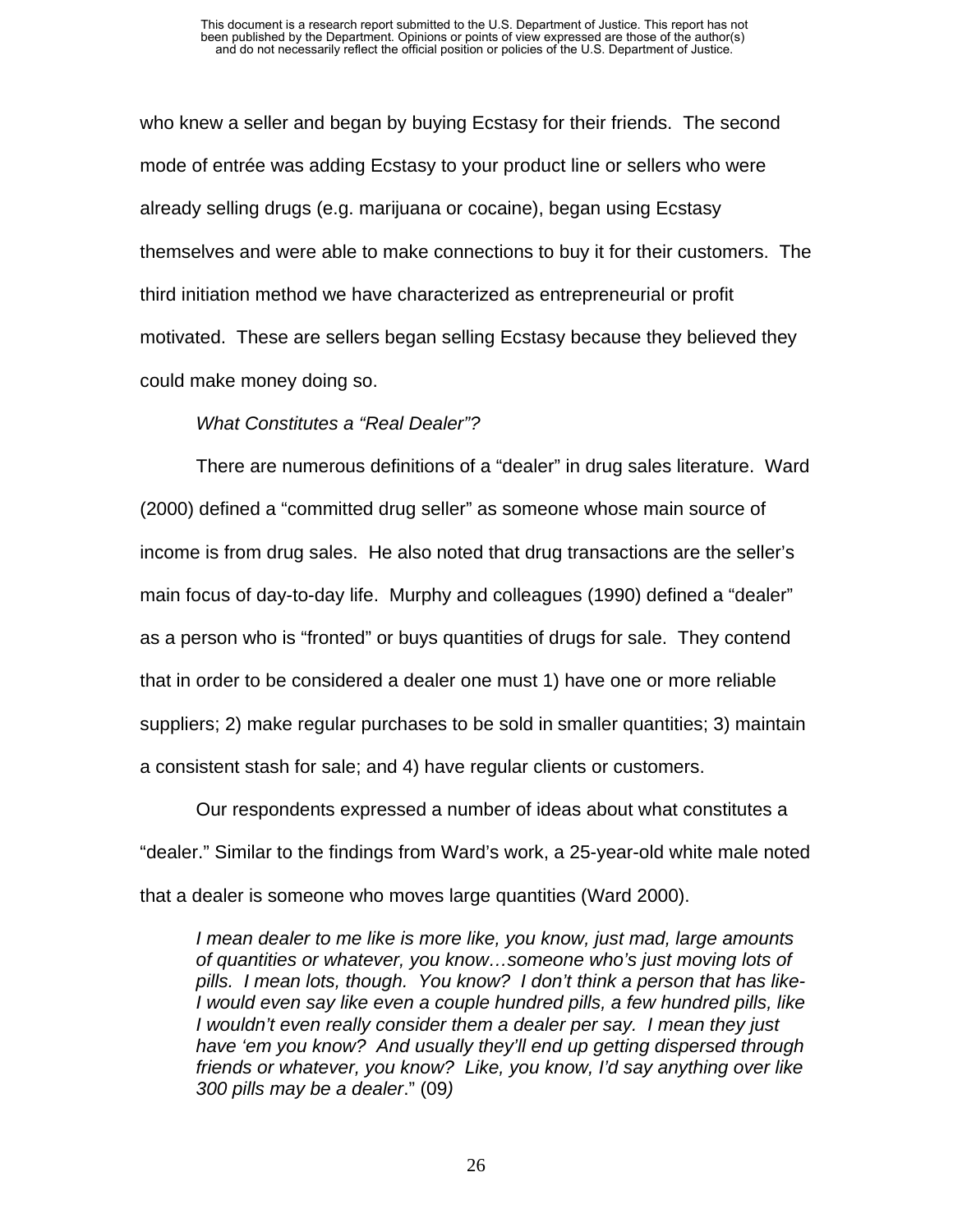Many believed that a dealer is someone whose drug sales are their main

source of income. Although this 21-year-old white male no longer considers

himself a drug dealer, he did when he earned most of his income from his

Ecstasy sales.

*I was getting consistent cash flow. It was supporting me. I wasn't working. I didn't have to work. I was taking care of everyone.* (32)

A 22-year-old white male discussed how he did not fit the description of a dealer

since drug sales were not his main job.

*Well somebody who's really it's kind of their fundamental source of income…No I mean again it's kinda just something where it's like I can make a couple extra bucks for the weekend here, you know so I can go out and have a good time, it's not like a livelihood thing…you know it's not my occupation."* (58)

Similar to Murphy and colleagues' (1990) third criteria for a dealer, some

participants noted that a dealer is someone who reinvests for future product and

maintains a stash for sales. A 26-year-old white male who considered himself a

middleman told us,

*Yeah, things that were happening that I was first telling you about was just being a middle man. And now specifically plan out how much I can make off a certain amount, where it can get me, how much of that I'll need to reinvest into future product, and how much will they mind to personally spend. And when you're doing that you're a drug dealer.* (26)

A 23-year-old Asian male who responded only to once in a while requests from

his friends defined dealing "as you keep making deals:"

*I think to be considered to, for me, I mean anyone can say, 'Oh you sold E one time, you're a dealer', but to me like the word dealer means that once like kinda you're out, you're looking to like replenish it…to sell more. Do you know? That to me is dealing because you know you're dealing some out and then you're getting some more and dealing some more and like I don't know, hence the word dealer like you keep making deals…You know*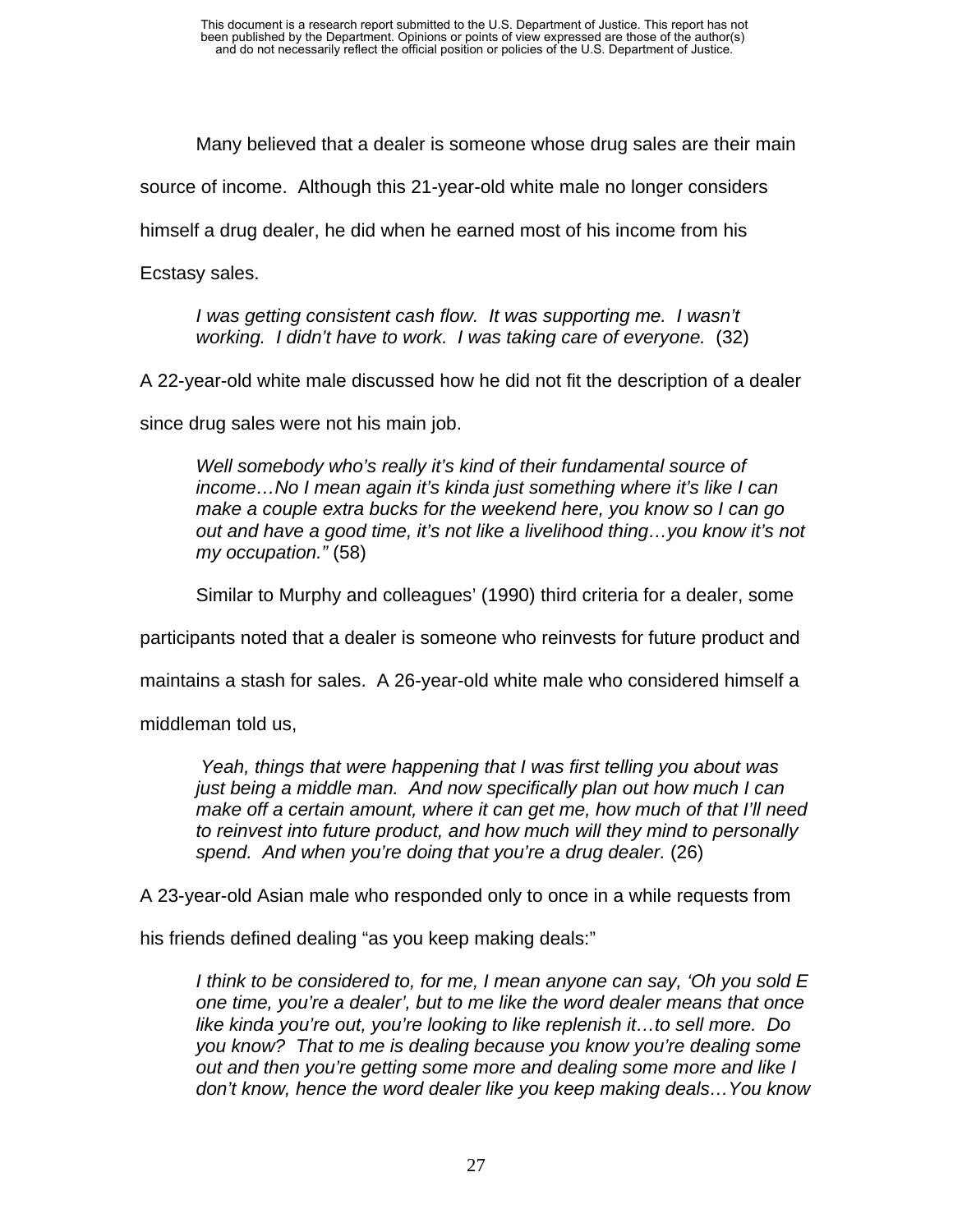*with me it's like isolated events like and if there wasn't the people calling me for it then I wouldn't be selling it.* (22)

Sales setting influenced our participants' perception of what constitutes a "real dealer". Those who sold in public settings, such as raves or clubs, were more likely to be labeled a dealer than those who sold in private settings. When asked how he would define an Ecstasy dealer this 23-year-old Native American male said,

*If you're promoting it in a party atmosphere. Um if you're a person that people just know that you have it, but they don't, you don't see them at*  parties and stuff, that's more of like a provider in my opinion. And like if *someone's who is like promoting it all the time, to deal or sell it you know.*  (25)

Similar to Adler's (1985) findings, some sellers' did not accept a dealer

identity until some external event forced them to reevaluate their situation. A few

of our participants experienced violent and unsafe situations while selling drugs.

A 24-year-old white male, who sold at raves, described an event that caused him

to change his identity perception.

*I really didn't until that night I get shot at. And I was like "Wow". It was such like a wake up call in a lot of ways it was like "Wow that's so heavy". It really is, because like up until that point I really hadn't to do anything really out of the ordinary. You know it was just kind of you here, you sell here, you get there, you know and you move on but it was never really that violent, it was never really over the top that way. You know you*  intimidate some people, you get some money and it was all good but it *was like, you know the first time you got shot at it's like, "Jesus" you go, "What am I doing?"* (03)

In a similarly high stressed situation, this 26-year-old white male did not see

himself as a dealer until he smuggled Ecstasy on an airplane. When asked at

what point did he see himself as an Ecstasy seller he said,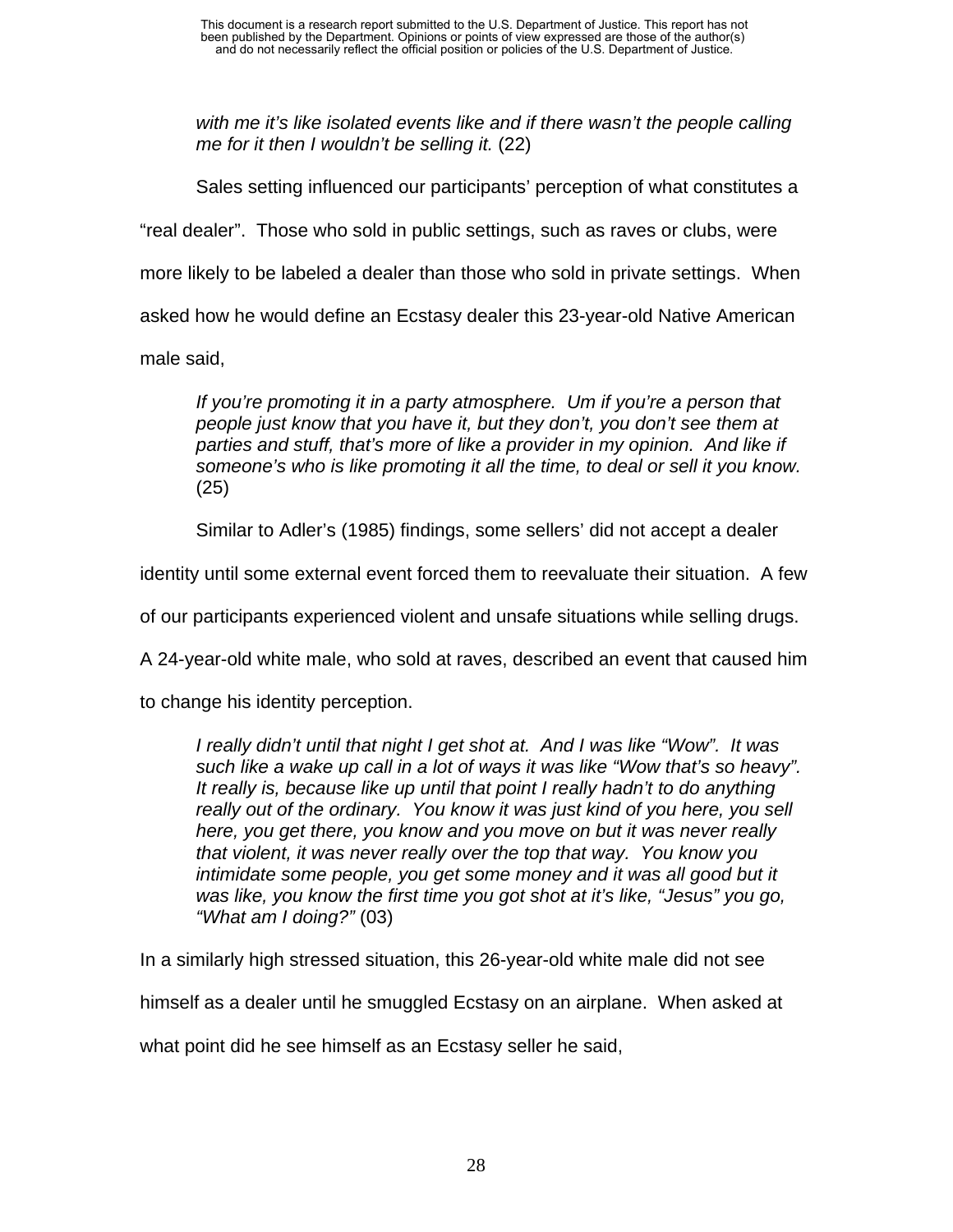*The second I got on a plane, and pound of Ecstasy strapped on my dick, walked through security that's when I knew what I was doing.* (36)

# **Resisting the Dealer Identity**

We found that the majority of respondents resisted the drug dealer

identity for a number of reasons. Primarily it was the stigma associated with the

"dealer" label. Drug dealers are portrayed as "depraved profiteers" who "push"

drugs on vulnerable youth because of the stereotypical notion of a greedy,

consumed-by-addiction schoolyard dealer (Coomber, 2003; Tunnell, 1993;

Waldorf, 1973; Atkyns & Hanneman, 1974; Murphy, Waldorf & Reinarman,

1990). A 20-year-old white female, told us about her bad experiences with

people who did not approve of her Ecstasy sales. In the following a 24-year-old

male Pacific Islander who works as a web designer believes that people think he

is a "dirt bag" because he sells Ecstasy:

*It's amusing to me the way people perceive you when you sell the drug…But I know like that there have been people that I like really respected and I know that they didn't respect me back because of that. They kind of like held it against me, thought less of me because of it…Yeah and I mean it's like someone who's doing something very illegal you know like more or less like a criminal. And to some people that's kind of cool and some people it's not at all.* (79)

A 30-year-old Native American and white male described some negative images of drug dealers and why he did not see himself that way. When asked if he sells to first time users he said,

*I don't follow it. You know that's why I like dealing with people I know and dealing with people that you know aren't going to hurt themselves for one. 'Cause that is important, you know I mean people think that drug dealers don't care about shit. I don't want that karma, you know…I try not to think of myself as a dealer… 'Cause a dealer will sell to anybody on the street…I kind of think, you know, more like I have actually a vested*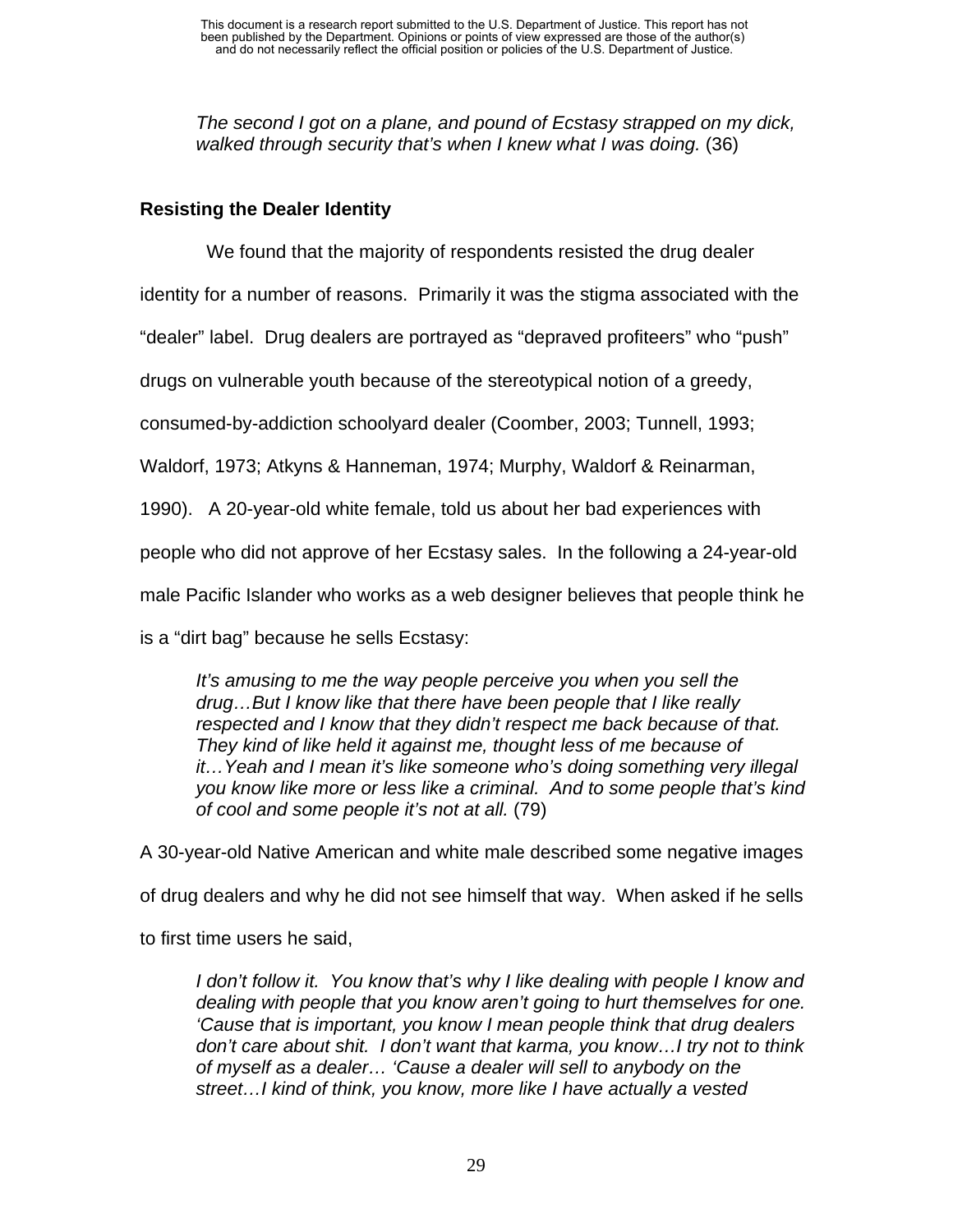*interest in doing people right.* (59)

Another participant, a 32-year-old white male technology consultant, discussed

why people may not want to associate with dealers.

*On one hand nobody wants to be the person who has to go and get it. And so if you are, they you're a little bit of the hero, but by the same token if people think that you are a quote unquote dealer, then that has very negative connotations…They're happy to know you and happy to get it, but nobody really wants to hang out with the dealer or have you back at their house or things like that*. (17)

A 20-year-old white male alludes to the stigma associated with being a drug

dealer:

*Um well I keep it kinda to the point where I'm not known as like you know an Ecstasy dealer…Yeah like I don't want to be associated with that you know like you know if that kinda stuff gets around it's just kinda bad for all you know all kinds of reasons.* (31)

The stigma attached to the drug dealer identity inspired our participants to

distance themselves from the negative images and to construct more positive identities for themselves. From our interviewees' perspectives, they were not real dealers because they were not full time sellers, only sold to friends and did not market or push their drugs. Further, our interviewees ranked themselves as mid or low level sellers irrespective of their actual sales levels and the low level sellers reported they were only making "extra money" from drug sales with most of their income coming from conventional sources. Profits from Ecstasy sales, on average accounted for 8 percent of their total monthly income. Finally, respondents felt that the psychoactive properties of the drugs they sold differentiated them from sellers of other drugs. They saw themselves as quality assurance agents for their customers. Ecstasy use was seen as a beneficial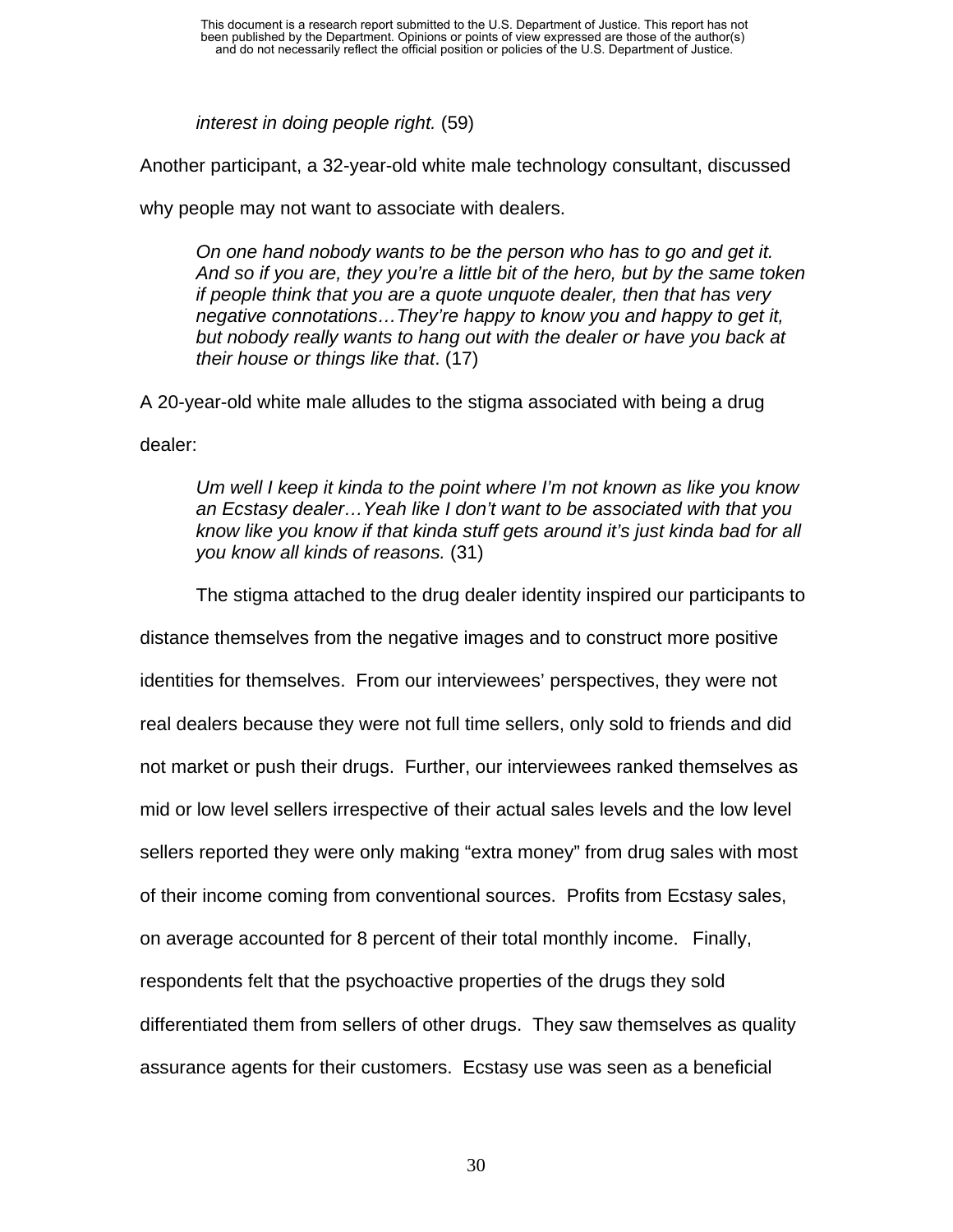experience to be shared with others and some of our interviewees claimed it had therapeutic benefits.

Some of our respondents did not identify as dealers because selling drugs was not a full time occupation for them. "Because that's not all I do" was a common explanation. The participants were also involved in conventional life spheres such as legal work and school. During the 12 months prior to the interview, 70 (88%) were employed. Twenty-nine (36%) of the interviewees were in school at the time of the interview. Of those who were employed 55% (44) were employed in white-collar jobs including social services, computer programming and retail services. Thirty-three percent (26) worked in blue-collar occupations such in construction and restaurant services. Only 8 were neither employed or in school at time of interview. Similar to Adler's (1985) findings, a majority our participants' connections to non-deviant activities allowed them not to take on a deviant identity.

In this excerpt, a 26-year-old Latino male who worked intake at a public health clinic explained why he does not see himself as a dealer:

*I* don't see myself as one...cause there's so many more aspects to me *and my profession, you know. I've so moved on to other things, that I mean, there's bigger and better, you know? With my job and places I get to go to for that. Those kinds of things excite me, so I'm kinda like just sort of doing a service.* (01)

This 28-year-old Asian human resource consultant felt the same way.

*No, I don't see myself as a dealer, but it's one of those things where I love being able to whatever comes my way say I can do it. And I think what it is is- I don't think it's marred my reputation in any bad way. I think that the people who are coming to me are people who have come to for other things. And I think it's just more like, 'Wow. You can send her off to meet a celebrity. You can send her off to get drugs. You can send her off to*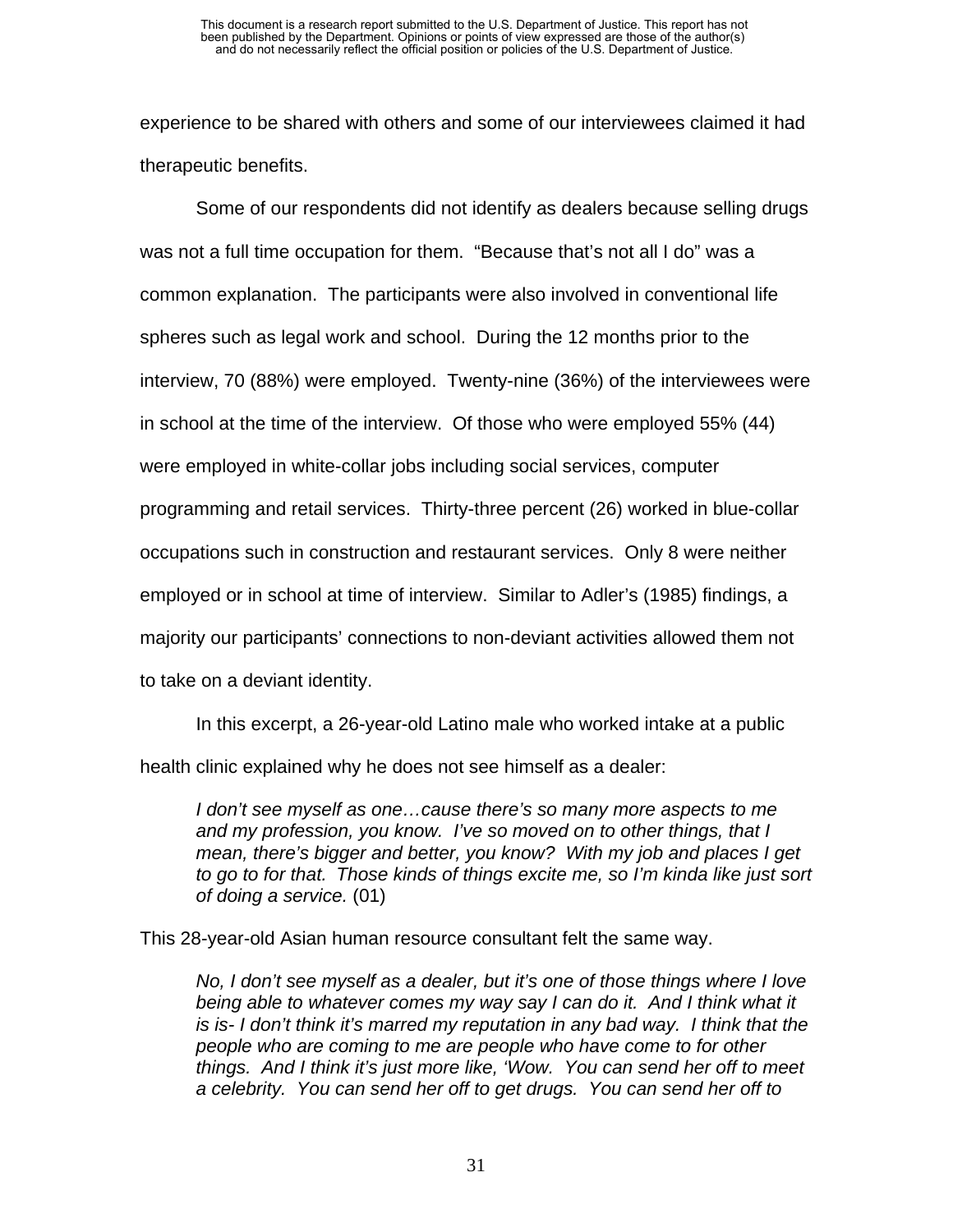*close deal. And she can do it.' So, it's just more- it's just like if anything I think it makes me seem cool because it's like [name] can go buy drugs, and [name] can go walk into a company.* (14)

Participants also resisted a dealer identity because their customer base

comprised mainly friends. When asked to whom they distributed Ecstasy to most

often, 58 interviewees (72%) said "friends," 11 (14%) said "regular clients," 6

(8%) said "acquaintances," 1 said "partner or lover," and 1 said "co-workers."

This is consistent with other studies' findings, particularly Parker's (2000), that

found individuals who sell primarily to friends perceive their role as facilitative and

do not see themselves as "real dealers" (Ward, 2000; Murphy, et al., 1990;

Simpson, 2003). This resistance is reflected in a 24-year-old white male's

statement,

*I wouldn't say I sell drugs really. I mean I've bought enough to sell to my friends that I can get my share for free, which in the eyes of the law is selling. But I don't really consider myself a dealer.* (08)

A 26-year-old Latina believed that the nature of her relationships with her

customers shielded her from being considered a dealer:

*I don't consider myself a seller because I've never had anybody that I*  don't know ask me for some...I only sell to a group that I know. (70)

At the time of her interview this 32-year-old white transsexual female no longer

considered herself a dealer but she used to when she "marketed" drugs to

strangers.

*I wouldn't like the idea of somebody thinking I was a drug dealer. I don't feel like I'm a drug dealer. I've been a drug dealer, but I'm not a drug dealer now…I think when I was selling acid like I think that would qualify because I was selling it to just whoever and carrying it with me in preparation to sell it. Um, when I sold pot when I first came to the Bay Area, that was more being a drug dealer where I carried it with me and really just would sell to whoever wanted it. And I was looking and*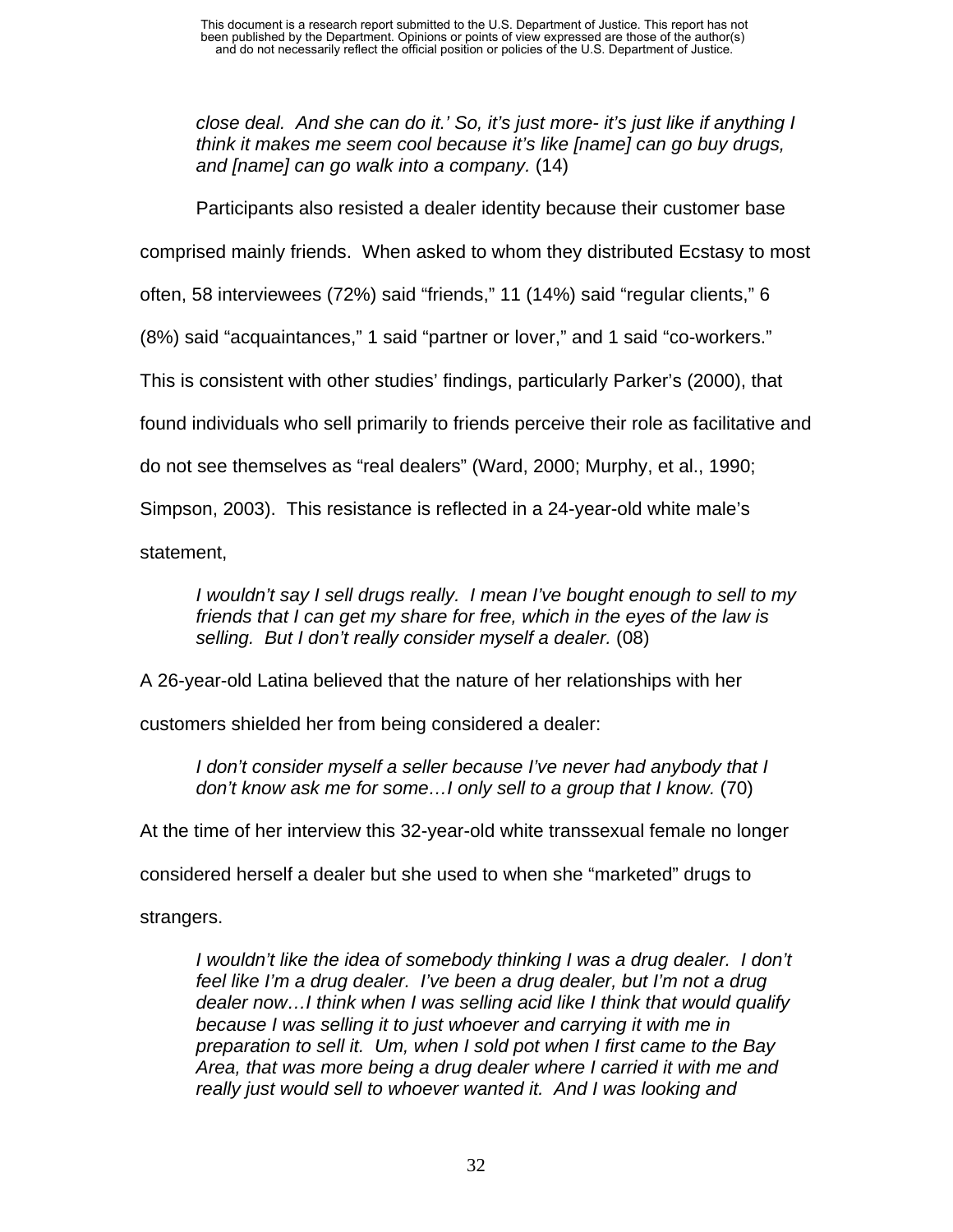*marketing it. I was looking for someone to buy it, yeah. This is not the same way. I don't look for people to buy it. I'm not trying to get out there. I'm not marketing it.* (47)

This resistance of the dealer identity was further demonstrated during the questionnaire portion of the interview. When interviewees were asked to rate their level of sales fifty-two (65%) considered themselves low-level sellers, 17 (21%) said they were medium level sellers, 5 (6%) considered themselves highlevel sellers, and 6 (8%) did not consider themselves sellers at all. We looked at the number of hits and actual value of Ecstasy sold in a typical week by their selfreported level of sales:

| <b>Self-reported</b><br>Level of Sales | Range # Hits | <b>Median # Hits</b> | <b>Range Value</b> | <b>Median Value</b> |
|----------------------------------------|--------------|----------------------|--------------------|---------------------|
| Not a Seller                           | $1 - 7$      | 5                    | $$20 - $140$       | \$100               |
| Low Level                              | $1 - 250$    | 10                   | $$17 - $3,000$     | \$200               |
| Mid Level                              | $5 - 1,000$  | 20                   | $$100 - $25,000$   | \$400               |
| High Level                             | $10 - 300$   | 70                   | $$200 - $6,000$    | \$1,050             |

The group of self-reported medium level sellers encompassed a much broader range of values than any of the other groups. Although the median values correlated with the self-reported level of sales, it is important to note that a broader range of sellers considered themselves to be mid level sellers even though some sold much more than the highest of the high level sellers. Sellers tended to downplay their role in drug distribution networks preferring to see themselves as low or mid level sellers irrespective of their actual level of sales.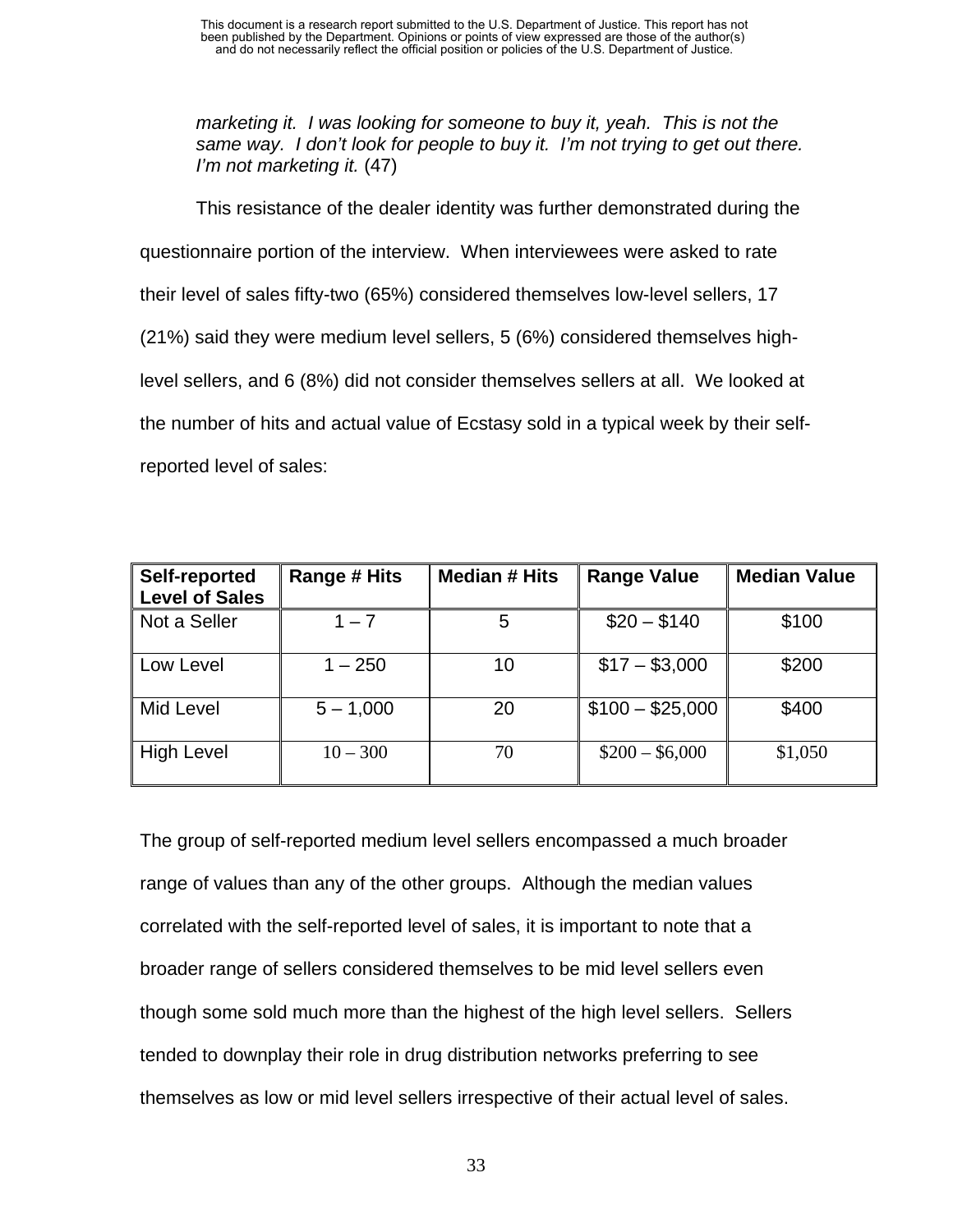Similar to Tunnell's (1993) respondents, most of the sellers we interviewed did not desire to increase their sales. Most everyone claimed they were "winding down", which may explain why they did not undergo the identity transformation to "real dealer". Some believed they did not make a significant amount of money to warrant that label. When asked if he sees himself as a dealer this 24-year-old white male said,

*Um, I don't like to say lately, but I provide it…'cause that's not how I'm making money. You know what I'm sayin? I got a 9 to 5…'Cause with a job you really got your steady cash coming in. You got your bills paid and everything. And if you do make the extra money, that's extra money for you to save or extra money you know that you have. You know? So, I can't say that I'm a dealer because that's not what I do…A dealer's out there pushing. That's how they get paid. If that's your only source of income and that's what you do, you're a dealer."* (69)

A 21-year-old woman of mixed ethnicity did not make much money from her

Ecstasy sales because she split the profits with her friend who fronted the money

to buy the drugs.

*I'm not a drug distributor like by trade; it's not how I make a living. I've just kind of been an opportunist with it like if something can be done I'll do it, you know, if I can like usually I need somebody to front the money 'cause I don't have the ends to do it.* (63)

Ecstasy's benign reputation among our sample leads them to believe that

selling was not criminal or immoral. In fact, many believed they provided a

service for people. The 60-year-old white male college instructor added Ecstasy

to his marijuana and cocaine business. He called his business "folk medicine"

and saw himself as a provider:

*Yeah it's my life it's one of my primary purposes in society.* (27)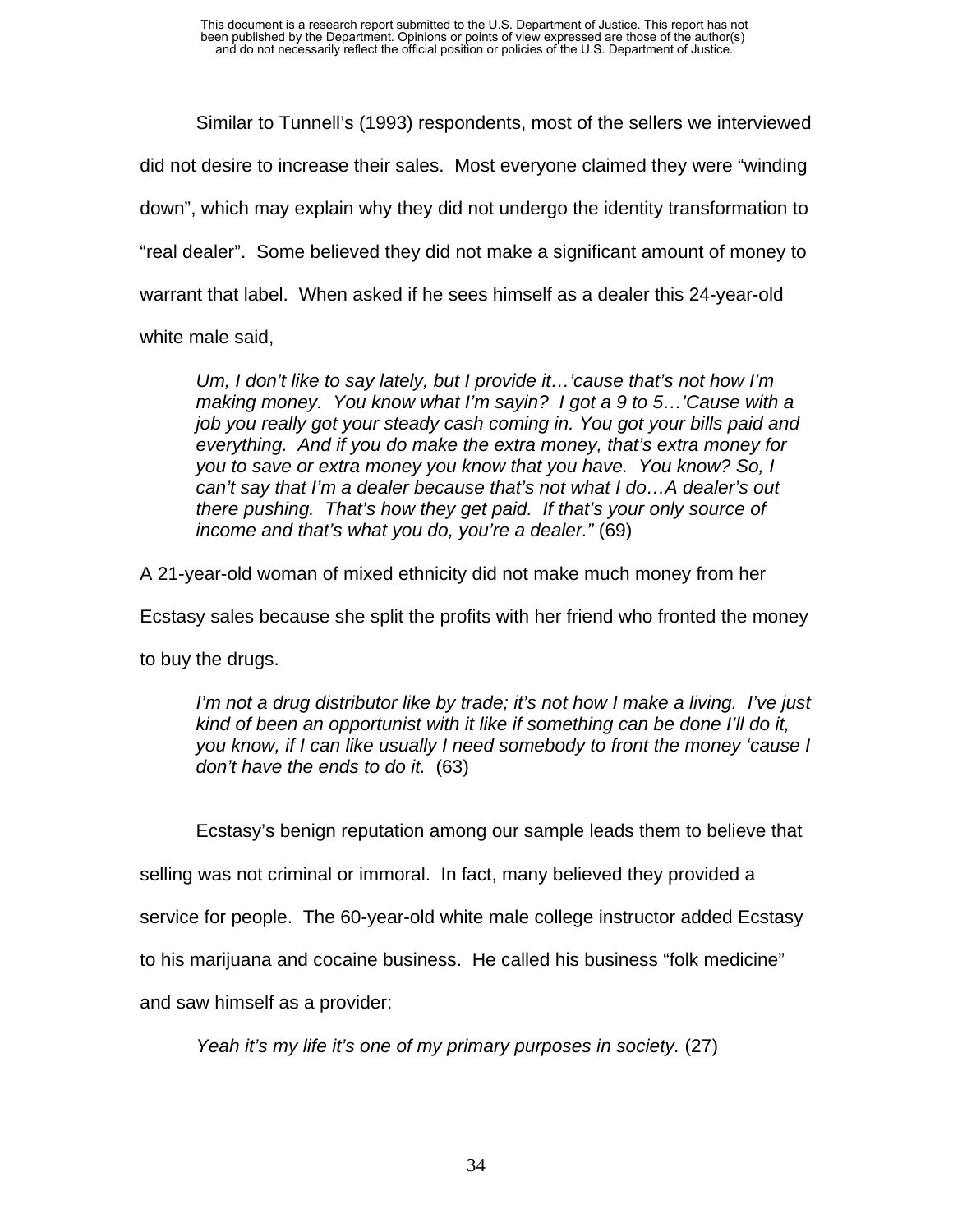Another participant, a 27-year-old white female office administrator, felt she did

something positive by introducing people to Ecstasy. Here she describes her

experiences selling Ecstasy during college.

*And it really makes me feel appreciated because when someone does that for the first time and they have a really great experience like that, they are so grateful to you for introducing it to them and giving it to them that it really makes you feel like you've done something wonderful for them…It was almost like I was proud, you know, that I could not just get the drug itself, but I was able to give you an experience that you had never had before and that you loved. You know? So, it was really just on my own. I really just wanted people to do it. So, I got and sold it.*(02)

*My roommate at the time actually told me that she had heard someone saying that, that, 'You know that red-haired girl and that other like, tall girl with black hair? Those are the Ecstasy girls.' And I just thought that was so funny to me. I just never thought of myself as a dealer or a distributor or anything like that. And that just cracked me up. I thought it was so funny. But the more I thought about it, I was like, wait a minute. They really don't have it here. So I must be the Ecstasy girl because I'm bringing it, and you know? So, I accepted that…and if there was anything, Ecstasy was the one thing that I wouldn't mind being known for. So it was fine.* (02)

A 30-year-old white and Native American male who works as a telemarketer and

sells mainly at underground raves and in private settings felt he provided a

service because he believed Ecstasy had therapeutic value.

*I think it is a therapeutic drug. I think that a lot of people who maybe don't know how to live themselves can get a lot of good out of using this drug. Maybe not habitually but you know…Just one of my more favorite drugs, you know, like I said I really think it does a lot of good for people. The environments that I have been mainly selling in are, you know, are pretty safe and secret spaces, so…and then I feel like I'm doing a service to people.* (59)

A 30-year-old white female reported that selling to friends maintained the quality

of the Ecstasy that they used: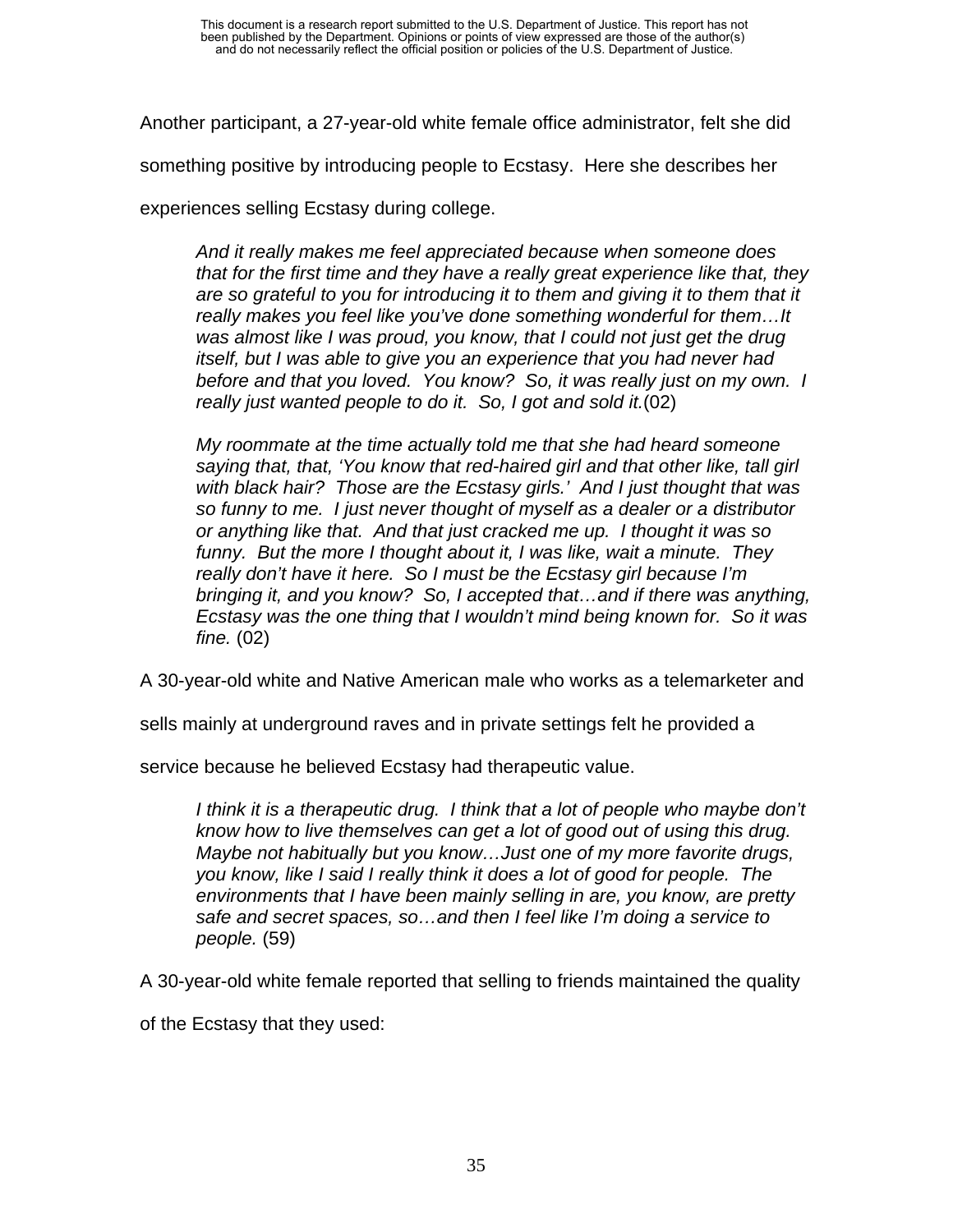*I like to be able to provide a service for friends. I also like it that like I know for myself and my friends, we're taking good drugs, that we're not ingesting something that's really harmful.* (55)

A 49-year-old African American male purchased pills for six dollars apiece. He

sold single pills to his clients for ten dollars even though he knew he could get

twenty. He ensured both quality and fair prices:

*I ensure two things that way. One is that you, you got it at a fair price and number two is that you got the real one, not the fake shit, you know?* (44)

*A Dealer by Another Name*

Since participants avoided describing themselves as "dealers" they

created their own labels to identify themselves. For example, one 29-year-old

African American man called himself a "broker" rather than a dealer. Another 29-

year-old male, who refused to report his ethnicity, called himself an "enabler".

Most participants considered themselves "recreational users" or "middlemen"

rather than dealers. In the following a 30-year-old Asian male described himself

as more of a facilitator:

*I think I'm more of a recreational user than what a dealer is…Yeah I mean I think I consider myself somebody who helps facilitate things you know. Like sometimes I consider myself just a middleman for my friends. A friend of mine will be like, 'Hey listen I'm going somewhere Can you, you know, help me out with getting some Ecstasy?' And I'd say, 'Yes'. And that matter, that manner of form I had been a middleman. I actually literally been the middle person, getting the cash and getting the Ecstasy. Just crossing it over.*(29)

Accepting a dealer identity was problematic for our participants. Even

long term sellers of other drugs saw their Ecstasy sales in a different light.

Selling Ecstasy was not perceived to be as criminal or immoral as dealing other

drugs because of Ecstasy's benign reputation as an important, perhaps even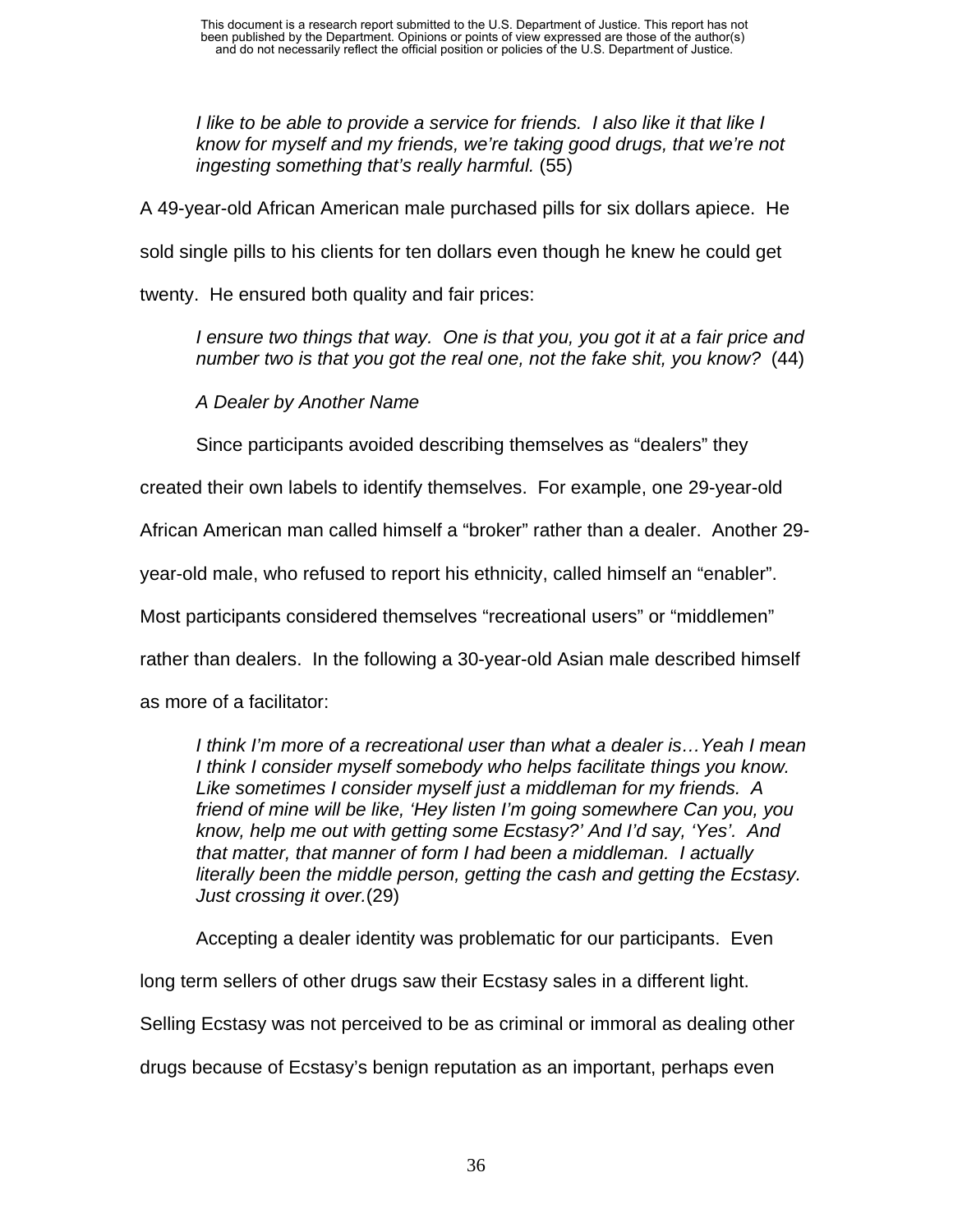therapeutic experience in their social worlds. Sellers' stake in conventional worlds precluded their adoption of deviant social identities. Sellers constructed their own identities labeling themselves service providers, enablers or facilitators. They often took pride in giving their friends positive drug experiences seeing themselves as providing a service for their communities. In the next section of the report we see how this reticence to see themselves as real dealers affected their sales practices and framed their buyer/seller relationships.

#### **Sales Practices**

Unlike findings from other drug distribution studies where sellers describe detailed business practices, rules for their operations and contingency plans; (see for example Waldorf and colleagues1991) the sellers we interviewed had very few rules for themselves or for their customers. Most reported their only precautions were to only sell to friends and to not talk about drugs on the telephone. Participants relied on their friendships with their customers to protect them from theft, violence or police intervention. A majority sold in private or what we call privatized settings and very few engaged in cutting or adulterating the drugs they sold. Most participants had few friends who were Ecstasy sellers (average of five percent), which may have hampered the development of more sophisticated business practices. For most interviewees, Ecstasy selling was not a daily activity, since most users used sporadically (on the weekends, for special events or even more infrequently). Sales patterns mirrored customers' use patterns. More than half the sample admitted to selling Ecstasy while they were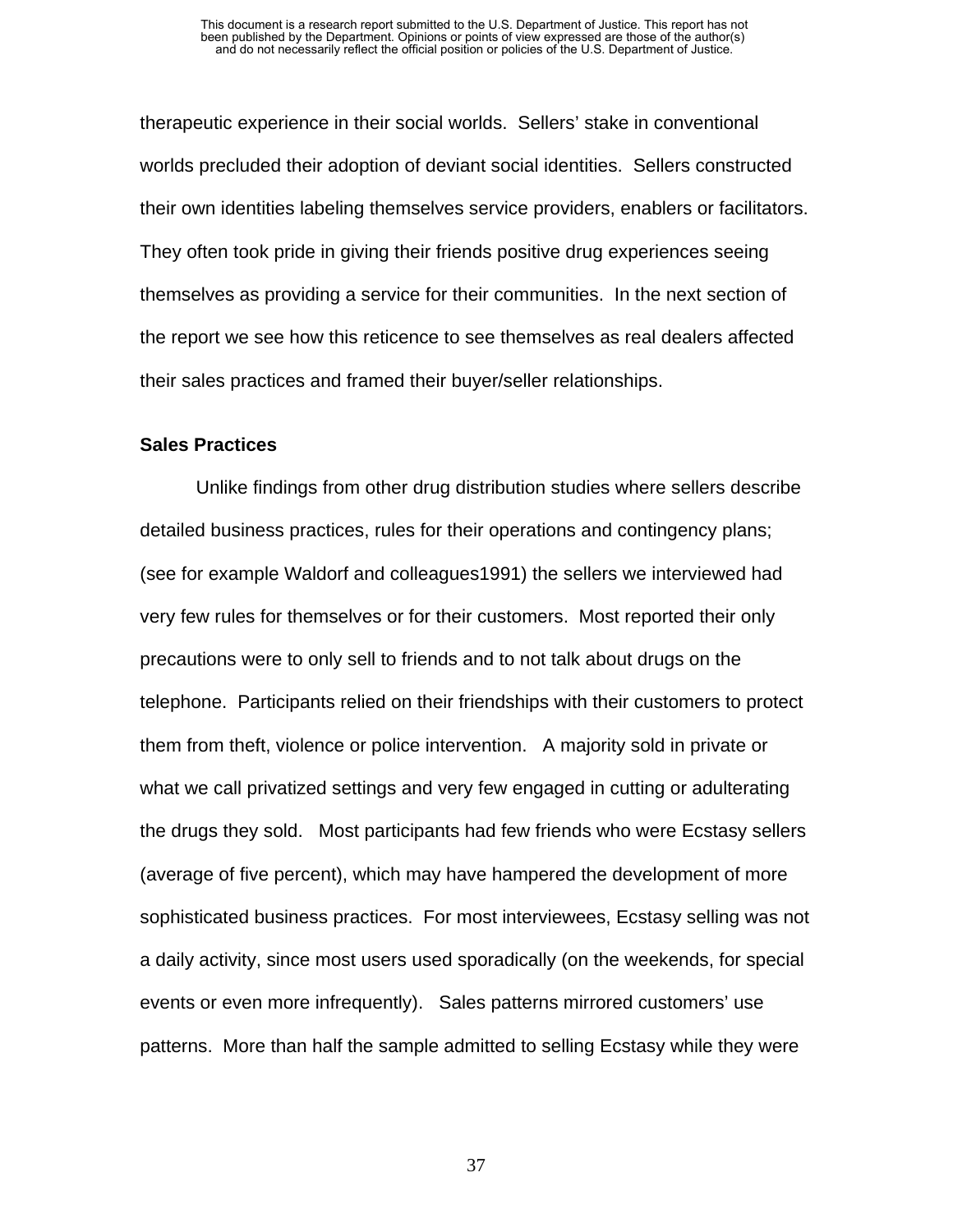intoxicated (usually from marijuana or alcohol use) and giving away drugs to their friends.

When asked about their practices for protection from police detection, most participants replied that they simply did not sell to strangers and tried not to discuss drug sales over the telephone. Some used code words when talking with suppliers and customers in an attempt to avoid being detected by wiretaps. Some interviewees had specific types of customers that they avoided selling to people under 18, older middle-aged people or people they defined as "sketchy" or shady. For the most part, the interviewees did not seem to have developed purposeful sales practices/methods. Sometimes people broke their own rules by selling to friends of friends or giving away drugs rather than selling them.

On average, interviewees sold Ecstasy from 5 to 365 days out of the year with a median of 40 days a year. In a typical week, interviewees sold between 1 and 1,000 hits of Ecstasy with a median of 14.5 hits per week. Fifty-four (67%) sold in pressed tab form, 20 (25%) sold capsules, and 6 (8%) sold in powder form.

Sellers did make mistakes when they first began selling drugs. One of our Community Consultants, a 27-year-old, Asian male, described his own learning curve regarding Ecstasy sales. He was selling cocaine at the time and decided to sell Ecstasy because of a ready market and an established clientele. Due to Ecstasy's widespread use in clubs and its rising popularity, his customers came and asked him for it. He initially expected his Ecstasy sales would resemble his cocaine sales. In preparation for high volume sales, he bought Ecstasy in large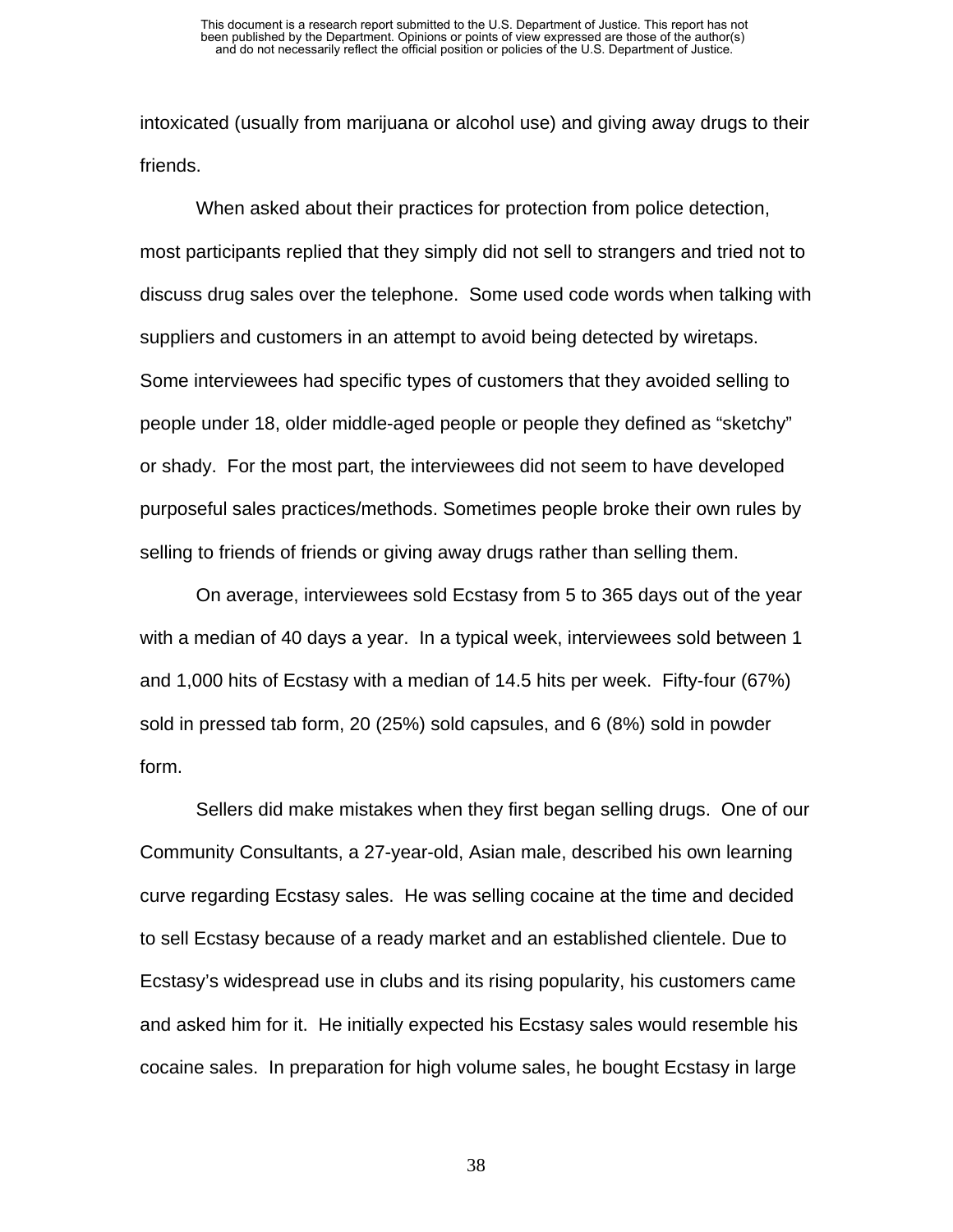#### This document is a research report submitted to the U.S. Department of Justice. This report has not been published by the Department. Opinions or points of view expressed are those of the author(s) and do not necessarily reflect the official position or policies of the U.S. Department of Justice.

quantities. He said this was a mistake; unlike cocaine, Ecstasy was not used on a daily basis, and he was forced to sit on (unable to sell) his product for an extended period of time, decreasing his drug buying money and therefore profits. He was not willing to go to clubs and risk confrontations with the law, so he chose to sell his Ecstasy in bulk to some of the heavier users/distributors he knew. He either sold or "fronted" (consignment sales) 100 hits at a time to users/distributors, who then took them to raves and Ecstasy parties and sold them in smaller units. Mid or higher level sellers had to learn what their particular market would bear or they could end up losing money.

When asked if they ever sold Ecstasy while high, 11 (14%) interviewees said "never," 24 (30%) said "rarely," 30 (37%) said "sometimes," 9 (11%) said "most of the time," and 6 (8%) said "always." The drug most frequently reported was marijuana, used by 27 (34%) of the interviewees while selling. Other drugs mentioned were Ecstasy (10%) and alcohol (10%). Twenty-two (28%) had used a combination of marijuana, alcohol or Ecstasy or a combination of one or more of the above with other drugs. Sellers agreed that selling while intoxicated was not a good idea because they were more likely to give away drugs.

Sellers usually sold to a small, trusted network to minimize risk of arrest. When asked to whom they distributed Ecstasy to most often, 58 interviewees (72%) said "friends", 11 (14%) said "regular clients," 6 (8%) said "acquaintances," 1 said "partner or lover," and 1 said "coworkers." Most interviewees said their main rule of protection was never selling to strangers. As this twenty-two yearold White male told us - sellers wanted to only deal with people they knew.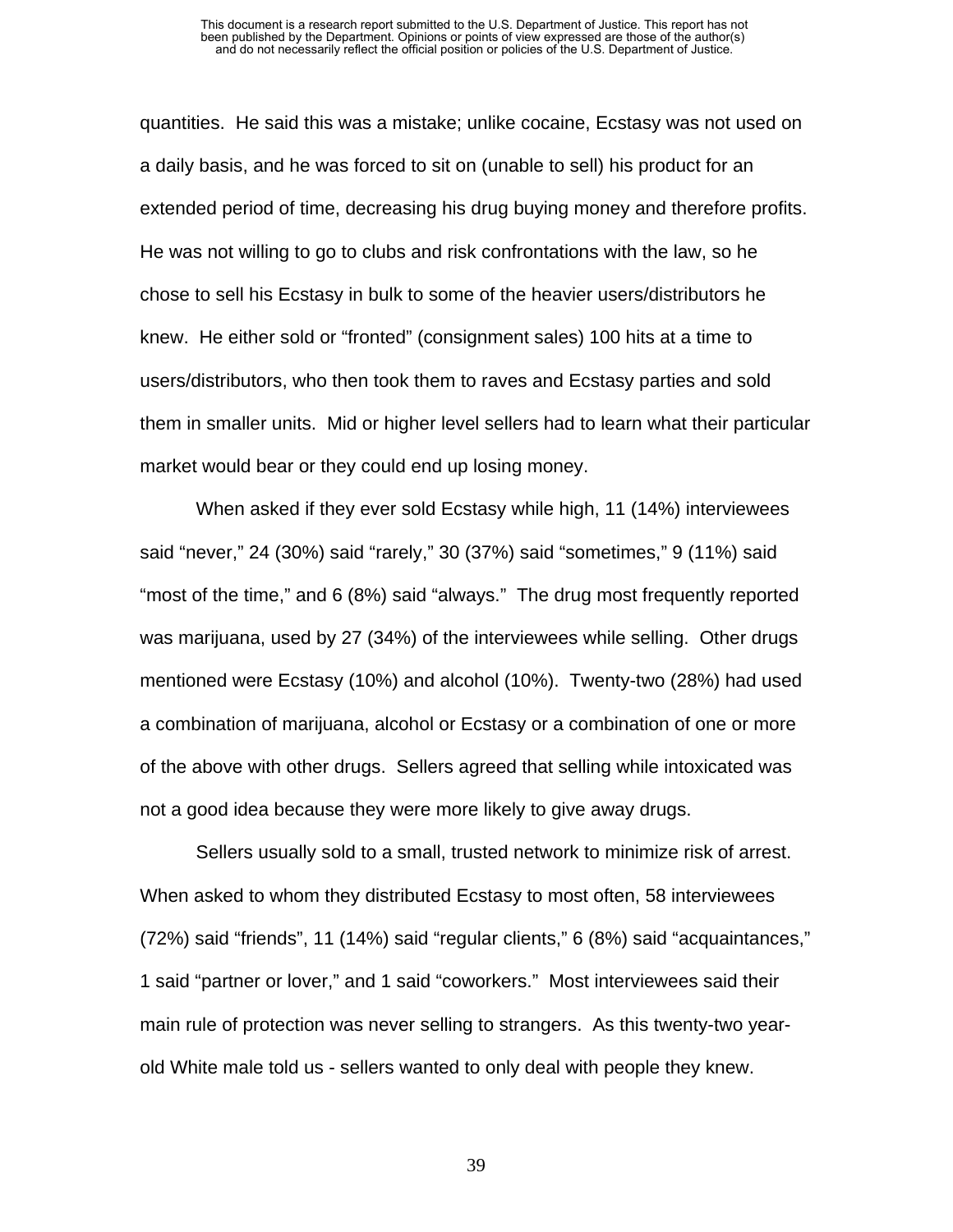*Uh as far as sales of MDMA have gone in recent years it's just something to keep in close circles. Um deal with people you know, deal with people you trust. Deal with people that aren't going to waste your time, and have a good time*. (56)

When interviewees were asked what kind of customers they avoided, they

almost always replied that they would not sell to strangers. While a minority of

the sample (11%) did have experience selling to strangers, participants felt that

selling only to people they knew was a safety precaution. Interviewees also

talked about avoiding sales to teenagers and kids, "shady" individuals or those

who seemed to have a problem with Ecstasy.

The following quote exemplifies the common response to the question:

"Who won't you do business with?" The interviewee was 25-year-old, white male

low-level seller who sold primarily to friends and schoolmates.

INT: Are there people that you won't deal with, like what kind of people?

*People I don't know.*

INT: How come?

*Just 'cause I don't know them…yeah, if you come with a friend of mine that I trust, yeah, that's cool. But just like I won't even let people come like if a friend of mine goes, 'Oh, there's this friend that is going to come over and picks some up.' No.* 

*Yeah, if I think somebody's sketchy or something like that, I wouldn't sell it to them for sure. Little kids, for sure. You know? If it's someone I know that's like had problems with it in the past, I wouldn't sell it to 'em. I don't know. I mean I'm not gonna [sic] sell it to anybody that shouldn't have it, or you know? They've got to be like an adult.* (09)

Another participant, a 26-year-old, white male, often sold large quantities

of Ecstasy at summer music festivals. Since he had distributed to strangers, he

had a different perspective on specific customers to avoid.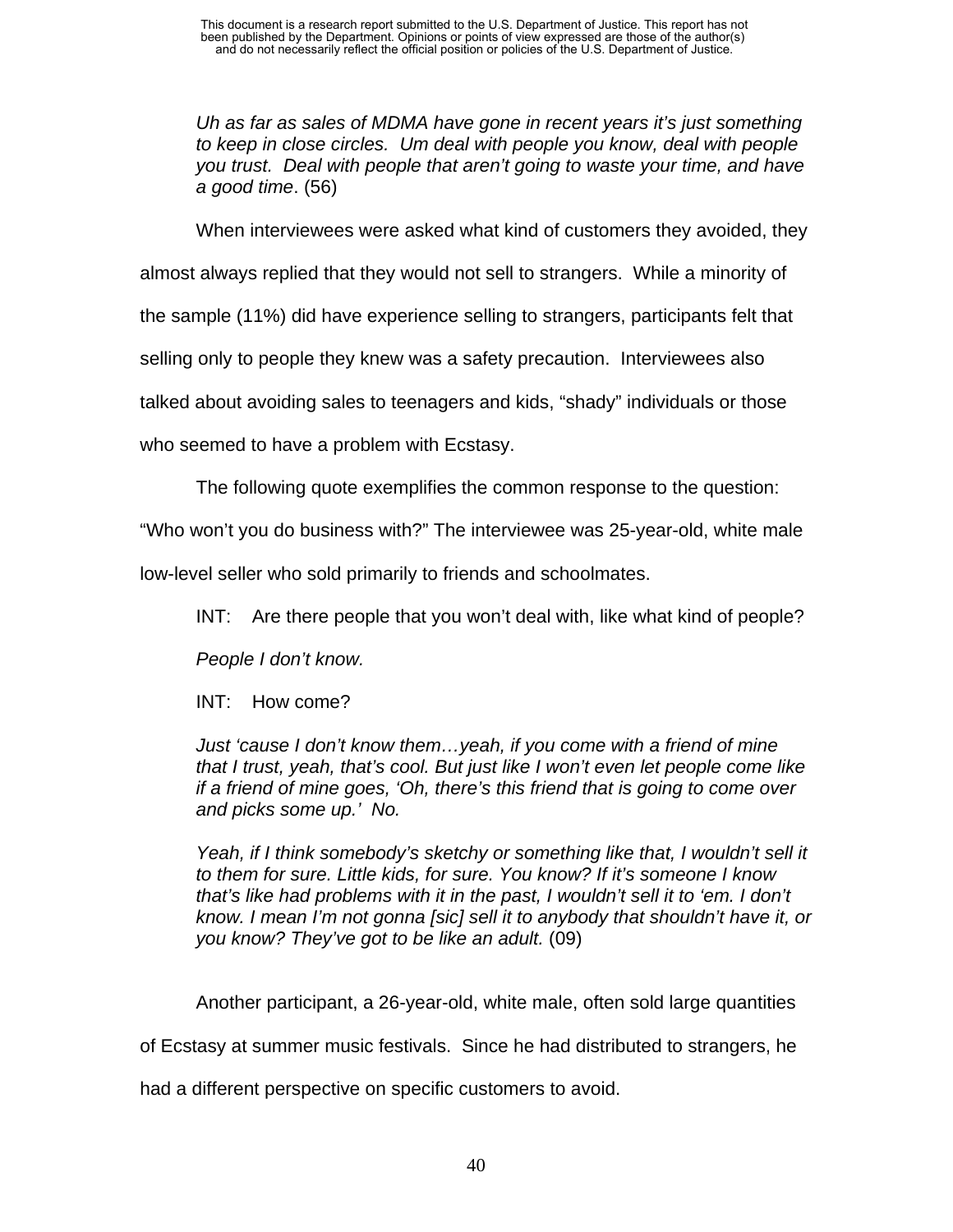*Who will I not deal with? Do you know like I would consider myself to be low enough on the scale that there's not- I'll deal with anyone really. Well, I'll tell you who I won't deal with. I won't deal with middle-aged people by themselves, like one time I was at the* [name of venue] *at a show and just a guy walked up to me, and he didn't seem like he was partying. He seemed like an undercover cop, and then he asked me and I just said, 'No, I don't know what you're talking about.'* (26)

The same participant also spoke about not wanting to sell to those under

the age of 18.

*When I got Ecstasy, I will make a judgment whether or not someone is too young to talk to me. In my own personal [unclear] where I think they're under 18, I won't talk to them. You know? I'll tell them like, 'You're too young.' But it's just that they seem young, you know? Sixteen or 17-yearold kids might not seem young to me and I'll sell it to them not knowing. But there's an obvious point which you're like, 'No, I don't know what you're talking about, kid.'* (26)

Sales settings were also important in sellers' strategies for avoiding law enforcement intervention. We interviewed individuals who were primarily private sellers, some of whom had experience selling in public venues, such as massive parties and concert venues. In general, our participants preferred selling in private settings, such as people's homes. When asked where they distributed Ecstasy most often, 60 interviewees (75%) said they distributed in private settings (i.e., in their own home or someone else's home), and 20 (25%) said they distributed in public settings (rave, concert, club, bar, etc.). The implementation of the R.A.V.E. Act, has made it dangerous to sell in clubs because of increased private security hired by club owners. In order to avoid this problem, some people obtain their drugs before going to clubs or dance events (Forsyth, 1996). Other than a private residence, common places to get "sorted"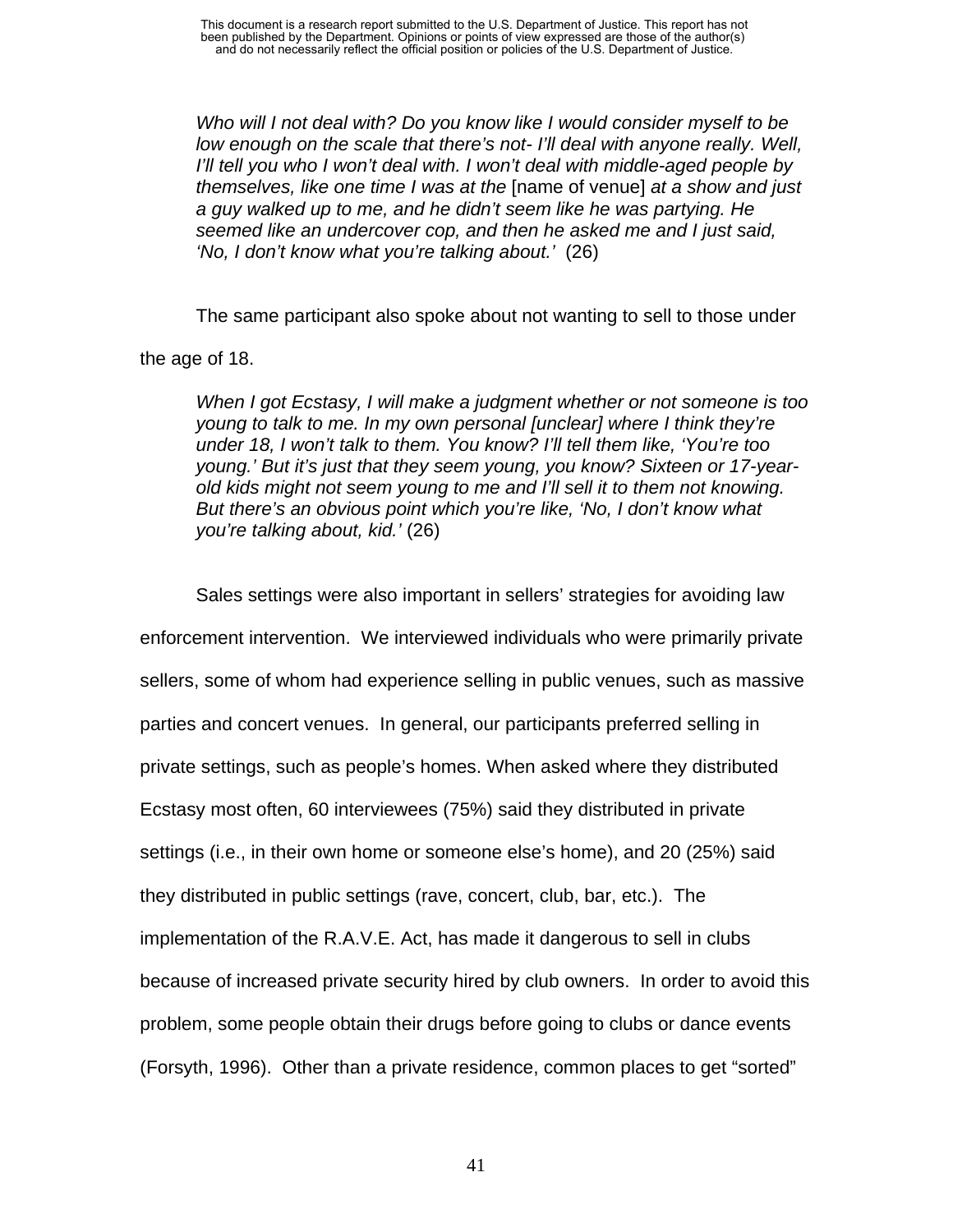before entering clubs was in parking lots and cars (Gruppo Abele, 2003). In the

following a woman seller describes the rationale for the pre-party transaction.

*At times people at parties would ask where you got it, and they would say, 'Oh, the girl in the red shirt.' You know? And at first I was okay with that, but then got a little apprehensive when people would be like, 'Oh, I've been looking for you.' And I didn't even know 'em, you know? And they're like, 'Oh, somebody told me that you had the Ecstasy.' And I was like, 'Who told you that?' And then after that it got to where we wouldn't really sell at a party unless it was kind of like a pre-party transaction, and we definitely knew the person. (*04)

One participant did not fit this pattern of casual sales practices. He was a

60-year-old White male (the oldest member of our sample) with 20 years of

experience selling drugs including marijuana, cocaine, mushrooms, Foxy

Methoxy and Ecstasy. He had been a part of a very large marijuana selling

operation in the 1970s and 1980s and began freelancing in the early 1990s. In

the following he describes some of his operational rules and policies, which were

very developed and structured compared to the rest of the sample.

*I* explain to people that there are rules and uh, and uh, there are certain, *but not always, if they are with the police or law enforcement agency or any other right um, government employee…People have to know when they call not to say anything on the phone and that they have to remain discreet. Um, they need to know that it might take two or three days to call them back but I will call them back. Um, and that's just 'cause my work schedule often changes…Um, then um you always have to be accurate. Um, people have to come by appointment, you have a half hour window, um they don't get to bring a friend or anybody that I don't know…I have a policy that's very political. Um, I have a money back guarantee. We'll smoke it right now in my home and make sure you like it. You go home and smoke it with Mary and Joe and say, 'Oh this is fabulous.' I think it's shit so you can take back whatever percent and get your money back. I have a money back guarantee for all the products. And if you don't like it bring back any portion. And if it's a pill, you took it, you got sick you don't have to keep the other pills you bought…Your money will be refunded with a smile. Because I tell that to people. (27)*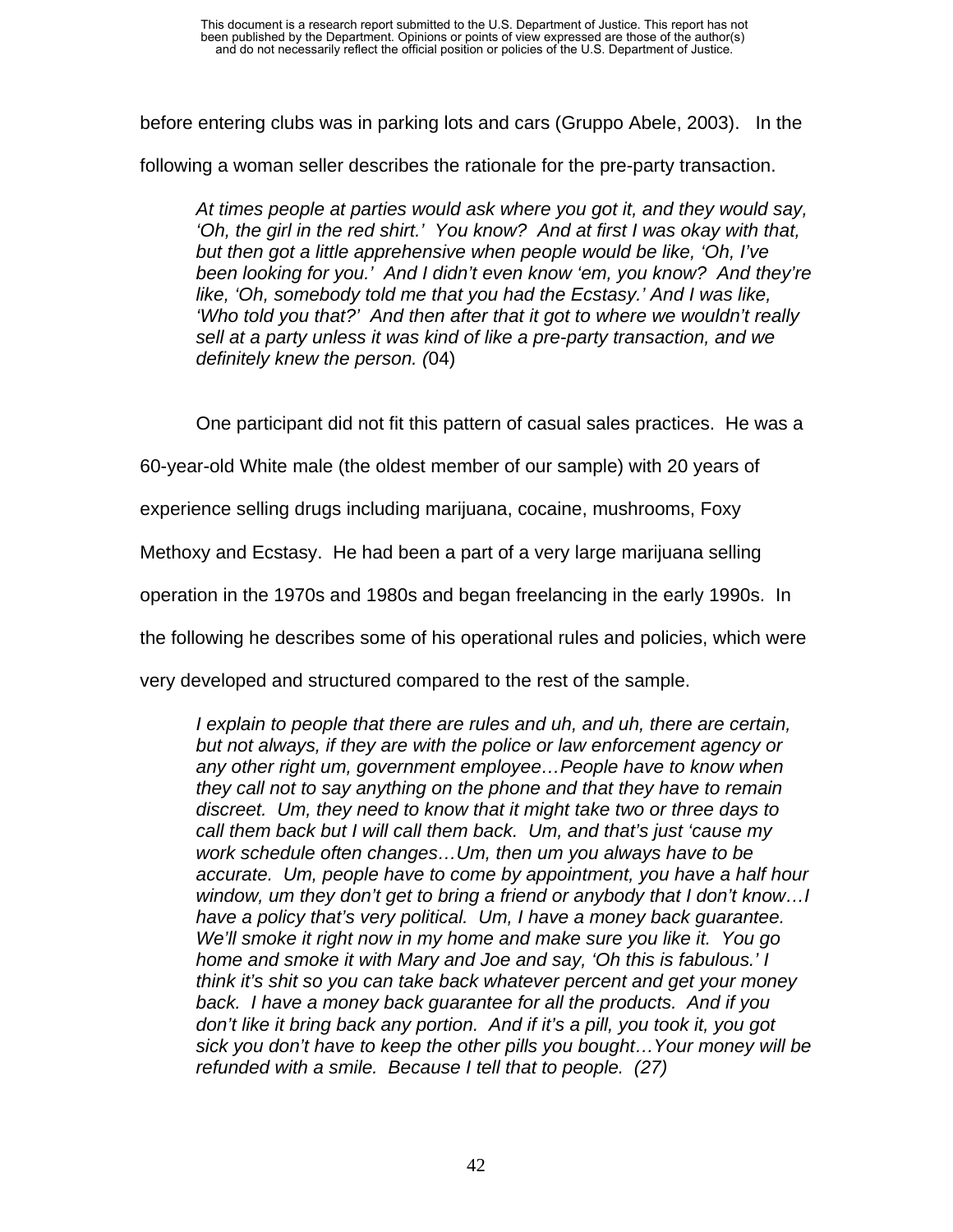The Ecstasy sellers we interviewed (with one notable exception) had very few sales practices or rules that they followed other than only to selling to friends and not talking on the phone. They preferred to sell in private settings although one quarter of the sample had sold in public settings at one time or another.

# **SOCIAL RELATIONSHIPS BETWEEN BUYERS AND SELLERS**

# **Sellers' and Customers' Relationships**

Friendship formed the basis for many buyer-seller relationships in our sample. Essentially, for most participants it was their friends who made it possible for them to distribute Ecstasy. When asked who their customers were, 80% (64) replied friends and acquaintances." Not only was it convenient and easy to sell within their social networks these participants trusted their friends to engage in illicit transactions without provoking problems.

*Regular customers are my neighbors, a lot of people who live next door to me and below me. A friend who is out of town but comes here sometimes, he's the person that I mailed them to. And also people that just know me but don't really go out and socialize in the same circle. It's kind of like acquaintances and friends…I never deal with anybody new now. It's all pretty much people I've known for like the last 4 years.* (04)

*My co-workers and friends…I would basically make sure I knew the person before, maybe even smoke some pot with them. I'm a pretty good judge of character, so I trust my instincts usually on that.* (08)

One participant sold at fairly high levels during his Ecstasy-selling career.

He toured to various music festivals in the summer and had a diverse client base

at home in San Francisco. He compared the different subcultural groups he

dealt with.

*It's anybody, like I said, from investment bankers to just record store people to musicians to- musicians especially. Musicians come through town and that's what they want to do. That's rock 'n roll is their life…so a*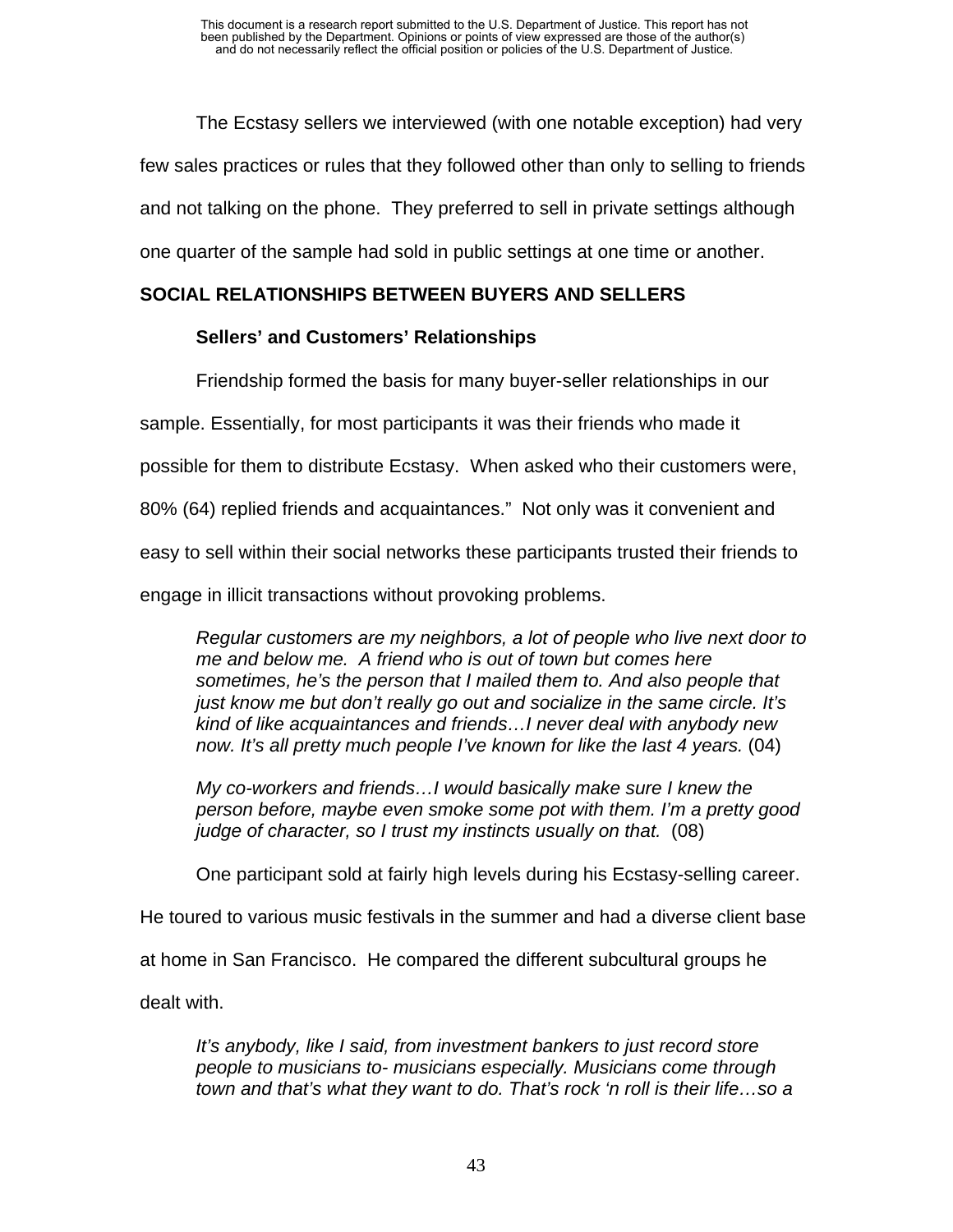lot of the music scene where people who are getting into that, just different *random people that you meet along the way. You know, different bars I go to, you know, you start talking to people, get to know someone, and you know this special occasion they want to do this. So it's really like every demographic you could name from the hip hop scene to rave scene 'cause I listen to all of that. I'm part of all that…the subcultures of the drug culture…so I don't' really specify. I don't like to just sell to hippies. I don't like to deal with hippies at all because it's not- I don't know. It's not the same as dealing with people who are more professional. It's like, 'Alright, well, I'm working. I'm making money, you know? Here you go, I'm happy to give you this for you giving me this experience.' I like people who look at it that way rather than people who are always like, you know, 'Come on, dude. Just give it to me for cheaper,' and then eat three of them right in front of me. That's just not- what's the point, you know? So I like the more professional, regular people, just everyday people.* (30)

# **Sellers and Suppliers**

While it was less common for the sellers in our study to have a close

relationship with their suppliers, most interviewees reported having friendly,

business relationships. The relationship between this 20-year-old White seller

and his connection is typical:

*We're friends, like not like- I wouldn't be like, 'Hey, do you want to sleep over?' Or like you know? Like, we're cool like we'll hang out. You know like stop by his house, you know what I mean, just play some video games, smoke real quick.* (31)

Some sellers, like this 26-year-old Latino, also talked about learning sales

techniques from those who distributed to them.

*I learned how to deal because I was a buyer and I knew what the measurements were and then I knew that if I bought something and weighed it myself, like I'd see what their measurements were and if they were sort of giving me like the low end of a certain amount, like I knew that was a tactic you could use. And because at the time, the circle of people that were using drugs, I sort of knew who was who, and they knew who I was, so even if I hadn't made any direct contact with them, they could come up to me and ask if I had anything for sale. And I knew it was okay because I knew who they were, within a circle of friends.* (01)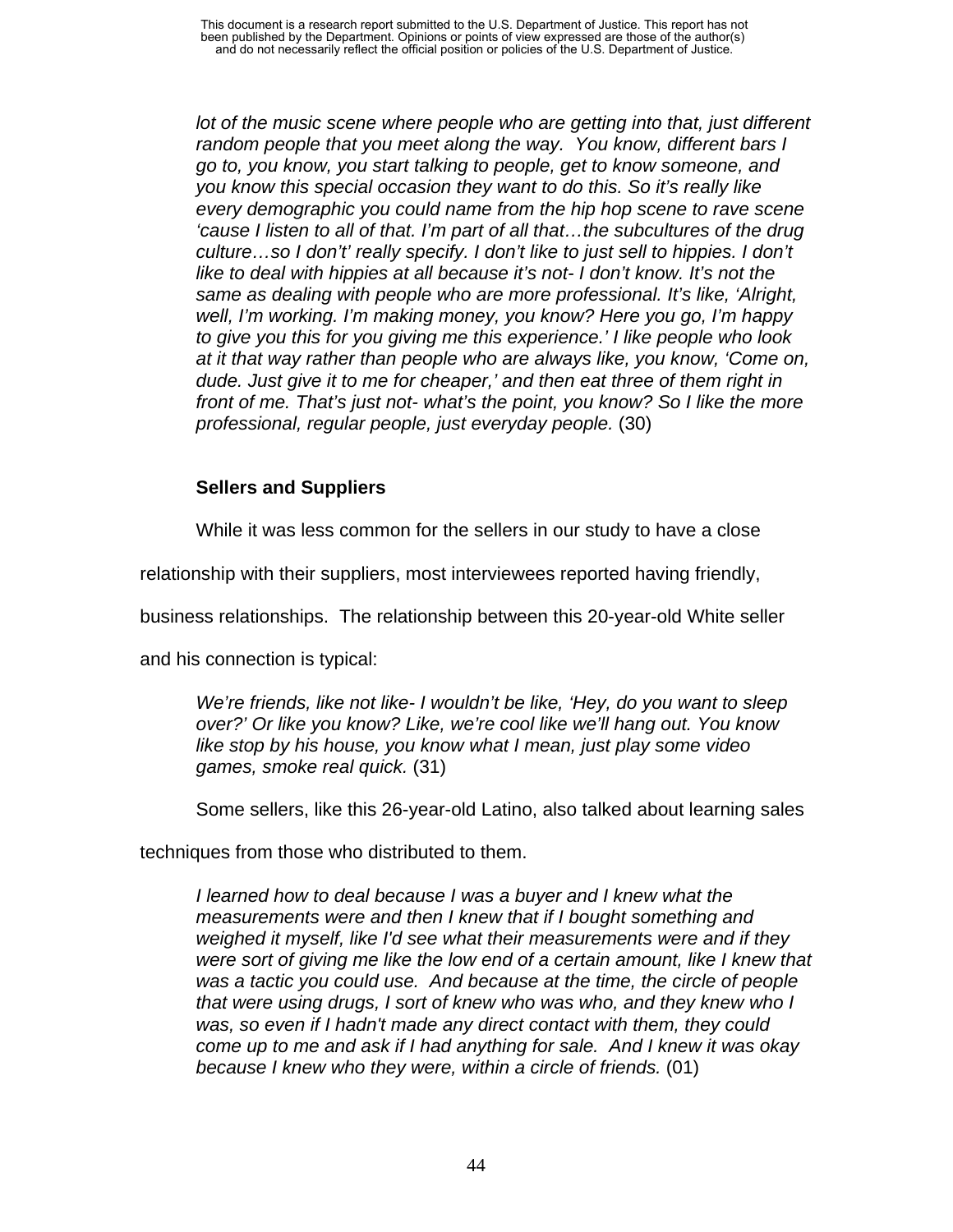A few participants were close friends with their suppliers, which allowed for less formal transactions and added trust. A 26-year-old, white female seller who sold at low levels to friends told us about her relationship with her Ecstasy supplier.

*We've known each other for a very, very long time, a decade almost I would say. I mean this is someone who I've know since my years in high school, and I feel although personality, I mean the guy really bugs me sometimes, but it's more of a personality thing. But we're good friends. Like, I feel like he is someone I can trust completely and totally. You know, like, he's known me for so long. He probably knows me better than most people do. You know? And vice versa. And therefore I feel a hundred percent comfortable buying from him, you know, talking to him about any issues, asking him anything about the drugs, and you know? Just the comfort level there is top notch. Like, yeah, I feel good*. (02)

We also asked our study participants about the effects that selling Ecstasy

had on their relationships with suppliers, customers and other people in their

lives. Since in most cases these individuals were selling to friends, there were

some challenges in delineating the boundaries between business and personal

relationships. Our first interviewee, a 26-year-old Latino male, related the way his

selling practices influenced his social network.

*It's kinda [sic] more on me than it is on them. I kinda [sic] feel like if there's a professional relationship going, I almost want to connect it to a friendship level just 'cause that's the kind of person I am. And it's always sad to see when you lose that connection for whatever reason it is, they move away or they don't wanna [sic], you know, continue buying. Or um, sometimes things go sour between, and it's always difficult.* (01)

Another participant talked about Ecstasy sales affecting his relationship

with his friend who was also a selling partner.

*Oh my god. My friend, my very close friend that you'll be meeting, it has put our friendship on the brink of being over with because of stress and money and owing money and being in debt. And just like the general*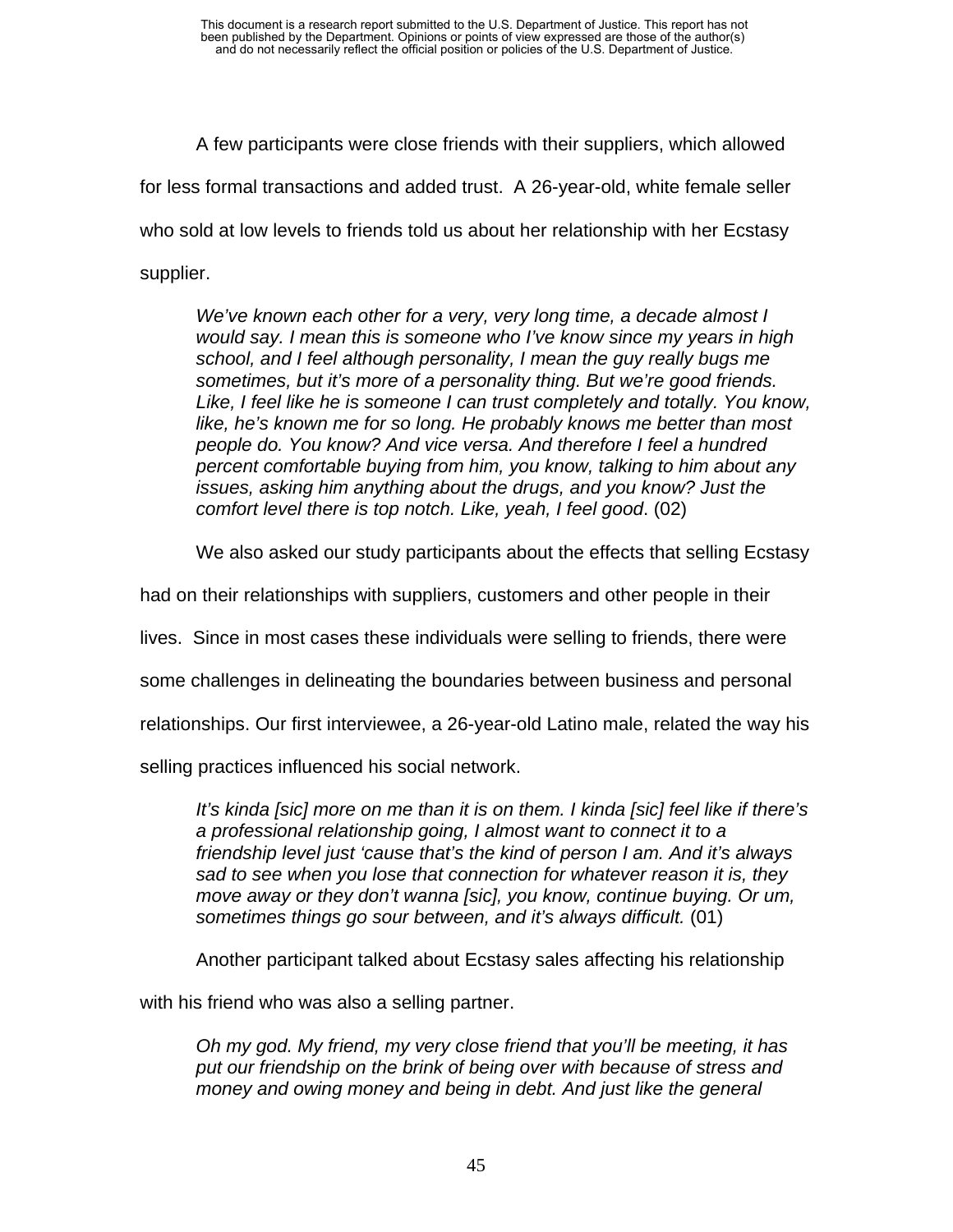*stress of one of us saying something to the other person that I really don't mean. It's just the stress talking. And also just like the effect that it has on you psychologically. Like you'll wake up in the morning and not really be in the best situation to deal with adversity and like you have to. And so you're more quick to be snappy with your friend and be like, 'Shut up,' or 'Go away, I don't want to talk to you.' And I get not only depended upon being with that person, each other, like if we could, neither of us can survive on our own. We couldn't just split the Ecstasy in half and take it with us. It wouldn't work. So that's affected our relationship.* 

*You know, it's a case by case scenario. It's a plus or minus. I've lost friends over- well, friends slash acquaintances over business. I let 'em know it's just business. It's not pleasure. It's nothing personal. Some people can deal with that aspect a little more than others, a little better. Um, I haven't lost anyone really special over it, though that's probably something that- well, hopefully that's something that won't change, you know? So, the person I'm with right now I'm trying to keep that going. I'm trying to keep it clean*. (32)

# **Ecstasy Distribution**

With the exception of a few high level sellers, the majority of respondents had little or no knowledge regarding distribution hierarchies, price markup or manufacturing and trafficking information. Most information that the low level sellers gave they reported as speculative. In fact, we found that a lot of sellers did not discuss certain things with their dealers. Ten members of the sample had participated in Ecstasy trafficking carrying drugs on airplanes, receiving or sending Ecstasy through the mail.

 It was considered taboo to ask where they got the Ecstasy and how much they paid for it. When asked if she knew her dealer's level of sales this 34 year-old multiracial woman said,

*I don't know and I'm glad…It's like don't ask don't tell. I don't want to know anything."* (23)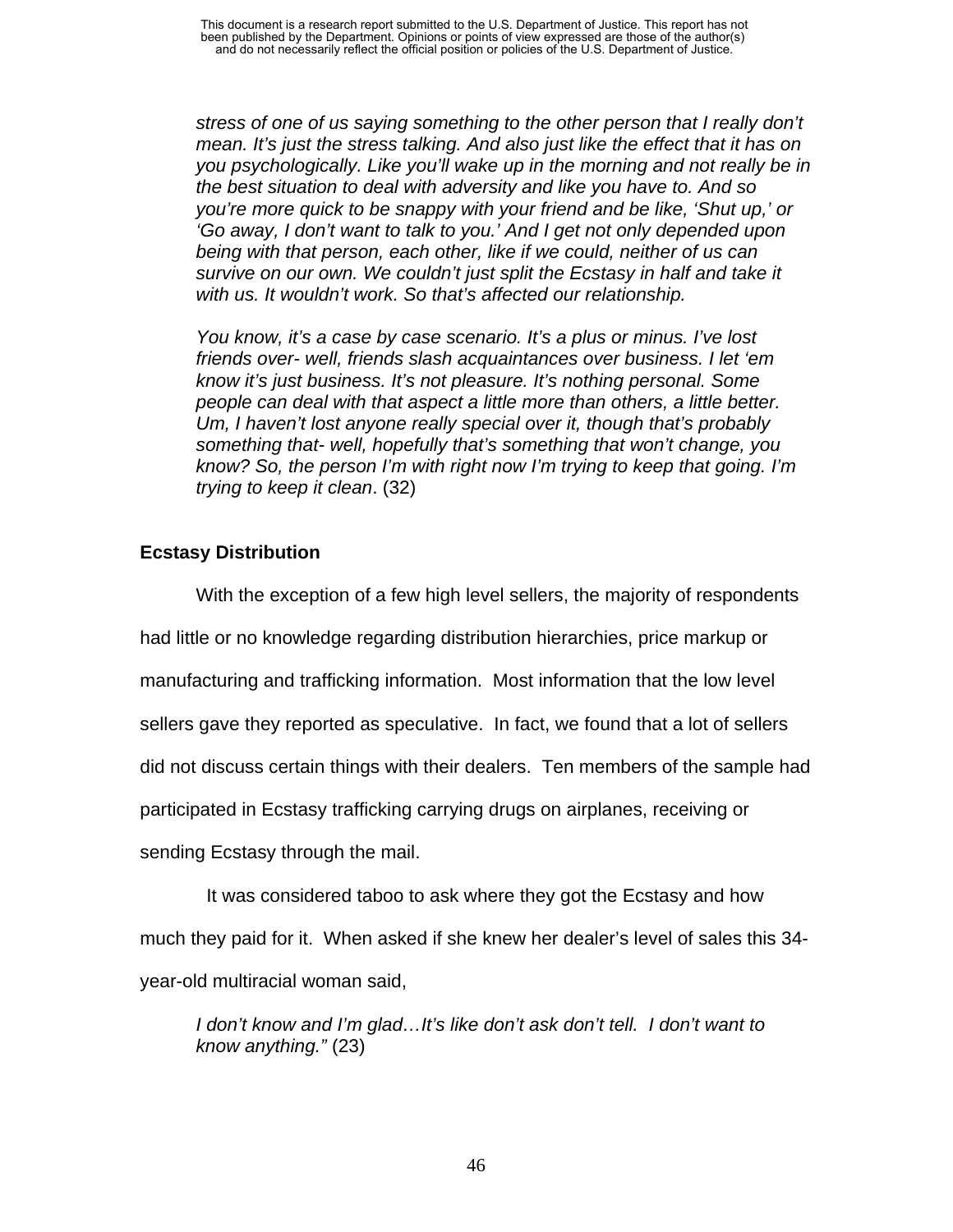When asked if she knew the origin of the Ecstasy she sells this 26 year old white

female said,

*I have no idea where it comes from. And I haven't really bothered to ask really because I know that a lot of the manufacturers and people that I've dealt with in the past are very private about that. And I don't want to upset, like upset the balance. So, I'm not too concerned. I know that it's good, and yeah. I just don't enquire too much.* (02)

A 20-year-old White female was not friends with her dealer did not even know his

name. She had no knowledge about the origin of the Ecstasy that she sold.

*I mean I don't know exactly like where it comes from, has been, that information has been pretty heavily protected from me. So I don't know the consistency of how it's being manufactured or anything…It's very shrouded in mystery. Yeah it's just kind of like don't ask, don't tell type of arrangement. Um I think the guy who I get it from just really wants to be like as anonymous as possible. I don't really know if I know his real name.* (79)

The "don't ask don't tell" attitude towards their supplier's business was seen as

protective by some sellers. A 20-year-old Latino male seller reported that he

had business relationship with his dealer. When asked if he knew how much

each dealer paid per hit he outlined appropriate dealer client etiquette.

*I think he was selling it to me- he was making some money off of me, which I was cool with, man. But I think he was getting it maybe for 10. But like I never asked him. I never wanted to confront him, go like, 'Hey, are you ripping me off?' I didn't want to feel awkward, you know, considering the fact that he was hooking me up.* (57)

The following passage details how asking how much the supplier pays for

product constitutes a potentially problematic faux pas:

INT: How much do you know about the origin of the Ecstasy that you sell?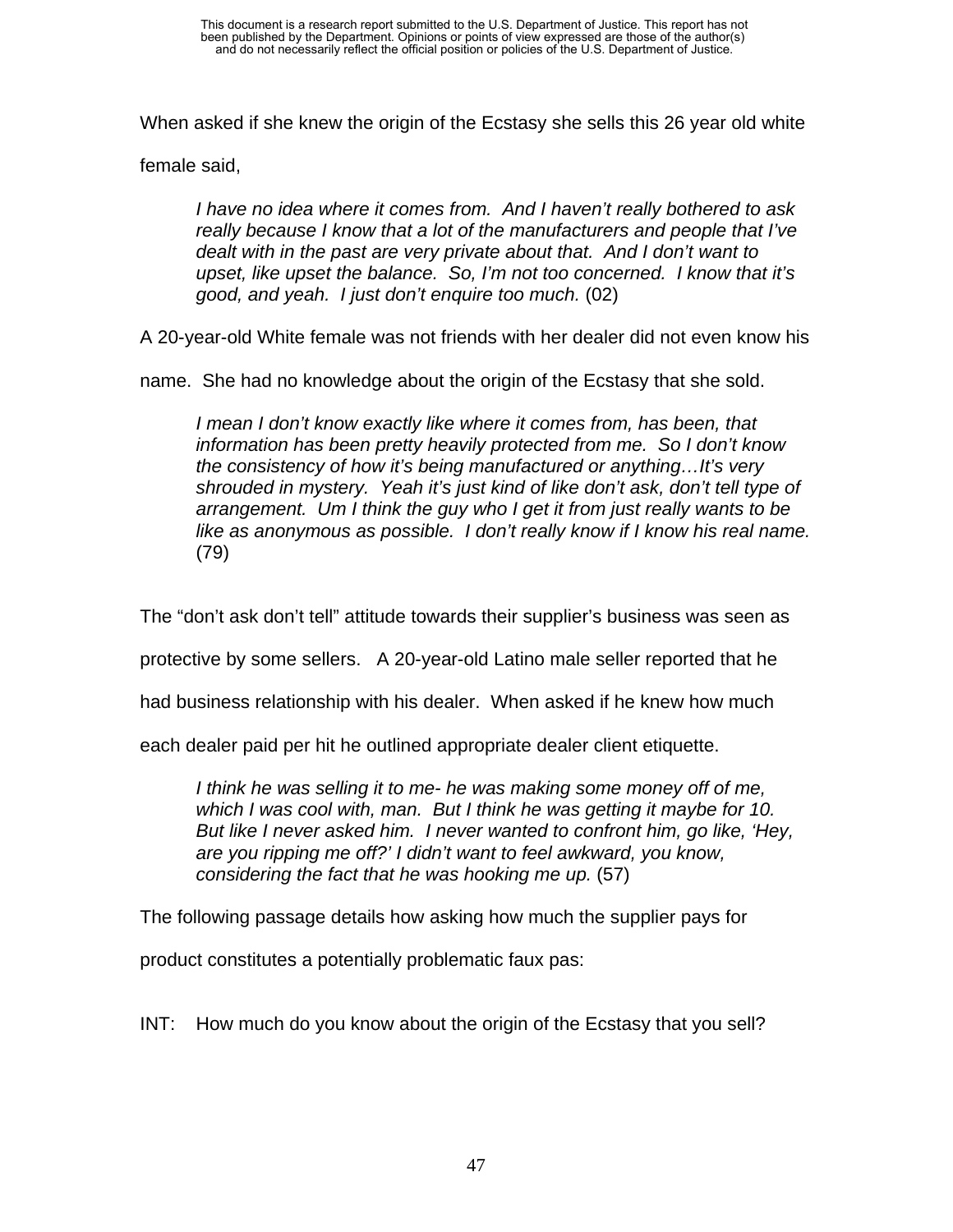*Um, none. And I actually inquired at one point, and there was such a silence in the room that I've never done that again (laughs). Oh, I better just shut up.* 

INT: Taboo (laughs)?

*Yeah, exactly*.

Some sellers had long distance relationships with their suppliers. They sent and

received packages in the mail and through Federal Express services. In the

following two excerpts a thirty-five year-old White male and a twenty-nine year-

old African American man describe how they packaged Ecstasy for overnight

delivery within the United States.

*I ah, put in uh, a Reynold's oven bag uh, bunch of pills, rolled them up real tight. Put them in that bag, cut it so it's tight, put it in a pill box and put uh, cotton on top of the pill box and like spread the cotton and then put them in a uh, pill jar with the prescription to the person that I was sending it to. As like, sleeping pills and two jars of those with four hundred in, in a regular uh, uh mail thing over night.* (35)

*I knew people that shipped it through FedEx. I was like, you know, FedEx is a large way of people getting it to the East. I have shipped some back to Georgia, to Georgia through FedEx…then you know- but they tell me just, you know, wrap 'em up individually, you know, no more than four tabs, you know, to individual packs…then just lay them all on a sheet of paper, notebook paper. I was like put another one on top of them… and just wrap it up again, and then put it in an envelope, a regular envelope. You want to keep it, you know, as flat as possible. And keep 'em down to a sheet 'cause if you get too many, it's too bulky, you know, outside of a two-pound envelope. Then you're subject to being searched. You make sure you send it from like a business…because those packages are not scrutinized because they understand the rush delivery from business to business.* (16)

A 26-year-old white and Latino male met a chemist in Amsterdam who

manufactured Ecstasy. Two years prior to the interview, on four or five

occasions he bought powder in Amsterdam and shipped back to the United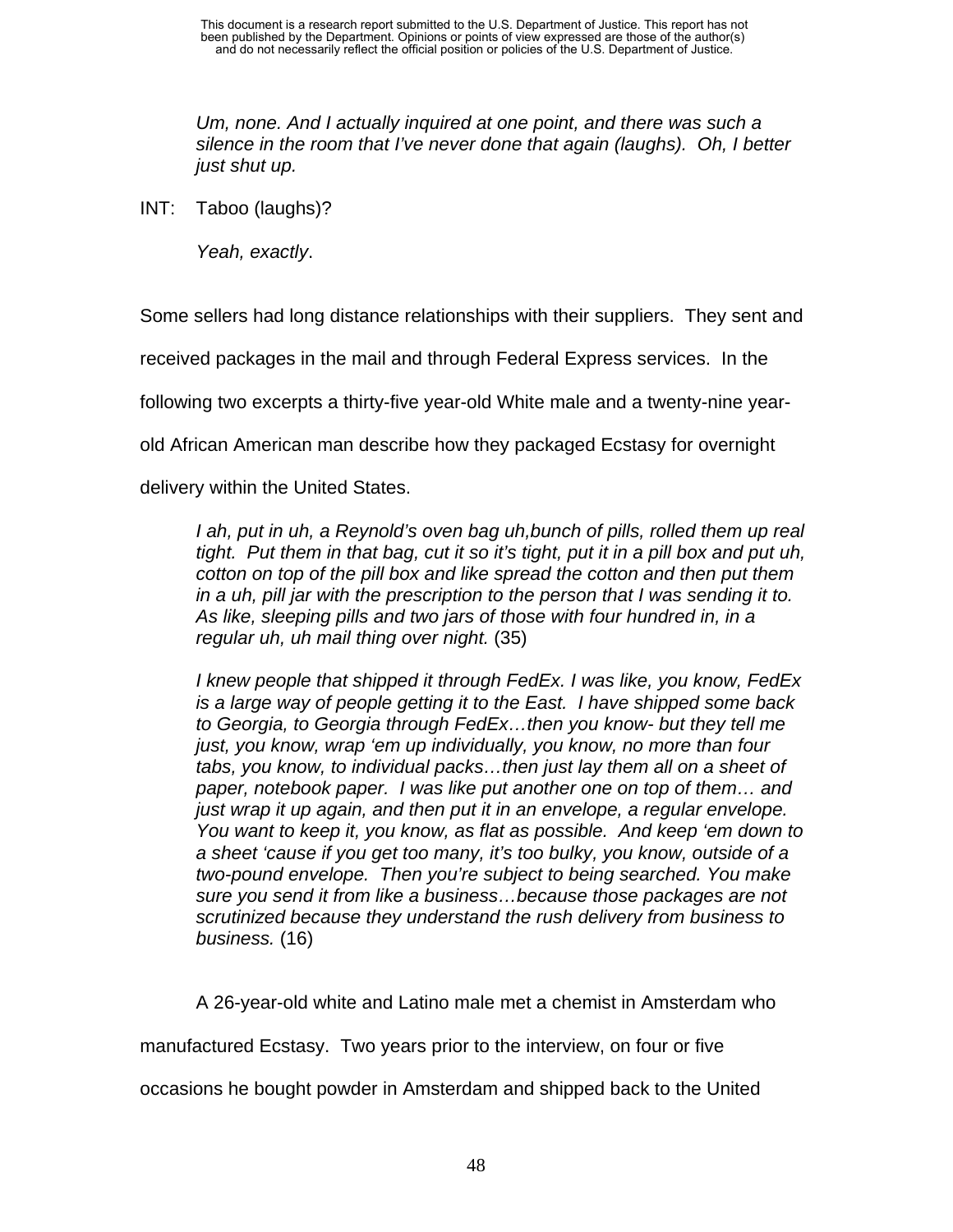States. Until the Drug Enforcement Agency paid him a visit and although he was never formally charged he was too scared to continue his import business and confined himself to smaller-scale domestic sales.

 *We had to get it from Amsterdam… 'cause anything that goes out Amsterdam in the mail is scrutinized um…and we packaged it up and we had a thing for kids toys. And um, so we bought these like really cool actually uh, like electronic pianos and, and microphones and uh, whatever and we, you know, just take 'em apart and, and uh, we'd set that packages inside, secure them, double wrap 'em and then carefully put that uh, toy back together. Put the cellophane around, you know, the original wrapping around the box. Then wrap it as uh, a gift and then wrap it in brown paper bags with the addresses on it and some, you know, obscure return address.* (49)

With some exceptions, participants knew very little about where the Ecstasy they sold came from or how their suppliers priced their product. Many adopted a "don't ask don't tell" policy and were careful not to ask too many questions. They relied on their suppliers' evaluations for quality assurance. In the next section of the report we examine the complex role of brands in the marketing of Ecstasy.

# **THE ROLE OF BRANDING IN THE ECSTASY MARKET**

### **The Role of Ecstasy Branding in Quality Control**

Early on in the project we learned about the importance of Ecstasy brands in understanding the ways in which interviewees evaluated the quality of the pills they bought and sold. In order to discuss branding in the context of the Ecstasy market, we must look at the definition of 'brand'. Wikipedia (2004) defines a brand as "...a symbol created by a marketer to represent a collection of information about a product or group of products." Ecstasy distributors choose specific symbols for their pills to convey messages to consumers about their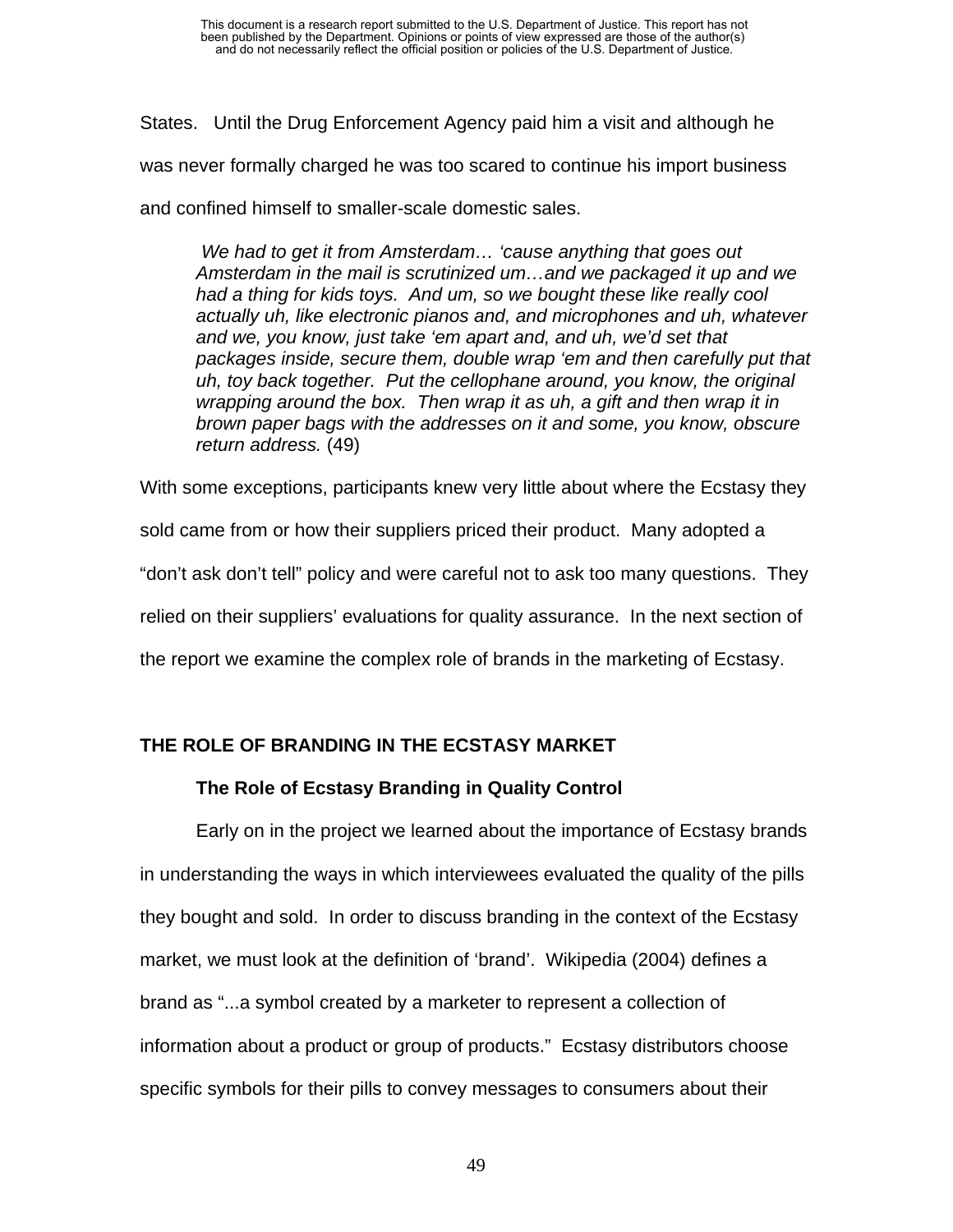#### This document is a research report submitted to the U.S. Department of Justice. This report has not been published by the Department. Opinions or points of view expressed are those of the author(s) and do not necessarily reflect the official position or policies of the U.S. Department of Justice.

product. According to consumer research on brands, individuals form relationships with particular brands depending on their experiences with them over time (Fournier, 1998). It is therefore understandable why a drug distributor would want to utilize branding to make a connection with his or her customers.

Ecstasy is not the first illicit drug to be distinguished by brand names. Drugs like LSD and heroin have been stamped with recognizable icons spawned from popular culture. McCormick (2003) discovered that LSD has the longest history of imagery in its marketing. The early designs were reminiscent of childhood fantasies inspired by popular cartoons of the time, including Mickey Mouse from Fantasia, Snoopy, and Alice in Wonderland. Often these images clearly referenced the surreal, psychedelic experience engendered by acid. As visual sampling became more accessible with technological advances over the years, blotter acid prints began to carry images mocking prevailing culture, ranging from national monuments to the official FBI emblem (McCormick, 2003).

Wendel and Curtis' (2000) work on heroin stamps in New York City reveals another subcultural artifact in the world of drug marketing. Heroin stamping occurred mainly in New York City from the mid 1970s through the mid 1990s where powder heroin was sold in small, glassine bags for ten dollars. These were also known as "dime bags". As the industry changed from sellers and buyers who knew each other intimately to a more anonymous market, distributors attempted to distinguish themselves by creating a brand name that would gain a reputation for being the best on the streets. Stamps became associated with the locations of dealers or dealing crews and included names like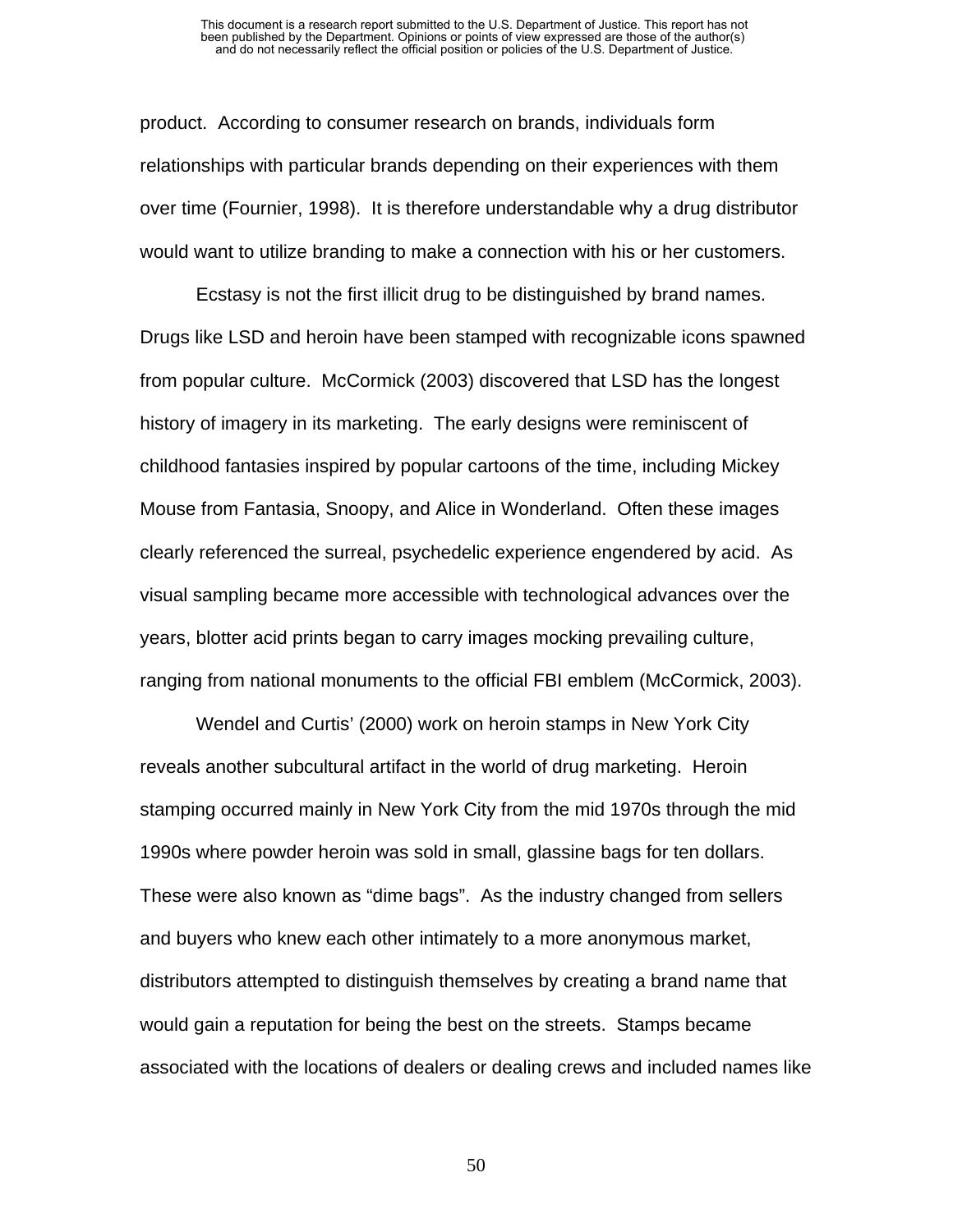#### This document is a research report submitted to the U.S. Department of Justice. This report has not been published by the Department. Opinions or points of view expressed are those of the author(s) and do not necessarily reflect the official position or policies of the U.S. Department of Justice.

"Laundromat". More common names referred to the dark side of heroin use, such as "No Way Out" and "Poison", while others advertised the purported quality of heroin with names like "The Choice" and "No Joke". Also a number of brands were appropriated from media and consumer cultures (e.g. designer labels). In 2000, at the time of their writing, stamping had begun to fade as law enforcement officials caught on to the trend and cell phones and beepers increased in popularity for dealers. Wendel and Curtis suggest that heroin stamps functioned as a sort of chronicling of not only the heroin market at the time but also of inner city life, as a possibly subconscious response to what drug dealers saw in the world around them.

While Ecstasy brands are in some ways similar to heroin stamps and acid blotter sheets, we learned from our reviews of Ecstasy-related websites and from our participants, that Ecstasy branding is distinctive. Unlike heroin stamps, Ecstasy branding has occurred worldwide as Ecstasy use evolved from underground parties to more mainstream user groups. And while LSD iconography was steeped in hippie-inspired emblems like peace signs and rainbows, the commercial logos of Ecstasy brands represent a different ideology all together (McCormick, 2003). While not every Ecstasy brand was appropriated from corporate brands, the essence of consumer culture is apparent in the marketing of this drug.

#### **Ecstasy Online**

We found the Internet to be a useful resource for discovering information about Ecstasy in general. From DEA operations to harm reduction guidelines,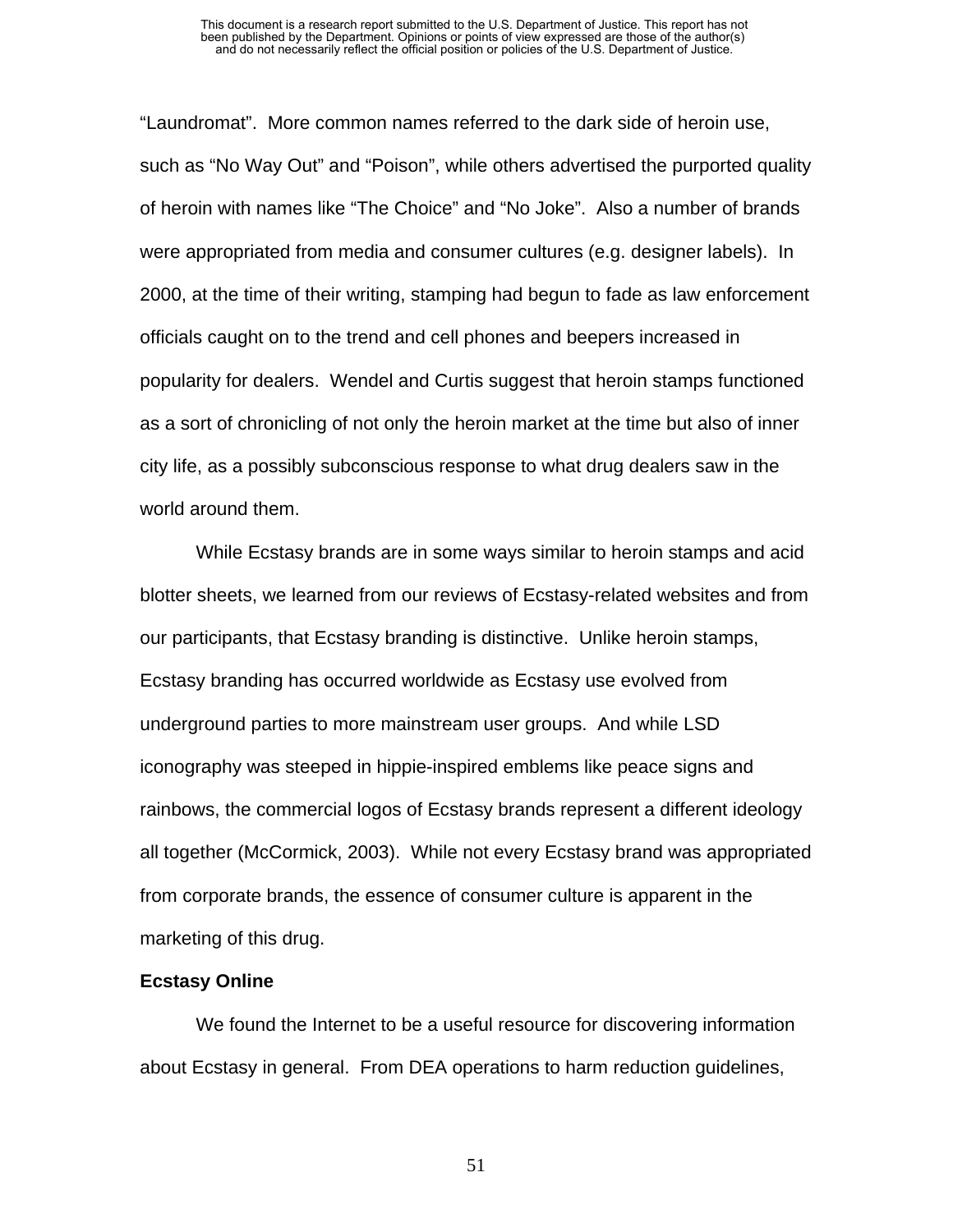Ecstasy information is plentiful online. Schifano and colleagues (2003) assert that the scope of the MDMA market can be easily assessed in cyberspace. Falck and colleagues asked young adult Ecstasy users to evaluate the accuracy and importance of sources of information for MDMA and found that nongovernment websites ranked second only to friends in importance followed by drug treatment and physicians. White, educated young adult men used the Internet the most for MDMA information (Falck et al., 2004). Evidently, young people today, especially those with backgrounds similar to our sample, see the Internet as an important tool for gathering and disseminating information about Ecstasy.

It is clear from our review of Internet content that Ecstasy users from all over the world log onto various websites and online bulletin boards to share information, particularly about specific Ecstasy brands. One such site is www.Pillreports.com. This daughter site of the Australian Bluelight.nu is a harm reduction site where users can post images of pills they have used and rate them on a scale from 1 to 10. Pills can only be rated above an 8 if they have been tested using a kit that is also available online. Internet users can find reviews of pills from their own region by clicking on a link. We went to the 'Northwest' of North America section to find information about brands in the San Francisco Bay area. This site proved most helpful for assessing information on various pill brands. Unfortunately, very few of our participants were familiar with this website. The websites they did access more often included harm reduction foci, such as DanceSage.org and Erowid.org.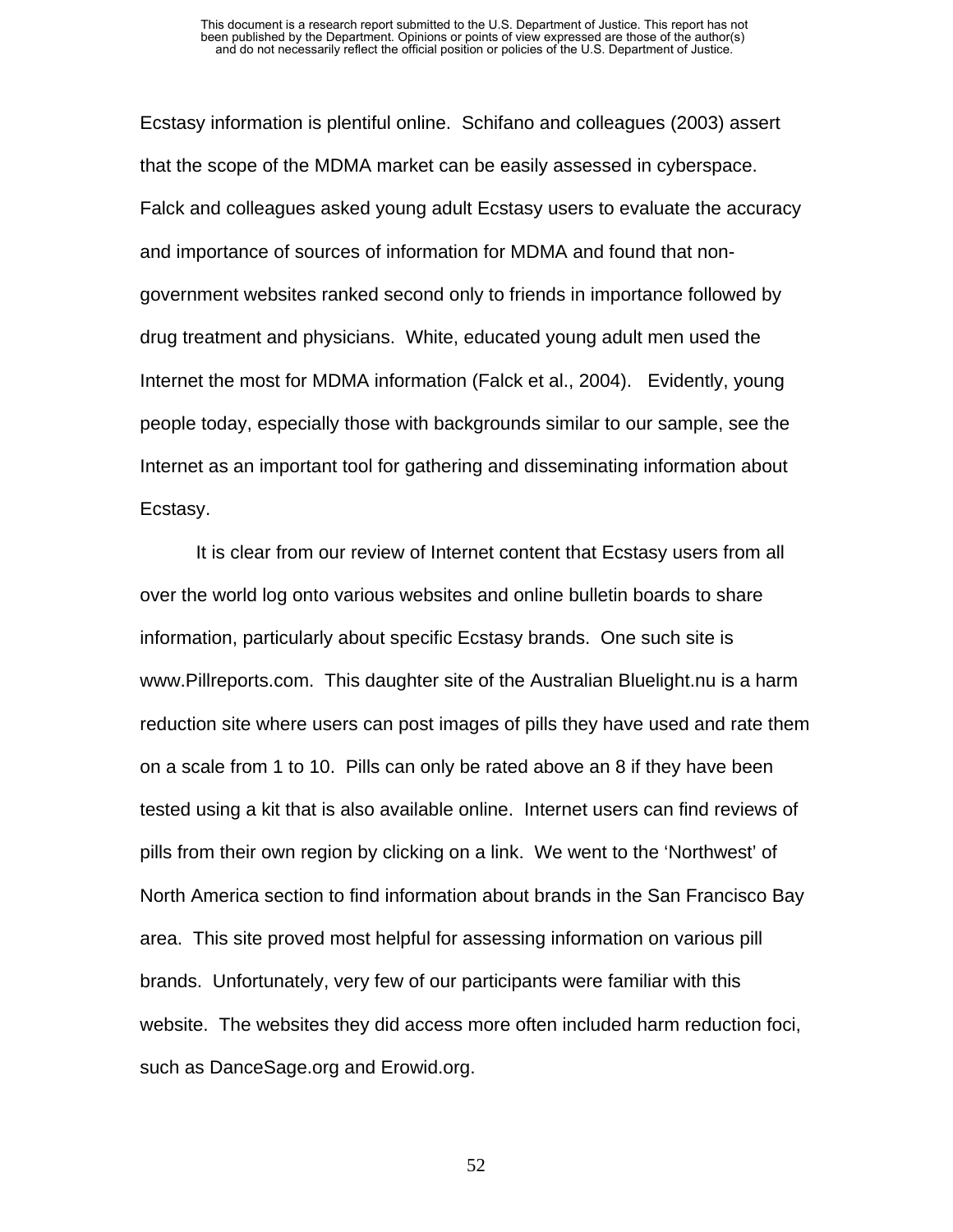This phenomenon of brands within the Ecstasy market, as has been documented online, led us to wonder about their significance to sellers. With minimal research on this subject, it was unclear how important brands were to individuals who both sold and used Ecstasy. Past work in other drug markets, such as the aforementioned Wendel and Curtis (2000) study of heroin stamps, suggest that any sort of drug imagery may serve as subcultural text. We were interested to see how that played out in the social world of Ecstasy from the perspective of those entrenched in the market.

Since the majority of our sample viewed themselves as low to mid level sellers none of them had personally chosen an insignia with which to stamp pills or had pressed tablets themselves. Still we were interested in their perceptions of the meaning and function of pill brands in Ecstasy markets. When asked for their ideas about why there were pill brands in the first place, our participants had a variety of responses. A 30-year-old, white female seller had experience with several brands and saw them functioning as identifiers of particular "flavors."

*Probably just like quality assurance. You know like I'm sure it also*  backfires, and then other people can copy the logo and then sort of- but it *is nice because a lot of times you'll get like a certain mixture of a pressed pill, and you're like, 'Wow. I don't know what they have in here, but I really like it.' And it's nice to then be able to look out for that.* (55)

An interviewee who used to distribute powder MDMA in capsules at the peak of her sales also felt that brand names were supposed to reference quality as a marketing technique. A 29-year-old, white female seller was one of the first participants to describe the role of pill brands.

*Ours was called "Molly" just because it was pure molecular Ecstasy. All the other ones had names, and that was in relationship to whatever*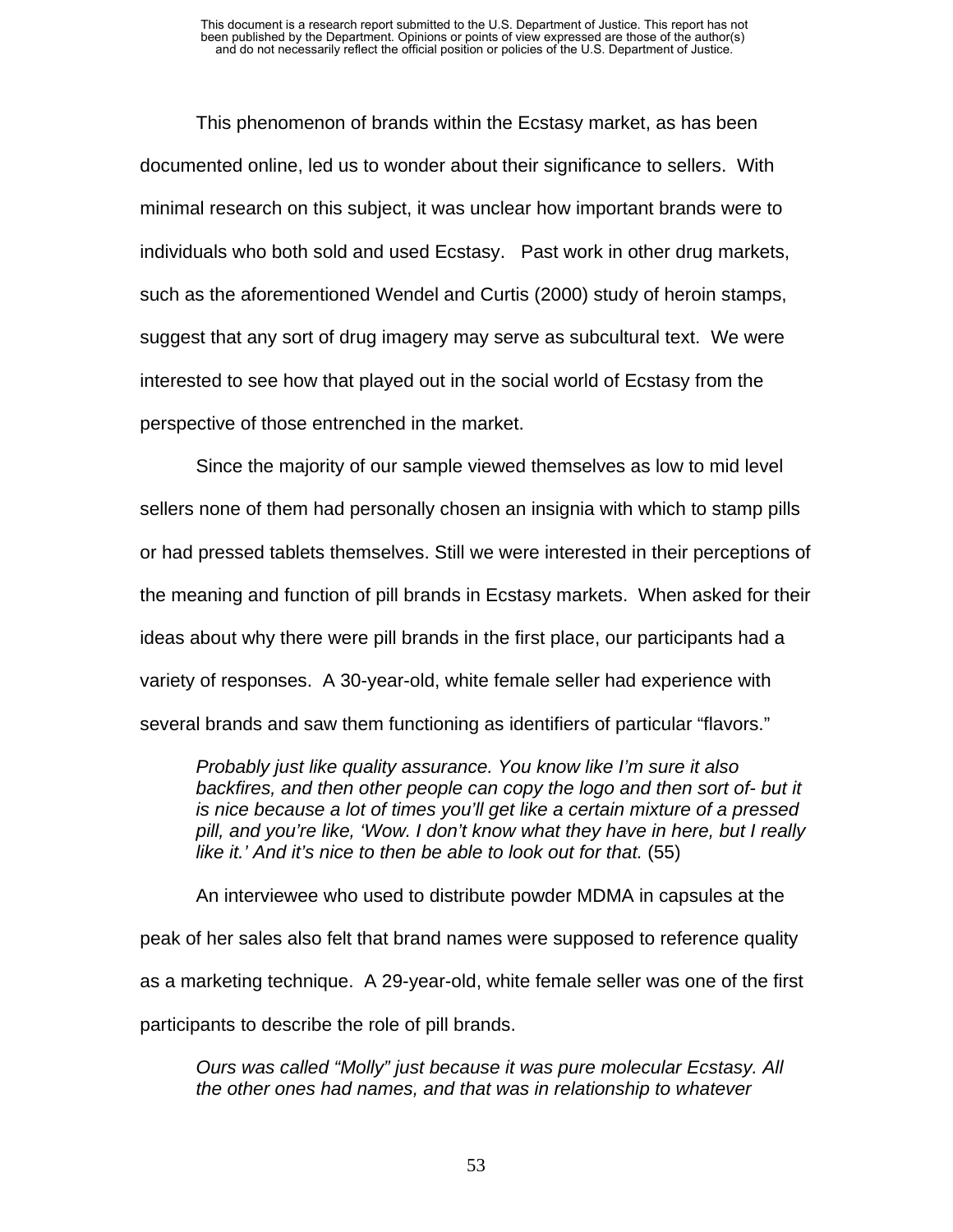*emblem or logo was stamped on the top of them. And they usually had*  like- I don't think a lot of people know it, but like it would be like a designer *something because it was a designer drug, you know? So, it's like a Louis Vuitton or a Mercedes or a Mitsubishi, even though that's not too designer. But even like the alligators, I think, are supposed to be Lacoste. You know what I mean? Just like something that's more like higher end than normal.*  (04)

Along the same lines as the notion of designer appeal, a 26-year-old,

white male who only sold powder or capsule Ecstasy saw the capitalistic side of

having brand names for Ecstasy. After telling us that he "would never distribute

press tabs," he shared his thoughts on the purpose of Ecstasy labels.

*Just for marketing. For marketing I think like if a certain pill is good and popular and people like that combination like cocktails, then people look*  for that name again and test that brand name. People are used to looking *for brand names probably, so it's just kind of like replicating the same commodity…I think it's just an argument towards profit.*

Another participant, a 32-year-old, White transgender (female to male)

noted the danger of relying on brand names. Although he sold at very low levels,

he appeared to be a bit more cautious when it came to his purchasing practices.

Like the previous interviewee, he also saw the logic in marking different types.

*I think that it might be dangerous for the producers of it because it kind of connects them, you know, to maybe a wide range of distribution. So it's kind of like a crack dealer using baggies with their initials on it or something (laughs). It's like, "Dude, that's stupid. Don't do that." But I guess the draw to it is because you also get a certain sense of what the flavor is of that particular kind, how dirty it is, how clean it is, what the feeling is, other people's experiences with it, how strong it is...Um, so I understand the idea of marketing it in some way, but to use a symbol that is like your symbol is stupid. That's just dangerous.* (47)

A number of participants warned against depending heavily on the brand

names of Ecstasy pills. It was clear to them that multiple batches could be made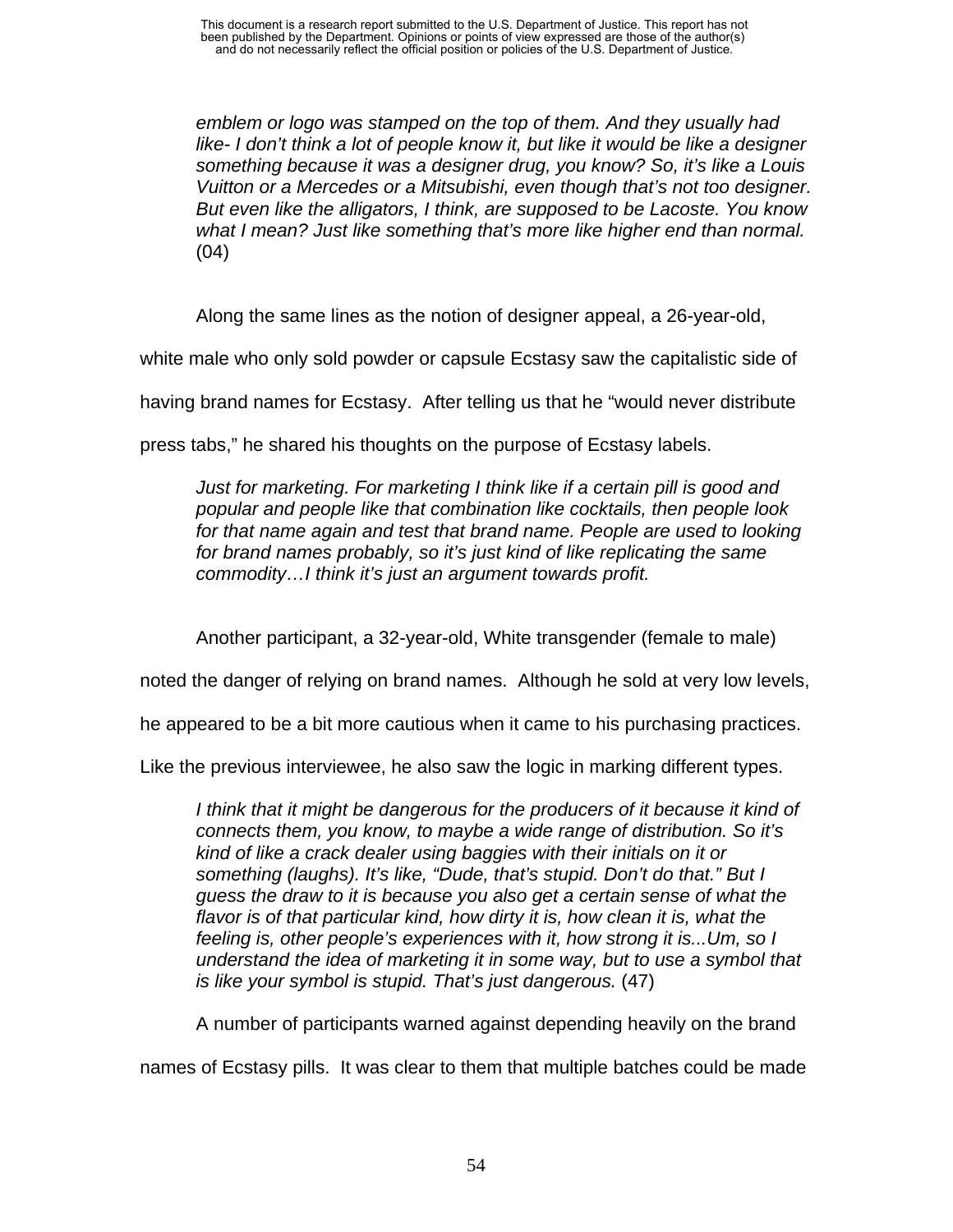of a pill with a specific stamp and that look-a-likes containing other substances

could be out there. Previous research confirms this; for example, Sherlock and

colleagues (1999) studied the makeup of Ecstasy tablets on the UK market and

found that pills with the same brand name often had variations in the amount of

active ingredients. Some interviewees were cognizant of this fact from their own

experiences. Our interview with a 24-year-old male who sold 250 to 500 pills per

month provided an example of variations in batches.

INT: Can you tell some of the types of Ecstasy that you've sold?

*The blue ones, there are dolphins printed on 'em. They got websites that you could like go to. I mean there's tons. I mean but you might get like a blue one that, say, has a dolphin on it. Right, you've got a blue one that has a dolphin. You have that for about a month or, you know, you have yours till you sold out. And then you get something else, and it has like a crown on it. Or you know what I'm sayin? It's like pinkish with a king's crown on it. And then 2 months later you end up getting Blue Dolphins again, but those Blue Dolphins aren't the same Blue Dolphins. The majority of the time those aren't the same Blue Dolphins you had.*

INT: Why is that?

*Because it's manmade, a different batch.* 

INT: Is it the same manufacturer every time?

*I don't know…I've never been able to touch anybody that makes it…any man made is never the same as- no one pill is the same as another.* 

INT: Do you think they're copying it?

*Well, you've got a picture, you know what I'm saying? You never know the guy who's cooking it might look at it and say, 'Oh, I'm gonna add- or I'm gonna accidentally spill 3 liters of this or 7 liters of this accidentally into it too much.' You know what I'm sayin? 'So I've got to take away this much.' I don't know what exactly drugs they use to make it, but maybe they don't have enough of this, so they've got to do it with this to dilate [sic] it up and still make it. But that's why some are more speedy, some of them are more heroin in it…it has nothing to do with the names. You know, who*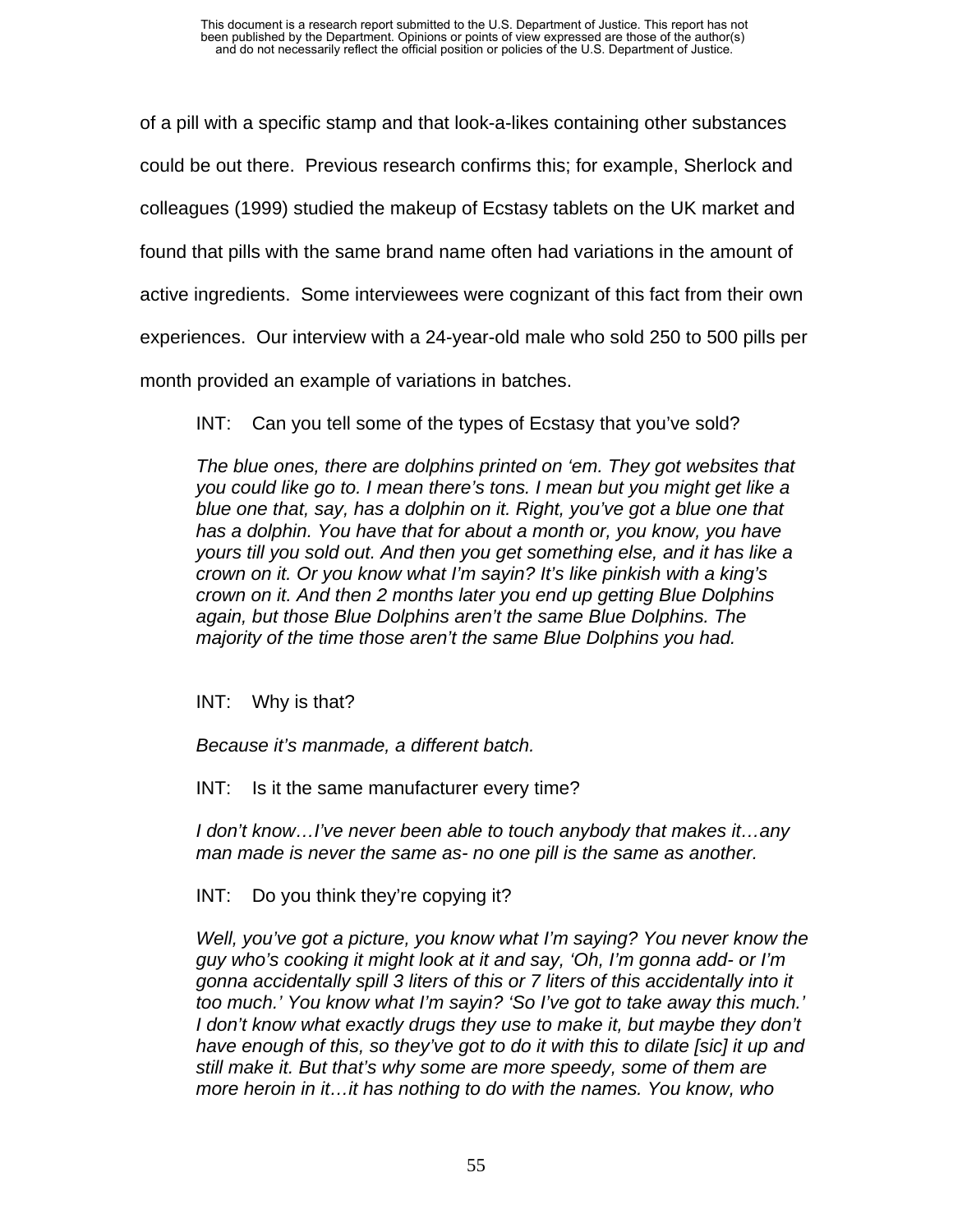*cares? They could call it whatever you want. Some people get pills* and *name it whatever they want…so you really can't tell. You just hope that person that you're in with is, you know what I'm sayin, not gonna [sic] give you bad shit…this is a business. It's trust. It's trust, but like doing any manmade drug, you better be ready for consequences.* 

A 19-year-old, Arabic male participant had distributed a variety of pill

brands, so many that he couldn't "even keep track of ones" he had sold. He

postulated that brands and logos helped to distinguish the source of each batch

but felt that it was not smart to rely solely on brand names.

INT: Do you think the logos are important?

*I don't really think so just 'cause you know I feel they're so easy to I guess duplicate, so you know you can't really trust it through the logo or anything. You gotta [sic] trust it through, um you know, the people that [sell it to you].* 

Some interviewees felt that brand names simply were not important and

tainted the reputation of Ecstasy. When asked what he thought the role of pill

brands in Ecstasy sales was, the following participant expressed a sentiment

similar to some of our other interviewees'.

*I actually have never been really into- into that. I realized I would hear all the time people go, "Hey do you have the blue dolphins or the green whatever?" And it really means nothing in my mind (laughs) but in their mind it-it-it's sort of again that sort of drug related frenzy that's the party drug aspect versus more of the pure sense of what MDMA is.* (62)

*Popular Brand Names: The Good, the Bad, and the Indifferent* 

Despite some sellers' distrust of branding, from both our depth interviews

and questionnaires, we found that there were particular brands that were popular

among our sample. Interviewees reported selling a broad variety of Ecstasy pill

brands, 70 different brands in all. The most frequently cited brands were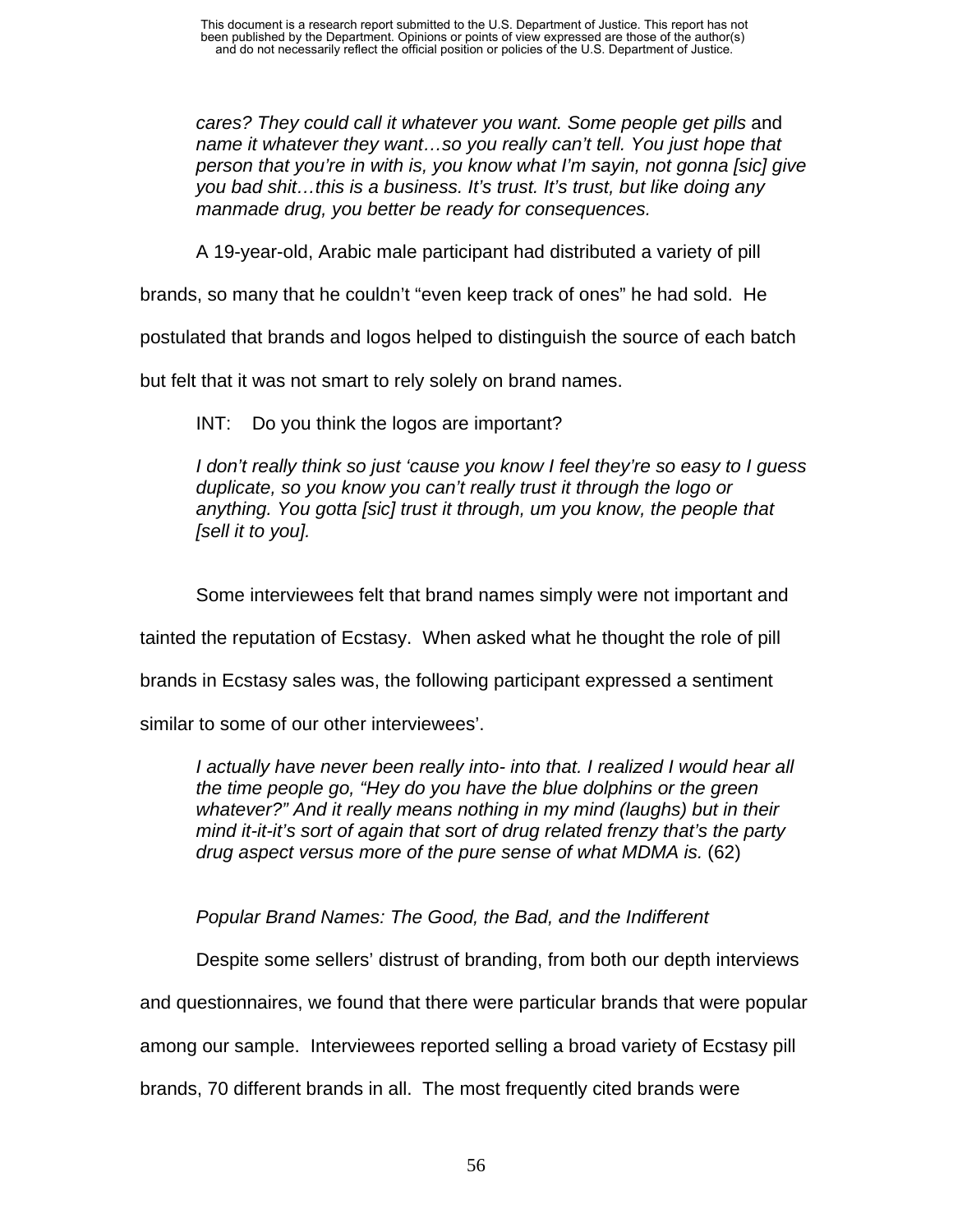Mitsubishis and Alligators (n=33 each), followed by Motorolas (n=30), Christmas trees, No Names, and Blue Dolphins (n=25 each), Reds (n=13), Chanel (n=10*),*  and Hondas and Doves (n=7 each). Furthermore, some types, such as the Mitsubishis, were perceived as good or strong while others were rumored or experienced to be bad, but our participants typically remembered those that were popular because of their positive effects.

One participant talked about becoming exposed to brand names of Ecstasy once he began to use more. This African American male seller was 29 years old at the time of the interview. He learned what pills he preferred from his personal experience.

*I* started, you know, really learning once I started finding the different *names. I was like and then once I find a cool one, then I would ask for it by name. "Do you have, you know, Blue Dolphins? Do you have this, that, you know?" 'Cause I know how it made me feel...I was like and I didn't want to learn, you know- have to expose myself to a different feeling. I was like 'cause I know, okay, I'm going to this place. You know, I took a Blue Dolphin or a Red Dragon on this night and basically what I was doing that particular night, you know?* 

What we found most interesting was the wide variety of names that

participants mentioned. Although many interviewees talked about some of the

same brand names, we constantly heard new ones. For example, a 29-year-old

white male sold both acid and Ecstasy at the peak of his drug-selling career. He

spoke about the brands he distributed for both of those drugs.

INT: And were there any- were you guys using any labels or brand names for the stuff you were selling?

*Um, no, but they'd have- they would already be named, like the acid we sold. We had the gels. There was a series of gels that we had. They were black, and they were Black Gels. 'E' if it was capped, they were just Tic-Tacs or capsules. That's what you would*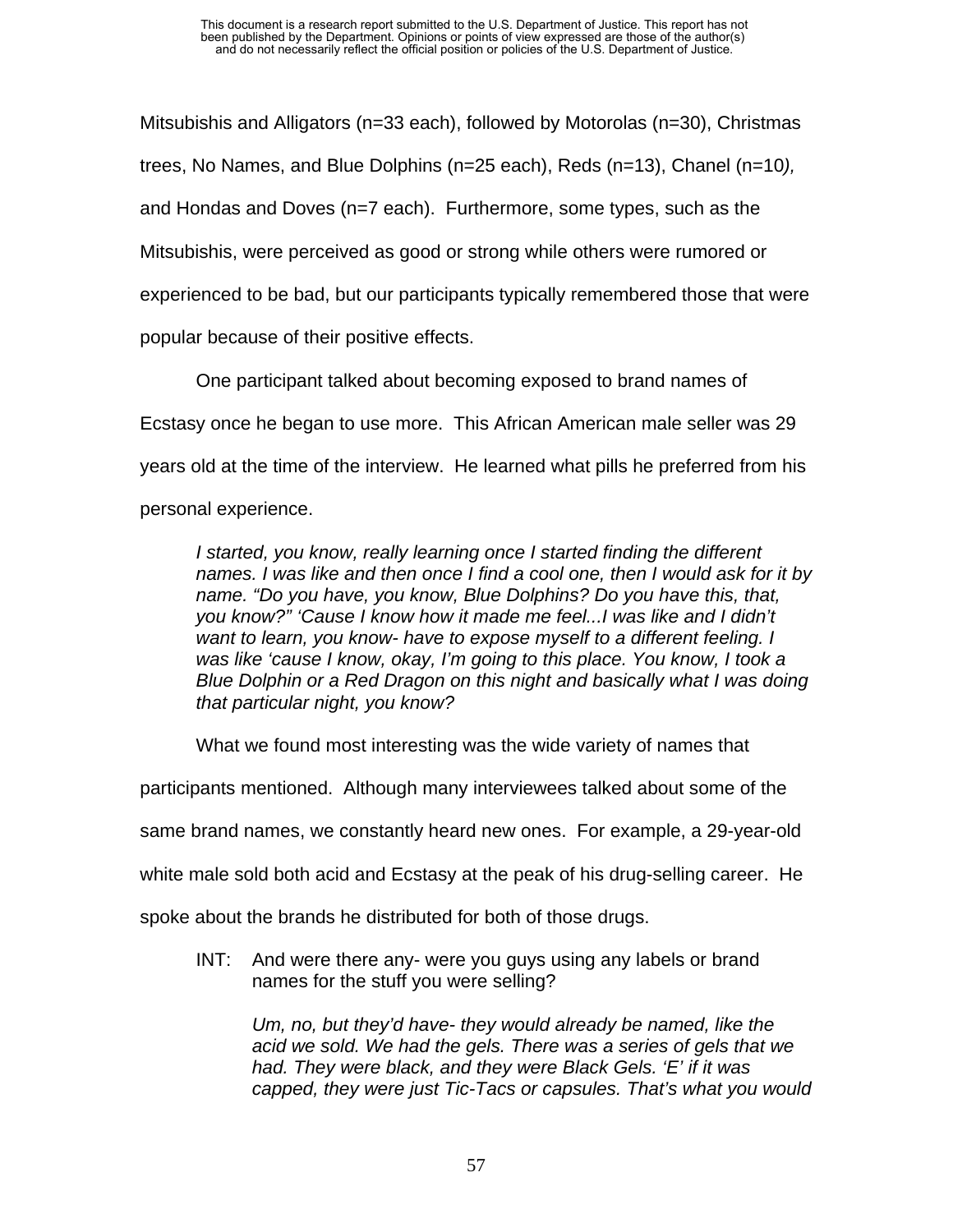*call them. The ones that were pre-printed, they would be preprinted with everything from like Mercedes symbols to, you know, Green Clovers. So, that's the name they would get. They would be Green Clovers or the Mercedes.* 

Some participants also reported a growth in the number of pill brands over

time. Those who had experience with Ecstasy in its earlier days had some

interesting things to say about what pills looked like then and what they had

evolved to at the time of interview. In the following, a seller had been using and

selling Ecstasy for several years at the time of the interview noted the changes

he had witnessed over time.

*No logos none of that stuff. That- that started I think probably in the mid '90s because um, some of the chemicals were harder to come by to- to make. And this is my opinion but I believe that it- some of the chemicals were harder to make and so they had to do something to market these pills. So there were dollar signs and Polos and Rolls Royce logos and all the different logos and they started giving names to them too. And then I even knew a lot of dealers that would use food coloring to make maybe more of an impact of marketability on the product. So, green there'd be blue, there'd be purple, there'd be red, you'd have different colored so that you would actually be able- it's interesting...you'd even be able to- to market it and it would be a specific color that- that people would know and become familiar with. And they'd know, 'Oh, this is good.'* 

A few other interviewees mentioned the color of tablets when talking about

"good" and "bad" types of Ecstasy. For example, a 27-year-old, white male seller

listed some of the names of what he perceived to be good Ecstasy. Yet he also

pointed out that what's thought to be good or bad can be subjective.

*Like, well, Doves are good, the Bluebird's good. Um, Electrified Jesus is good. Those, I don't know if you've heard of 'em. They had X's on 'em. It's just an X. Snoopy was good…usually the bad ones are just white. I don't remember what they were called back then…but a lot of times even when it's bad, people are still happy because it fucks them up even if it's not necessarily smooth or whatever. I mean not my friends or people that I deal with now, but in general Ecstasy. So, what's bad to me might still be all right to them…in the general public a lot of people, as long as they're*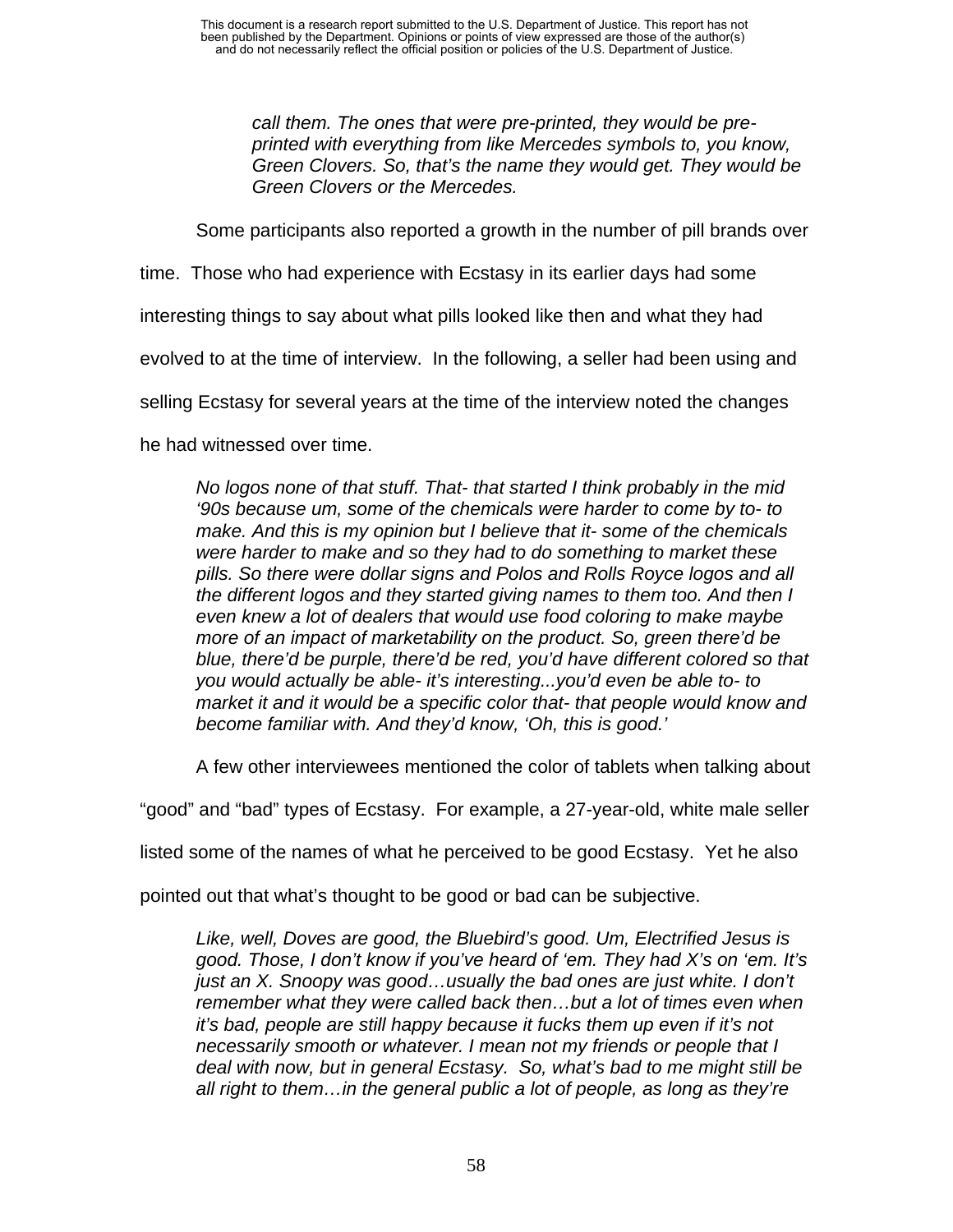*just like altered and if they're not real familiar with the experience, they'll be fine. They just want to escape.* 

Previous research findings support the notion that some Ecstasy consumers are not highly concerned with exactly what is in their Ecstasy pill (Calafat et al., 1998). However, if they repeatedly have positive experiences with a particular brand, this can lead them to believe that the brand is good (McElrath & McEvoy, 2002). The majority of our participants were quite experienced in Ecstasy use over time and their sales practices gave them added familiarity with brands. Unlike McElrath and McEvoy's respondents who often failed to realize that there could be variations within and across batches of one brand, most of our sample recognized this possibility.

It was not uncommon for interviewees to tell us that they did not pay attention to which brands were popular, and sometimes their customers were not concerned with names of pills either. When a White, 20-year-old woman was asked about the popularity of particular tablets, she talked about Ecstasy in terms of both her sales and her own use.

*I guess every time I've done it, it's been different because I've never done like the same two types or whatever, and like yeah, the experience I've had from it is different…but it's like more or less you still- it's like you know when you're doing Ecstasy, it's Ecstasy even if it's like a Blue Dolphin or a White Star or I don't know. I never really could remember the names. They always seemed so trivial…I mean I've never met anyone who had like a request for a specific kind or was like, 'Oh never mind. I don't want that.'*

## *Categories of Pill Brands*

As we continued to learn the assortment of brand names for Ecstasy from our interviews and online, it became apparent that there were a few categories of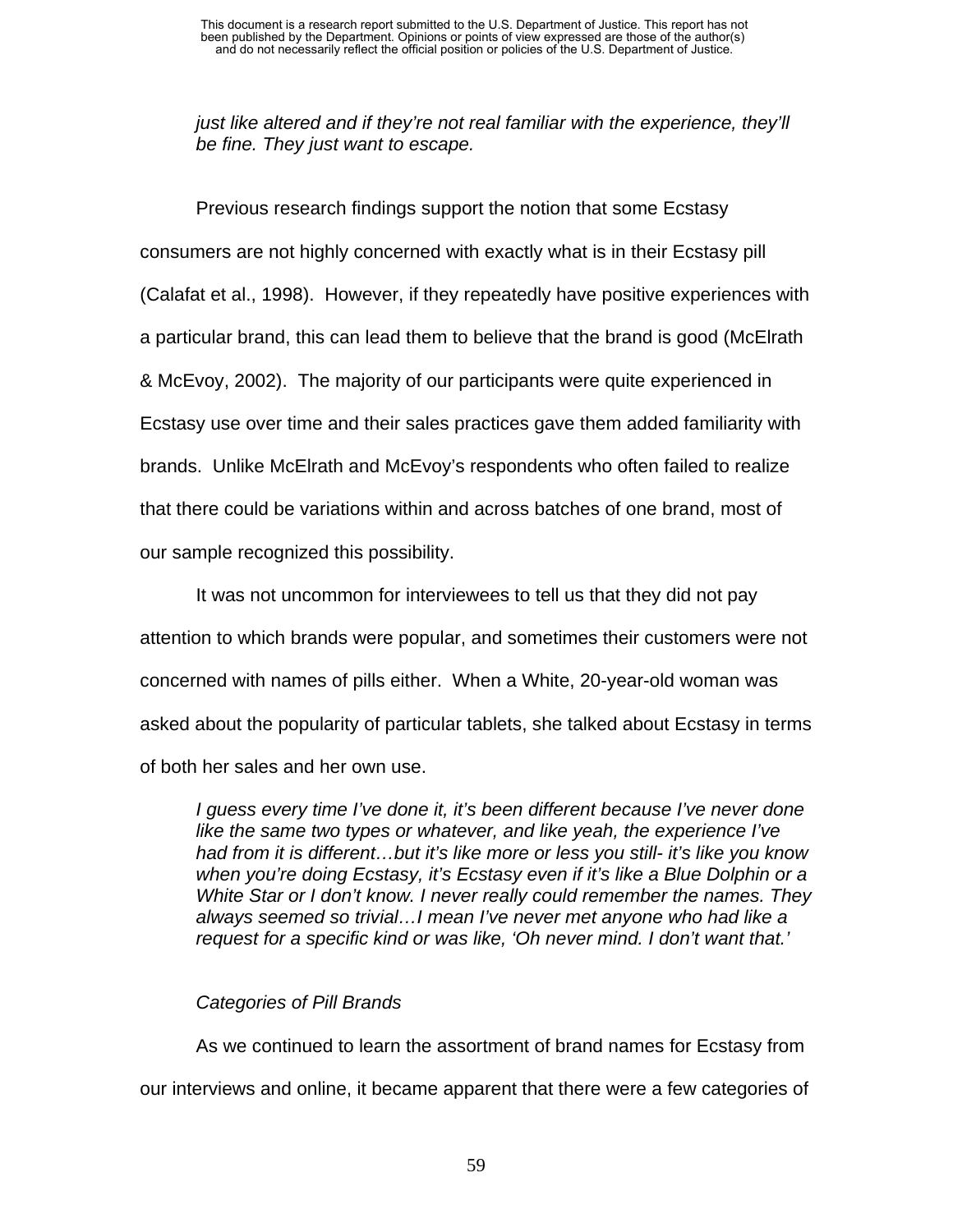#### This document is a research report submitted to the U.S. Department of Justice. This report has not been published by the Department. Opinions or points of view expressed are those of the author(s) and do not necessarily reflect the official position or policies of the U.S. Department of Justice.

brands used for the marketing of this drug. We divided them into four major categories, although not every brand mentioned or reviewed online fell into one of these groups. This categorization is similar to Wendel and Curtis' (2000) typology of heroin stamps. The first brand type is designer or status references; some of the examples we came across include: Louis Vuitton, D&G, and Mercedes. Second, there were a number of corporate references in pill brands, including the popular Mitsubishi Ecstasy as well as Motorola. The third type we deemed pop culture since it was clear that popular culture inspired many Ecstasy brand names; Superman and Yellow Decepticons (from the 1980s cartoon series "The Transformers") are just two examples. Finally, there were miscellaneous colors and shapes that characterized some Ecstasy pill brands, like the popular Blue Dolphins and Green Clovers.

The actual sources of most these brand names are unknown. Our participants had minimal knowledge of where their Ecstasy was coming from, let alone the origins of the names. Our participants assumed that manufacturers or major distributors gave their Ecstasy brand names to appeal to potential customers or simply to give buyers a way to identify their Ecstasy. As one 31 year-old white, female seller remarked, "*I think it's probably marketing. Marketing and identification."* 

Approximately a third of the sample had experience selling powder Ecstasy or Ecstasy in capsules. At the time of interview fifty-four (67%) sold in pressed tab form, 20 (25%) sold capsules, and 6 (8%) sold in powder form. Most of these individuals reported powder Ecstasy did not have a name. A handful of

60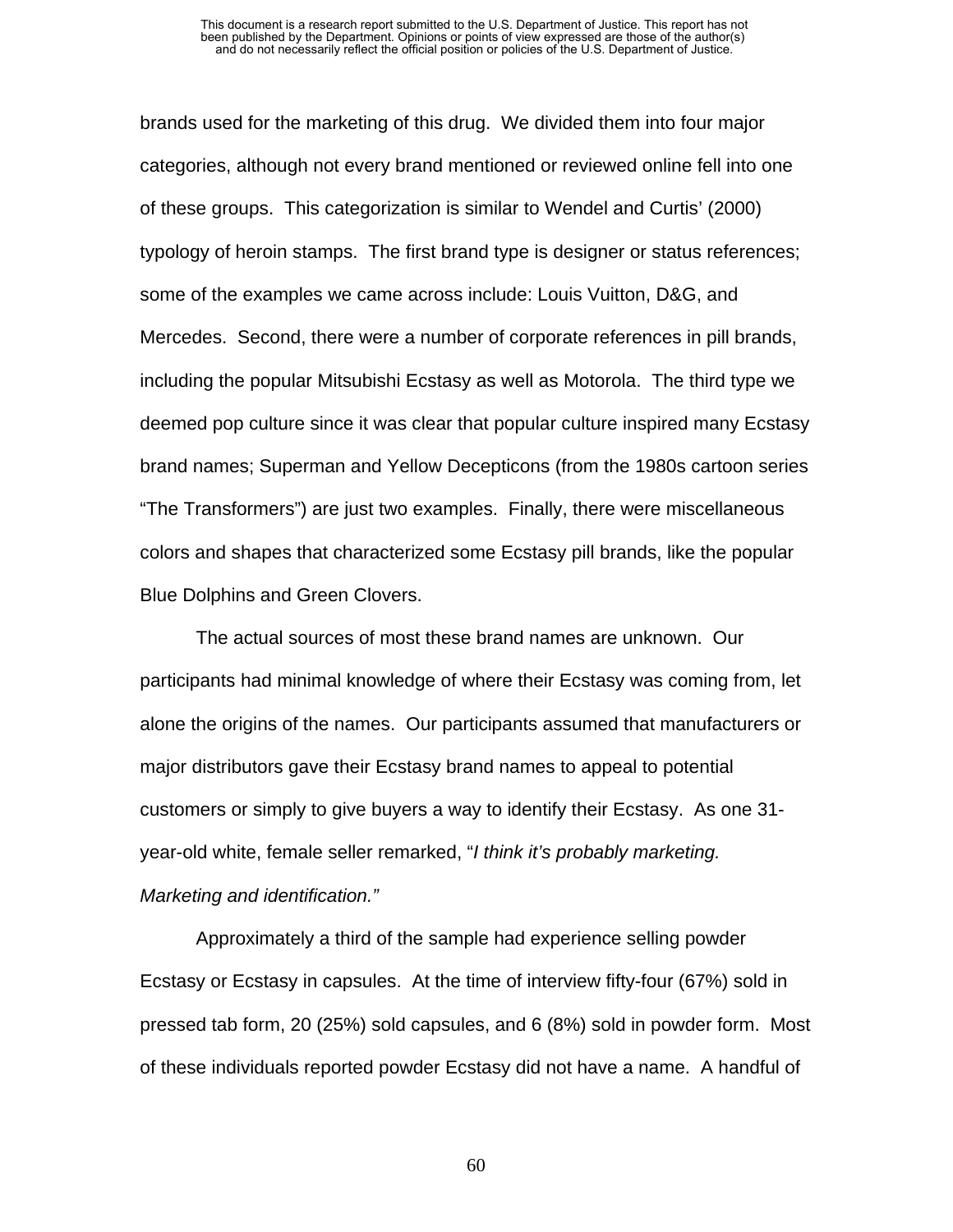participants called their powder Ecstasy "Molly" which was short for "pure,

molecular MDMA." Also, we came across the name "sassafras", or "sass" for

short, in several interviews. This moniker for powder Ecstasy was new to us.

Yet we heard different definitions for sassafras from two participants. In the

following, a 23-year-old white male interviewee describes Molly.

*People are just blown away about the stuff that's out here. It's a lot morethe psychedelic is really the best way to describe it because MDMA I think it's, it's methamphetamine, isn't it…When it's broken down. And it's not-MDMA is a little different than MDA which is what people call sass. People call MDMA Molly, if you ever heard that. And it's ah, sass is a little more, it's a lot more psychedelic so it appeals to that, that crowd and usually that's what I would- what I'd work with.* 

INT: So why is MDA called sass?

*I don't know, a lot of people thinks- thought it came from a sassafras root which I don't think is true. So it's like people started calling it that and people- like there's- I know people who say some pretty funny things about it. I don't really know why and to try to ah, to give a good answer to it would make me just as bad as all the people who try to give you these crazy explanations for it. So I'm not really sure but it's a name that people recognize so they're sellin' it. That's pretty important to have that, you know, 'cause people know the difference it's basically like two concepts. Molly is the concept of hugging everyone and being happy and just like that, that rave ecstacy feel and sass is more the, you know, ah going to a concert type a- it's everybody has different- sass- MDA is a little more upsetting to the stomach where as MDMA is not. So a lot of girls don't like MDA where as a lot of guys don't like MDMA because it's not as strong, so.* (30)

Among this seller's network, it was clear that sassafras was a nickname for MDA as he distinguished it from Molly or MDMA, yet he talked about it in the context of his Ecstasy sales. It is important that he talked about the differences between these two substances yet referred to them under a sort of Ecstasy umbrella. Later he also told us that the cost and sales prices were about the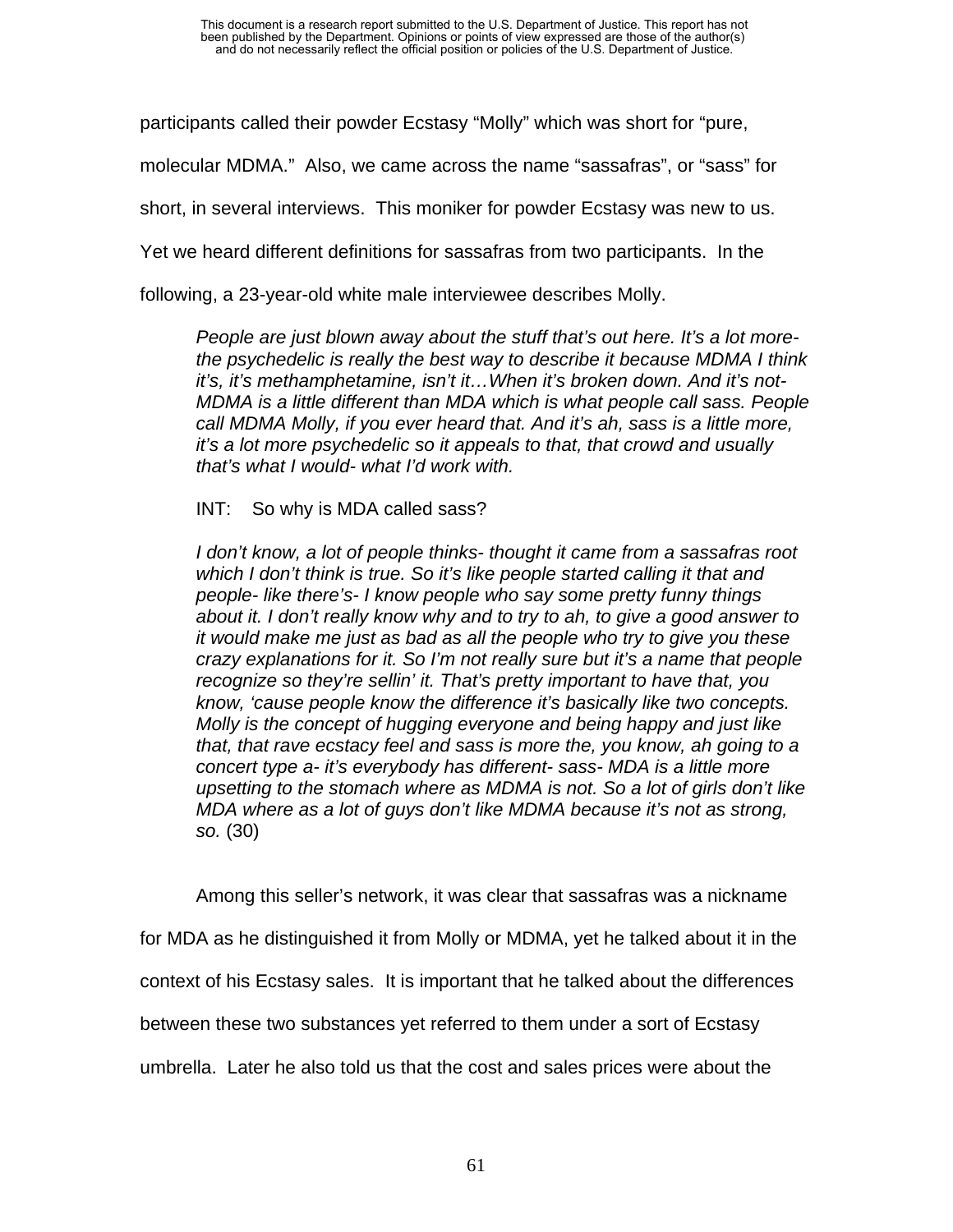same for MDA and MDMA. This interviewee was a mid level seller on the jam

band concert circuit.

Another interviewee, a 26-year-old white male, who was one of our

highest-level dealers, also talked about sassafras. Yet he gave us a different

definition for it and along with an in-depth explanation. He knew more about how

Ecstasy was manufactured than most of our sample.

*They called it Molly. Molly was the only name because it was supposedly from molecule. It was created molecule by molecule or whatever the process is. Looking back on it I highly doubt it was Molly. My bet was that it was sassafras, that it came from sass- sassafras oil, that method of making Ecstasy was my bet.* 

## INT: What is that?

*Um, from my limited understanding, you can make Ecstasy by putting all the chemicals together and making Ecstasy or sassafras is two or three molecule- sassafras oil is two or three molecules off of what Ecstasy is the, the compound. And by removing and adding chemicals you can change sassafras oil into Ecstasy. It'll have a different high than Molly supposedly. Um, and was a lot cheaper and it- the chemicals were easier to purchase in the United States um, so.* 

INT: Would that still be considered MDMA?

 *Oh it was always MDMA, that I- the end molecule was always MDMA. There's just different scientific methods to get to the MDMA. Some methods, you know, like when it comes to a chemist and an acquisition- I mean when it comes to making Ecstasy there's, there's two limiting factors, your skill level and your available chemicals. And like, from my understanding, the skill level was impeccable. It was Ph.D. quality, the skill was there, so your only limiting factor was chemicals available. If you were making it within the United States, your chemical- your ability to acquire chemicals was highly limited so they had to move outside the country to acquire chemicals. And then you just want the cheapest chemicals or whatever method was safest to make it. Like, is this gonna blow up in my face? Well, how much time am I gonna be exposed to an explosion, you know what I mean? So for the chemist- and sassafras was a very safe way of making MDMA in a very easy way that a four year college student*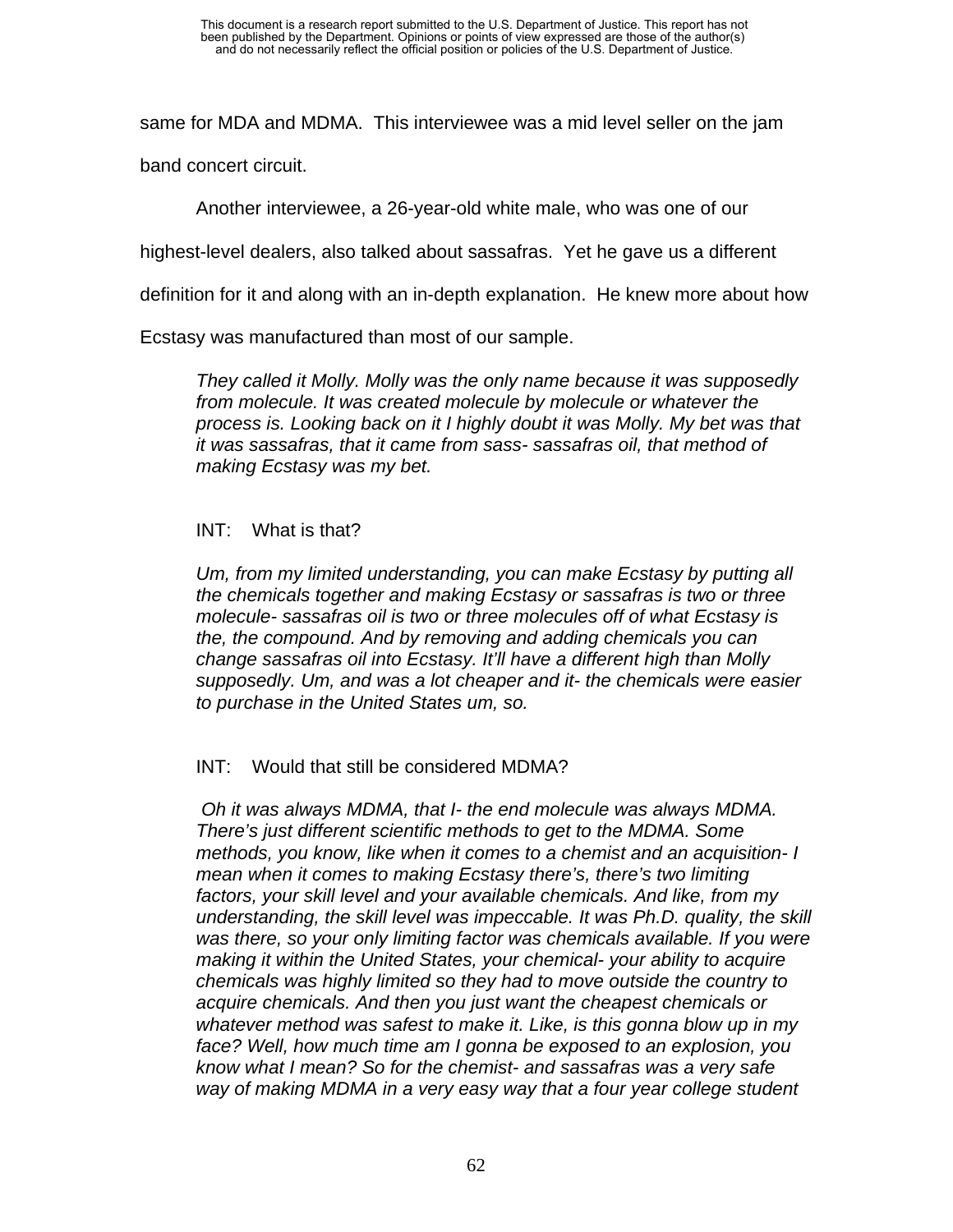*can make Ecstasy as opposed to a Ph.D., so I think it was very easy, nonchalant. From my understanding the chemist was highly qualified but also a crank head so um, I'd be willing to bet that his uh, desire to work hard was fairly limited and would probably have taken the easiest route possible.* 

INT: And what do you think the differences are like, feeling- like use wise between Molly and the sassafras?

*Um, sassafras from my understanding is a little more dopey, uh, a little more like heroin, a little more laid back like you take it, it kicks you on your butt and you're lying on the floor drooling and smiling and rubbing yourself. Where as like Molly and um, molecule is more upbeat, dance-y (sic), club, keep energy boost, grind your teeth all night type high.* (36)

Interestingly, both of these sellers dealt with similar but different hippie-

type subcultures in which their customers seemed interested in the possible "natural" roots of Ecstasy. Even these interviewees' suppliers were described as hippies. While these interviewees had distinct explanations for sassafras, both definitions seemed tailored to the markets in which they were selling. Perhaps that is the case for other categories of pill brands in which, for example, corporate and high status brands may appeal to those in the club scene. Further research would be needed to explore that possibility.

## **Ecstasy Preferences**

Since it appeared that sassafras sellers sold a particular type of Ecstasy to appeal to their hippie customers, we also wondered what motivated the rest of our sample to sell specific brands. In general some participants did not feel brand names were of primary importance in their Ecstasy sales. When we asked a 34-year-old woman of mixed ethnicity about the brands of Ecstasy she sold, her answer was similar to many of our other interviewees' feelings on the matter.

63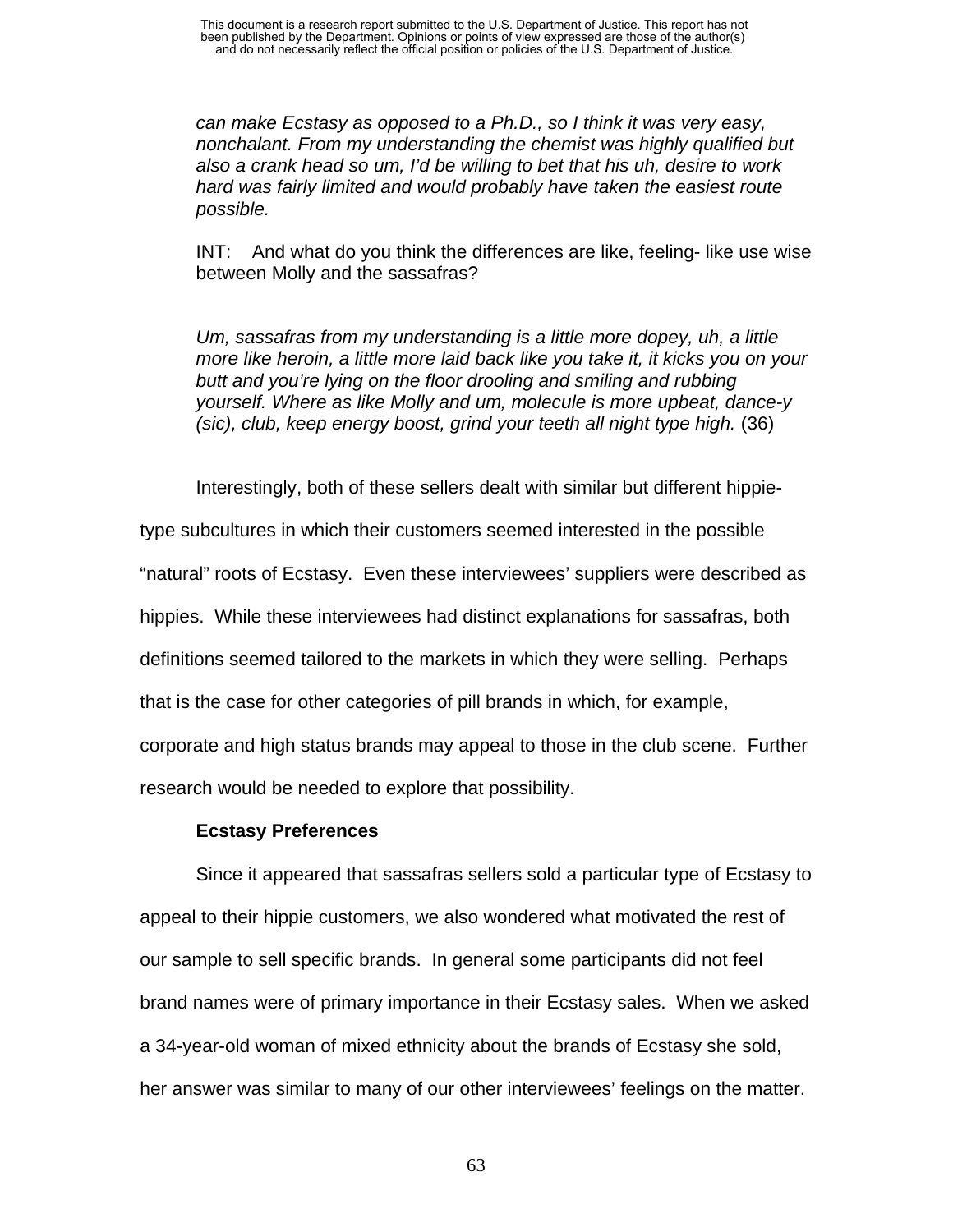*But I never really, you know that's the thing is I don't, I'm not into the whole like drug slang. 'Cause nobody- people that I'm getting it for, they trust already, they're not like, "Hey what kind is it?" You know? They just want to know if it's clean, if it's, like what the comedown is like. That kind of thing. Like if they're going to feel crappy the next day or are they going to feel all speedy. That kind of thing.* 

Another interviewee, a 28-year-old Filipina seller, reported picking up

Ecstasy brands she was familiar with, both for her own consumption and to sell

to her customers. This practice reflected the practice of most of the sample since

the majority were users who often put aside pills for their own use from the

batches they sold. This participant tailored her sales of particular brands to her

customers' preferences.

*I mean I think with Ecstasy now, you just never know. It doesn't matter. I mean it's one of those things where I would be amazed if I came across Ecstasy like it was back in the day. I think that now it's too rampant. There's no way to eyeball it. And the different thing with Ecstasy now is like there's versions of it. So...that's the interesting thing now. It's like there's different variations of it. And it's like Blue Dolphins. It's like White Fin, Ruby whatever. I can't stand when it's speedy. So, I've got to make sure. Like, I know I like Blue Dolphins. And I know that the White Fins are very, very mild. Or if I'm taking like the Blue Dolphin, I can only take half. But the next day you don't feel as bad. So, it's like now there are really different classes of it, and I'm not really as up on it as I've been in the past just 'cause it's not my drug of choice.* 

INT: And so, when you do hook other people up, you try and hook them up with the kind that they like?

*When I try to hook- well, yeah. I know Blue Dolphins most people would like, but with these one guys- with these one guys- this one guy, I always try to get him mild stuff because, you know, I'm not there. And they're like 50-year-old dermatologists, so I'm like, okay, I don't want to give them some hardcore thing. So, I always give them something mild because they're gonna [sic] like it anyway. You know what I mean? I don't want them ever afraid to come back because, you know, they had some crazy experience one night.* (14)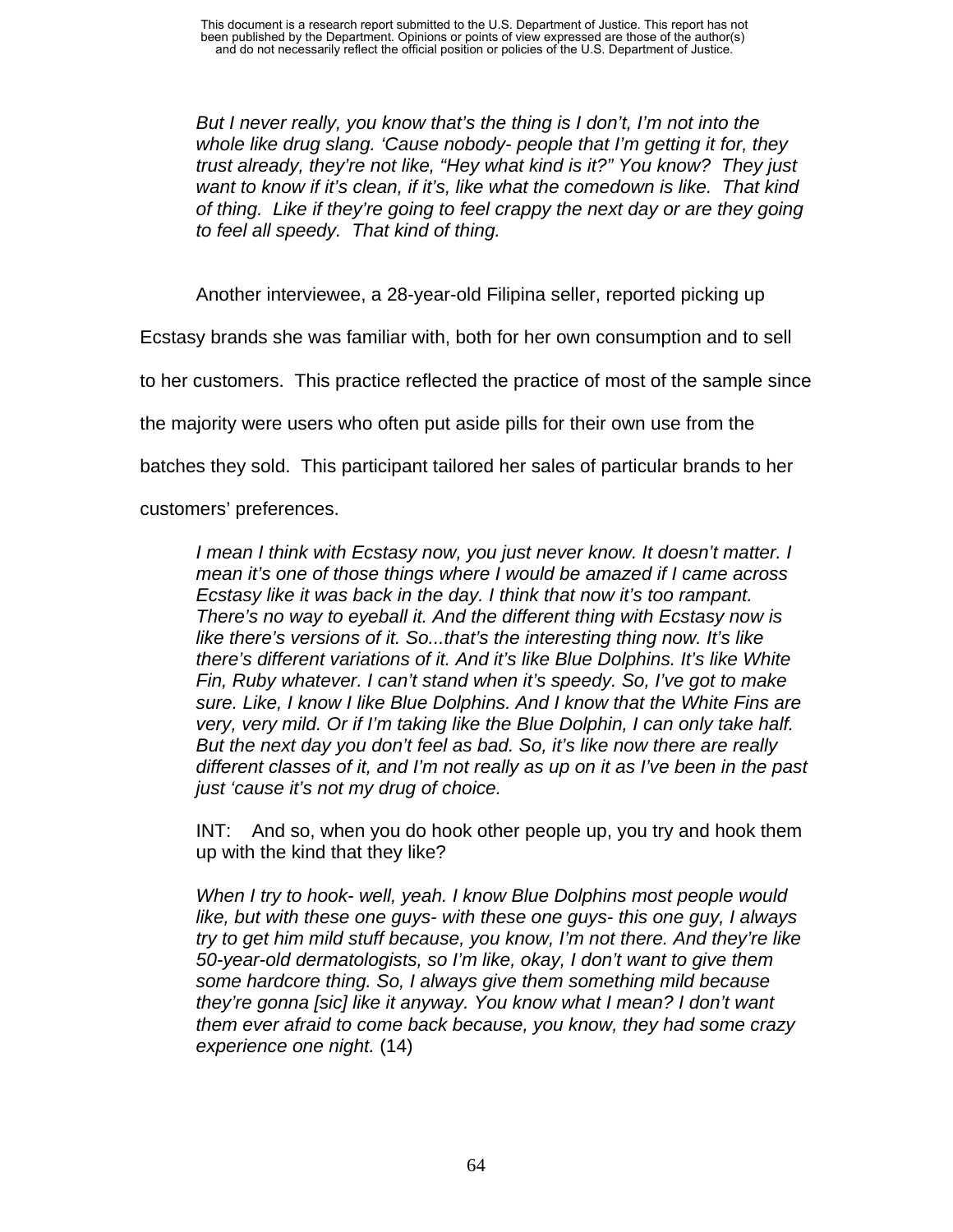Another participant also spoke about purchasing batches to sell that he and his selling partner preferred to use themselves. While the particular Ecstasy he described did not have a brand name, he recalled the urban myth that this type contained heroin. In the previous quote the woman seller talked about not liking "speedy" Ecstasy. Both interviewees provided examples of how Ecstasy is perceived to be more than just MDMA.

*We used to get stuff that would have like brown dots in it, and everyone would be like, "Oh, brown dots. That means that heroin's in there." And to this day I don't know if they did or didn't use heroin, but we were like, "We don't care if it's heroin or not. We love that stuff. Give it to us." Because it was a great high. And that was the only one we recognized was the brown dots. But I had another discussion with a guy that actually sold heroin amongst other things, and he was like, "There's no way in hell that they would put heroin in 'e'. It's too expensive. They wouldn't cut it with it. It's too expensive to use." So, I don't know.* 

We noticed that our sample discussed their sales of types of Ecstasy, especially powder/capsules or pressed tablets, more often than they spoke about brands. Interviewees gave varying preferences for powder Ecstasy versus pressed pills and told us what their customers favored as well. As one 25-yearold, mixed Indian and Russian female participant stated*, "...like I said, the pills like tend to have speed in 'em, keep you up. Just from selling it, people always want the capsules, it seems to me."* Another interviewee, a 25-year-old, white male, sold mainly powder Ecstasy in capsules at music festivals. He talked about the difference in perceptions between pressed tablets and capsules according to what customers are comfortable with.

*I* mean people could be selling you anything out of pills, I mean when it *comes to strangers…if you're giving something in a capsule, they have no idea what it is, but if they feel more secure if it has some recognizable*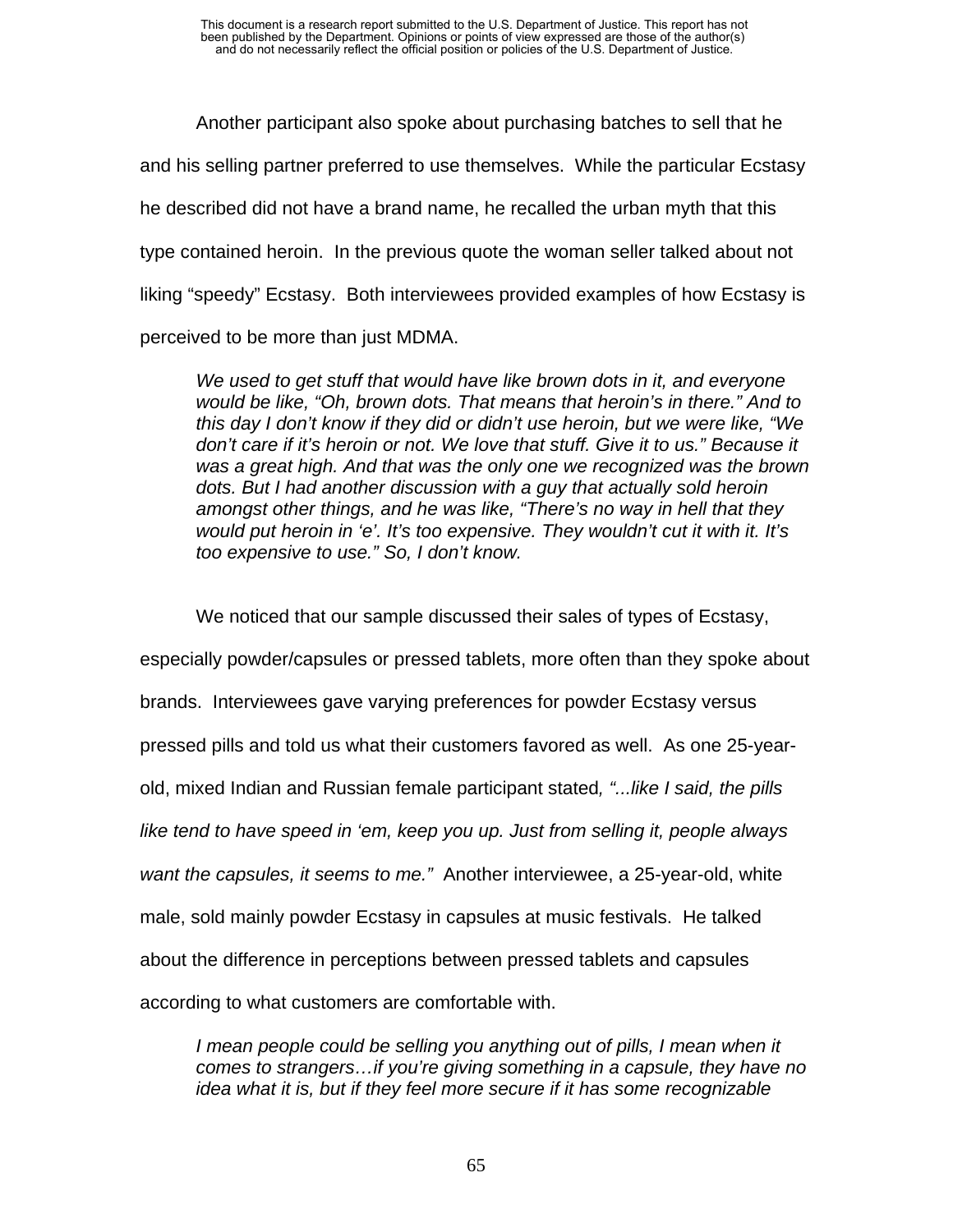*stamp on it- but again I mean it hasn't been a problem for me just selling capsules with powder just because people want it just because it's not strange to them.* 

Another interviewee talked about his concern for his customers and their

preference for powder or capsule Ecstasy. He chose to distribute powder

Ecstasy primarily because he disliked the brand market.

*If it's the pressed pill, I only would do it if I've done my research, you know have tried it twice and three times, on how good it is. I don't want to be dealing with a product I have to get rid of 'cause it's nuts. I would rather destroy it at that point then give it to other people…most people like powder because they can choose which method they use on. And if somebody gets a good gram of powder then that's just good enough to like have on hand for a good, long while and not have to worry about where it's coming from…I never got into the brand names, but I just knew that that was generally, you know, a pretty backwards market to go into. It was fairly obvious that the brand competition shit around that seems just, I don't know, control mechanism in the methodology of distribution. And I didn't want to remain susceptible to that at any point. So as soon as I could find just pure powder MDMA, then that's all I would really want to deal with*. (56)

Alternately, some felt that the pressed pills were of higher quality and

more likely to be pure since it seemed easier to adulterate powder. A White,

male seller, 25 years of age, felt this way.

*Well, I like the pressed- you know, depending on the pressed pill, like usually the pressed pills are better. It's harder to get rid of the capsules because they're, you know- a lot of people don't want anything 'cause people can put other shit in there, you know?* 

Another 25-year-old, White male participant also believed that pressed

pills with labels would sell better than capsule Ecstasy. This seller had

distributed a variety of drugs over a ten year period, but he had not sold Ecstasy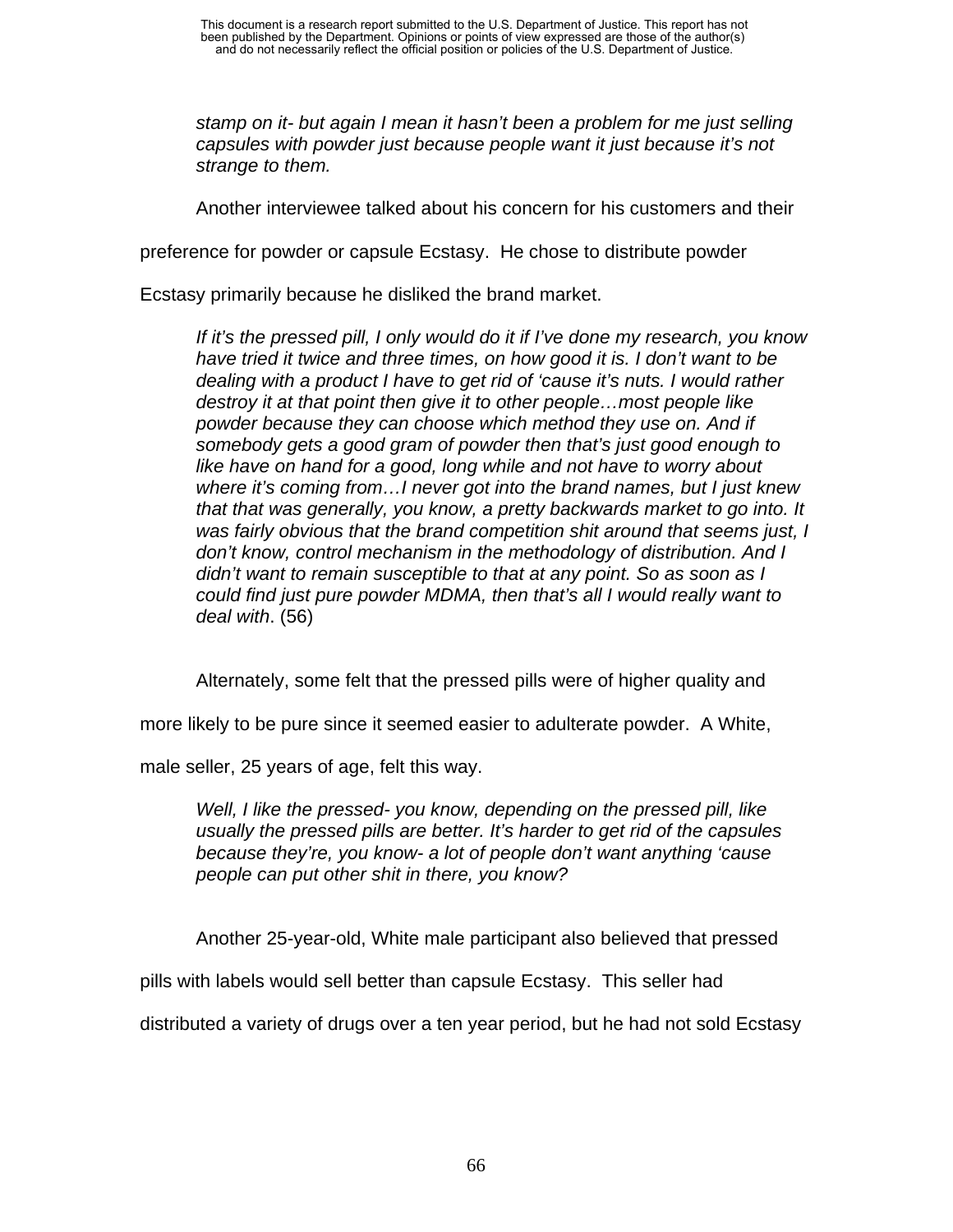as much as other drugs. Still, his experience as a drug seller led him to have some expertise in what customers preferred.

*People will buy out pink, shaped heart with some kind of cool logo on it quicker than they'll buy a clear capsule with white powder that could be aspirin. It's white capsules, you know? Anyone could make those capsules, where pills are definitely manufactured. And people feel safer about not getting ripped off if they buy manufactured 'e'…I'm just imagining if I was in a club, buying Ecstasy, buying the pill with the cool logo, then, you know, that people wearing t-shirts of that logo or some white capsule someone could've made in their basement. So I definitely think it makes a difference.* (71)

 The majority of our sample did not test their Ecstasy regularly. When asked if they tested the Ecstasy they sold, only 26 (32%) said they always tested it. Twenty-two (28%) said they never tested their Ecstasy, 16 (20%) said they rarely tested their Ecstasy, 11 (14%) said sometimes, and 5 (6%) said they tested it most of the time. The most frequently cited method for testing Ecstasy was "take it yourself" (n=54), followed by "give sample to others" (n=28), and "use test kit" (n=14). Other methods mentioned include: "asked dealer," "internet," and "asking friends or customers about it." Only two participants reported adding adulterants to the Ecstasy they sold. One added cocaine and heroin, the other added Viagra. Thirty-one (39%) sold Ecstasy they knew contained specific adulterants (including ephedrine, caffeine, DXM, PMA, methamphetamine, heroin, opiates, synthetic heroin, ketamine, manure, mescaline, aspirin, and foxy-methoxy).

When they did test it, they more often took the Ecstasy themselves instead of using a testing kit and any notions of their Ecstasy being "speedy" or otherwise came from their own or their customers' experiences. Many of them

67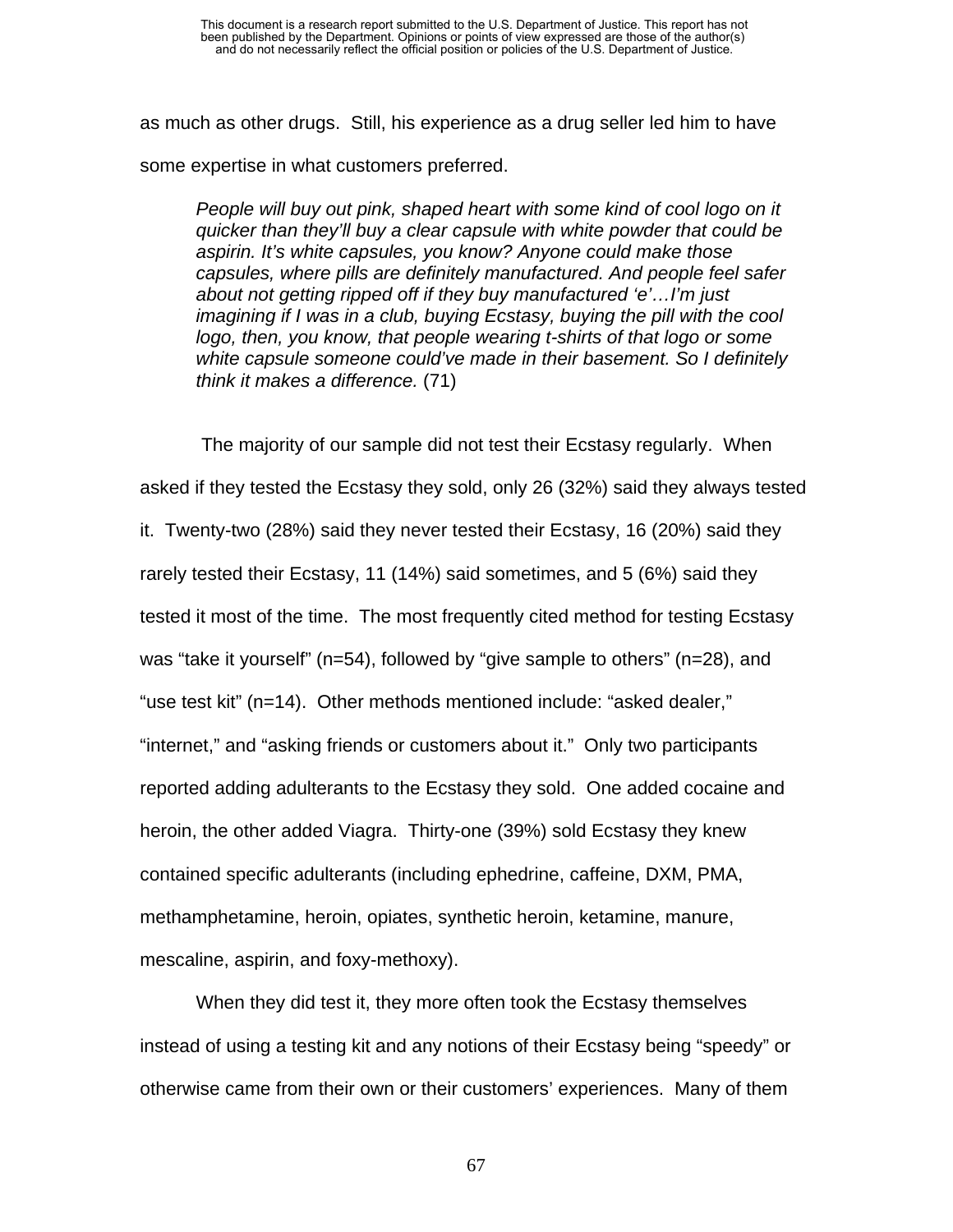also estimated the purity of the Ecstasy they were selling; their guesses ranged from 40 percent pure to 100 percent pure with a median reported purity of 83 percent.

#### *The Internet and Ecstasy Brands*

Our tracking of Ecstasy pill brands online revealed consistent crossover between what we heard from interviewees and what we saw on the websites. While a small number of participants talked about checking specific pills online, the replication of brand names from both our interviews and from online research revealed the widespread nature of this branding phenomenon.

Forty-two (53%) interviewees said they browsed Ecstasy websites. The most visited website was Dancesafe.org (n=28), followed by both Ecstasy.org  $(n=18)$  and Erowid.org  $(n=18)$ , and then Pillreports.com  $(n=5)$ . Other websites mentioned were Bluelight.nu, Lycaeum, MSN health site, Midwestraves.org, and High Times. The most frequently cited reason for visiting those websites was for information regarding purity (n=32), followed by information about the effects of Ecstasy (n=31), information about health risks (n=30), information about dosage  $(n=25)$ , images of pills  $(n=24)$ , to find a rave  $(n=5)$ , and to order test kits  $(n=4)$ . Other reasons mentioned were: for current news, what is going on in the scene, molecular makeup/manufacturing, out of boredom, to find out about laws, to read about people's experiences, and for pill ratings.

We focused our online research by following the pill reports of the Ecstasy brands mentioned in the interviews. Not surprisingly, there seemed to be different batches of the same brand with various ratings. It is necessary to note

68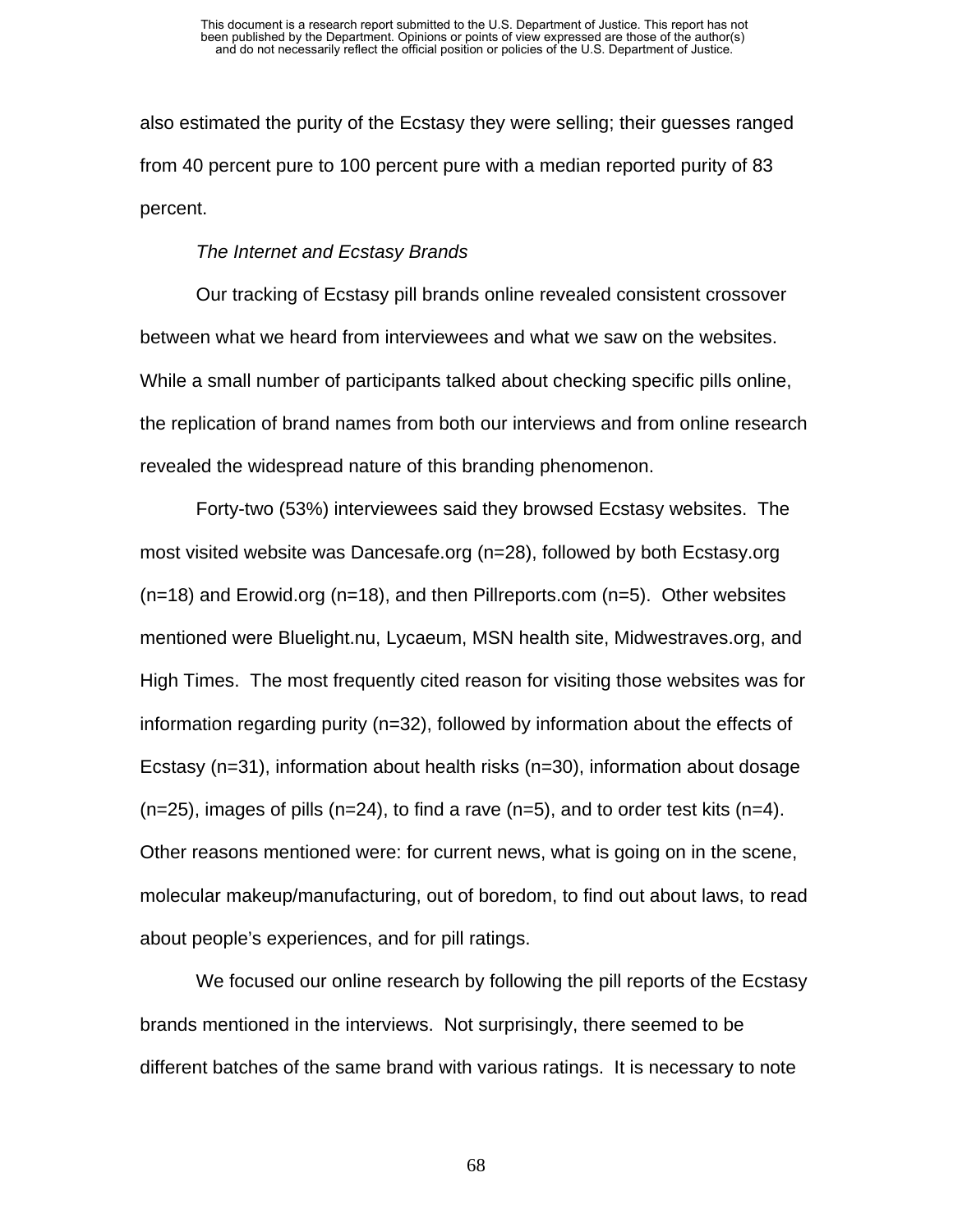that the ratings on Pillreports.com are very subjective since those reviewing the pills are only experts insofar as they are mostly experienced users.

As previously mentioned, twenty-four of our participants had gone online to look at images of particular pills. Dancesafe.org and Pillreports.com are both websites that provide pictures of various pills from different regions around the country and even the world. Many times interviewees could not recall the name of the website they had accessed due to conducting searches on a major search engine which only linked them to a site. After being asked about researching pills on the Internet, this 24-year-old, white male said his friend introduced him to him to pill reports online.

*I had a friend that did it actually. We started doing that after a while…like people will post if there's a pill that comes out…people will go and like post things about their high, about what happened, if it's a shitty pill…they'll rate it. It's really funny (laughs), like on the Internet.* (66)

INT: So that's what you look for when you go on there?

*Well, if there's like a pill and say like someone- we bought a whole bunch and someone calls and goes, 'Tell everyone,' you know, me or my friends. Then they'll be like- if we don't know what to do about it, we'll look it up on the Internet. Or someone has a pill like that they found or something, you know, we can just look it up. Go on the Internet and see what it is.* 

Another participant, a 27-year-old white male, talked about utilizing

Ecstasy websites not only for reports on pills he plans to sell but also for his own

knowledge. He mentioned liking Bluelight.nu a great deal the site linked to

Pillreports.com.

*I look at various sites. I like Bluelight. That just talks about the pills and rates the quality. I just did it out of curiosity. I was just looking at Dancesafe the other night and that just kind of keeps- I don't know- keeps the public abreast on health issues and sometimes gives warnings for bad*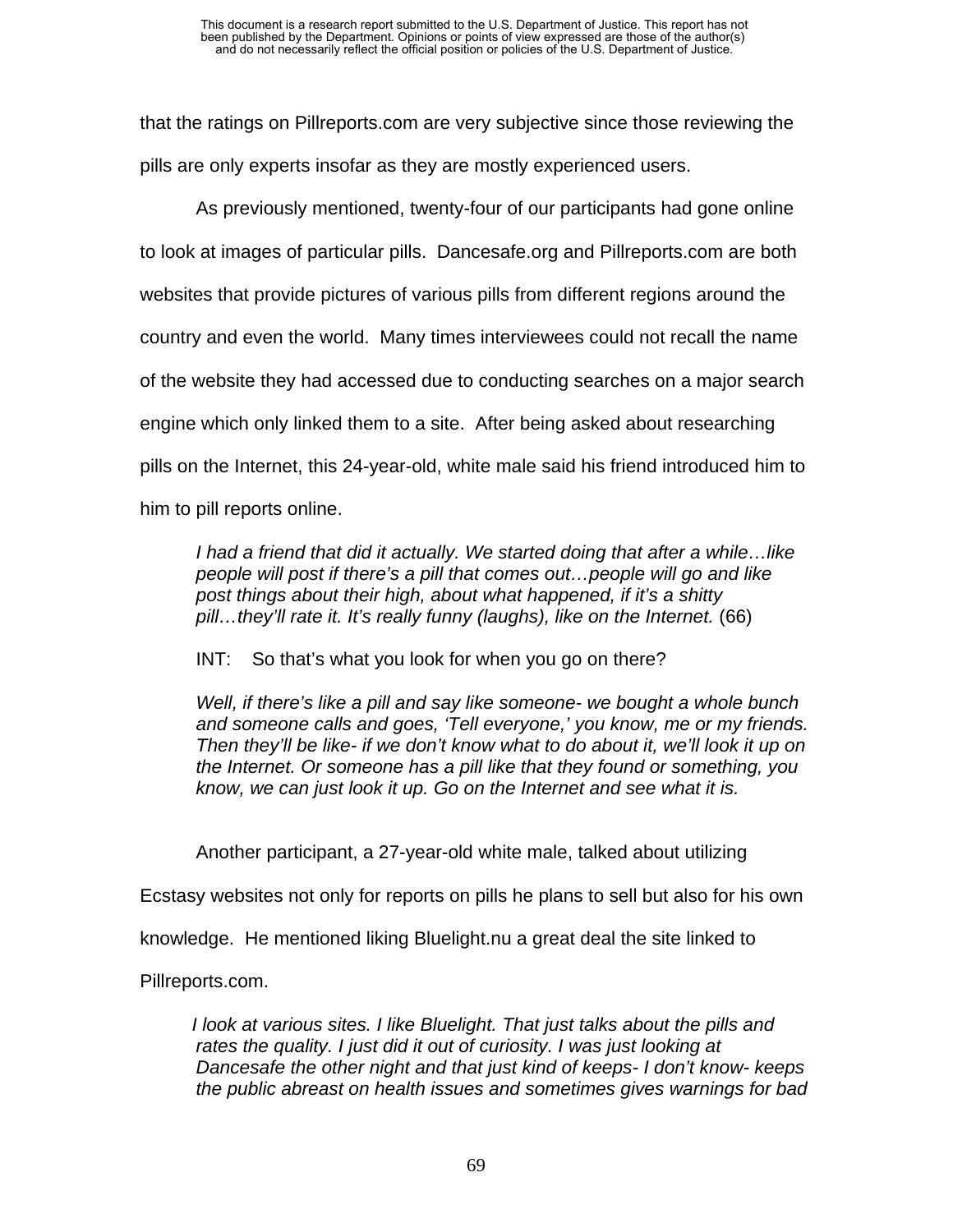*shit going around…I mean I guess it's kind of a work resource, but I do it because of curiosity as well.* (78)

Ultimately, our findings gave us a glimpse into the social construction of Ecstasy brands from the point of view of San Francisco Bay Area Ecstasy sellers.The branding of Ecstasy tells us not only about this particular drug market and its subculture but also about our consumer-conscious society as a whole. Are Ecstasy manufacturers predicting that particular brand names will tap into this material culture's ultimate desires; or are they simply products of the society themselves, utilizing recognizable names by which they are surrounded? Clearly more research is needed in this area.

It is important to note that San Francisco Bay Area Ecstasy distributors seemed to be in a unique position. According to many of our participants who had lived in other parts of the country, San Francisco has a reputation for high quality, less expensive drugs, particularly Ecstasy. We wondered if this perception had anything to do with certain distributors' lack of trust in Ecstasy brand names. Perhaps they assumed that what they would have access to in San Francisco would be good regardless of brand name. Since some referred to powder Ecstasy as "pure MDMA" often from what they were told by suppliers, tablets pressed with symbols were not necessarily more appealing. There seemed to be an indication of less trust in colorful pressed tablets because they were mass-produced in unknown locations and allegedly less organic than powder Ecstasy. Yet there were also several people who felt that powder would

70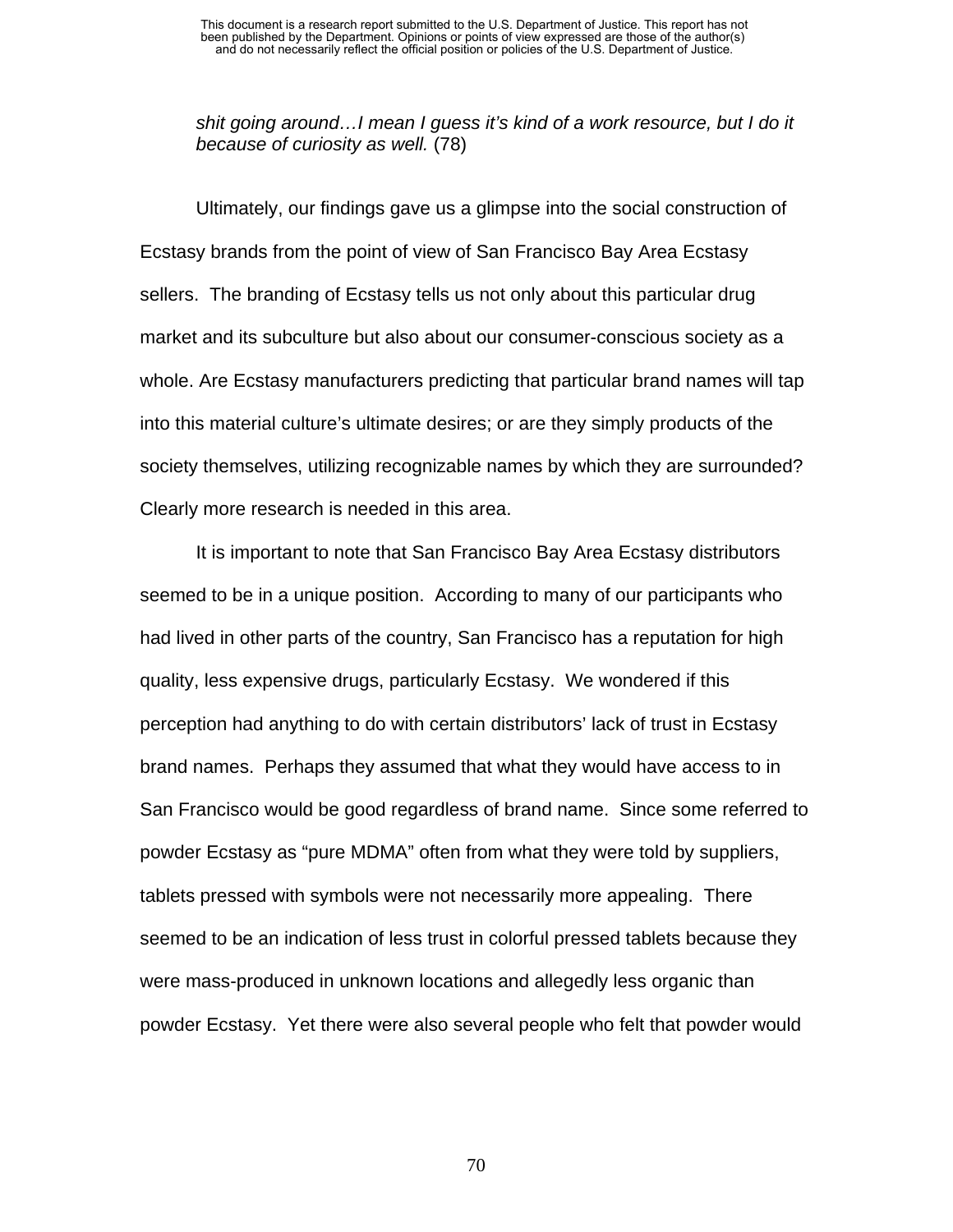be easiest to adulterate and therefore they were suspicious of powder or capsule Ecstasy.

After comparing our sample to what we could glean from those individuals who posted on websites like Pillreports.com, we realized that our participants were a different group. Generally, our sample appeared to be older and had passed their peak usage of Ecstasy while those who posted on these websites seemed to be either initiating or fully immersed in an Ecstasy-taking social world. The participants in our study put less faith in brand names and relied more on trusting their sources for Ecstasy over trusting a label. This could be a function of age or membership in specific subcultures, but it is difficult to tell since there is not much information given about the people posting on these websites aside from what region they are from.

We repeatedly heard that trust in our interviewees' suppliers was a priority in obtaining quality Ecstasy, and the sellers in our study often expressed concern for their customers. For most participants brand names were secondary to giving their customers a positive experience with a minimum of health risks. We think this is a unique quality of the Ecstasy drug market when compared to popular and professional conceptualizations of other drug markets. While the branding phenomenon within the Ecstasy market is also unique, our sample revealed that the social worlds of Ecstasy sales and use have complex relationships with Ecstasy brands.

71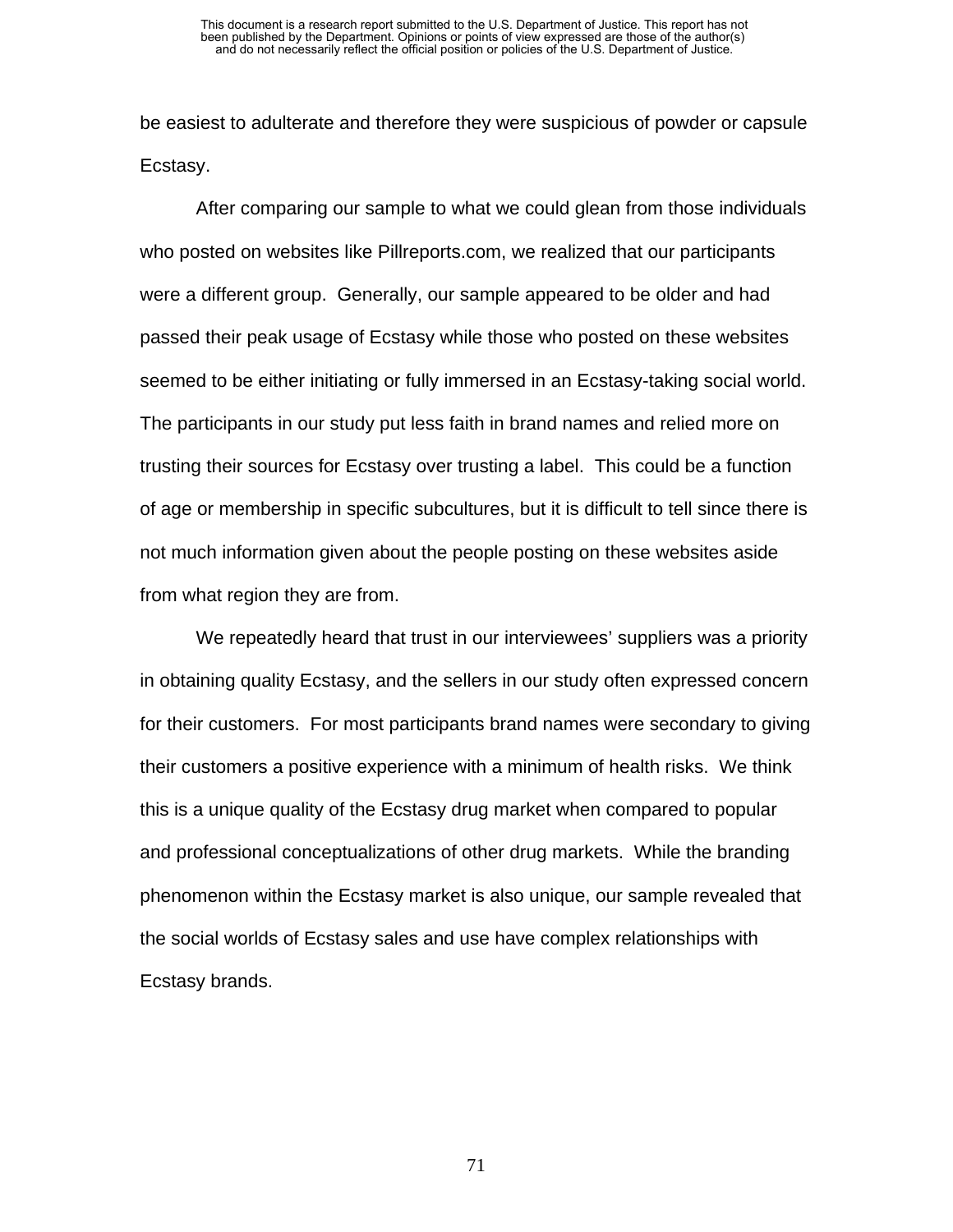# **OUTCOMES OF ECSTASY SALES**

## **Comparing Ecstasy and Cocaine Sales**

Ecstasy distributors who also sold cocaine perceived Ecstasy, as one

interviewee put it, as "…a drug for community and cocaine is for profit." Overall

Ecstasy had a much more benign reputation than cocaine among our

interviewees, despite the fact that sellers agreed that cocaine was "…making a

comeback." One 26-year-old, white male parts-of-ounce seller reported that it

was the return to the "retro" style of the 1970s and 1980s that explained

cocaine's renewed popularity:

*The 70s slash 80s style. And a lot of people take that all the way to the extreme to the point of what drugs they use. They were doing coke in the 80s and stuff like that so now everyone wants to you know have the feeling.* 

People under the influence of Ecstasy were characterized as mellow and cocaine users tended to be *"…more jacked up and like you feel this crazy energy off of them."* Several interviewees described cocaine as a "*social drug*" and felt that getting high on cocaine was "*less of a commitment*" than Ecstasy. A 28 year-old, Filipina seller explained why she preferred cocaine to Ecstasy intoxication telling us, "*Ecstasy is like an 8-hour commitment, coke is a 20 minute commitment.*"

Cocaine and Ecstasy were seen as potentially equally profitable, but cocaine users bought their drug more often than Ecstasy users. Several interviewees told us that "…. *it is a lot easier to sell cocaine …than Ecstasy right now*." Cocaine customers were described as "friends they pick up for," working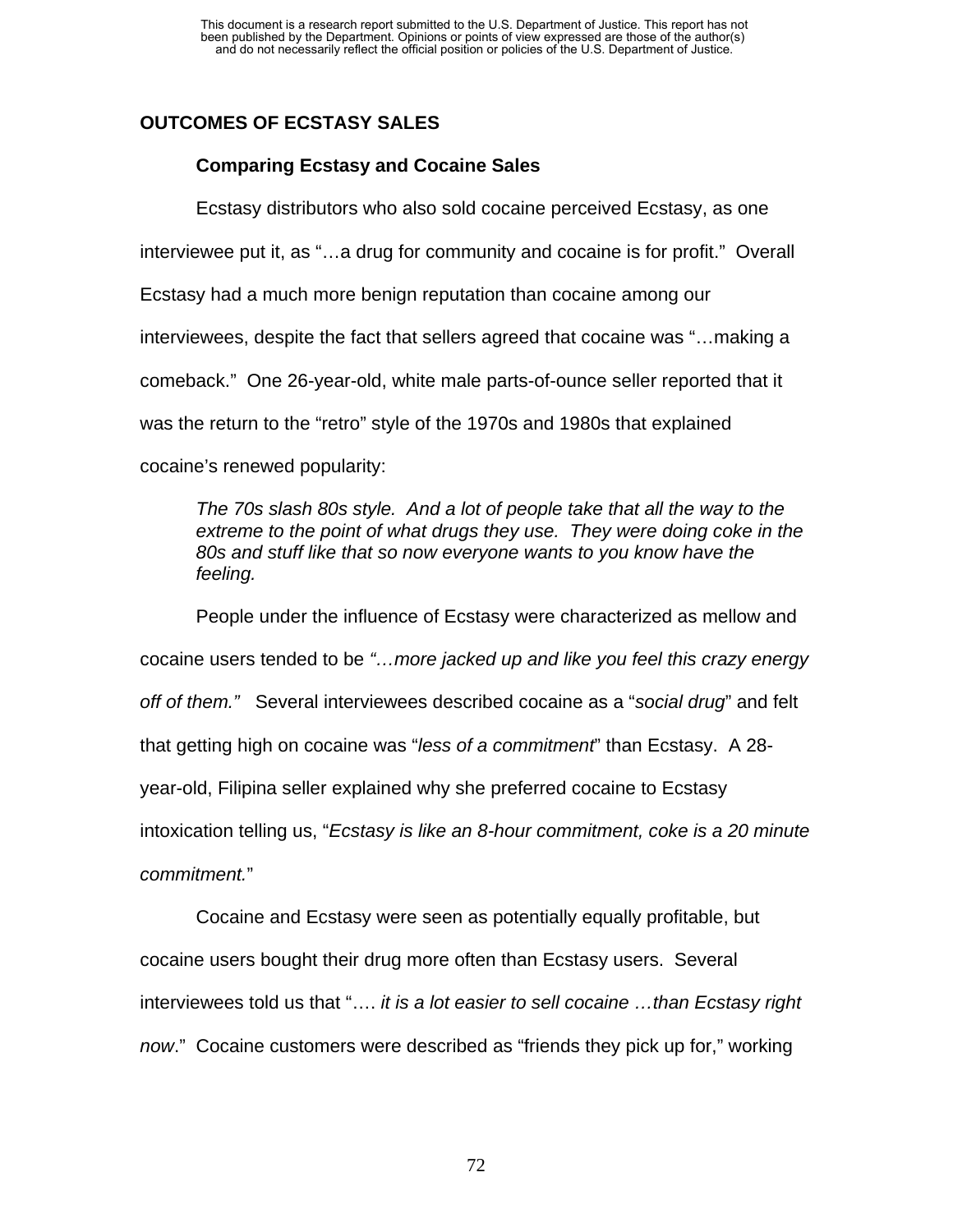people or students like themselves. Several sellers described their customers as

professionals who bought eighths or quarter ounces at a time.

*It's like I sell it to investment bankers and people who own businesses . . . and a lot of affluent people…These are people who are more affluent they*  feel like they're in control of their life, you know, they are not struggling *with day to day and when they party that's what they like to do is Ecstasy and coke . . . There's more professional people who do, who lean towards the white powders.* 

Another 21-year-old, Latino dealer reflected other interviewees' reports

when he described his cocaine customers as markedly different from his Ecstasy

customers, not in terms of sociodemographic characteristics but in terms of

behavior:

*But I mean people –just different drugs affect you differently. Cocaine is one of those. It's candy, you know? People just want it. They're greedy. They just –it's ugly. It's real ugly.* 

Two of the 16 sellers described wanting to quit selling cocaine if not

Ecstasy. A 29-year-old, white male knew the problems cocaine could cause

because his mother had gotten into trouble with cocaine when he was a

teenager. His roommate at the time of the interview was addicted to cocaine, so

he planned to discontinue cocaine but not Ecstasy sales. A 21-year-old, Latino

wanted to stop both his cocaine and Ecstasy sales because his girlfriend did not

approve.

Most of the cocaine selling interviewees sold small amounts (grams or parts of grams) infrequently (no more than once or twice a month). However, four of the sellers sold ounces or parts of ounces once or twice a week. All of these sellers but one made a majority of their drug profits from Ecstasy. A 41 year-old Latino male made most of his money cultivating marijuana for medical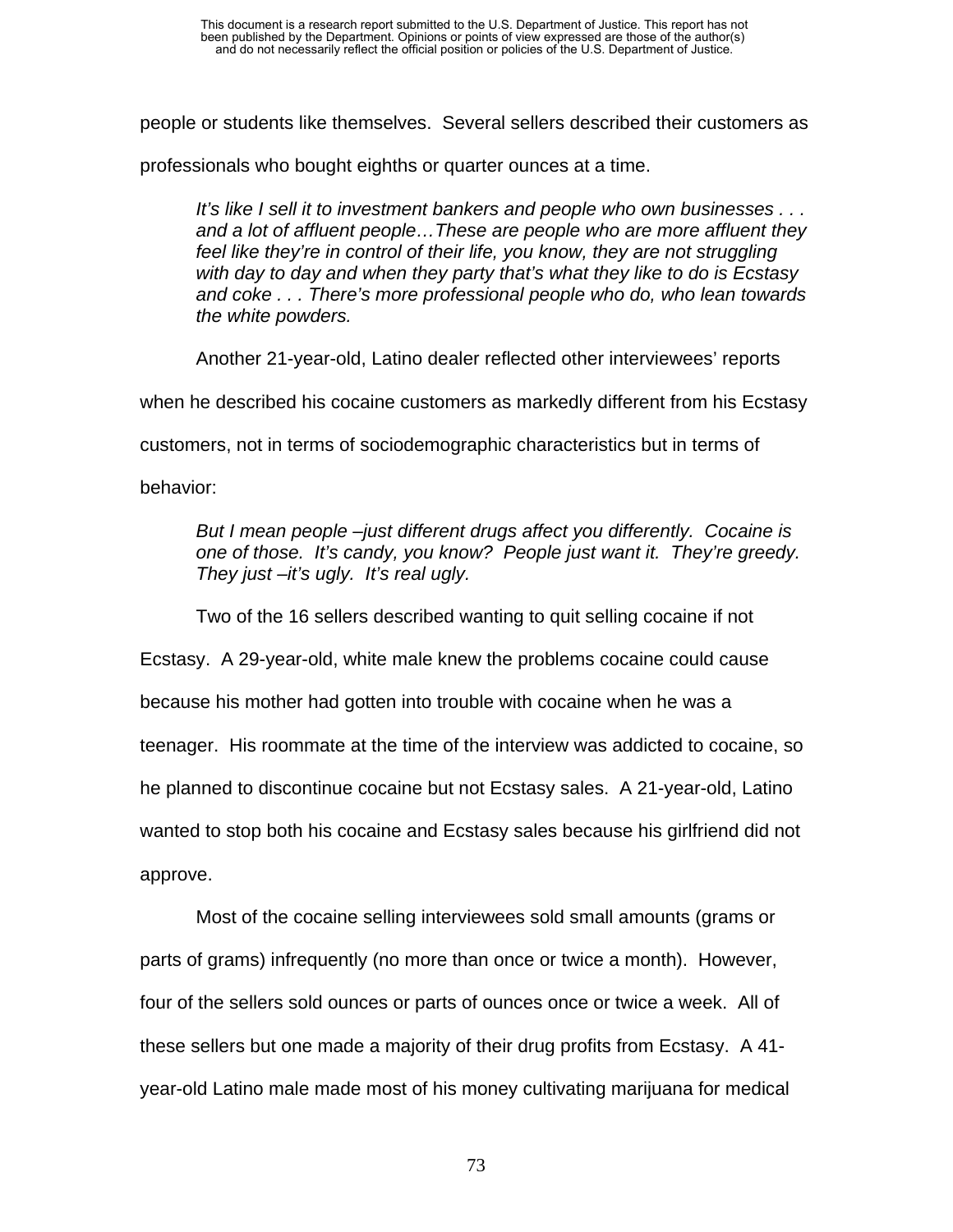patients and selling it to a cannabis club. He sold a half an ounce of cocaine two to three times a month. Most sellers described their cocaine sales as providing a service for their friends or Ecstasy customers or to finance their own cocaine use. These findings indicate different attitudes toward cocaine sales among sellers, while sellers' practices and customer behaviors differed by types of drugs bought and sold. Ecstasy had a more benign reputation than cocaine, and cocaine customers were viewed as somewhat more problematic than Ecstasy buyers.

## **Effects of Sales on Sellers' Use**

One of the aims of the study was to explore the consequences of selling Ecstasy, including its effects on sellers' own use patterns. We knew from our previous studies of cocaine and marijuana sellers that one of the consequences of selling was increased use**.** Ecstasy use patterns did not appear to be related to Ecstasy sales. Interviewees reported that their Ecstasy sales affected their Ecstasy use. A number of interviewees claimed to have actually decreased their use as a result of their involvement in the Ecstasy market. Many felt they needed to have a clear head and that using Ecstasy interfered with their profit margin as explained by a 25-year-old woman of mixed ethnicity:

*I've (laughs)- I have bought some and gone out and taken it and tried to sell it, and it doesn't work. You give it all away. 'Cause once you take one, you're like, "You can have one!" So, pretty much now, um, although I will take it occasionally, like I said I've been working pretty consistently. So, I've been really just buying it to sell (20).* 

A 31-year-old white man also felt that using interfered with sales:

*That's the issue, is all of a sudden you're not really that good of a drug dealer if you're giving it away and doing it yourself (13)*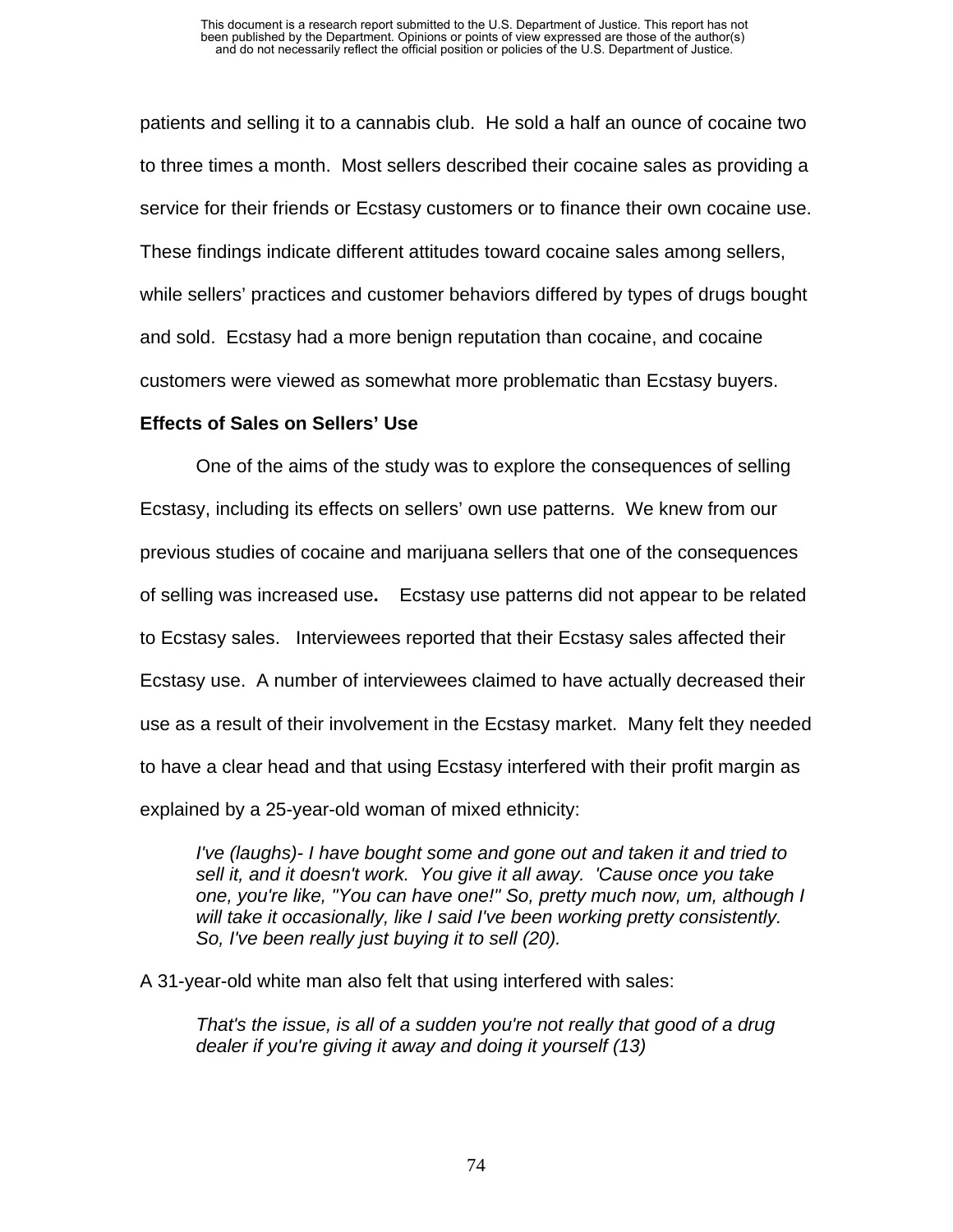A 20-year-old white male believed that Ecstasy use depended on the individual's

frame of mind, not on Ecstasy sales:

*Um it can, it all depends on where you're head-, like where your head is, like what mode you're in. Like if you're in just get money mode, then you're not going to want to take a lot because you're going to be concentrating on getting all your money. But if you're in just like a fuck it mode, you know.* (31)

This interviewee felt that a mental focus on sales actually curbed Ecstasy use.

Others experienced a short-lived peak use period when they first started selling

followed by long periods of no use at all. A 24-year-old White man explained:

*Um, I think I might have done it- I started doing it again a little bit more just 'cause I had it around a lot. I've kind of gone in phases. I would do it a lot and then not even see it again for maybe even up to a year and then start doing it again (*08).

Another interviewee, a 25-year-old White male felt that sales had no effect on his

Ecstasy use because he did not use it regularly:

*No not really. I just don't like uh, I'm not really- I don't do it to maintain my habit on Ecstasy because I don't really do it that much. Like I said, I've had this batch of ah, pink ladies for about three, no, no, no about two weeks and I haven't done it yet. So it's not like I'm, I'm waiting for my next shipment to do my, my regular ten, you know. I don't take anything out unless I want it, you know. And I give, I give deals to my friends, you know what I'm sayin', you know* (35).

The interviewer had simply asked if his Ecstasy sales had affected his use. The

interviewee's response reflects an assumption that drug sales fund drug use and

he felt that it was not the case for him because he was not a habitual user.

Another interviewee, a 23-year-old Asian man felt that selling Ecstasy had

actually caused him to stop using. He sold primarily to his friends and felt

responsible for their safety: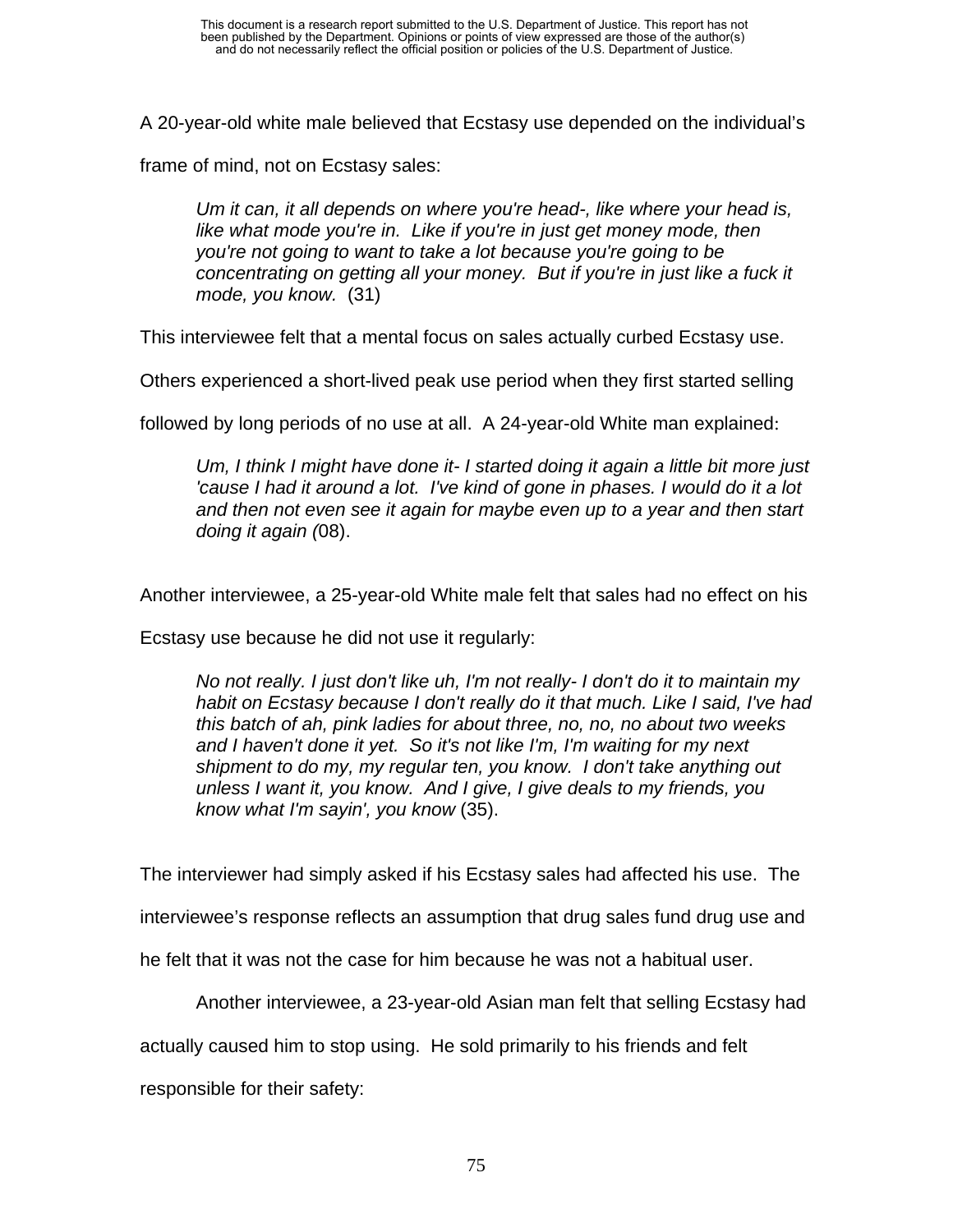This document is a research report submitted to the U.S. Department of Justice. This report has not been published by the Department. Opinions or points of view expressed are those of the author(s) and do not necessarily reflect the official position or policies of the U.S. Department of Justice.

*How did selling? Uh not at all, if anything it made me like think about not using it at all you know. Or a lot of times like I, people would be like, "OK we're going out tonight, [name] hook some E up for us please." I'm like, "I'll hook it up". And I'm going out with the people that are taking it and because they're taking it, it's like automatically I'm not going to take it. 'Cause I'm going to be the mentally stable one tonight. You know. 'Cause I'm a person that when I'm out with my friends and I know like I sold them E, it's like I have that conscience that I need to look out for them. Yeah like OK I sold this person the E like if anything like they're not going to get in trouble when they're on it, not with me at least you* know (22).

A 25-year-old white man claimed that Ecstasy sales definitely affected his

use because the drug was readily available:

*Oh, I mean yeah. I mean if I have pills, yeah, I'll definitely tend to go on a streak of it or whatever, you know, like if I have pills and if it's free or super cheap and there's stuff going on, yeah. I'll usually end up doing more. You know? But uh, yeah, definitely, for sure. If I've got a whole bunch, I'll do It*  (09).

It is important to note that the interviewee talked about going "on a streak" – not

regular use – if the Ecstasy was free *and* "If there's stuff going on." A social

situation was an important part of his decision to use Ecstasy. A 32-year-old

white transgender interviewee felt Ecstasy sales had affected his use:

*Yeah, I'm sure it has. I mean it is accessible, so if I want it, I can have it. But I don't think that I want it more frequently. I think that previously I wanted the same amount. I just didn't have it.* (47)

The interviewee differentiated between increased use due to readily available

drugs and increased use from a compulsive need. Another interviewee, a 26-

year-old white male felt he would use more if it were available as long as it did

not interfere with his profits:

*Um financially speaking, if I knew that I had a set goal of money to make and if I didn't have any for personal use then that was that, you know? And then it'd be all to sell. If I had excess, that's when I would get tempted*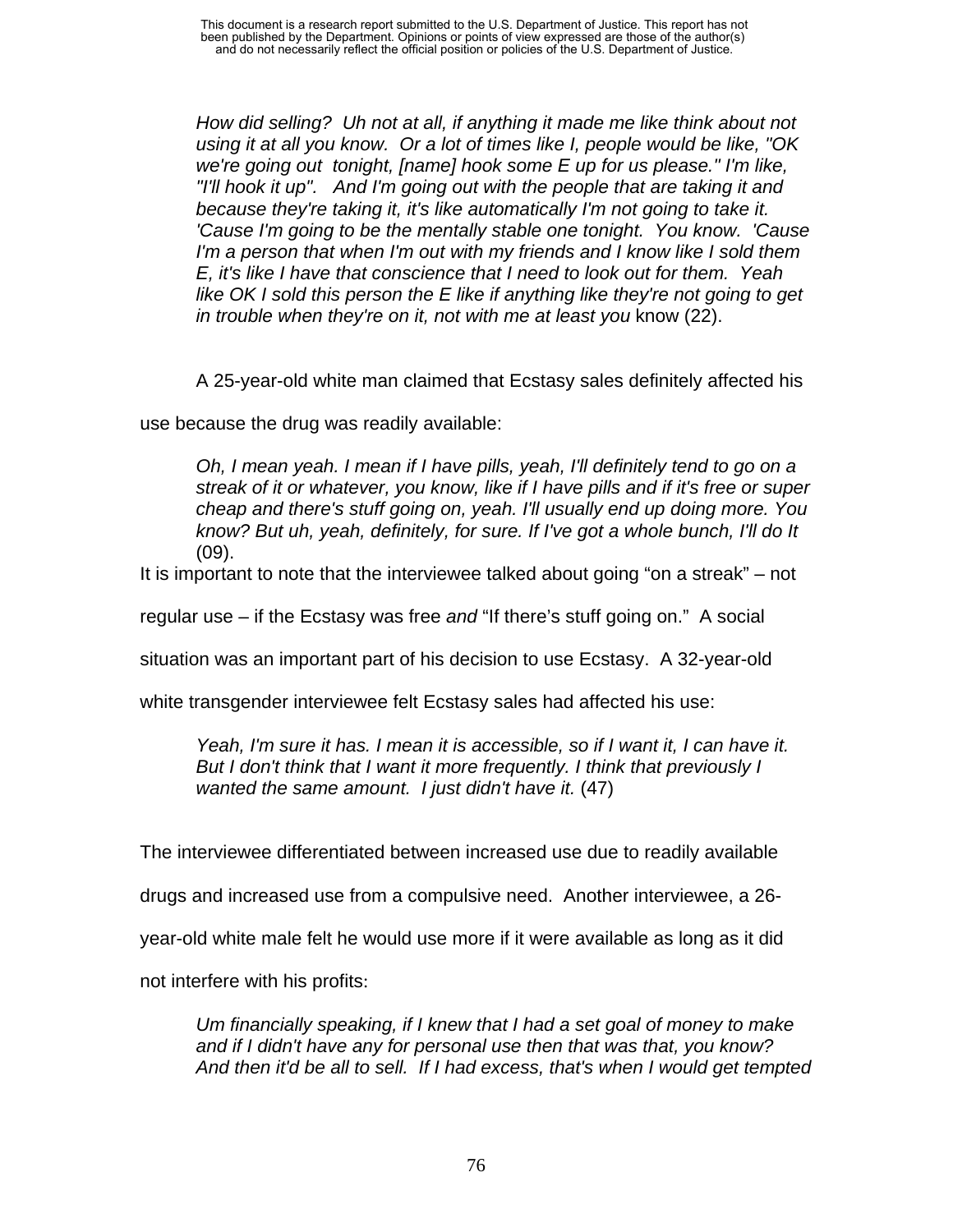*to be like, "Well I'm going to take two now. Fuck it." Or I would just like give 'em away to people*. (33).

Even if the interviewees felt they used more as a result of their sales, no one spoke about using regularly. Their use was sporadic. A 26-year-old white woman explains:

*Yeah. I mean that's the problem. Because like say you want some and, "Oh okay I'll get you some and then I'll keep two."* [Laughs] *You know what*  I'm saying and then I'll do it you know on the weekends. Yeah I mean, if *it's in my hands, then okay* (37).

 A 28-year-old African American man was more opportunistic*:* "*I'm more likely to grab one if I'm hookin up for somebody else*" (21). This interviewee did not sell regularly and his opportunistic "grab" of one hit did not reflect regular use either.

Clearly, the relationship between Ecstasy sales and use is very different from sales and use of cocaine or marijuana. Two salient themes from our interview data are possible explanations for this difference: the limited effects of Ecstasy and the perception of Ecstasy as a "community drug."

## **Ecstasy's Effects**

Users report that over time Ecstasy's pleasurable effects diminish especially after periods of heavy use. A 26-year-old white male explained: *"I definitely need more to experience the same high and you can still have a great time but it's never like it was the first time, the first couple times*" (26). After using for every weekend for several months, users no longer experience the euphoric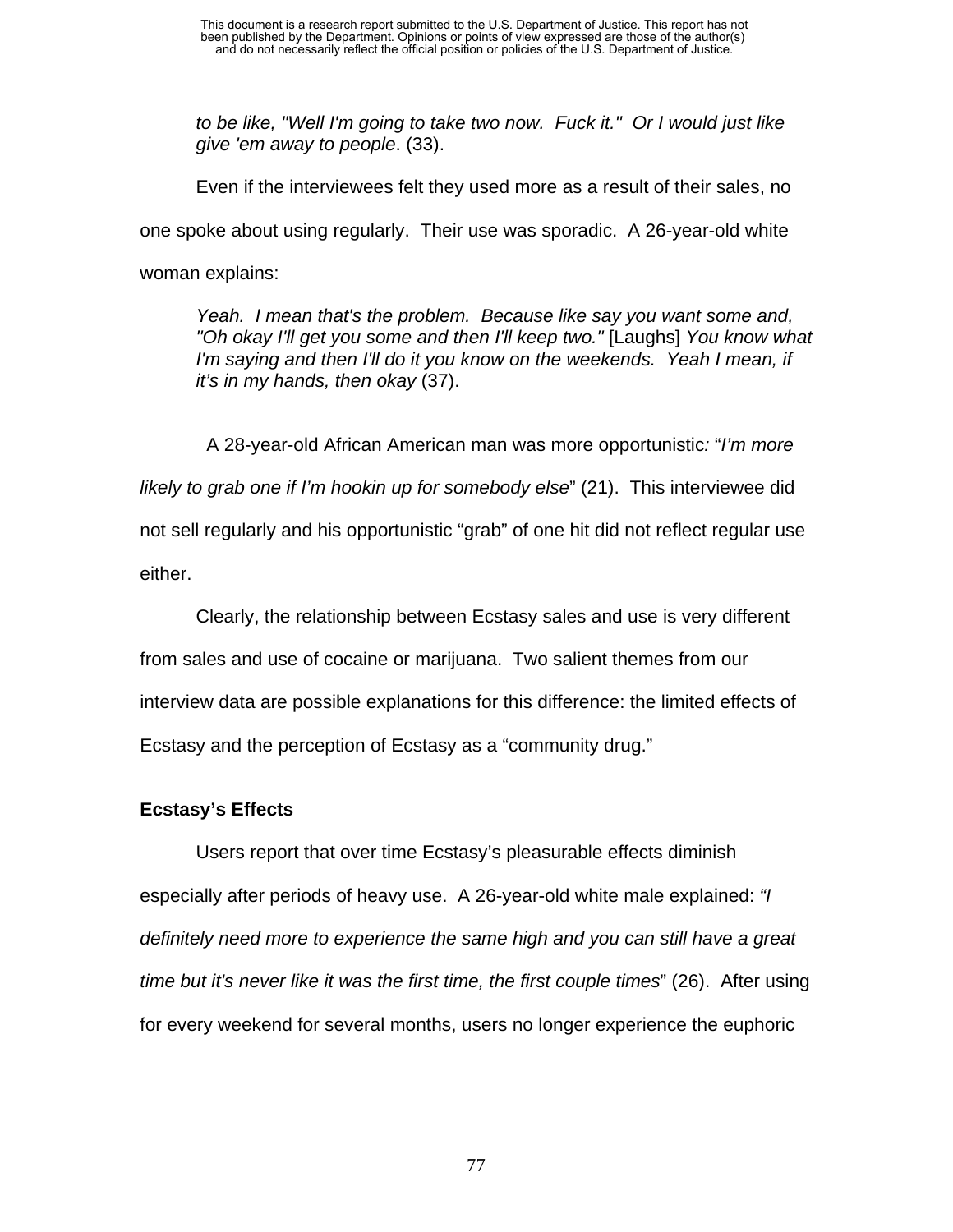effects and are left only with the physical exhaustion and mild depression of the

days following use as described by a 29-year-old African American man:

*No. I don't really do E now so it's not really a problem. Even back then when I was selling more it wouldn't be a problem. 'Cause I'm not really into it now. Kind of scared of the high. Not really scared of it but I guess it's more so the after effects of being groggy and tired and all the bullshit and want to lay down in bed all day. I don't think I want to deal with that*  (38).

The inability to experience the same euphoria and the negative residual effects may explain the interviewees' descriptions of going through "phases" or "streaks" without the regular sustained use patterns common for other drugs (e.g. alcohol, marijuana or cocaine).

## *Ecstasy as a Community Drug*

Another possible explanation is that Ecstasy is viewed as a social drug more so than cocaine or marijuana. With regular habitual use, cocaine and marijuana users will begin to use alone. Our interviewees used Ecstasy almost exclusively in social situations, in the company of others. They spoke of using Ecstasy in social settings even losing money as dealers for the sake of using with others. One interviewee in particular, a 37-year-old white man laughed at himself for being such a bad businessman:

 *Yeah. And I'll do maybe two of them, I'll give away two or three, and sell the other five. Not much of a business man but it's just more fun to do it that way. It's just more about the experience.* 

INT: So you're not really doing it for profit then?

*Yeah. OK so I mean that's a really good point is why am I doing it. [laughs] You know it's brilliant, and the answer I think would be . . . OK the issue is, to make a little bit of money isn't a bad idea. Yeah. Uh it's kinda*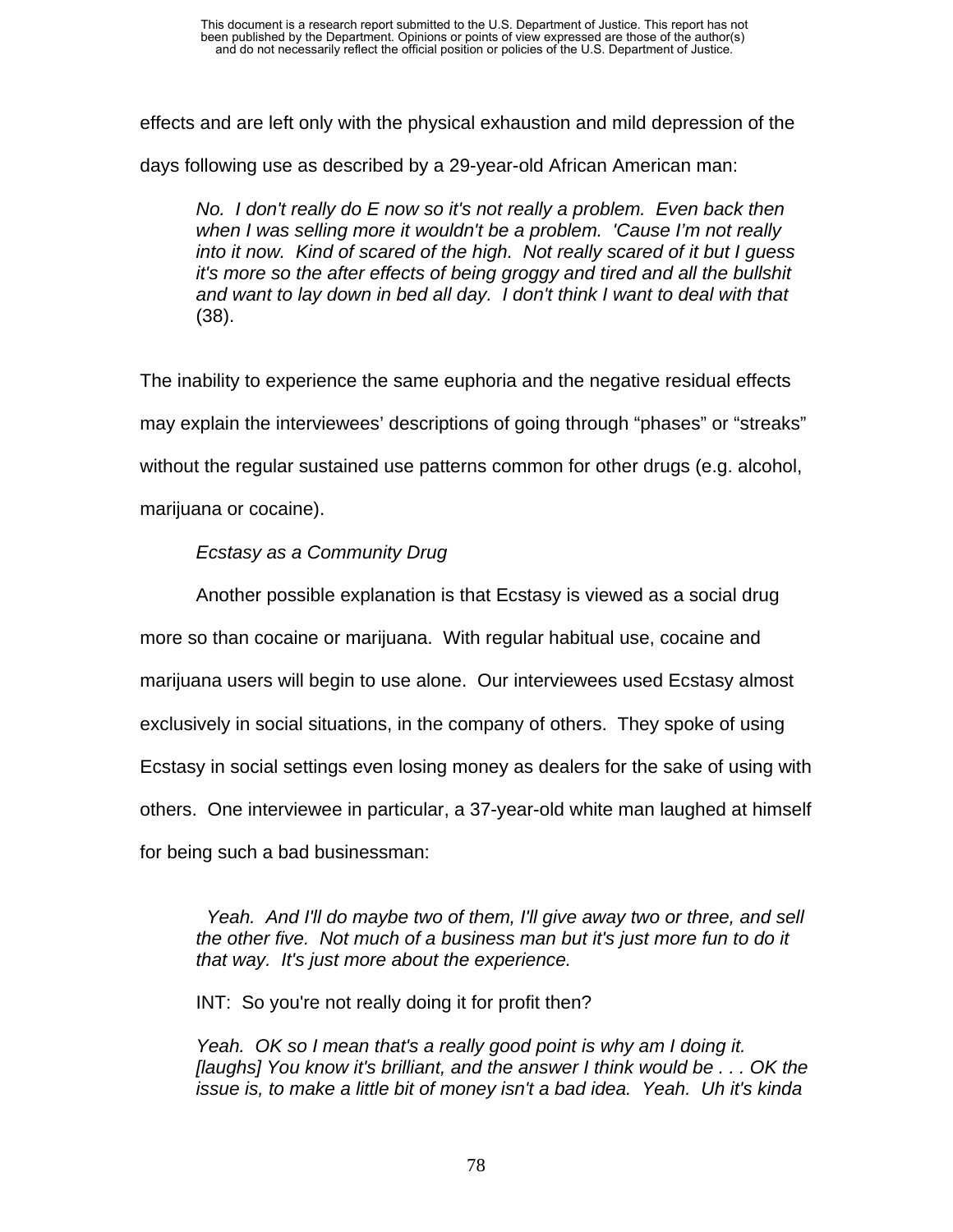*like, I'm not doing it only for the money aspect. But that's nice and who wouldn't like to make some money on the side and I'm not, I'm not rich you know but it's not as important to me right now. I'm working full time, in any case.* 

INT: So why do you give it to people for free?

*Because it's a fun drug and it's fun to do with other people. It's a community sort of drug.* (13)

Other interviewees also described Ecstasy as a socially bonding drug. A 25-

year-old man of mixed ethnicity sold Ecstasy to his friends for social occasions:

*Um yeah if I am selling Ecstasy I am intending to take it with them like if it was 4 or 5 friends, we all wanted to take some. And I could get it, so I'd be going to take it with them* (07*).* 

A 28-year-old white woman felt that Ecstasy sales, like marijuana sales

was a constant, steady business because it appealed to such a broad spectrum

of people:

*I think that you could compare Ecstasy to marijuana in the sense that it's constant. It's a really steady, good business. You know? And one reason why, I think that it's socially addictive. It's like people that I know, even including myself, who have taken it and have been buying it have been doing it together for years and years and years. You know? And there's always like younger kids who are turned onto it. And then there's like older people. So, it kind of- it's like marijuana in the same sense, too. It's just like it covers many ages and sort of like different cultural backgrounds and ethnic race and all that stuff, too.* 

The term "socially addictive" is very interesting. She and other interviewees felt

that Ecstasy brought people together in social settings. A 26-year-old white

woman liked to have Ecstasy around not for her own private use, but to use in

social situations:

*Okay, well, I'm someone who kind of likes to have a little supply around because you never really know when some fun event is gonna come up, and sometimes I'm really spontaneous with it. Like, you know I'll just*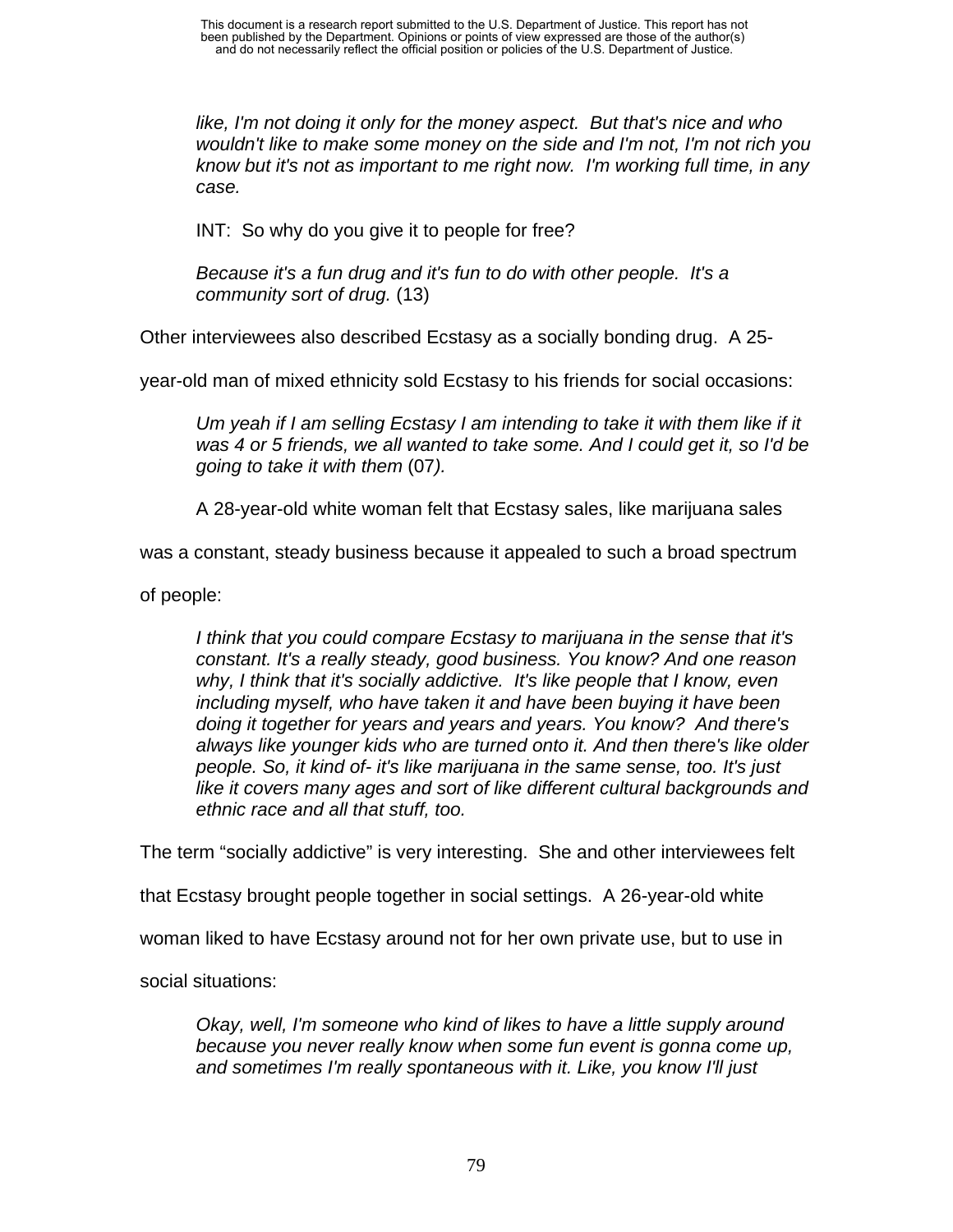*decide on a whim, "Oh, I want to do this tonight." You know? "Let's do it"* (02).

Ecstasy use was associated with social bonding, not solitary use. The perception of Ecstasy as a social drug and the lack of desire to use it alone may protect against regular, habitual use.

There are two possible explanations for why Ecstasy sales did not necessarily increase Ecstasy use over time. Continual Ecstasy use ceases to produce the desired effects, leaving the user with diminished highs and the negative residual effects of the drug. Long-term Ecstasy use is then characterized by cycles or phases beginning with peak use followed by periods of abstention. After a period of abstention, some users believe that serotonin levels are replenished and the user may then experience a period of rediscovery, peak, and cessation. A continual increase in use as is the case with cocaine or heroin is unlikely given the nature of Ecstasy's pharmacological effects.

The social aspect of Ecstasy use also makes regular, habitual use unlikely. None of our interviewees reported using alone. They used exclusively in social settings in the company of others. Increases in Ecstasy use are in a sense bounded by the number of social events attended.

## **Perceived Consequences of Ecstasy Selling**

We begin this section of the report with a discussion of participants' perceptions of the positive consequences of Ecstasy use which included enhanced communication, strengthened relationships with people, musical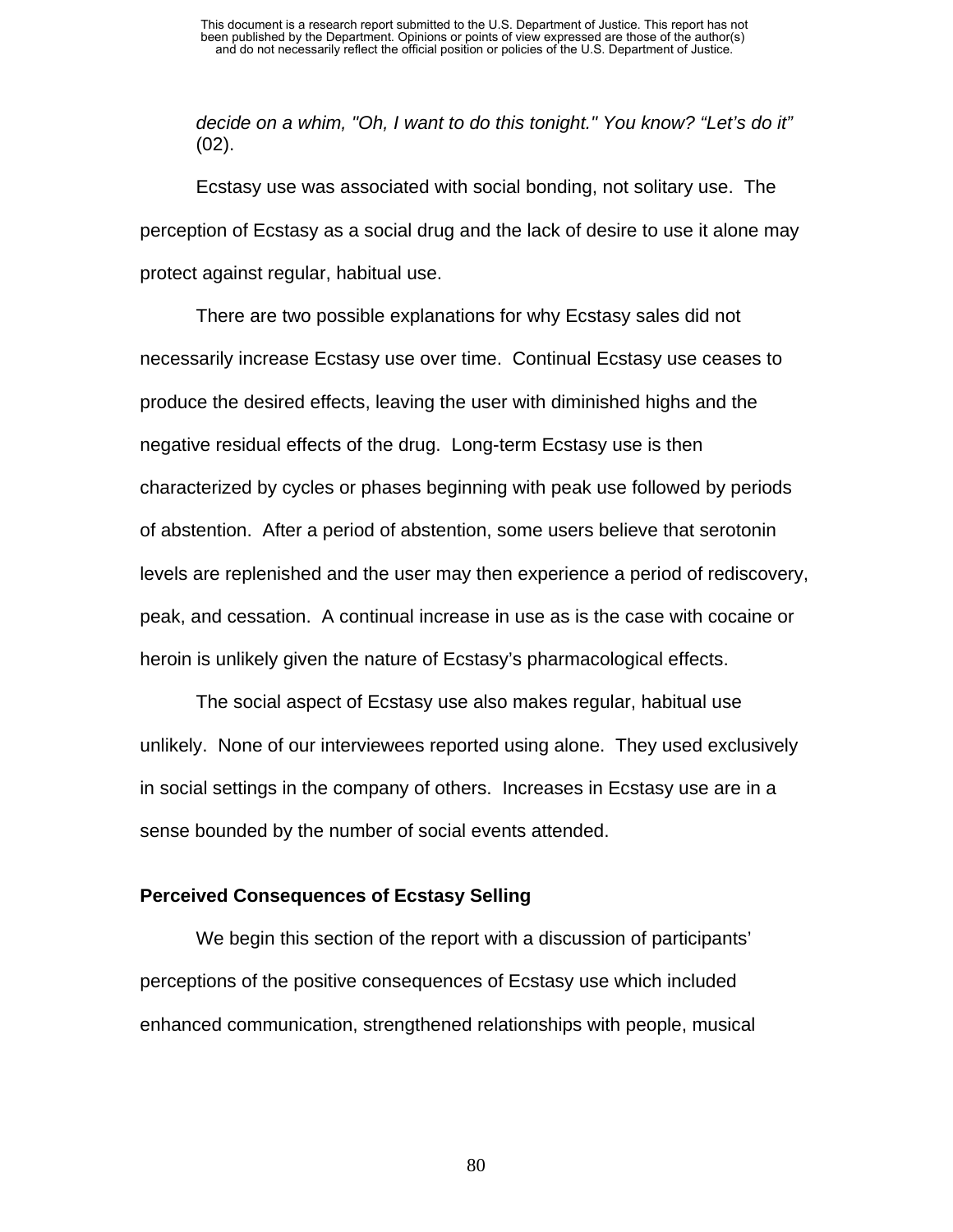enjoyment and in two cases relief from depression. The positive outcomes of selling included increased social status and sociability.

With only two exceptions, interviewees reported positive consequences from their Ecstasy use. Most cited enhanced communication and increased sociability as one of the things they liked most about Ecstasy intoxication. The following two respondents' comments exemplify interviewees' accounts of their enjoyment of Ecstasy induced increased openness:

 *I've had more conversations with uh people about serious things that are affecting their lives that are truthful on Ecstasy than I've had off Ecstasy. Cause it appears when people are on Ecstasy, they're way less guarded about things that are affecting their lives, you know*. (03)

 *Um, I guess when you're high, you know, you're just a lot more open. You know happy, I guess. Yeah, you feel a lot closer to people. . . , I guess.*  (12)

Participants recalled important conversations and experiences while on Ecstasy

that resulted in increased social bonding and feelings of closeness with their

friends and significant others.

*Yeah, absolutely. I think that occasional use in the right scenario with the right friends and in the right frame of mind, when you're really concentrating on what you're doing and what you're trying to achieve out of it, can be- can have extremely positive effects that outlast the actual experience and spill over into daily life in positive ways.* (17)

While most sellers would agree with the socially bonding aspect of the

Ecstasy experience, participants warned us that chemical closeness has its

limits. In the following, a twenty-nine year old White male recounted a well-

known joke about relationships and Ecstasy. (05)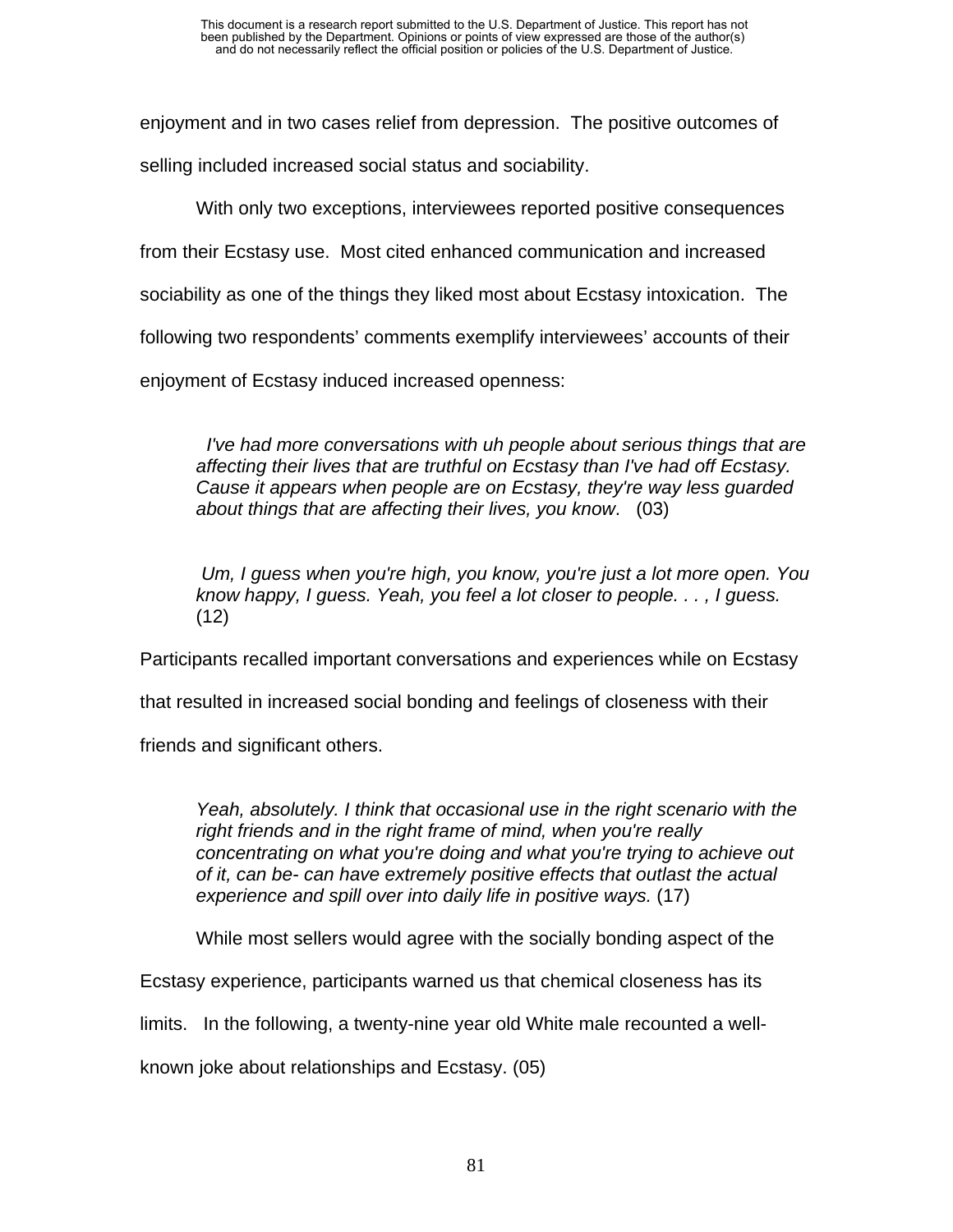*Yeah, on a regular night I mean you do stupid stuff. You do stuff like you tell people things that like the next day, "What the heck was I talking about?" You- the downsides would be it really messes up with- it really got in the way with relationships for me, and I think for other people that I've talked to about it. I mean there's a joke that if you meet someone on 'e', you know, wait at least 3 weeks before you get married.* 

Another reported outcome of this chemically induced feeling of closeness

was increased self-esteem and self-image. Being able to express their emotions

released their inhibitions and increased their self-confidence, and for women

especially, Ecstasy made them feel beautiful. As this 28 year-old Filipina

remembered:

*Oh, definitely. I mean I'm a very expressive person to begin with, but it was- for me it wasn't so much that it opened the floodgates. It just relieved me of any inhibitions I had at the time. And it really made me feel like aesthetically beautiful. Which is my biggest insecurity. So, I was more confident in that area which made me even more confident in expressing my feelings*. (14)

Some participants took it one step further by saying that Ecstasy use made them

feel like they were part of a community. Interviewees described knowing several

hundred people from going to clubs and parties where they listened to music,

danced and took Ecstasy together. Others described Phish concerts or Burning

Man annual gatherings where they believed that Ecstasy use helped to create a

sense of community. A Burning Man attendee described how the effects of

Ecstasy could make users feel a part of a larger group:

*Um, I'd say that a lot of times if you're- when you're on it [Ecstasy], if you go somewhere you feel more comfortable in that place. You know? And if there's a place where you don't know anybody, um, I mean that could be a bad thing. But in terms of parties where people are on it, everybody seems to be very welcoming and very accepting. Particularly a situation like Burning Man where everybody is there, and most people are on drugs.*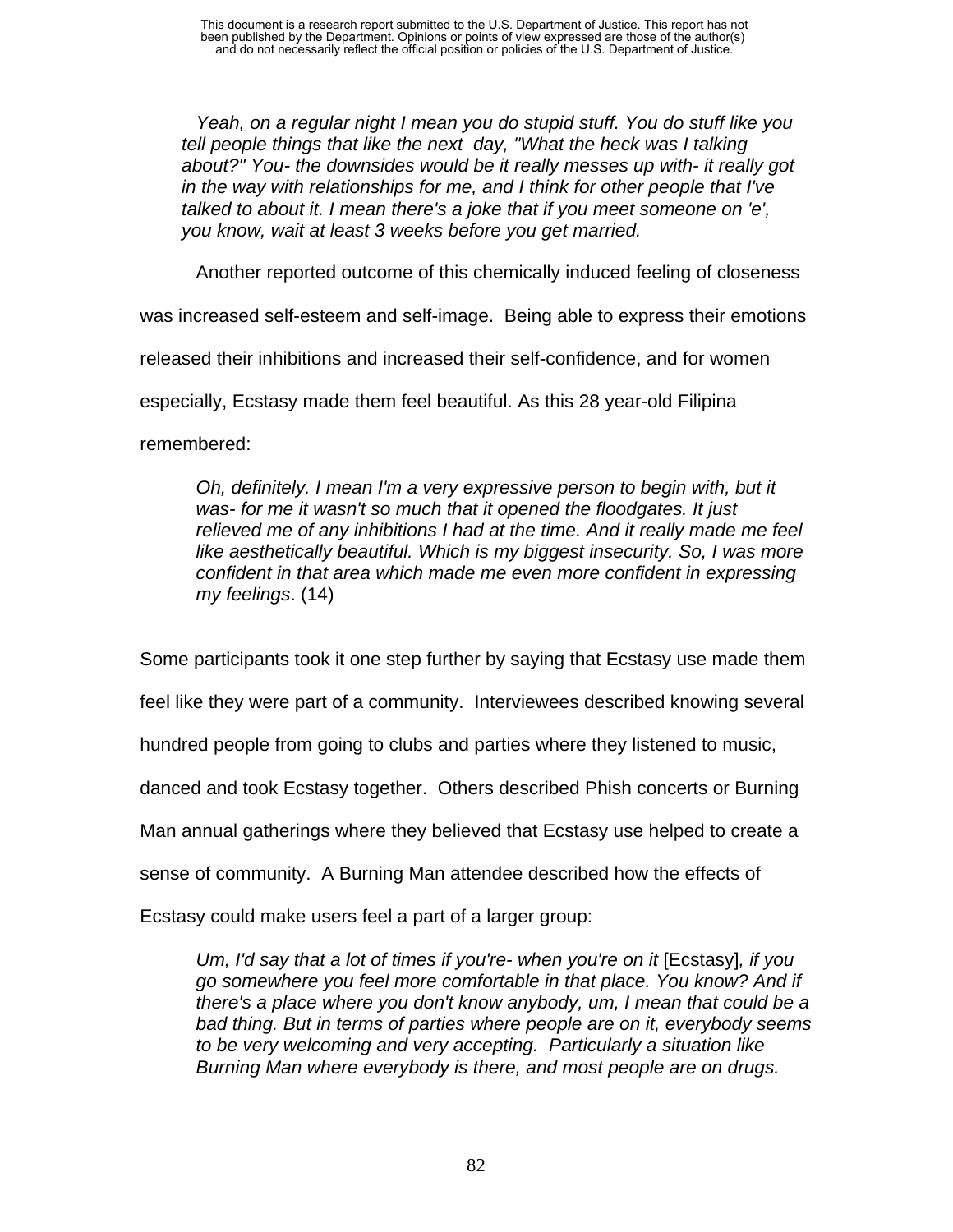*And everybody's* r*eally friendly. It kind of can create a sense of community, I think.* (20)

Two participants reported that their Ecstasy use helped them to combat

depression. Both saw this outcome as unique to their experience but both

credited Ecstasy with helping them to overcome depressive feelings and become

happier people:

*It was something that allowed me to overcome, honestly when I first started doing it, I was in a deep depression and like that's more like a chemical thing you know you can't really control that. And uh through like more of a personal therapy and counseling with friends and the opportunities that I actually took Ecstasy was different than most people. But that's why I feel I had a positive experience like it kind of brought me out of my depression and it gave me like a new motivation for my life and what I was doing, just because of my personal experience.* (25)

*Yeah, yeah I had a- I had a great experience um, ended up, you know, really- like it was very dream like it was very- so unique my- my first time. I mean it was- yeah it just very different and it enabled me to kind of see some of the reality that exists where I had this sort of darker uh, depressed um, sort of understanding of the world and it was my immediate world was this abusive dysfunctional family. I kind of was able to- to snap out of that and escape that- that and hang out with 20 people who I only knew two of them and they ended up becoming closer, more intimate um, uh friends than- than uh, than I ever assumed people could be with each other. It- it opened up channels that enabled that.* (62)

Unlike other studies of Ecstasy users, such as Beck and Rosenbaum's (1989)

sample from the mid-eighties, most of our participants used Ecstasy

recreationally. A few interviewees knew that it had been used in therapy prior to

its scheduling in 1985 but most of our interviewees were primarily interested in

Ecstasy as a party drug.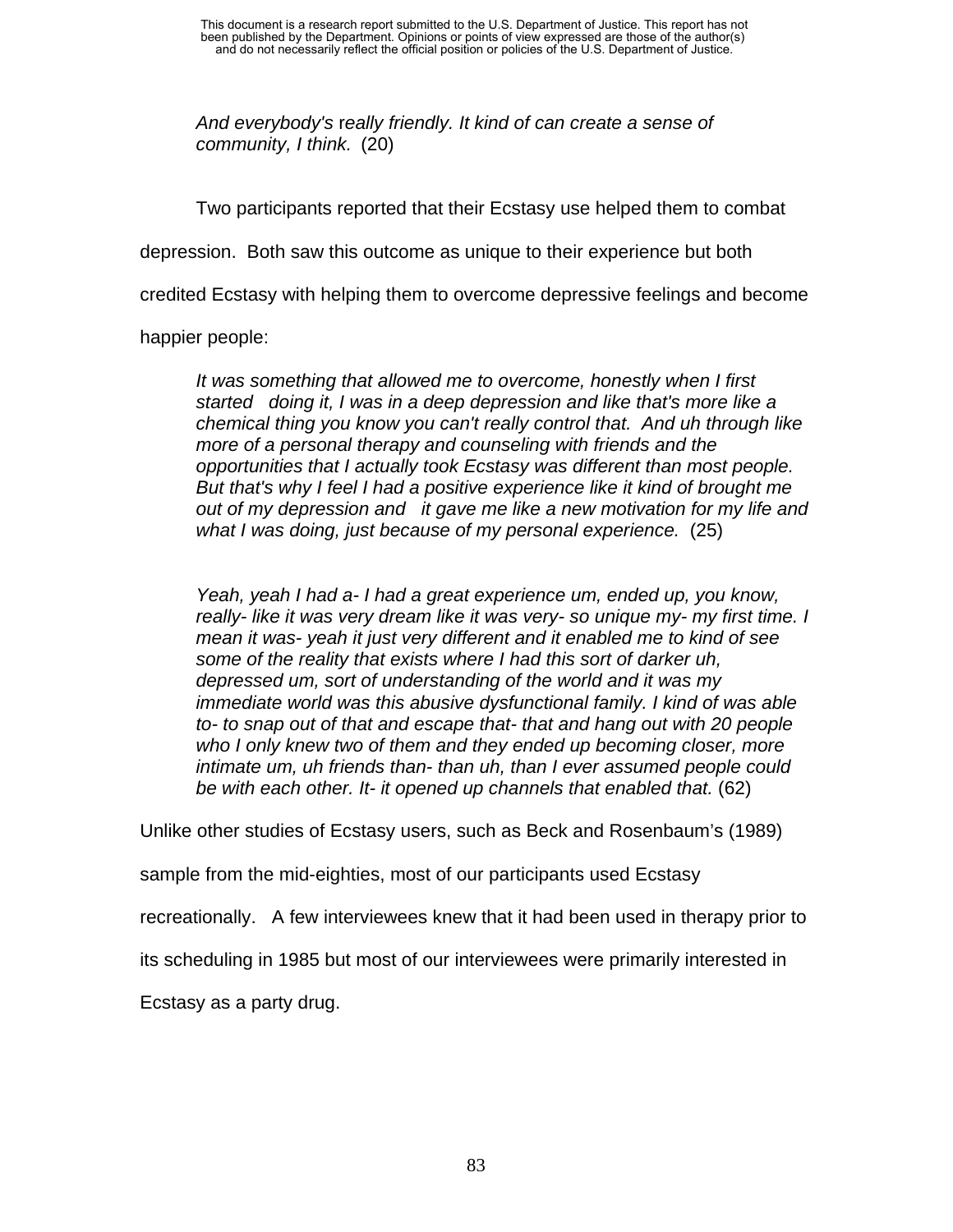The Ecstasy experience by all accounts was enhanced listening to music.

Whether dancing or just listening users described being able to "feel the music"

and rather than just hearing the music they also felt it within their bodies.

*'Cause I"ve seen Phish, I"ve seen Phish a hundred times, literally, like exactly a hundred times. And uh, a lot of concerts, you know, you're with friends and it just increases the-it's all about the sensual perception, you know. And uh, just really like you can almost- I don't know it helps you kind of feel the music, you know, in a sense. It's not a uh, it's tough to describe.* (12)

Ecstasy has the reputation on the street as a "sex drug." Interestingly, although participants talked about enjoying the sensual aspects of the experience about half the sample described the experience as sensual but not necessarily sexual. The other half enjoyed sexual experiences while intoxicated but told us that timing was important either starting sexual activities before they "came on" or having sex while they were in the comedown period. Women as well as men were equally divided on the issue of Ecstasy and sex.

## *Negative Consequences of Ecstasy Using*

The most troublesome consequence of Ecstasy use was the hangover that followed the next day or two days later. Or what some interviewees called "the day after the day after." Interviewees did not experience these low feelings after every episode or in the same intensity or duration. Ecstasy hangovers were described from mildly debilitating - feeling tired maybe a little cranky - to serious depression lasting several weeks or even months. Interviewees reported that the severity of the hangover increased with long term (several months) increased levels of use.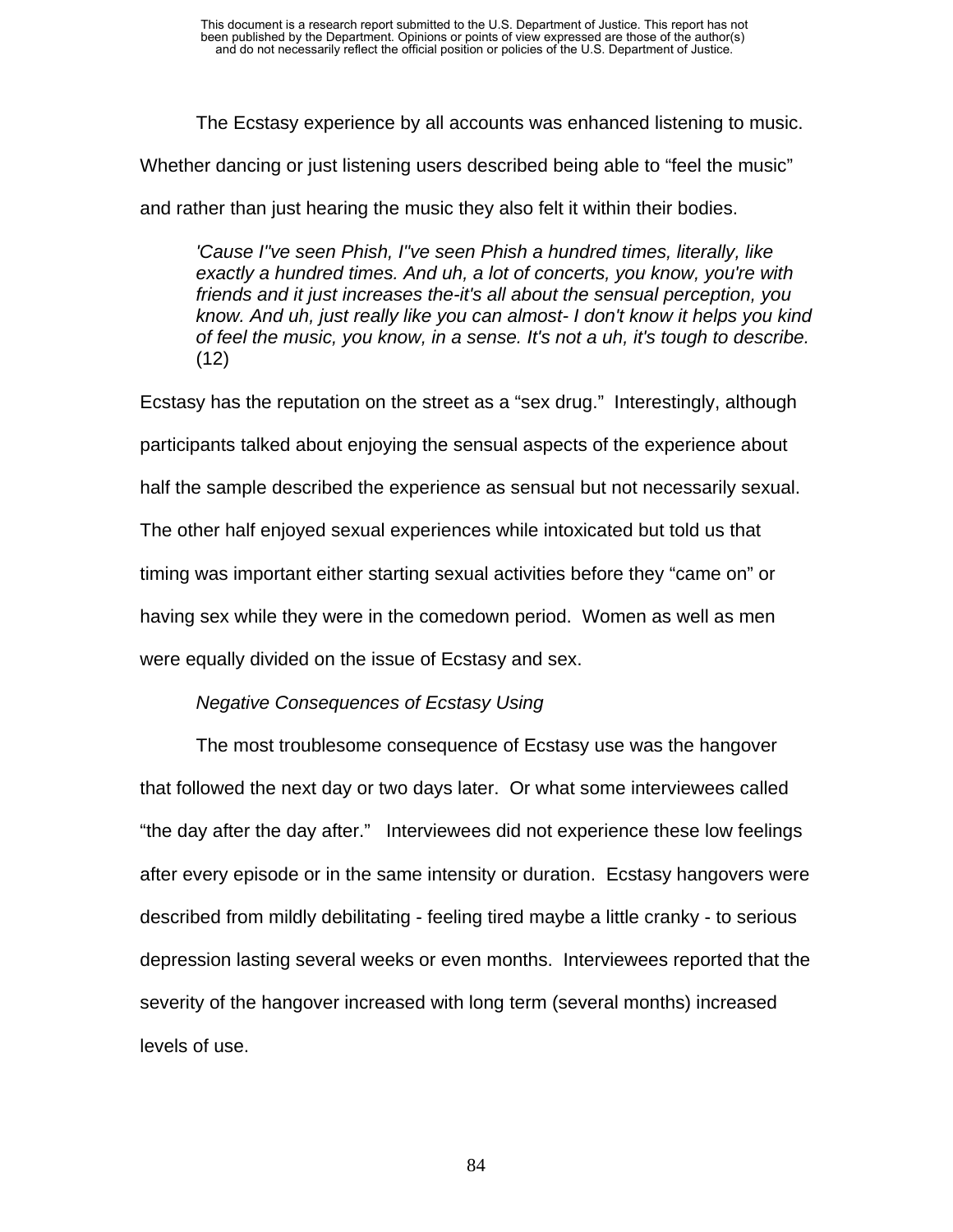A twenty-nine year-old White male described variations in the comedown

after an Ecstasy use episode.

*It's kinda strange. Sometimes I don't come down at all but other times I will. Honestly I'm trying to understand or trying to see some sort of pattern to when I do and when I don't. …. Um so the tweaking out experience or episode can last anywhere from nothing which is most of the time, to one to five hours let's say. Course there's the whole tweaking out the next day and feeling kinda edgy.* (13)

A twenty-eight year-old White woman seller who was a nursing assistant in a

psychiatric ward examines her experiences with coming down from Ecstasy and

points out that while intoxicated your self esteem is higher but, the day after the

day after your self esteem can be lower.

(Exhaled) *Its just – you feel low and you can feel the difference between a chemical low and an emotional low. Um, there's a distinct difference. It doesn't matter, you just feel really lethargic and you can't quite shake it and I mean there's this like underlying – like I'm, I'm a pretty positive person so it's like I still feel like I'm happy but I can't quite get to that point 'cause I'm like God I just want a fire and hot chocolate, you know, and just like – and then you start feeling your self esteem starts getting lower and then it's no fun.* (54)

A twenty-five year-old White male, who was a full time student, spoke about both

the variation in the intensity of the come down as well as its duration from one

day to a whole week.

*I mean depending on how much you do, you're pretty – your energy is pretty gone the next day. And like uh, I don't mean I've definitely, you know – I think a lot of people felt depressed or not depressed but just kind of out of it. Yeah, I'd even say a mild depression too, you know the next day which kind of sucks. You kind of feel like 'Ugh' you know? And then negative, you feel pretty crappy the next day, sometimes it lasts for a whole week. One time I got, I mean you know one time out of hundreds, I got pretty depressed and that was like a miserable day that seemed like it lasted a month but it was only once.* (09)

Interviewees linked long term heavy use with increasingly worse

comedowns. Most responded by slowing down their use or stopping all together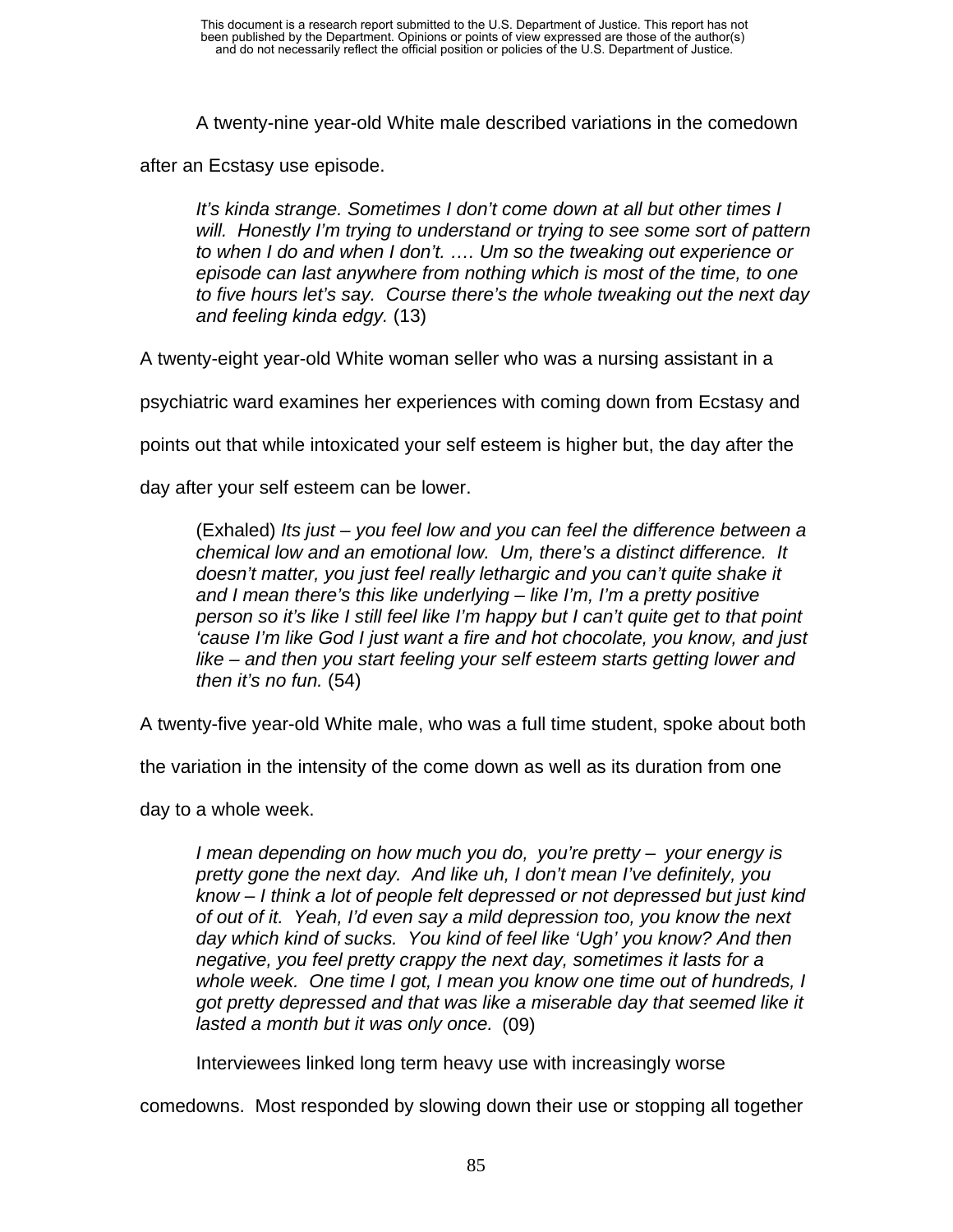for a few months. In the following a twenty-seven year-old White male describes

his experiences and how he discontinued use when he grew tired of dealing with

the negative effects.

(Laughs) *I went through like a couple years, probably about, maybe three years ago and I did it, I did it Saturday every weekend for like* (Laughs) *8 or 9 months.* 

INT: How did that effect you?

*Like, I started getting depressed. Yeah I started getting a lot of bad –really depressed. That's why I kind of slowed down.* 

INT: After you were off the drug?

*No like after I kind of stopped 'cause I was starting to get tired. I felt like I was on an emotional roller coaster, started fighting with my girlfriend. Not crying. You know you can just tell when you know when you feel down about shit, you know what I mean? You want to lay down, I didn't even know why. It was like, it makes me feel like all fuckin' moody and shit.* 

INT: How long would that last?

*It lasted like, I want to say the real depressed part was probably like I want to say it was almost a month straight depressed.* 

INT: Did you not use at all for a month or …?

*Yeah, I had to cut for a while. I took like seven or eight months.* 

Interviewees, like this twenty-two year old White male, who danced all

night while high on Ecstasy attributed at least some of the physical part of the

comedown to be the result of expended energy and tired muscles.

*It generally tends to make people's back sore uh, tends to be a thing. Um and I think that might just be more associated to lots of energy and dance and relaxing of the muscles um through that period so it might um, might find themselves let's say a bit sore and stretched out in a good way the day after.* (56)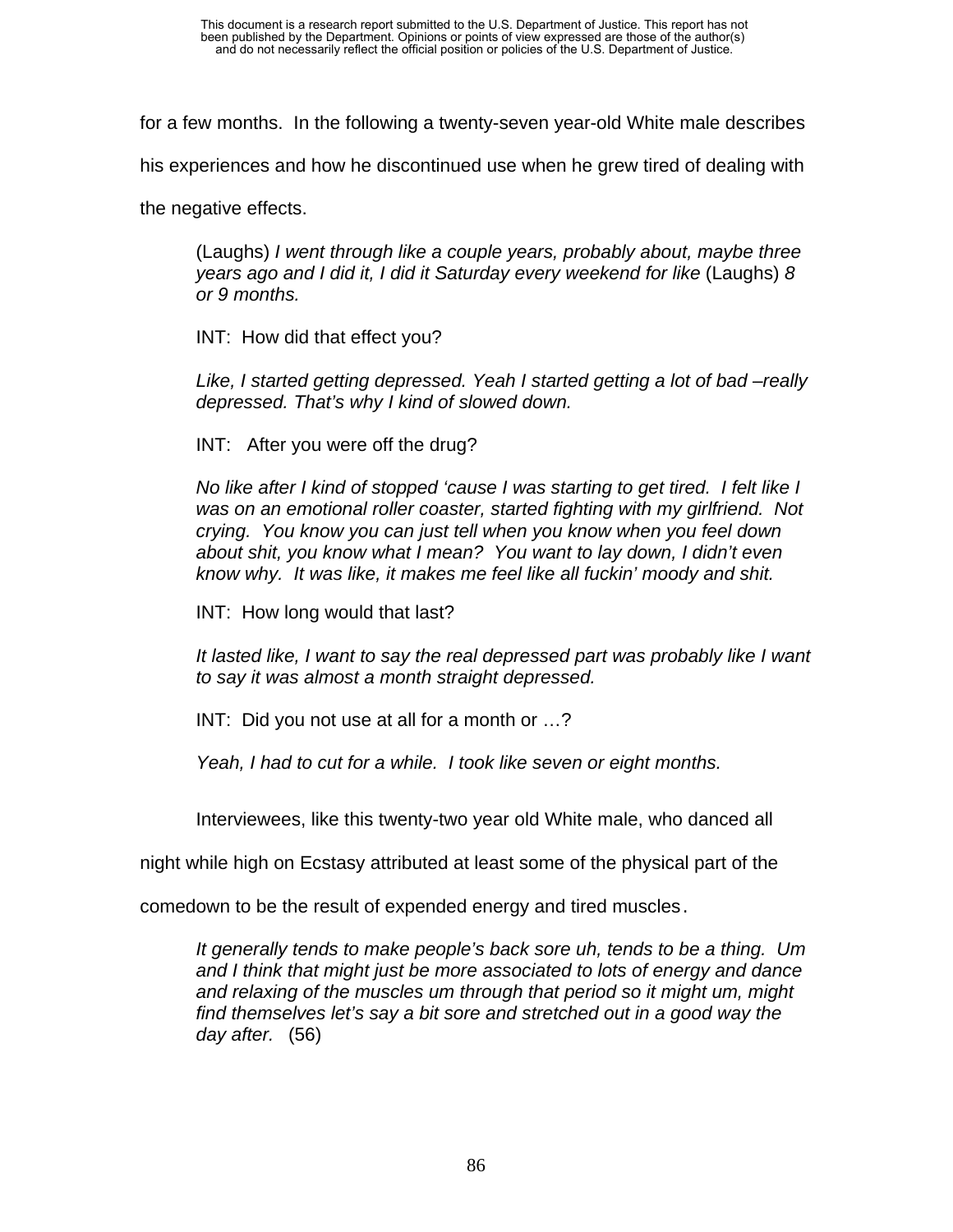Interviewees linked the intensity of the comedown with using large amounts of Ecstasy in one use episode. Some interviewees, particularly the ones who used in clubs and danced for hours, linked the lethargy to physical exertion. Participants believed that using every weekend for several months increased the likelihood of both not feeling the Ecstasy as intensely and experiencing more difficult comedowns. What was troublesome was their inability to predict the intensity or duration of the comedown or even if they would experience one at all.

## *Positive Consequences of Ecstasy Selling*

As we have discussed in earlier sections of this report, sellers enjoyed "giving the Ecstasy experience" to their friends. Friends motivated them to begin selling Ecstasy and opportunities to use Ecstasy with their friends kept many of them in business. The psychopharmacological properties of Ecstasy - empathy enhancement and anxiety reduction increased the social bonds between buyer and seller.

In the following a twenty-six year old White woman describes her enjoyment at providing the Ecstasy experience, a sentiment that was echoed repeatedly in our interviews.

*And I would just distribute it to everyone I knew, and I got all these people who had never used it before to just love it. I mean it was really kind of neat because that was one of the things that kind of made me feel important. I mean as weird as that may be, I liked being known as the girl who could get you Ecstasy.* (Laughs) (02)

87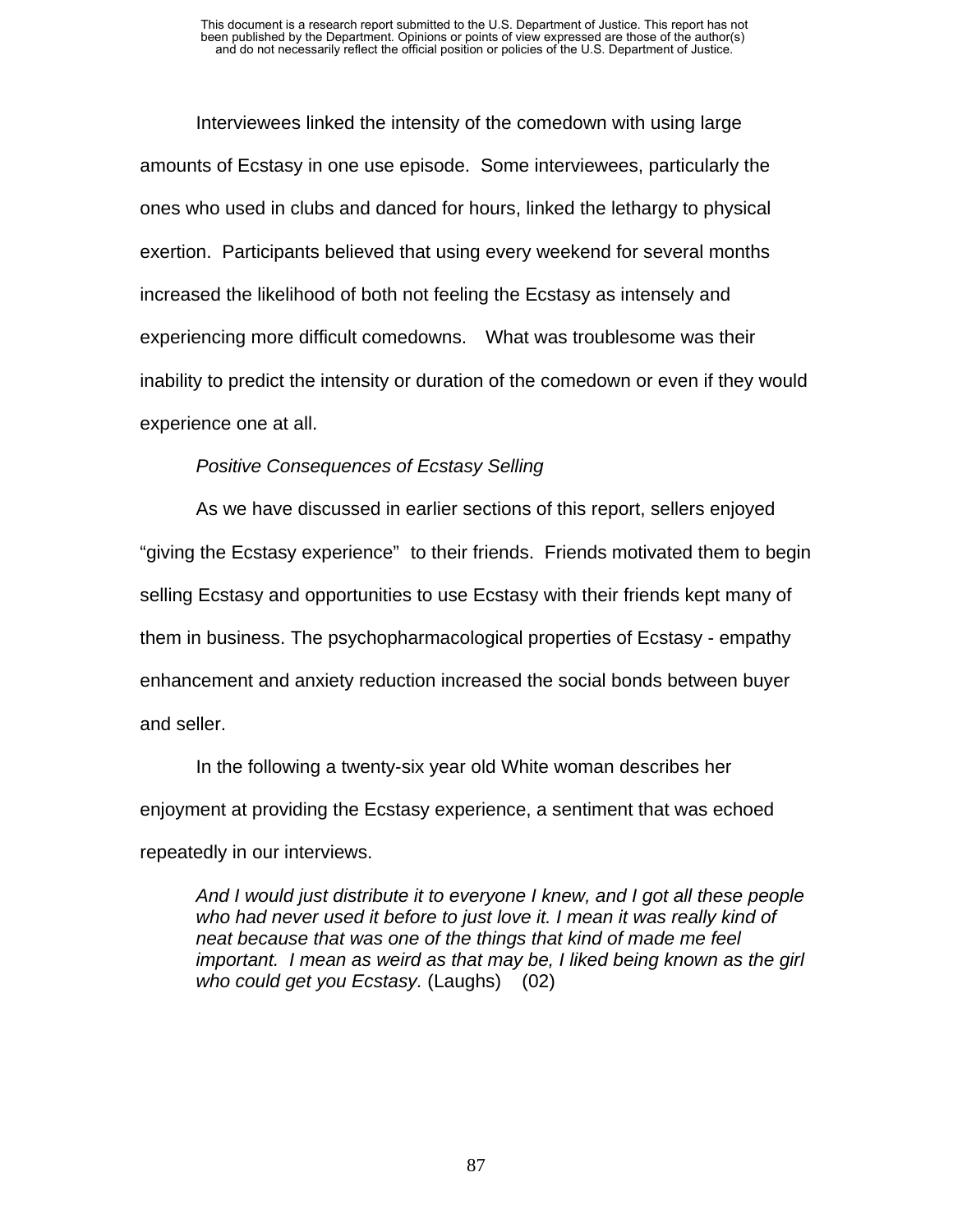This same woman describes her first Ecstasy experiences as having changed her life for the better. She was abandoned by her mother as a child and believed that she was better able to cope and was happier as a result of her Ecstasy use.

Other sellers recounted that selling Ecstasy improved their social life by bringing friends around and making them feel more social and less isolated. In the following this twenty-four year old male who was unemployed at the time of interview relates how selling Ecstasy and marijuana kept him in contact with people.

 *Well, I think that it sort of in a way keeps you in contact with people ' cause I think it's really easy to become isolated. I don't know. I don't know how to say this. I guess with me, a big problems is that I get lonely a lot, but I mean I'm not using it – I'm not justifying selling drugs as a way to keep friends around or keep people around. It certainly does bring people around, and you meet people because of that you have some kind of like smoking* [someone] *out, smoke bud, you know it's a social thing.*  (68)

Study participants had positive things to say about selling Ecstasy. They enjoyed giving their friends a unique experience. Having Ecstasy to sell increased socializing for some and made them feel special or important. Selling Ecstasy was not without its problems. Forty-three (54%) reported that they wanted to quit selling giving a wide variety of reasons – 39 in all, including "high risk," "it's illegal," "don't want to go to jail," and "stress." We discuss the negative aspects of selling in this next section of the report.

## *Negative Consequences of Ecstasy Selling*

Why did so many interviews tell us they wanted to stop selling Ecstasy?

Interviewees talked about the legal risks and the stress associated with selling.

We were surprised by how little our interviewees knew about the actual legal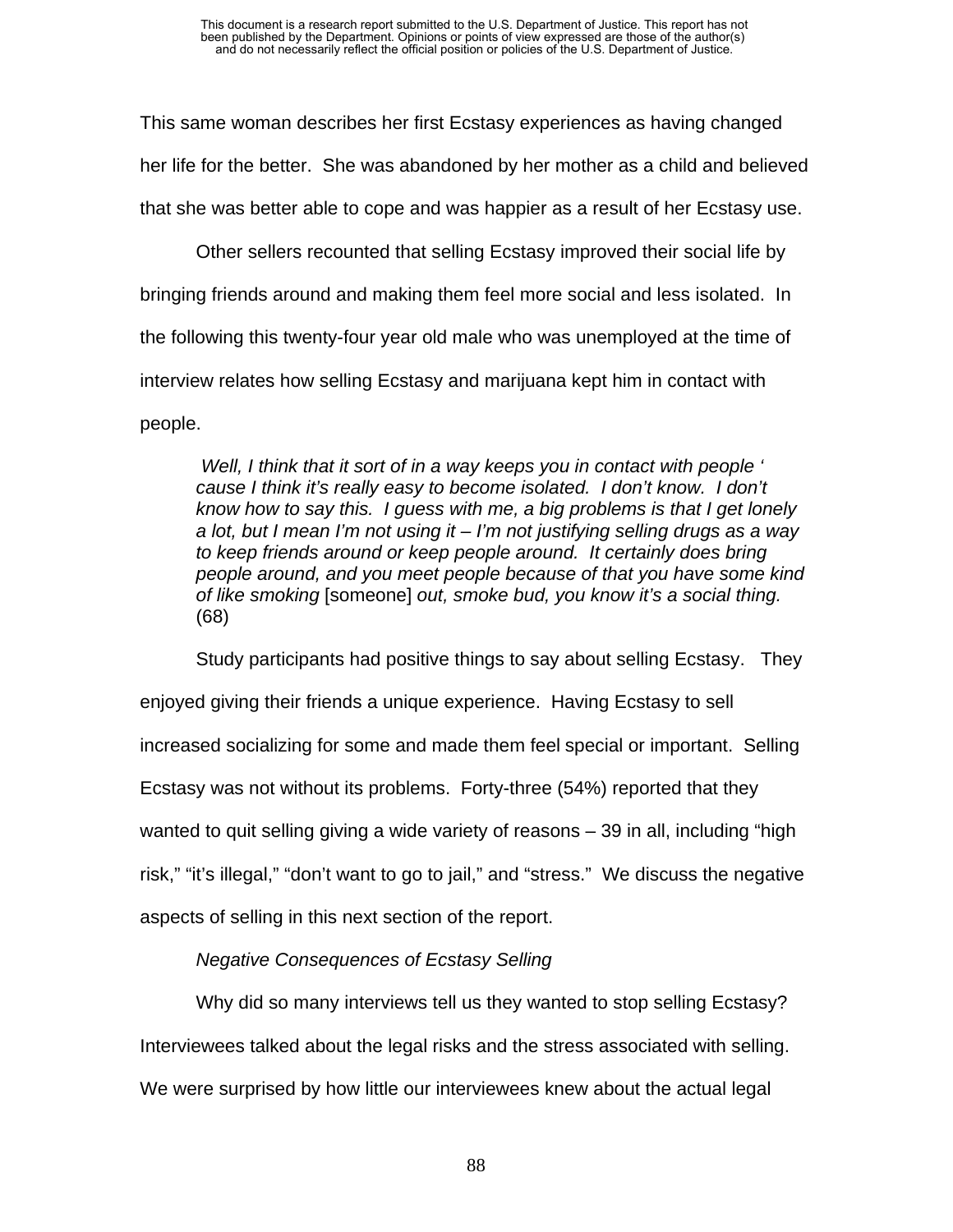consequences they would face if they were arrested. When we asked them how likely it was that they would come in contact with law enforcement almost the entire sample (96%) percent replied highly unlikely or unlikely.

They also had concerns about the potential health consequences for their

customers and the problems of handling problematic customers. A few

participants had experienced drug related violence. But a much subtler theme

emerged especially for those immersed in legal careers. Selling Ecstasy no

longer fit into their lifestyles or the lifestyles they aspired to achieve.

Interviewees usually had a combination of reasons for wanting to quit

selling. For this twenty-six year old White male it was the legal risks but also his

sense of responsibility for the well being of his customers.

*Um, well it's illegal, you know. There are repercussions, you know. It's not a healthy risk. People could argue that I am contributing to someone's demise, you know, to their substance use.* (01)

Interviewees described selling drugs as "stressful." In this excerpt from a twenty-

six year old male's narrative he describes a very high stress level. He told us

"the street just eats you alive."

 *Oh god yes. Yeah the street just eats you alive to the point where your stress has stress and you're sittin' in the car. So I bite my fingers nails and you'll be on [highway] and you'll just have your finger nails bit down to the point where you don't feel there's any left. You'll constantly like if, if the sun reflects off the car next to you and it's a red car and you see like some red in the rear view mirror, your heart's beating five thousand beats a minute and you to myself, " Oh my god if I get home from this trip and I have not been arrested by the police I will never- I don't know how many times I'll never do it again, never ever again. And you do again, of course you're just like h- you get back you realize okay everything is fine and you sober up a little bit and like the paranoid drug- paranoid goes away a little bit, you start to feel a little more calm about it but I've- and this time I think I might be more serious about it than ever, after these shows in July, that's it not- I'd hope that I'm not doing it anymore ex- especially with the-the-t-*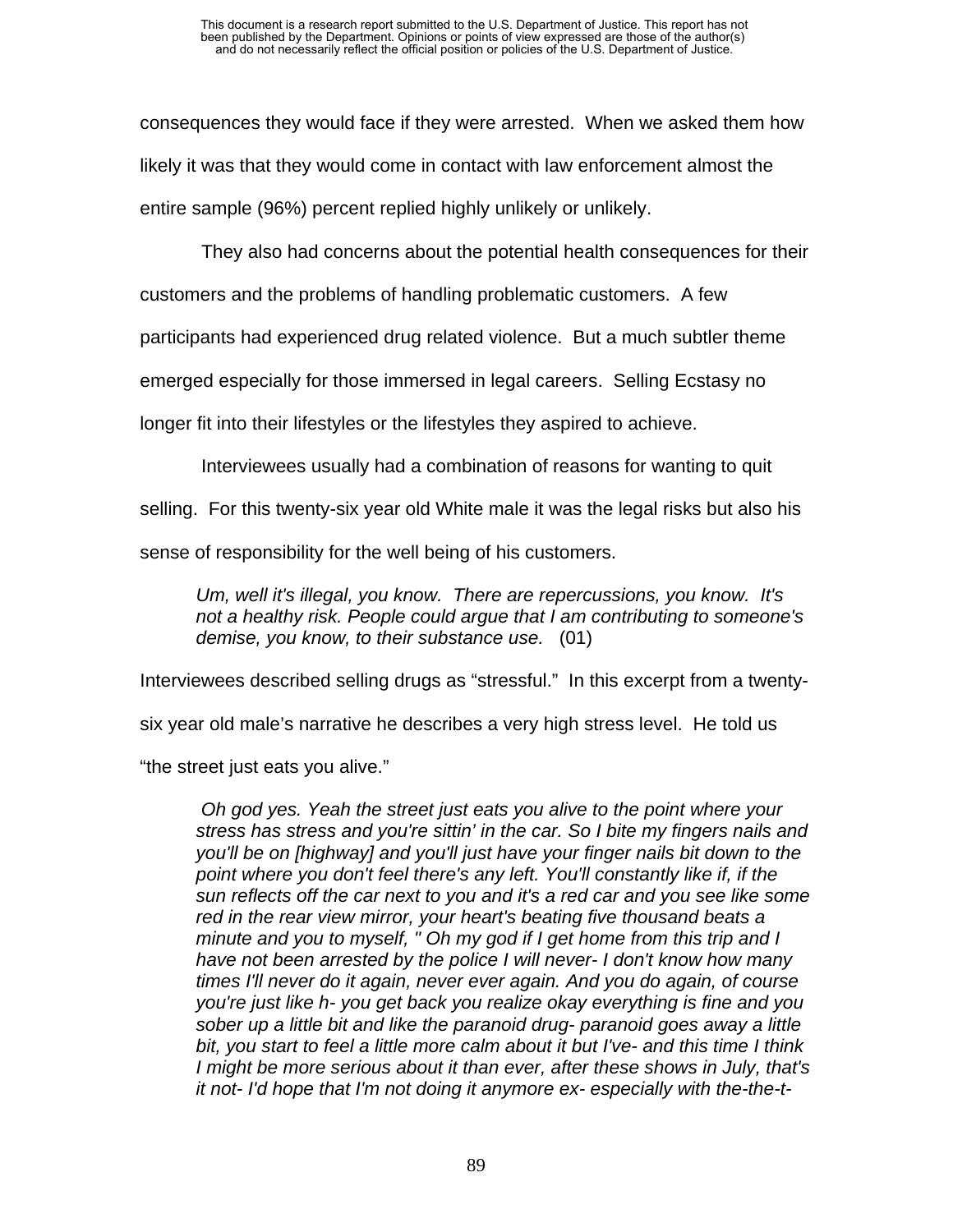*people I don't know on the road carrying excessive amounts through the mid-west and if through [name of state]. Oh god that's just- that stresses me out.* (26)

A 24-year-old mixed race male reduced his level of sales drastically in response

to the stress of possibly being arrested or making his customers sick:

*I pretty much quit. It's really nerve-racking. I would rather get caught with one or two than like two thousand. You'll go to jail forever…because you could get in a lot of trouble selling Ecstasy…it's more dangerous [than pot]. I do not like to sell Ecstasy. I hate it…'cause it keeps stressing me out. I don't feel good. I get all paranoid. I can't sleep. If I have it in my house, I just stay in my house all night watching TV. I can't sleep, and people fuckin' get sick taking that shit. So it's like, you know, I don't know. I don't really want to be involved, you know.* (40)

Interviewees expressed concern for their customers' health and talked about

cutting off their friends or refusing to sell to them if they thought they were getting

into trouble.

*Just like with any other drug after you've sold it for a while you kind of think maybe you're doing a disservice to certain people. And you have to cut them off pretty much. I tried to be somewhat responsible. I don't want to just be like the fisherman or whatever. If I see that somebody is getting too smacked out on something, it's just like any bartender would do. You know you're cut off. Take a cab home.* (33)

In the following excerpt, this thirty-five year old White male who was

deeply involved in San Francisco's gay scene worried about his role in his

customers becoming "e-tards" or people who have taken way too much Ecstasy.

*Mmm I think the only attitude that would change is that I have seen people really go over board on it and they're like E-tards now is what we call 'em. They're like permanent state of like- they were just using drugs too much.* (60)

A twenty-year old White male college student told us he was conflicted

about selling Ecstasy. On the one hand he enjoyed making his friends happy, but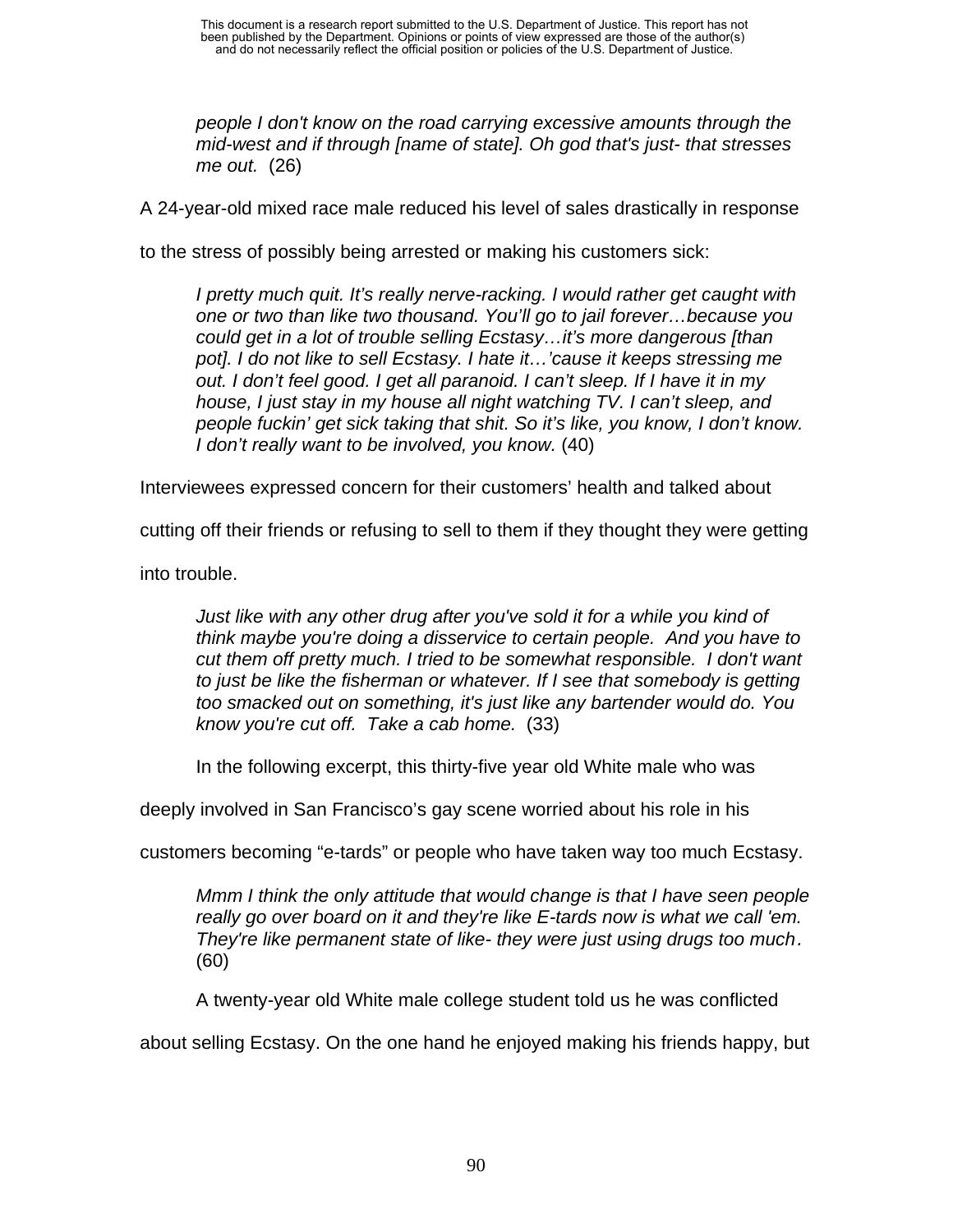he worried about the effects of his sales on his customers. At time of interview he had not sold Ecstasy in two months.

*Um, what do I like about it? I like the fact to make people happy. People get really excited. That I don't like the fact is I am ruining young lives. I'm ruining young lives. And I have seen some of these kids. I'm just like, "You do not need no more, man. You do not need no more."* (Laughs) *But of course I sell it to 'em. I sold it to 'em.* (57)

Sellers complained about certain customers who always wanted a "deal" or who expected them to be available anytime they were needed. Generally,

sellers disliked it when the service they were providing was not appreciated. A

twenty-six year-old White male was a high level dealer who worked the music

concert circuit. He described the problem of turning down people who wanted to

pay less for their drugs.

*I dislike the fake friends and always having ah, people- everyone wants a deal, 'Oh, can you do this amount for this much money?' And you'd be like, you'd have to tell, 'You're not the only one that's going to ask me that and if I do that I won't make it to the last Phish shows, I'll be broke in the middle of [name of east coast state] with no product and no money.' So like, 'No, I can't.' And then people are like, 'Well, come on, you know, I just wan to enjoy the show, it's my only show I'm seein. You're seeing every show.' They think you have tons of money just 'cause you have a bunch in your pocket that really isn't yours.* (26)

Most of our interviewees did not experience violence related to their

Ecstasy sales. Two of our interviewees were shot at but not wounded and one was robbed at gunpoint. Several young males in the study described getting into fights with people in the course of selling drugs. All of these altercations occurred when the interviewees were selling in public settings with people they did not know. A twenty-four year-old Native American described a period in his

dealing career when he was selling for a higher-level seller at warehouse parties.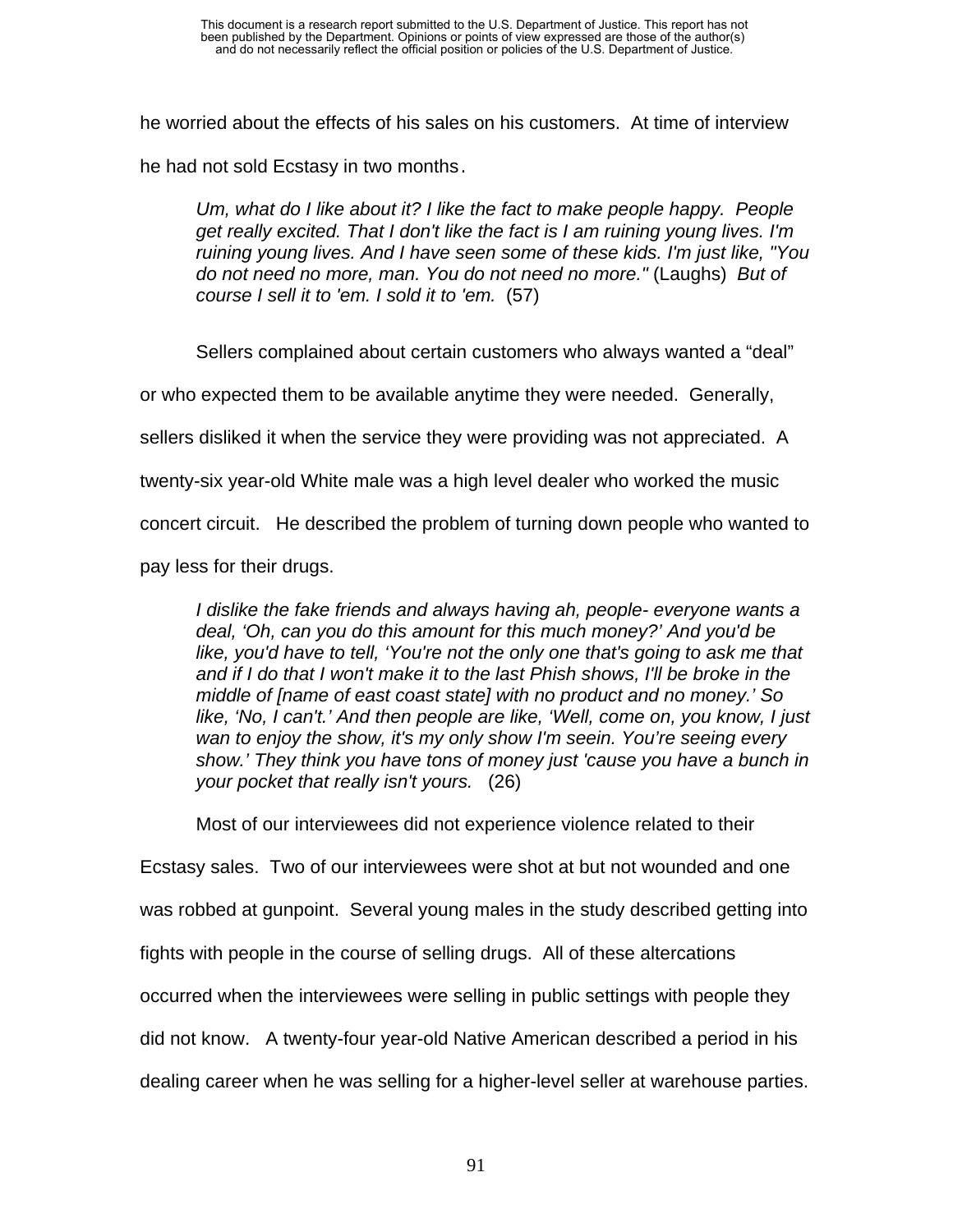Over the course of the same evening, someone tried to rob him at the first warehouse party he went to and at a second location someone shot at him. He stopped selling in public places after these incidents.

*Everyone's getting arrested and I'm getting shot at now you know and it was like yeah the money was nice but it wasn't that nice. You know. It wasn't worth risking your life really.* (03)

Another twenty-two year old marijuana and Ecstasy seller reported that he was robbed at gunpoint on two different occasions by security at raves. He believed the security guards took the pills and then gave them to someone else to distribute. Soon after, he stopped selling at raves, and at time of interview he acted as a middleman for a friend who was a high level dealer.

Finally, interviewees, particularly those on a career path, felt they were maturing out of being Ecstasy sellers. Full time jobs and other responsibilities reduced their time for recreational activities. This twenty-nine year-old White male's account reflects this sense of it being time to grow up and stop taking unnecessary chances. He saw himself as on the way out of being "like a drug dealer:"

INT: Have you ever had any desire to stop selling?

*Um, I could see that day. I'm probably more on the way out of being like a drug dealer than on the way in…'cause I feel like I'm growing up a little bit, and I just don't want to get in trouble. And um, you know now I work full time, and I don't need that. I don't need the money from drug sales anymore. You know, 'cause I'm getting paid. I get paid at work, you know, and make a just salary.* (13)

At twenty-nine years old, this White male seller wanted to opt for security. He no longer believed the risks were worth it. In the next excerpt, a twenty-six year old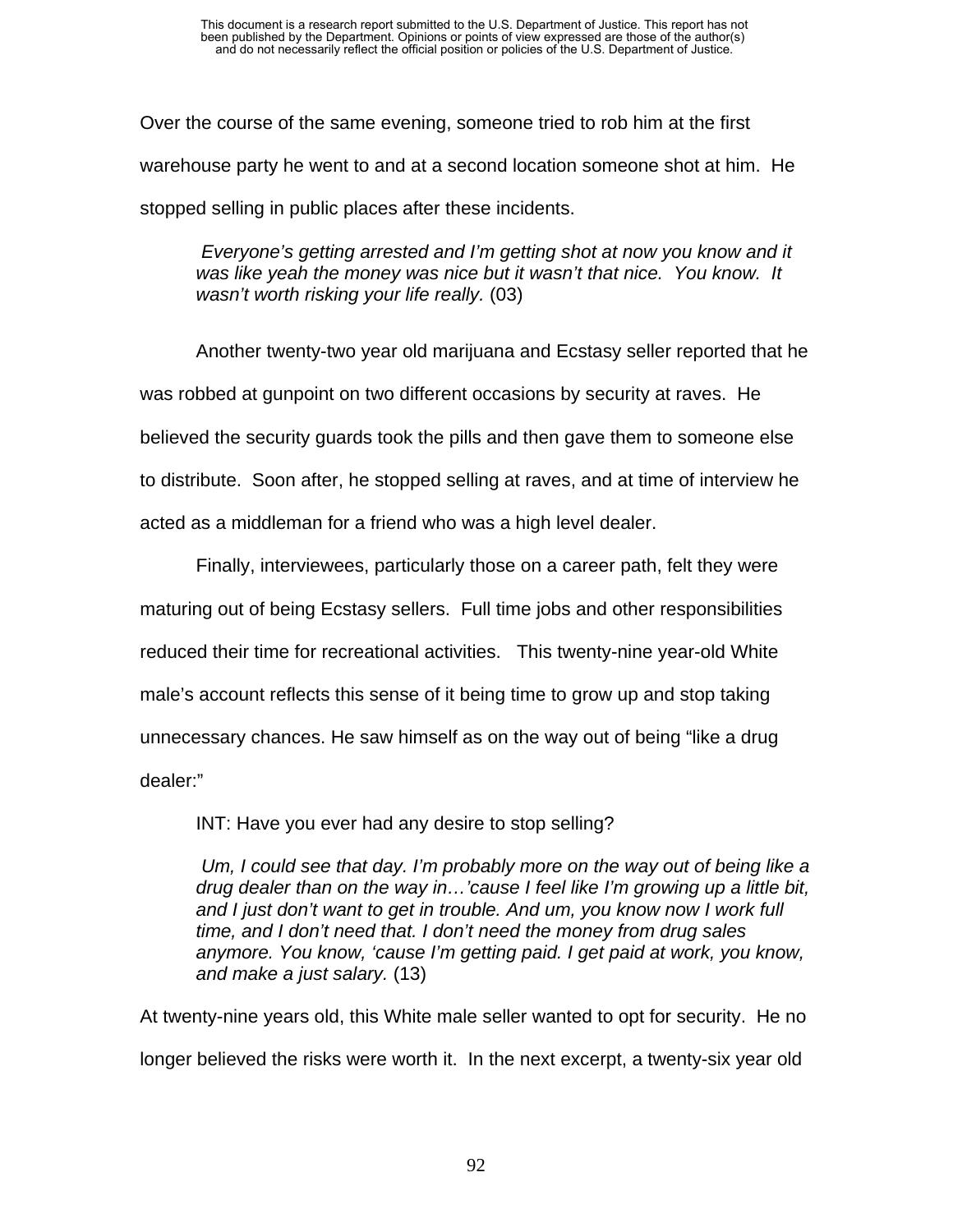White male saw his own and his friends' lifestyles changing. They were not in

college anymore.

*I started noticing that it wasn't secure. I mean I needed to pay my rent. I was working temp jobs up here. I signed up with a temp firm, and I was doing temp jobs while- and then I went out on the weekends and was selling 'e'. And it just- it wasn't- I needed something secure. I needed more money that was secure. And here I was counting on selling my 'e' to make my rent that weekend, and I couldn't sell it because everyone in the place was selling it. And you know, I was like, 'Oh, I need to quit doing this.' And it's sketchy. I've had my turn with the police, and I didn't want to go back there. And that just kind of- I was like, this isn't worth it. I need to take a break. I need to get away from doing it all the time. Um, so I started to wind down. So, I stopped kind of selling it, but I continued to like hang out with that crowd…and I started to move away from selling anything. And I had a full time job.* (05)

 *I was gettin' older. People just wasn't- I wasn't in college anymore. It wasn't a party atmosphere as much anymore. People were working. It was just the sales were dying down, and it just wasn't- it wasn't the lifestyle I was living anymore.* (36)

One twenty-four year old White female seller gave a unique explanation for

wanting to stop selling. During the course of the interview she realized she had

been selling for six years and this made her think it was time to quit.

*Like realistically. I wish I could say I don't want to do it anymore because like, you know, like this study has actually made me realize like, wow, I did it when I was 18. Now I'm 24. That's like 6 years.* (12)

In the questionnaire portion of the interview the top reason given for

wanting to stop selling was legal risks, despite the fact that 96 percent of the

participants believed it was highly unlikely or unlikely they would be arrested for

Ecstasy sales. Upon analyzing the qualitative interviews, we found their reasons

for wanting to stop selling were somewhat more complex. Concerns about

health consequences for their customers, being tired of sales-related stress and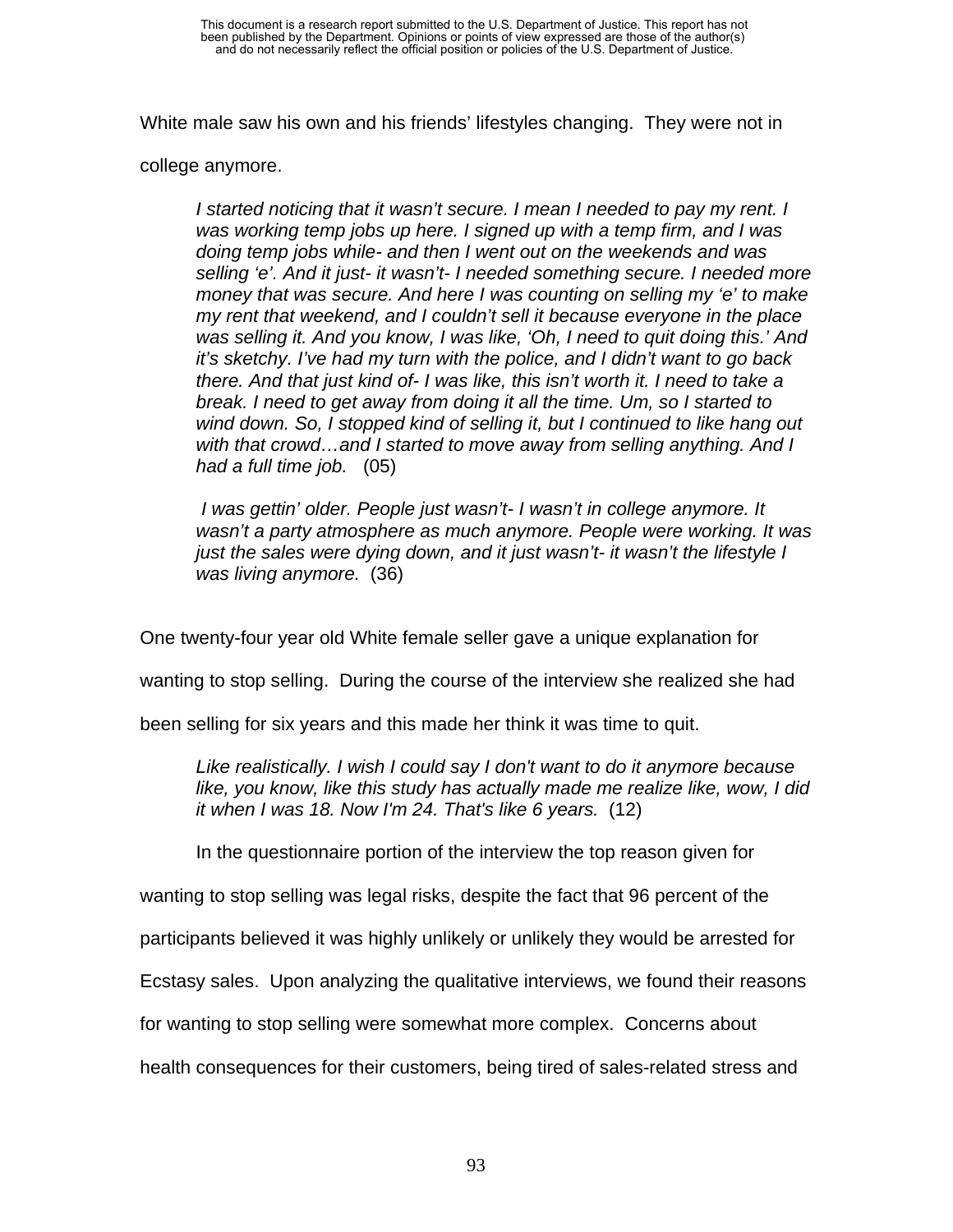burn out from handling difficult customers were all important components of their reasons for wanting to stop selling. For most of the interviewees who were working full time or planning a career, the sense that it was time to grow up and stop taking unnecessary risks was equally pervasive.

# **SUMMARY AND DISCUSSION**

# **Becoming an Ecstasy Seller**

# *Initiation into Ecstasy Sales*

Interviewees were in their early twenties when they began using and selling Ecstasy. Only two interviewees had sold Ecstasy before they began using. We identified three major types of initiation in to Ecstasy selling. The first mode of entrée is conceptualized as drifting into dealing or being an Ecstasy user who knew a seller and began by buying Ecstasy for their friends. The second mode of entrée we called the Established Seller who added Ecstasy to their product line. The third initiation method we have characterized as entrepreneurial or profit motivated. These are sellers who began selling Ecstasy because they believed they could make money doing so.

## **Resisting the Dealer Identity**

The stigma attached to the drug dealer identity inspired our participants to distance themselves from its negative images and to construct more positive identities for themselves. From our interviewees' perspectives, they were not real dealers because they were not full time sellers, only sold to friends and did not market or push their drugs. Further, interviewees ranked themselves as mid or low level sellers irrespective of their actual sales levels. The low level sellers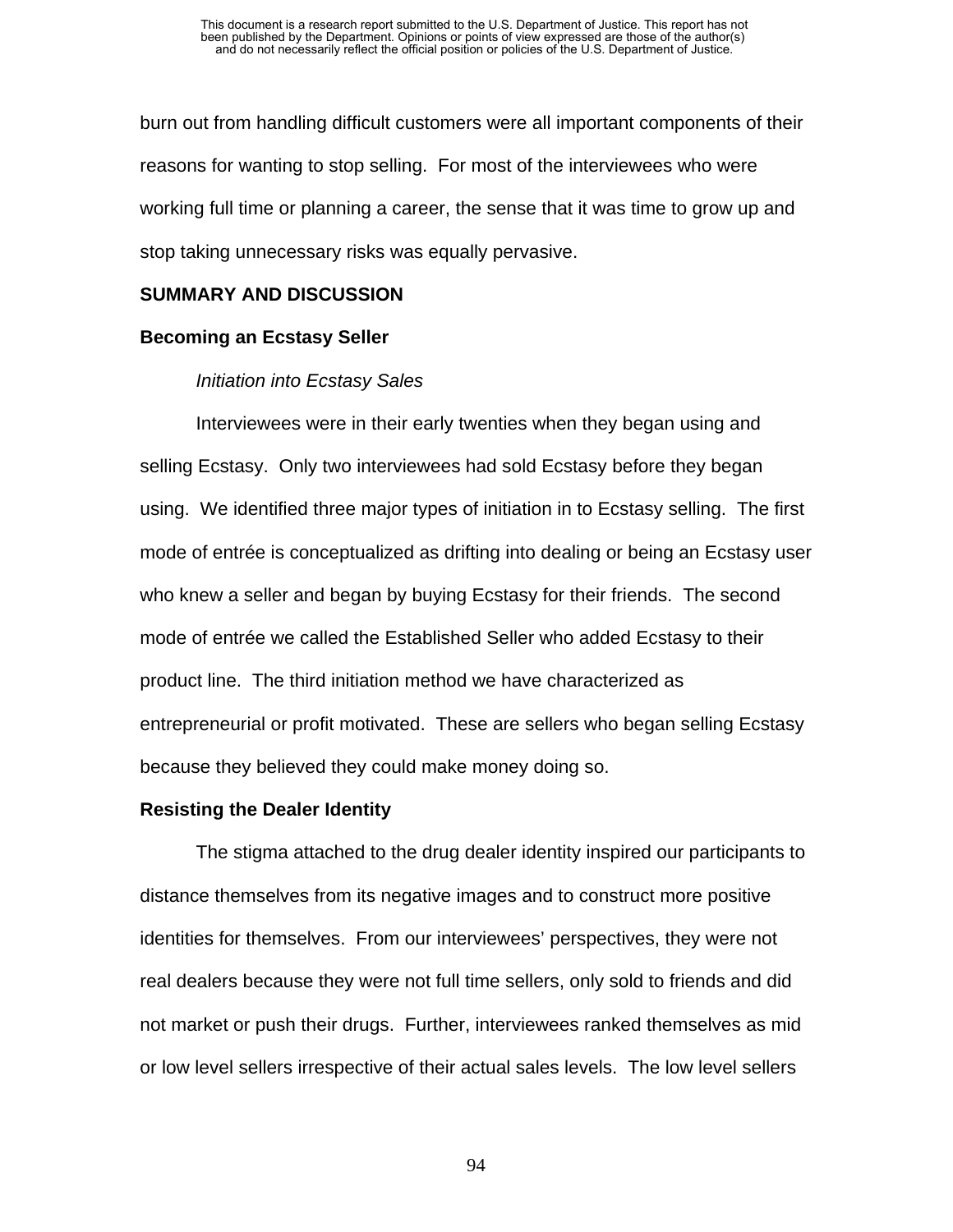reported they were only making "extra money" from drug sales with most of their income coming from conventional sources. Finally, participants felt that the psychoactive properties of the drugs they sold differentiated them from sellers of other drugs. They saw themselves as quality assurance agents for their customers. Ecstasy use was seen as a beneficial experience to be shared with friends.

 Even long term sellers of other drugs saw their Ecstasy sales in a different light. Selling Ecstasy was not perceived to be as criminal or immoral as dealing other drugs because of Ecstasy's benign reputation as an important, perhaps even therapeutic experience. Sellers' stake in conventional worlds precluded their adoption of deviant social identities. Sellers constructed their own identities, labeling themselves service providers, enablers or facilitators. They often took pride in giving their friends positive drug experiences, seeing themselves as providing a service for their communities.

#### *Sales Practices*

Unlike findings from other drug distribution studies, where sellers describe detailed business practices, rules for their operations and contingency plans; the sellers we interviewed had very few rules for themselves or for their customers. Most reported their only precautions were to only sell to friends and to not talk about drugs on the telephone. Participants relied on their friendships with their customers to protect them from theft, violence or police intervention. A majority sold in private or what we call privatized settings, and only two interviewees reported engaging in cutting or adulterating the drugs they sold. Most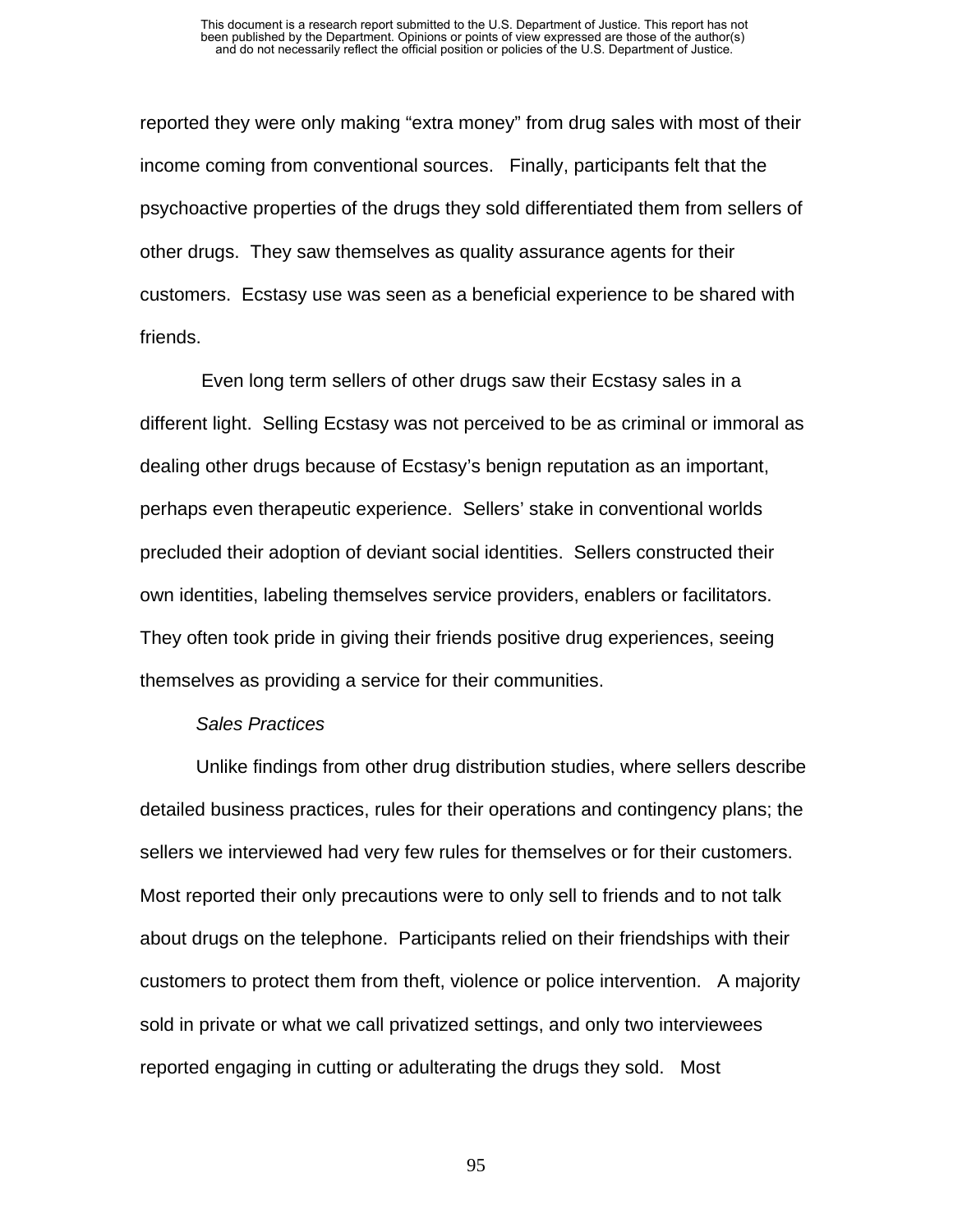participants had few friends who were Ecstasy sellers (average of five percent), which may have hampered the development of more sophisticated business practices. Ecstasy selling was not a daily activity, since most customers used sporadically (on the weekends, for special events or even more infrequently) and sales patterns mirrored customers' use patterns.

#### **Social Relationships Between Sellers and Buyers**

Essentially, for most participants it was their friends who made it possible for them to distribute Ecstasy. When asked who their customers were, 80% (64) replied friends and acquaintances. Not only was it convenient and easy to sell within their social networks, these participants trusted their friends to engage in illicit transactions without provoking problems.

 While it was less common for the sellers in our study to have a close relationship with their suppliers, most interviewees reported having friendly, business relationships. With some exceptions, participants knew very little about where the Ecstasy they sold came from or how their suppliers priced their product. Many adopted a "don't ask, don't tell" policy and were careful not to ask too many questions.

#### **The Role of Ecstasy Branding in the Ecstasy Market**

Early on in the project we learned about the importance of Ecstasy brands in understanding the ways in which interviewees evaluated the quality of the pills they bought and sold. Ecstasy manufacturers choose specific symbols for their pills to convey messages to consumers about their product. As we continued to learn the assortment of brand names for Ecstasy from our interviews and online,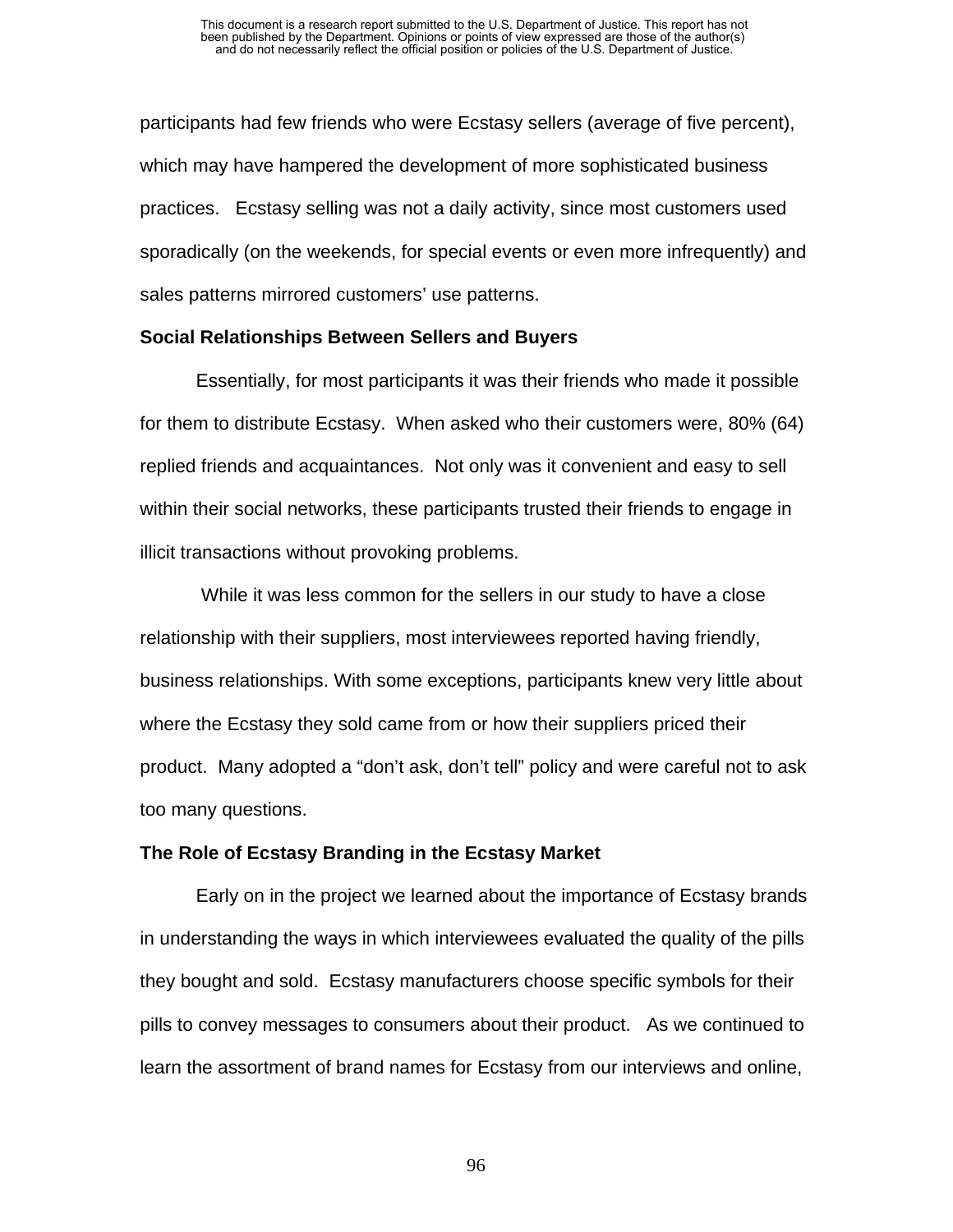#### This document is a research report submitted to the U.S. Department of Justice. This report has not been published by the Department. Opinions or points of view expressed are those of the author(s) and do not necessarily reflect the official position or policies of the U.S. Department of Justice.

it became apparent that there were a few categories of brands used for the marketing of this drug. We divided them into four major categories, although not every brand mentioned or reviewed online fell into one of these groups. The first brand type is designer or status references; some of the examples we came across include: Louis Vuitton, D&G, and Mercedes. Second, there were a number of corporate references in pill brands, including the popular Mitsubishi Ecstasy as well as Motorola. The third type we deemed pop culture since it was clear that popular culture inspired many Ecstasy brand names; Superman and Yellow Decepticons (from the 1980s cartoon series "The Transformers") are just two examples. Finally, there were miscellaneous colors and shapes that characterized some Ecstasy pill brands, like the popular Blue Dolphins and Green Clovers.

The majority of our sample did not test their Ecstasy regularly. When asked if they tested the Ecstasy they sold, only 26 (32%) said they always tested it. The most frequently cited method for testing Ecstasy was "take it yourself." Testing was not a priority to these sellers, but rather trust in their suppliers allowed our participants to feel good about the quality and safety of the ecstasy they were obtaining. Brands were also secondary to a trusting relationship between buyer and seller.

#### *The Internet and Ecstasy Brands*

Our tracking of Ecstasy pill brands online revealed consistent crossover between what we heard from interviewees and what we saw on the websites. While a small number of participants talked about checking specific pills online,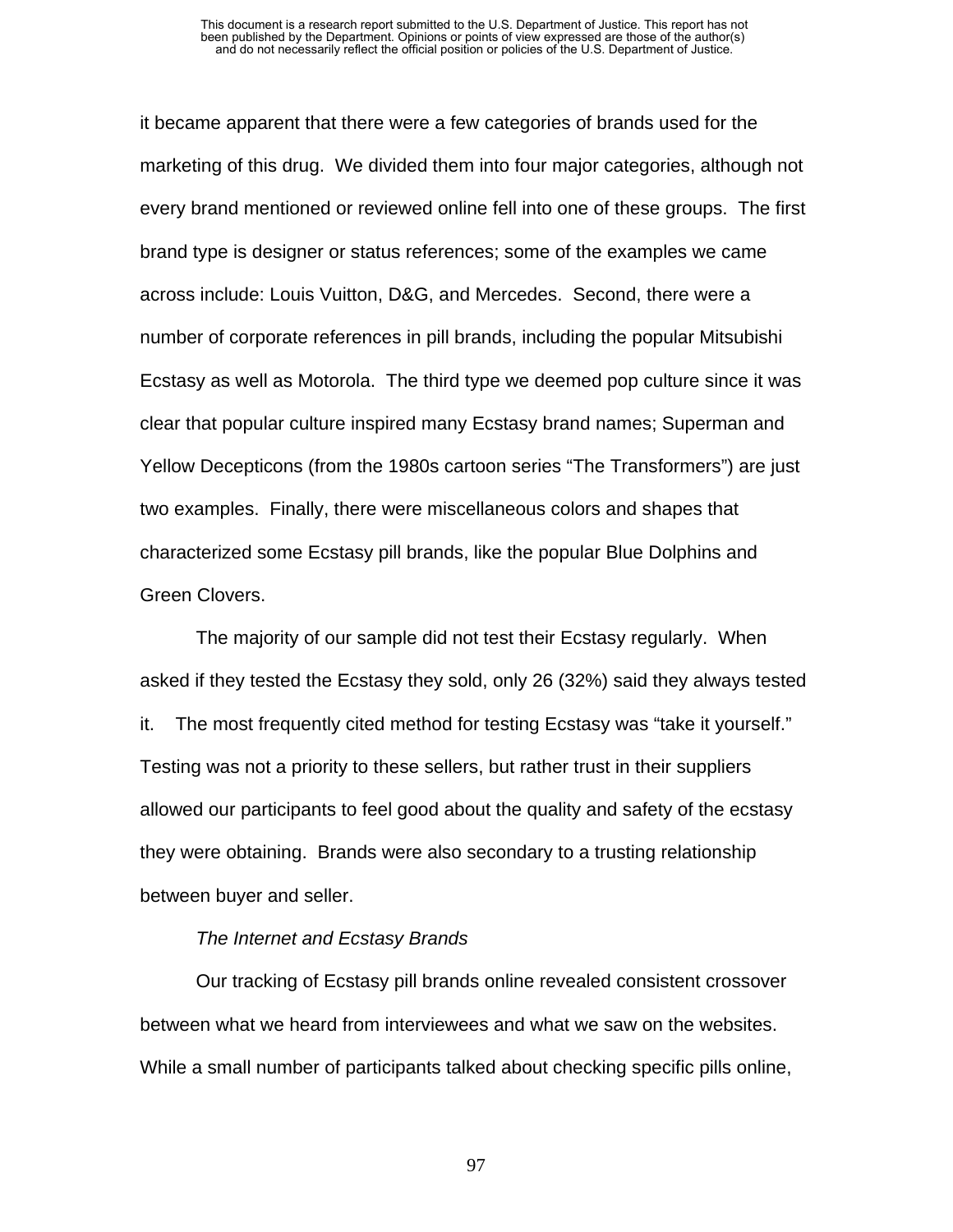the replication of brand names from both our interviews and from online research revealed the widespread nature of this branding phenomenon.

#### **Outcomes of Ecstasy Sales**

#### *Effects of Sales on Distributors Use*

 We knew from our previous studies of cocaine and marijuana sellers that one of the consequences of drug selling is increased, often problematic use by the seller. Ecstasy use patterns did not appear to be related to Ecstasy sales. A number of interviewees claimed to have actually decreased their use as a result of their involvement in the Ecstasy market.

The inability to experience the same euphoria over time and the negative residual effects may explain the interviewees' descriptions of going through "phases" or "streaks" without the regular sustained use patterns common for other drugs (e.g. alcohol, marijuana or cocaine). Long term Ecstasy use is characterized by cycles or phases with peak use periods followed by periods of abstention. Another possible explanation is that Ecstasy, more so than cocaine or marijuana is viewed as a social drug. With regular habitual use, cocaine and marijuana users will begin to use alone. Our interviewees used Ecstasy almost exclusively in social situations. Sellers lost drug sale profits for the sake of using with others. Increases in Ecstasy use are in a sense bounded by the number of social events attended.

#### *Positive Consequences of Ecstasy Use*

The positive consequences of Ecstasy use included enhanced communication, strengthened relationships with people, musical enjoyment and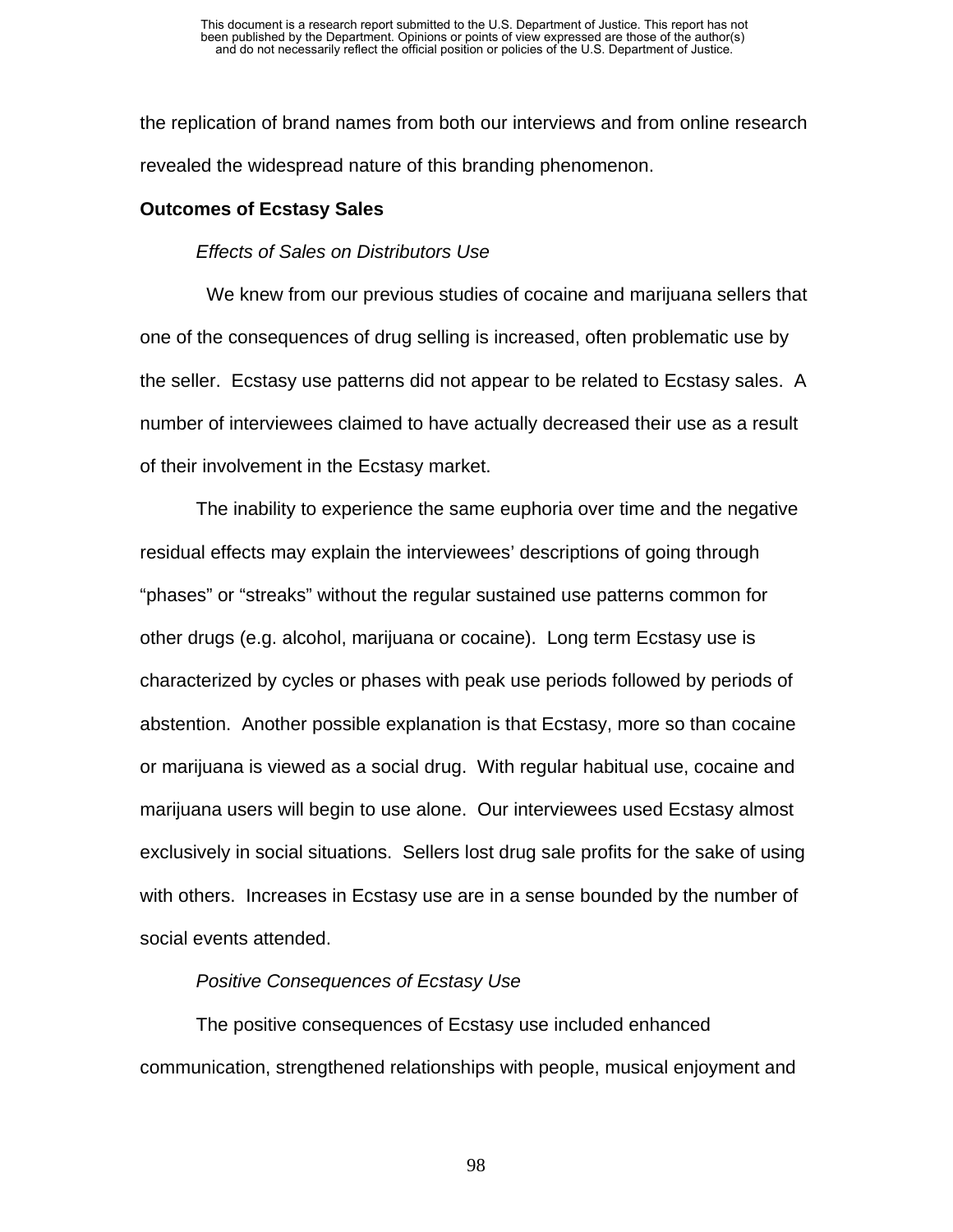in two cases relief from depression. The positive outcomes of selling included social status and increased sociability.

Ecstasy has the reputation on the street as a "sex drug." Interestingly, although participants talked about enjoying the sensual aspects of the experience, about half the sample described the experience as sensual but not necessarily sexual. The other half enjoyed sexual experiences while intoxicated but told us that timing was important, either starting sexual activities before they "came on" or having sex while they were in the comedown period. Women as well as men were equally divided on the issue of Ecstasy and sex.

### *Negative Consequences of Ecstasy Using*

The most troublesome consequence of Ecstasy use was the hangover that followed the next day or two days later. Interviewees did not experience these low feelings after every episode or in the same intensity or duration. Ecstasy hangovers were described from mildly debilitating - feeling tired maybe a little cranky - to serious depression lasting several weeks, even months. Interviewees reported that the severity of the hangover increased with long term (several months) increased levels of use.

#### *Positive Consequences of Ecstasy Selling*

Friends motivated them to begin selling Ecstasy and opportunities to use Ecstasy with their friends kept many of them in business. The psychopharmacological properties of Ecstasy, empathy enhancement and anxiety reduction, enhanced the social bonds between buyer and seller. Ecstasy sellers had positive things to say about selling Ecstasy. They enjoyed giving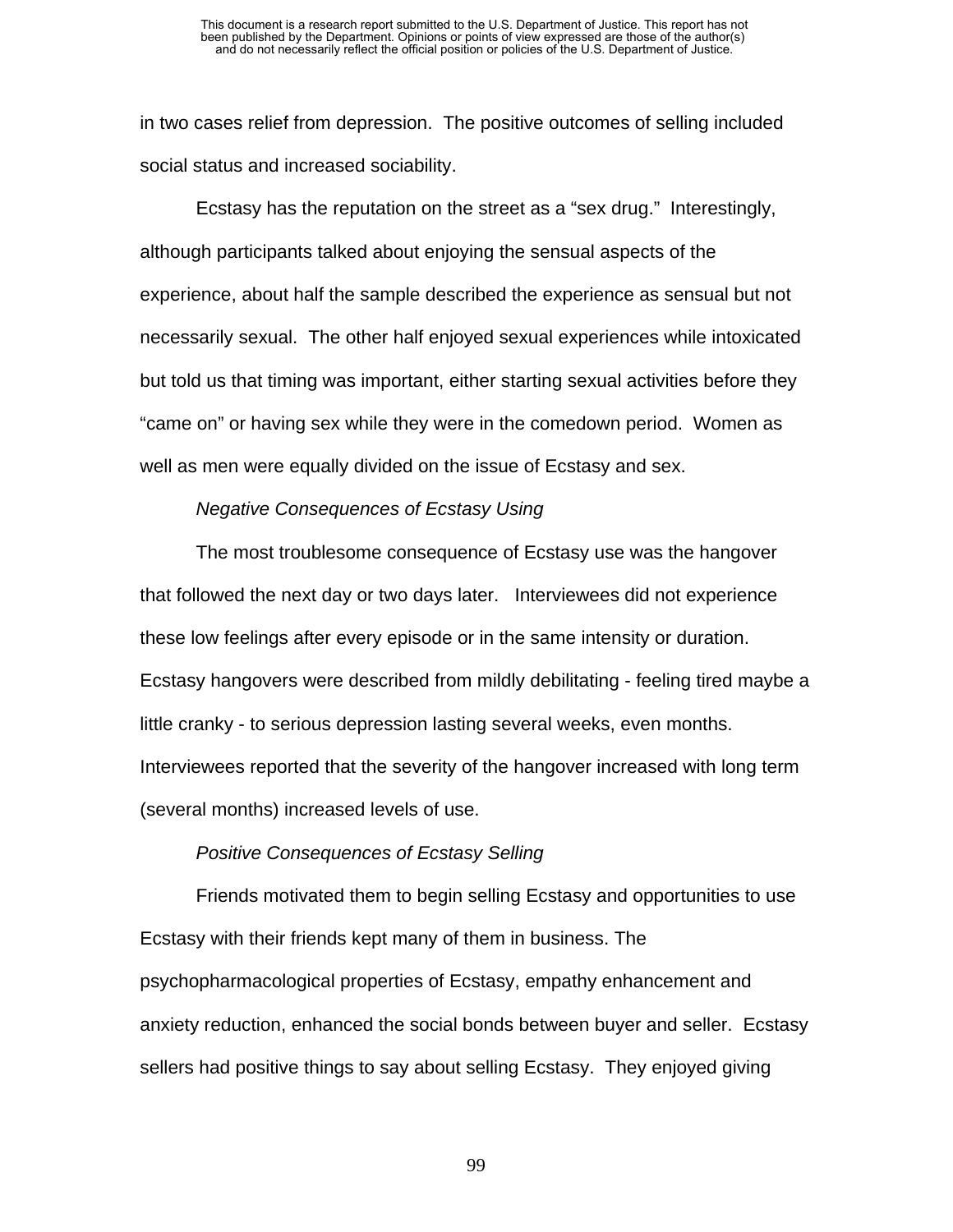their friends a unique experience, and having Ecstasy to sell increased socializing for some and made them feel special or important.

#### *Negative Consequences of Ecstasy Selling*

Selling Ecstasy was not without its problems. Forty-three (54%) reported that they wanted to quit selling, giving a wide variety of reasons; the top four were "high risk," "it's illegal," "don't want to go to jail," and "stress." We were surprised by how little our interviewees knew about the actual legal consequences they could face if they were arrested. When we asked them how likely it was that they would come in contact with law enforcement, 96 percent replied highly unlikely or unlikely. They also had concerns about the potential health consequences for their customers and the problems of handling difficult customers. Very few participants had experienced drug-related violence. But a much more subtle theme emerged, especially for those immersed in legal careers. These sellers wanted to quit dealing because selling Ecstasy no longer fit it into their lifestyles or the lifestyles they aspired to achieve. Interviewees saw themselves maturing out of Ecstasy selling and taking up the conventional social roles that were waiting for them all along.

#### **Criminal Justice Implications**

Ecstasy's unique psychopharmacology, its benign reputation among users and the social relationships between buyers and sellers combine to present challenges to traditional criminal justice interventions. These sellers relied on the rather unsophisticated strategies of only selling to friends and not talking about drugs on the telephone. Even the higher level sellers did not report implementing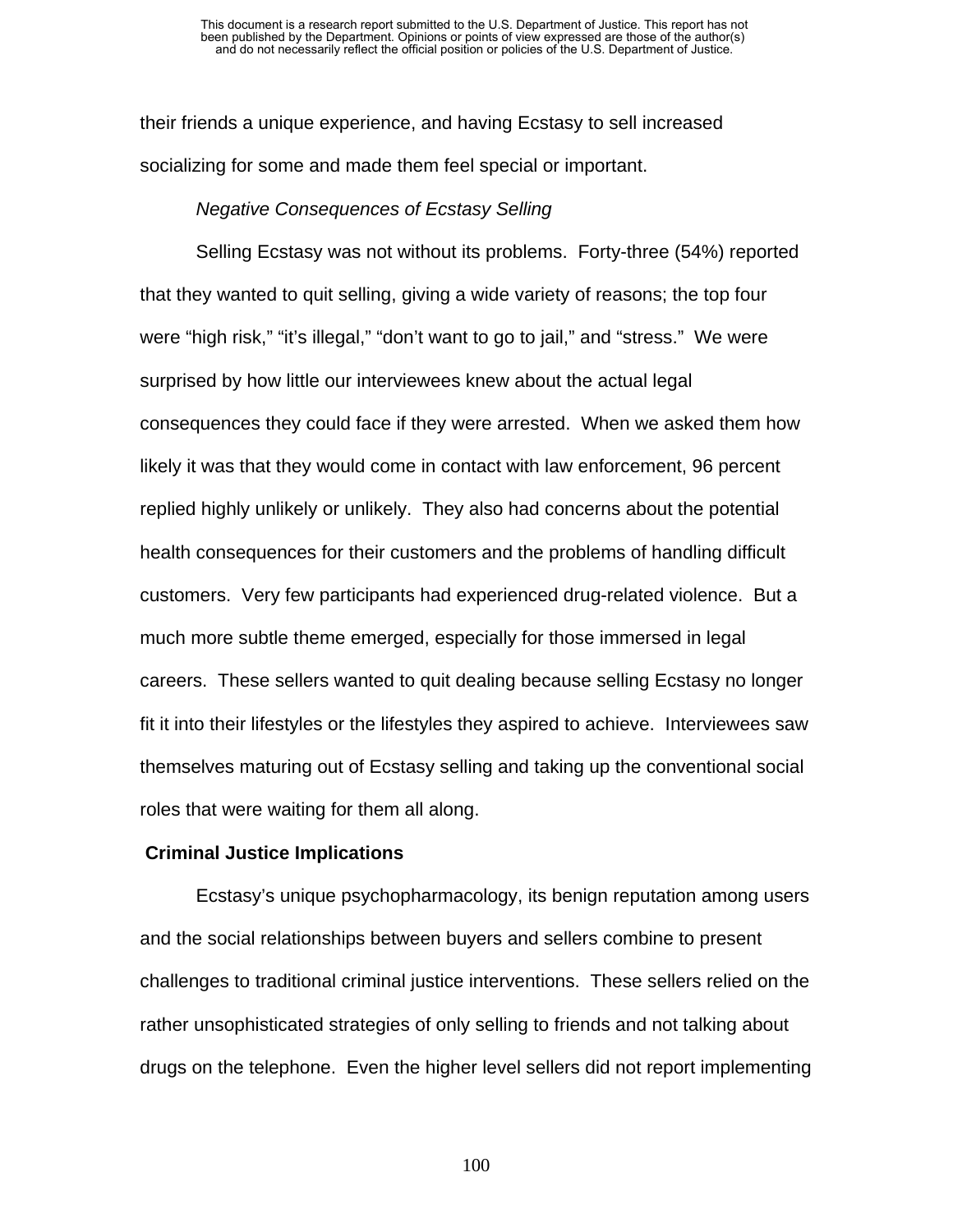strategies like regularly changing phone numbers, using drop spots, renting selling/storage spaces or mailbox addresses that usually characterize drug dealing operations. There was no advance planning in the event of law enforcement intervention like setting aside money for bail and lawyers. Only one of our interviewees was arrested for Ecstasy sales, even though 26 percent were arrested as adults for a variety of offenses. Nonetheless, almost the entire sample (96%) believed it was highly unlikely or unlikely they would experience a law enforcement encounter.

The sporadic nature of the drug transactions presents a further problem. Routines are easier to track for anyone including law enforcement. Transactions were conducted in private settings. All of these respondents were housed so they have the privilege of access to private settings for drug sales. Since 88 percent of the sample was employed they could pick and choose whether or not to make each transaction. Drug sales were not their bread and butter. In fact, Ecstasy sales accounted for only 8 percent of their total monthly income. This was a distinct advantage since every successful criminal (and policeman) knows that going with your instincts is your best protection on the street. Being able to walk away when things do not feel right is a real advantage.

 "Buy and bust" strategies that have been successfully implemented among cocaine, heroin and marijuana distributors may be more difficult to implement in drug markets characterized by social bonding enhanced by the Ecstasy using experience itself. Traditional law enforcement infiltration strategies may be problematic since the market seems to be made up of mostly freelancing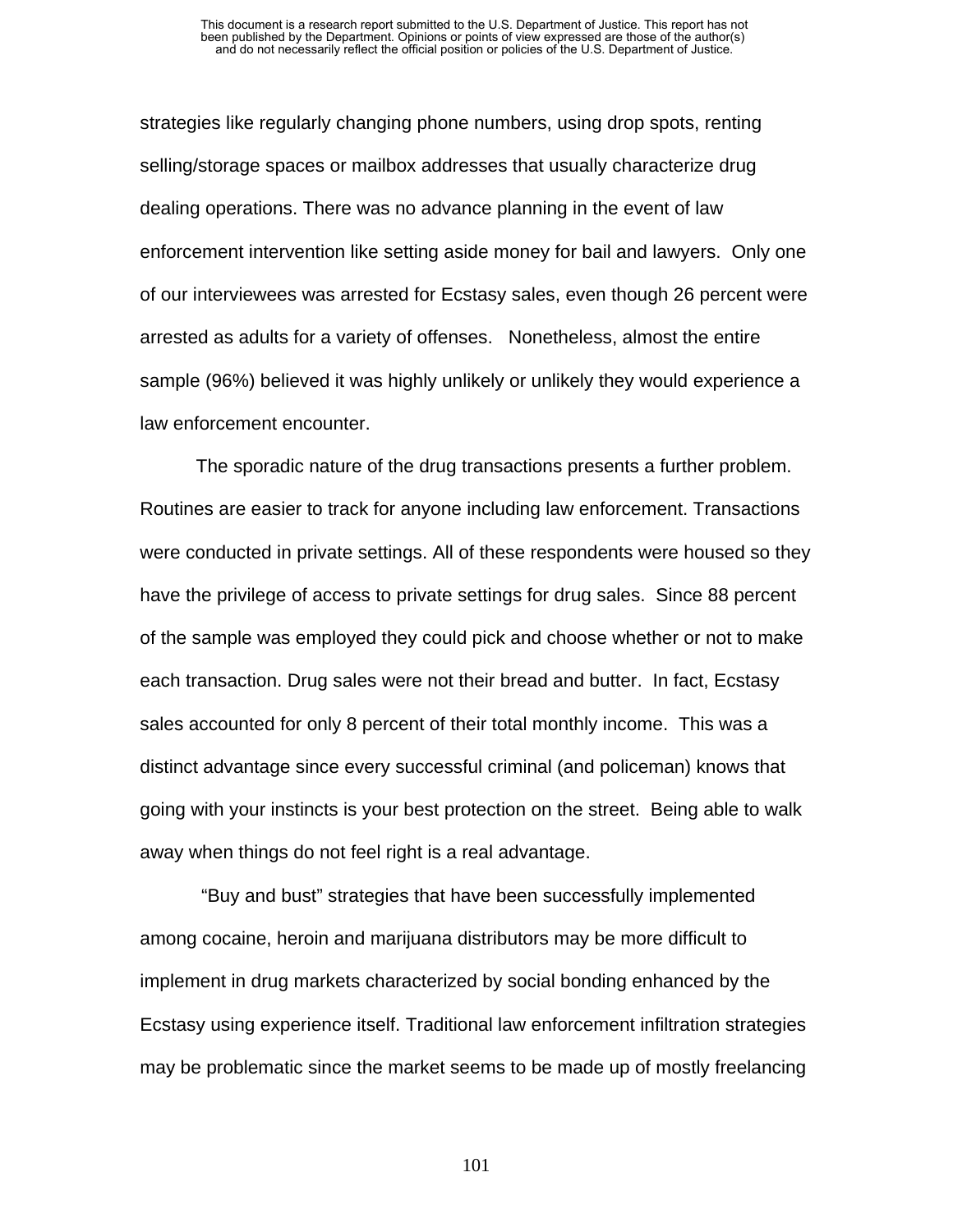sellers with the organized manufacturing or importing operations remaining far away from the street and away from police surveillance.

We found the Internet to be an important source of information about what was available on the street. Despite some sellers' somewhat cynical attitude about brands, they did use them as indicators of pill quality and so did their customers. In order to thoroughly monitor the hundreds of Internet sites, criminal justice resources would be severely stretched.

Interviewees had no idea what the legal penalties for selling Ecstasy were. Twenty-six percent admitted they did not know at all. The remaining 74 percent gave a total of 44 different answers indicating a lack of public knowledge about the legal repercussions of Ecstasy sales. Responses varied in severity from as mild as a fine, or community service to as severe as 10 to 15 years in prison. The advertisement of the actual penalties may work as a deterrent particularly for these relatively privileged sellers. The good news is that Ecstasy use seems to have a built-in limited shelf life. Users have peak use periods followed by periods of abstention. Over time, users seem to tire of the experience. Other studies have reported that Ecstasy use is declining. The bad news is that while these user/seller groups may have been winding down from Ecstasy use and sales, they were becoming interested in powder cocaine as an alternative, seeing cocaine as "less of a commitment time wise" and without the immediate after effects. Out of the frying pan, into the fire.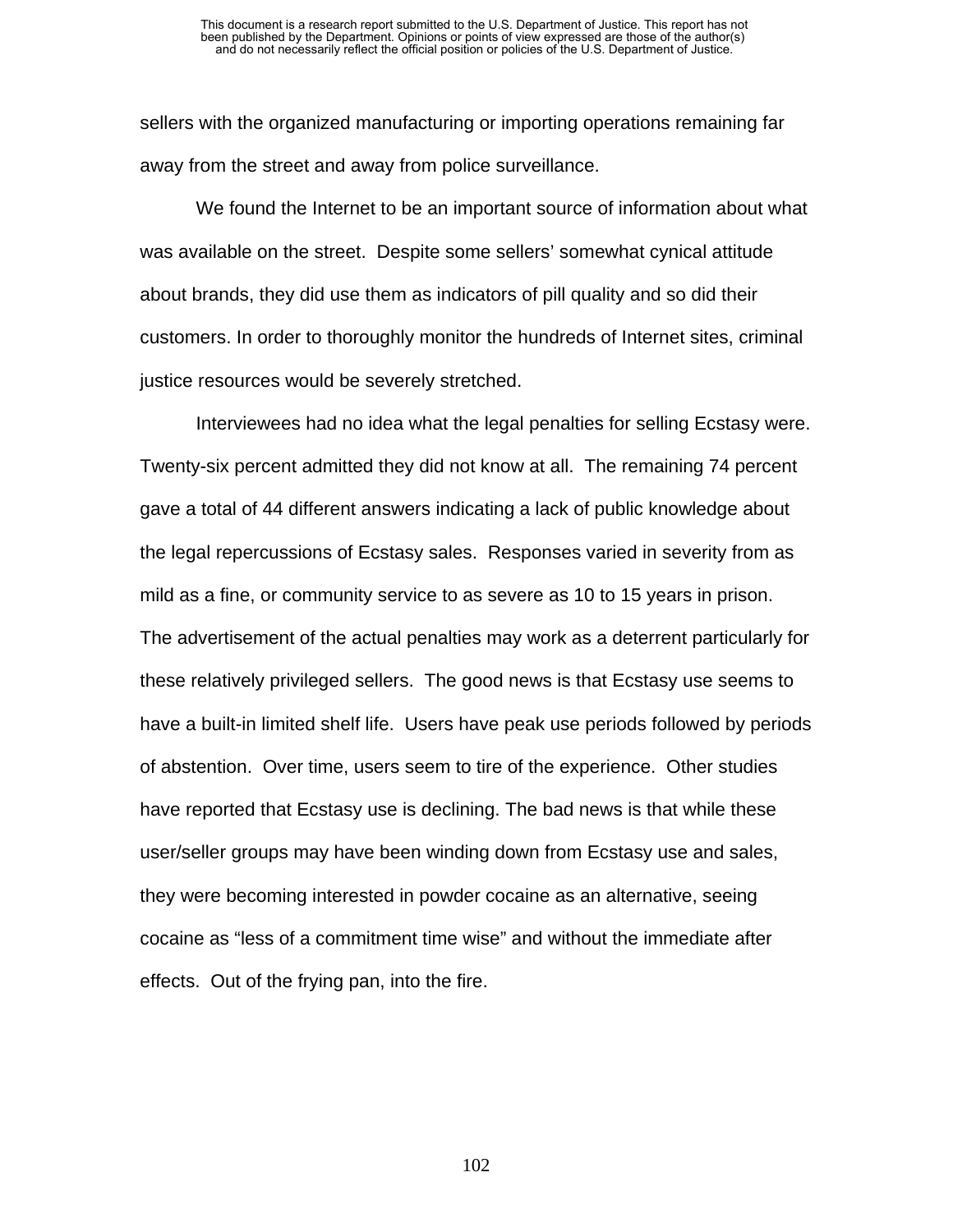# **References**

Adler, P. (1990). Ethnographic research on hidden populations: Penetrating the drug world. The Collection and Interpretation of Data from Hidden Populations. NIDA Monograph 98, 96-112.

AFP (2000). Rave drug 'ecstasy' floods US market, http://www.smh.com.au. 2000.

Agar, M. (1993). Ethnography an Aerial View. National Institute on Drug Abuse: Community Epidemiology Work Group. San Francisco, CA.

Akhtar, S. and N. South (2000). Hidden From Heroin's History: Heroin Use and Dealing within an English Asian Community- A Case Study. Illegal Drug Markets: From Research to Prevention Policy. M. Natarajan and M. Hough. Monsey, NY, Criminal Justice Press. 11: 153-178.

Atkyns, R. L. and G. J. Hanneman (1974). "Illicit drug distribution and dealer communication behavior." Journal of Health and Social Behavior 15(1): 36-43.

Baskin, D., Sommers, I. & Fagan, J.A. (1993). "The Political Economy of Violent Female Street Crime." Fordham Urban Law Journal 20: 401-7.

Beck, J. (1990). The Public Health Implications of MDMA Use. Ecstasy: The Clinical, Pharmacological Neurotoxicological Effects of the Drug MDMA. S. Peroutka. Norwell, MA, Kluwer Academic Publishers.

Beck, J. and P. A. Morgan (1986). "Designer drug confusion: a focus on MDMA." Journal of Drug Education 16(3): 287-302.

Beck, J. and M. Rosenbaum (1990). The scheduling of MDMA ("Ecstacy"). The handbook of drug control in the United States. J. Inciardi. Westport, CT, Greenwood.

Beck, J. and M. Rosenbaum (1994). Pursuit of Ecstasy: The MDMA Experience. Albany, State University of New York Press.

Beck, J. E. (1986). "MDMA: The popularization and resultant implications of a recently controlled psychoactive substance." Contemporary Drug Problems 13(1): 305-313.

Biernacki, P. and D. Waldorf (1981). "Snowball Sampling: Problems, Techniques and Chain-Referral Sampling." Sociological Methods and Research 10(2): 141- 163.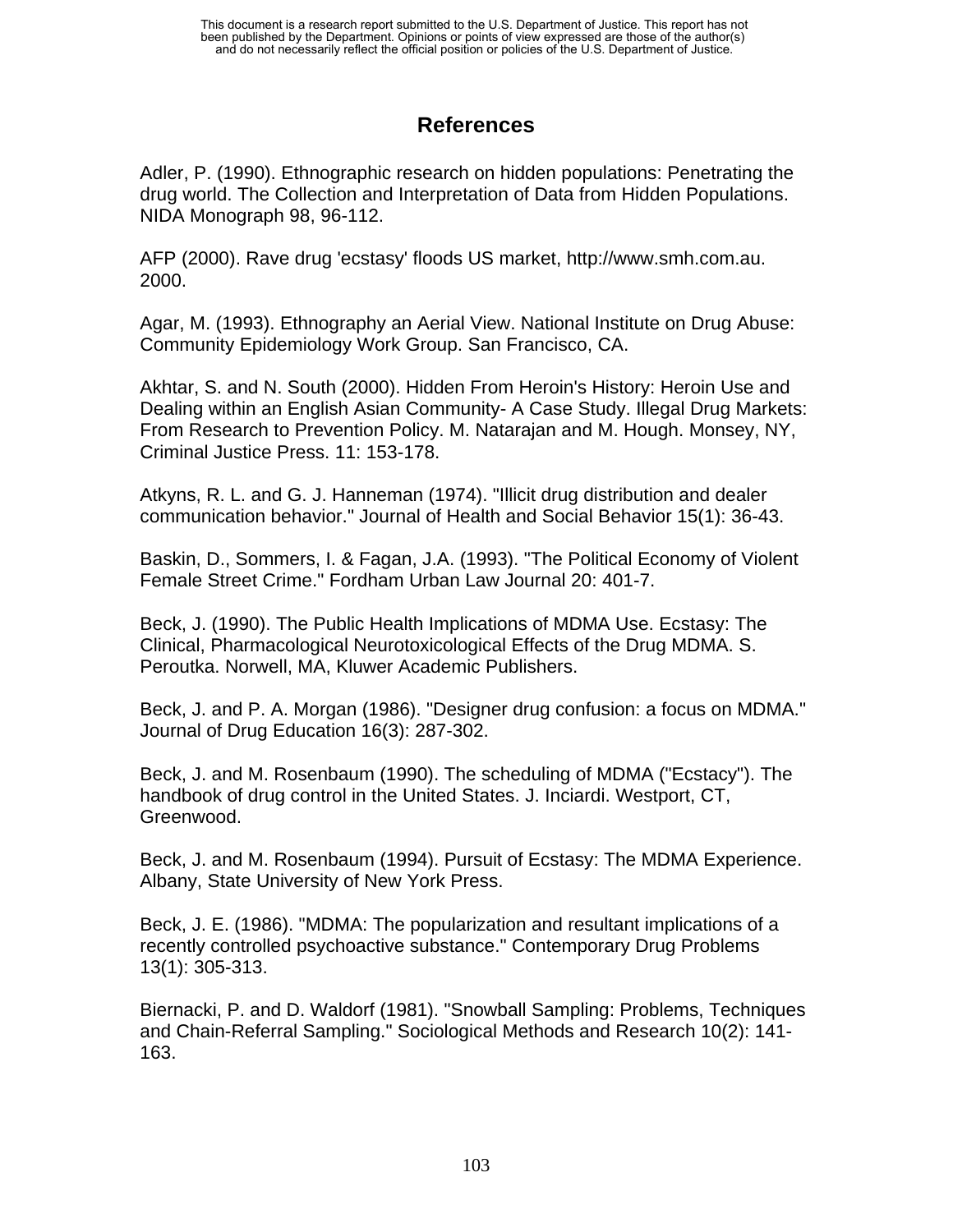Bourgois, P. (1989). "In Search of Horatio Alger: Culture and Ideology in the Crack Economy." Contemporary Drug Problems 16(Winter): 619-649.

Bourgois, P. (1995). In Search of Respect: Selling Crack in El Barrio. Cambridge, UK, Cambridge University Press.

Bourgois, P. and E. Dunlap (1993). Exorcising Sex-for-Crack: An Ethnographic Perspective from Harlem. Crack Pipe as Pimp: An Ethnographic Investigation of Sex-for-Crack Exchanges. M. S. Ratner. New York, Lexington Books: 97-132.

Boyd, C. J., McCabe, S.E. and d'Arcy, H. (2003). "Ecstasy use among college undergraduates: gender, race and sexual identity." Journal of Substance Abuse Treatment 24(3): 209-215.

Buerger, M. E. (1991). Cops and Dealers: Enforcement Strategies Against the Street-Level Drug Trade. Paper presented at the Annual Meeting of the Academy of Criminal Justice Sciences, March 8.

Burgess, C., O'Donohue, A. and Gill, M. (2000). "Agony and ecstasy: A review of MDMA effects and toxicity." European Psychiatry 15(5): 287-94.

Bussis, A., Chittendon, E. and Amarel, M. (1973). Methodology in Educational Evaluation and Research. Princeton, NJ, Educational Testing Service.

Byrne, T., Baker, L.E. and Poling, A. (2000). "MDMA and learning: Effects of acute and neurotoxic exposure in the rat." Pharmacology and Biochemical Behavior 66(3): 501-8.

Calafat, A., Stocco, P., Mendes, F., Simon, J., van de Wijngaart, G., Sureda, M.P., Palmer, A., Maalste, N. and Zavatti, P. (1998). Characteristics and Social Representation of Ecstasy in Europe, IREFREA, European Commission.

Carini, P. (1975). Observation and Description: An Alternative Methodology for the Investigation of Human Phenomena. Grand Forks, University of North Dakota Press.

Cloud, J. (2000). The Lure of Ecstasy. Time. 155.

Coomber, R. (2003). "There's no such thing as a free lunch: How "freebies" and "credit" operate as part of rational drug market activity." Journal of Drug Issues 33(4): 941-962.

Cowan, R. L., Lyoo, I.K., Sung, S.M., Ahn, K.H., Kim, M.J., Hwang, J., Haga, E., Vimal, R.L.P., Lukas, S.E., and Renshaw, P.F. (2003). "Reduced cortical gray matter density in human MDMA (Ecstasy) users: a voxel-based morphometry study." Drug and Alcohol Dependence 72(3): 225-235.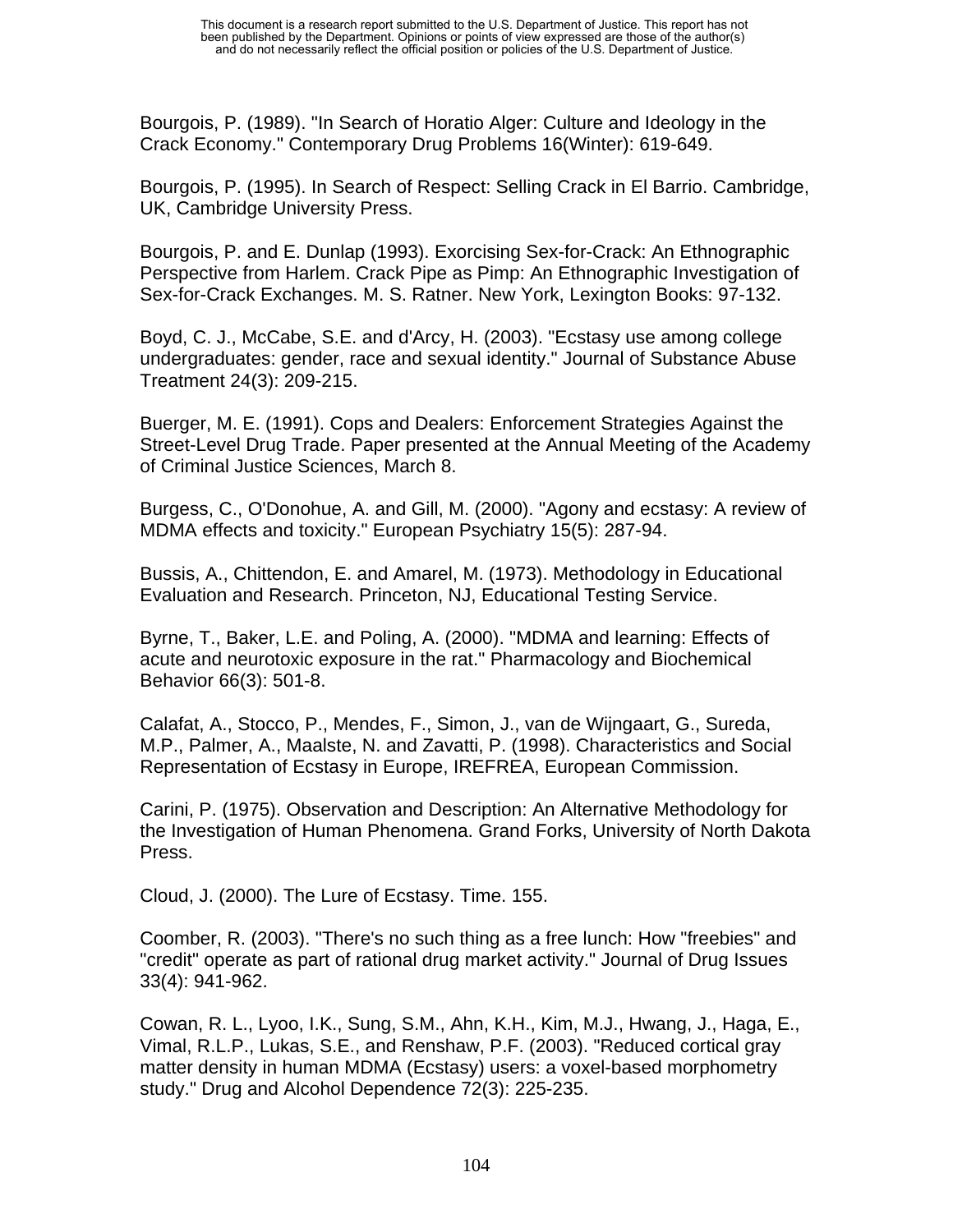Curtis, R. (1998). "The improbable transformation of inner-city neighborhoods: Crime, violence, drugs and youth in the 1990s." The Journal of Criminal Law and Criminology 88(4): 1223-1276.

Curtis, R. and T. Wendel (2000). Toward the Development of a Typology of Illegal Drug Markets. Illegal Drug Markets: From Research to Policy. M. Natarajan and M. Hough. Monsey, NY, Criminal Justice Press. 11: 121-152.

Cuskey, W. R. and R. B. Wathey (1982). Female Addiction. Lexington, Lexington Books.

DanceSafe (2000). Ecstasy Pill Testing, http://www.DanceSafe.org. 2000.

Denton, B. (2001). Dealing: Women in the Drug Economy. Sydney, University of New South Wales Press.

Denzin, N. (1978a). The Logic of Naturalistic Inquiry. Sociological Methods: A Sourcebook. N. Denizen. New York, McGraw-Hill.

Denzin, N. (1978b). The Research Act. New York, McGraw-Hill.

Dobkin de Rios, M. (1990). Hallucinogens: Cross-Cultural Perspectives. Prospect Heights, IL, Waveland Press.

Drug Enforcement Administration (1999). Drug Intelligence Brief: MDMA-Ecstasy. Washington, D.C., Drug Enforcement Administration (Intelligence Division).

Drug Enforcement Administration (2000a). DEA Congressional Testimony of John Andrejko before the Criminal Justice, Drug Policy and Human Resources Subcommittee on September 18, 2000,

http://www.usdoj.gov/dea/pubs/cngrtest/ct091800.htm. 2001.

Drug Enforcement Administration (2000b). DEA Congressional Testimony of Richard A. Fiano before the Caucus on International Narcotics Control on July 25, 2000, http://www.usdoj.gov/dea/pubs/cngrtest/ct072500.htm. 2000.

Dunlap, E., Johnson, B.D. & Manwar (1994). "A successful female crack dealer: Case study of a deviant career." Deviant Behavior 15: 1-25.

Dunlap, E. and B. D. Johnson (1996). "Family and human resources in the development of a female crack-seller career: Case study of a hidden population." Journal of Drug Issues 26(1): 175-198.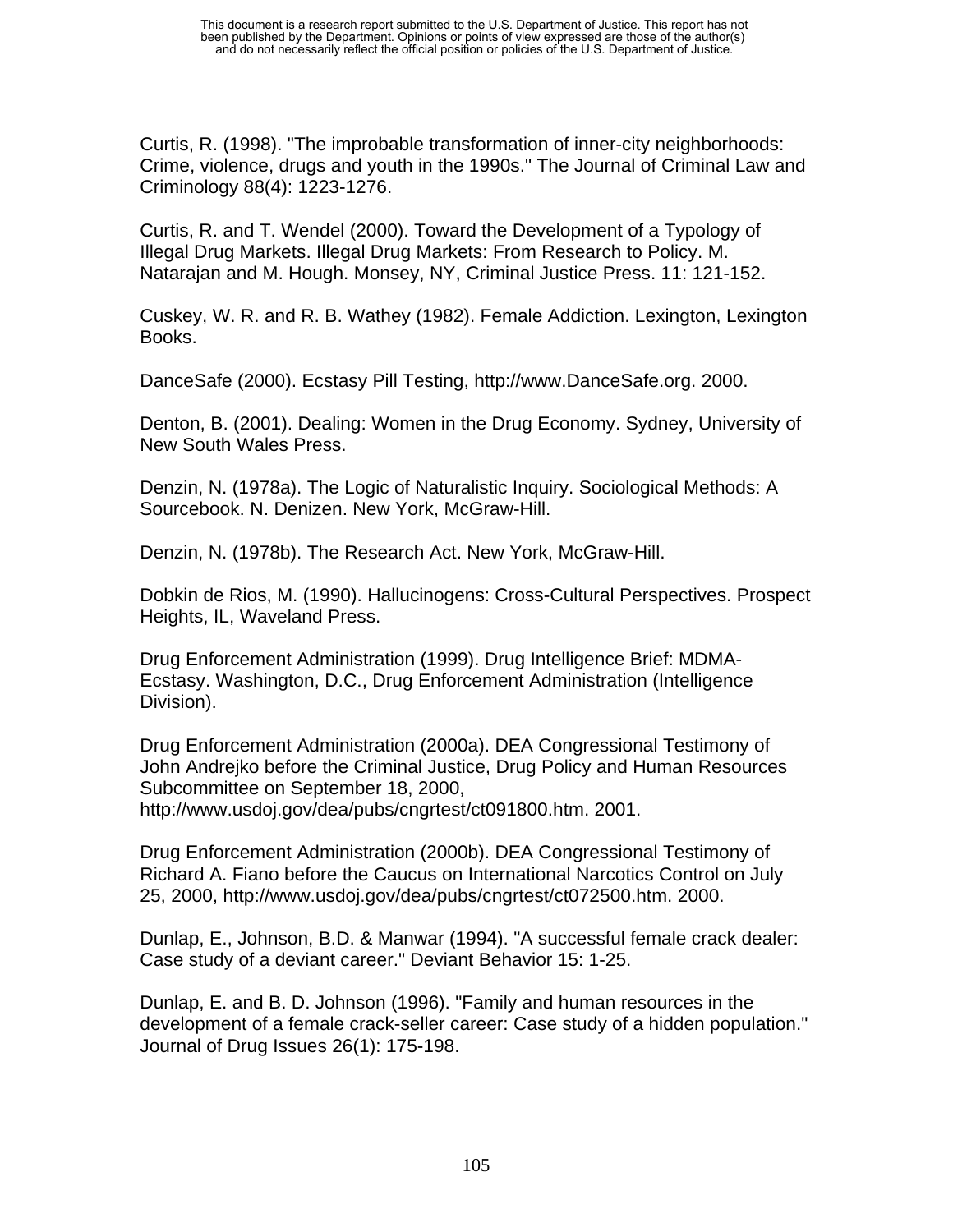Eck, J. E. and J. S. Gersh (2000). Drug Trafficking as a Cottage Industry. Illegal Drug Markets: From Research to Prevention Policy. M. Natarajan and M. Hough. Monsey, NY, Criminal Justice Press. 11: 241-272.

Eiserman, J., Singer, M., Schensul, J. and Broomhall, L. (2003). "Methodological Challenges in Club Drug Research." Practicing Anthropology 25(3): 19-22.

Erowid (2000a). PMA Health, http://www.erowid.org/chemicals/pma/pma health.shtml. 2000.

Erowid (2000b). DOB Effects, http://www.erowid.org/chemicals/dob/dob effects.shtml. 2000.

European Monitoring Centre for Drugs and Drug Addiction (1999). 1999 Annual Report on the State of the Drugs Problem in the European Union. Luxembourg, Office for Official Publications of the European Communities.

Fagan, J. (1989). "The Social Organization of Drug Use and Drug Dealing Among Urban Gangs." Criminology 27(4): 633-670.

Fagan, J. (1994). "Women and drugs revisited: Female participation in the cocaine economy." Journal of Drug Issues 24(2): 179-225.

Fagan, J. (1995). "Women's careers in drug use and drug selling." Current Perspectives on Aging and the Life Cycle 4: 155-190.

Falck, R. S., Carlson, R.G., Wang, J., and Siegal, H.A. (2004). "Sources of information about MDMA (3,4-methylenedioxymethamphetamine): perceived accuracy, importance, and implications for prevention among young adult users." Drug and Alcohol Dependence (corrected proof in press).

Forsyth, A. J. (1995). Ecstasy and Illegal Drug Design: A New Concept in Drug Use. Centre for Research on Drug Misuse. Glasgow, UK, http://www.drugtext.org/library/articles/956311.html.

Forsyth, A. J. (1996). "Places and patterns of drug use in the Scottish dance scene." Addiction 91(4): 511-21.

Fournier, S. (1998). "Consumers and Their Brands: Developing Relationship Theory in Consumer Research." Journal of Consumer Research 24(4): 343-373.

Fox, K. and T. Thompson (1997). London clubbers benefit from 'E' tests. Time Out. (December 17-31).

Garfinkel, H. (1967). Studies in Ethnomethodology. Englewood Cliffs, NJ, Prentice-Hall.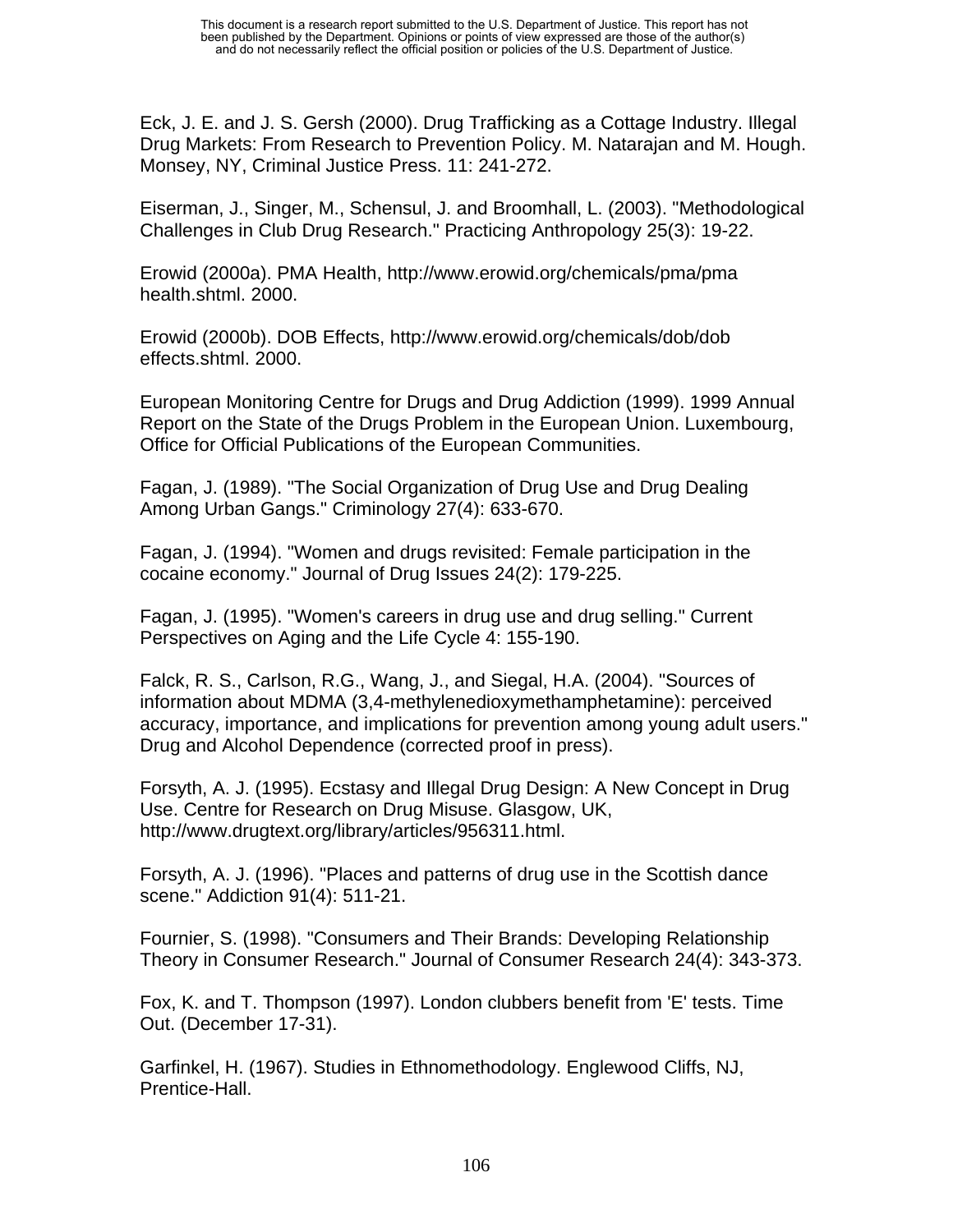Glaser, B. and A. Strauss (1967). The Discovery of Grounded Theory. Chicago, Aldine.

Goldstein, P., Lipton, D., Preble, E., Sobel, I., Miller, T., Abbott, W., Paige, W. and Soto, F. (1984). "The Marketing of Street Heroin in New York City." Journal of Drug Issues 14(3): 553-566.

Gouzoulis-Mayfrank, E., Daumann, J., Tuchtenhagen, F., Pelz, S., Becker, S., Kunert, H.J., Fimm, B & Sass, H. (2000). "Impaired cognitive performance in drug free users of recreational ecstasy (MDMA)." Journal of Neurology and Neurosurgic Psychiatry 68(6): 719-725.

Greer, G. R. and R. Tolbert (1990). The therapeutic use of MDMA. Ecstasy: The Clinical, Pharmacological and Neurotoxicological Effects of the Drug MDMA. S. J. Peroutka. Boston, Kluwer: 21-35.

Gruppo Abele (2003). Synthetic Drugs Trafficking in Three European Cities: Major Trends and the Involvement of Organised Crime. Turin, Italy, Gruppo Abele.

Hagedorn, J. M. (1994). "Homeboys, dope fiends, legits and new jacks." Criminology 32(2): 197-219.

Halpern, J. H., Pope, H.G., Jr., Sherwood, A.R., Barry, S., Hudson, J.I., and Yurgelun-Todd, D. (2004). "Residual neuropsychological effects of illicit 3,4 methylenedioxymethamphetamine (MDMA) in individuals with minimal exposure to other drugs." Drug and Alcohol Dependence In press.

Hamid, A., Curtis, R., McCoy, K., McGuire, J., Conde, A., Bushell, W., Lindenmayer, R., Brimberg, K., Maia, S., Abdur-Rashid, S. and Settembrino, J. (1997). "The heroin epidemic in New York City: Current status and prognoses." Journal of Psychoactive Drugs 29(4): 375-391.

Henry, J. A. (1992). "Ecstasy and the dance of death." British Medical Journal 305(6844): 5-6.

Inciardi, J., Lockwood, D. & Pottieger, A.E. (1983). Women and Crack-Cocaine. New York, Macmillan.

Inciardi, J. (1986). The War on Drugs: Heroin, Cocaine, Crime and Public Policy. Palo Alto, CA, Mayfield Publishing.

Inciardi, J. and L. D. Harrison (1998). Heroin In The Age of Crack Cocaine. Los Angeles, Sage Publications.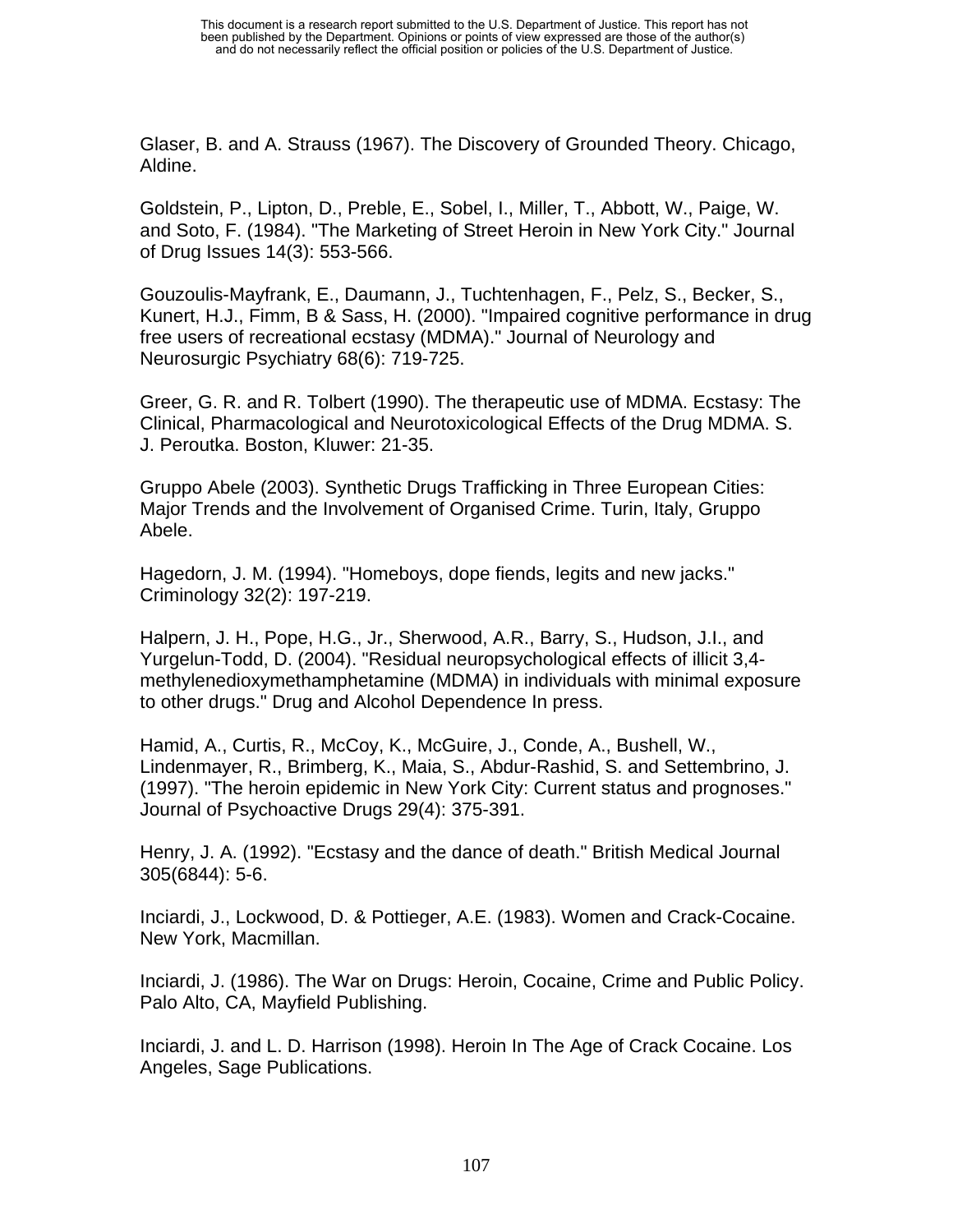Jacobs, B. A. (1999). "Crack to Heroin?" British Journal of Criminology 39(4): 555.

Johnson, B. (1973). Marijuana Users and Drug Subcultures. New York, Wiley.

Johnson, B., Hamid, A. and Sanabria, H. (1992). Emerging Models of Crack Distribution. Drugs, Crime, and Social Policy: Research, Issues, and Concerns. T. Mieczkowski. Boston, MA, Allyn and Bacon.

Johnson, B., Dunlap, E. and Tourigny, S.C. (2000). Crack Distribution and Abuse in New York. Illegal Drug Markets: From Research to Prevention Policy. M. Natarajan and M. Hough. Monsey, NY, Criminal Justice Press. 11: 19-58.

Kleiman, M. (1988). Crackdowns: The Effects of Intensive Enforcement on Retail Heroin Dealing. Drugs, Crime, and Social Policy: Research, Issues, and Concerns. T. Mieczkowski. Boston, MA, Allyn and Bacon.

Klitzman, R. L., Greenberg, J.D., Pollack, L.M. and Dolezal, C. (2002). "MDMA ('ecstasy') use, and its association with high risk behaviors, mental health, and other factors among gay/bisexual men in New York City." Drug and Alcohol Dependence 66(2): 115-125.

Knutsson, J. (2000). Swedish Drug Markets and Drug Policy. Illegal Drug Markets: From Research to Prevention Policy. M. Natarajan and M. Hough. Monsey, NY, Criminal Justice Press. 11: 179-202.

Krane, J. (1999). Airport Ecstasy Seizures Break Records, http://www.APBnews.com. 2000.

Lenton, S., Boys, A. and Norcross, K. (1997). "Raves, drugs and experience: Drug use by a sample of people who attend raves in Western Australia." Addiction 92(10): 1327-1337.

Lenton, S. and P. Davidson (1999). "Raves, drugs dealing and driving: qualitative data from a West Australian sample." Drug and Alcohol Review 18(2): 153-161.

Levitt, S. D. and S. A. Venkatesh (2000). "An economic analysis of a drug-selling gang's finances." The Quarterly Journal of Economics Vol. XX: 755-789.

Lofland, J. (1971). Analyzing Social Settings. Belmont, CA, Wadsworth.

Matza, D. (1964). Delinquency and Drift. New York, Wiley.

Matza, D. (1969). Becoming Deviant. Englewood Cliffs, NJ, Prentice-Hall.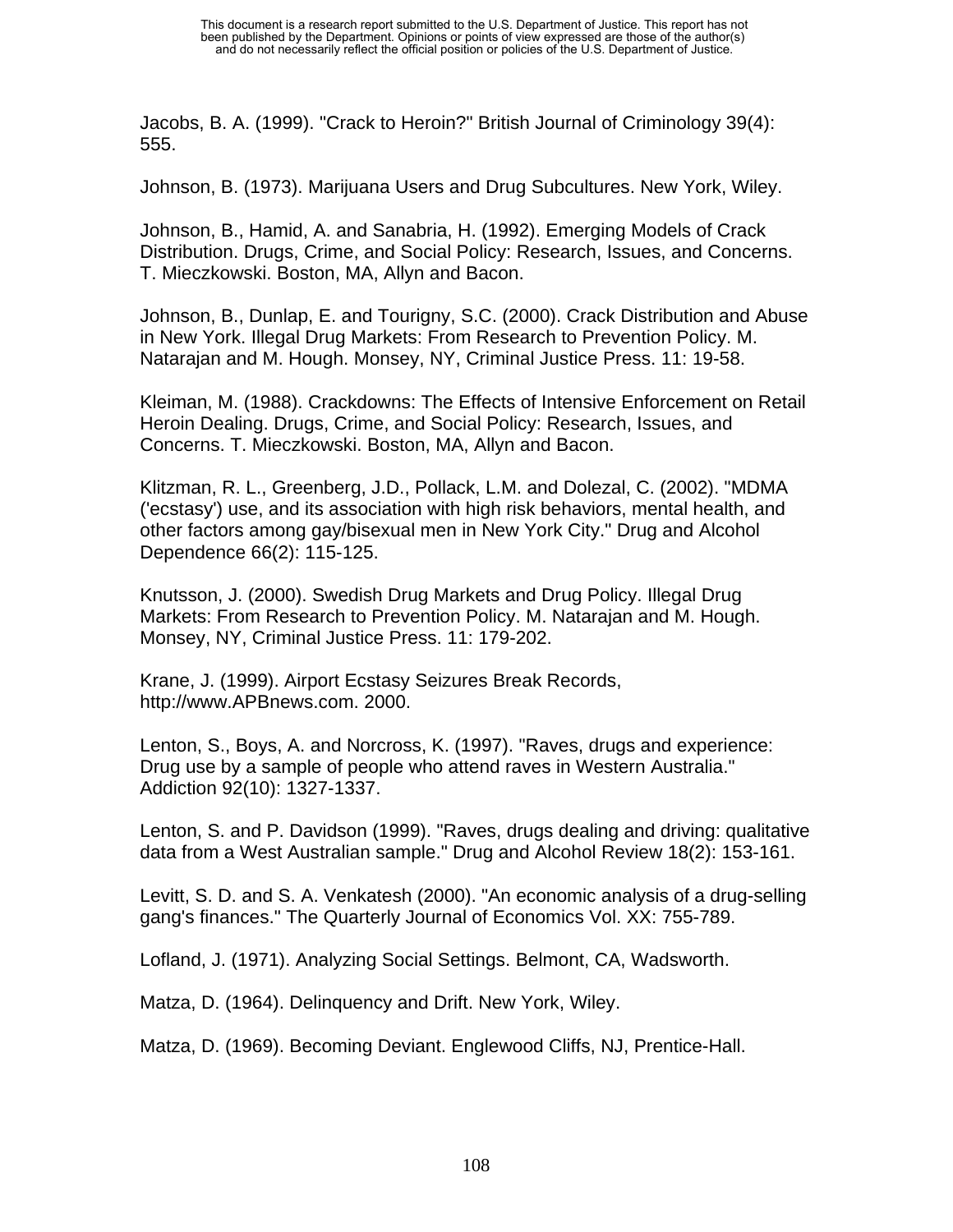McCormick, C. (2003). High Art: From Psychedelic Signs to Branding Ecstasy, http://www.sidestreet.org/sitestreet/carlo/carlo1/html. 2003.

McElrath, K. and K. McEvoy (2002). "Negative experiences on Ecstasy: the role of drug, set and setting." Journal of Psychoactive Drugs 34(2): 199-208.

McPhee, M. (2000). Ecstasy changes the fight against drugs. Denver Post. Denver.

Mieczkowski, T. (1990). The Operational Styles of Crack Houses in Detroit. Drugs and Violence: Causes, Correlates and Consequences. M. De La Rosa, Lambert, E. and Gropper, B. Rockville, MD, National Institute on Drug Abuse. NIDA Research Monograph 103.

Mieczkowski, T. (1994). "The experiences of women who sell crack: Some descriptive data from the Detriot crack ethnography project." Journal of Drug Issues 24(2): 227-248.

Milroy, C. M. (1999). "Ten years of 'ecstasy'." Journal of the Royal Society of Medicine 92: 68-72.

Murphy, S. (1987). "Intravenous Drug Use and AIDS: The Social Economy of Needle Sharing." Contemporary Drug Problems 14(3): 373-393.

Murphy, S., Reinarman, C. and Waldorf, D. (1990). "Drifting Into Dealing: Becoming a Cocaine Seller." Qualitative Sociology 13(4): 321-343.

Murphy, S. (1994). Using Qualitative Methods to Evaluate Needle Exchange. Proceedings from the National Research Council Workshop on Needle Exchange and Bleach Distribution Programs, National Research Council, Institute of Medicine, National Academy Press.

Murphy, S. and K. Arroyo (2000). Women as Judicious Consumers of Drug Markets. Illegal Drug Markets: From Research to Prevention Policy. M. Natarajan and M. Hough. Monsey, NY, Criminal Justice Press. 11: 101-120.

Murphy, S. and M. Rosenbaum (1999). Pregnant Women on Drugs: Combating Stereotypes and Stigma. New Jersey, Rutgers University Press.

National Institute on Drug Abuse (1999). "Facts about MDMA (Ecstasy)." NIDA Notes 14(4).

National Institute on Drug Abuse (2000). Infofax: Ecstasy, http://www.nida.nih.gov/Infofax/ecstasy.htm. 2000.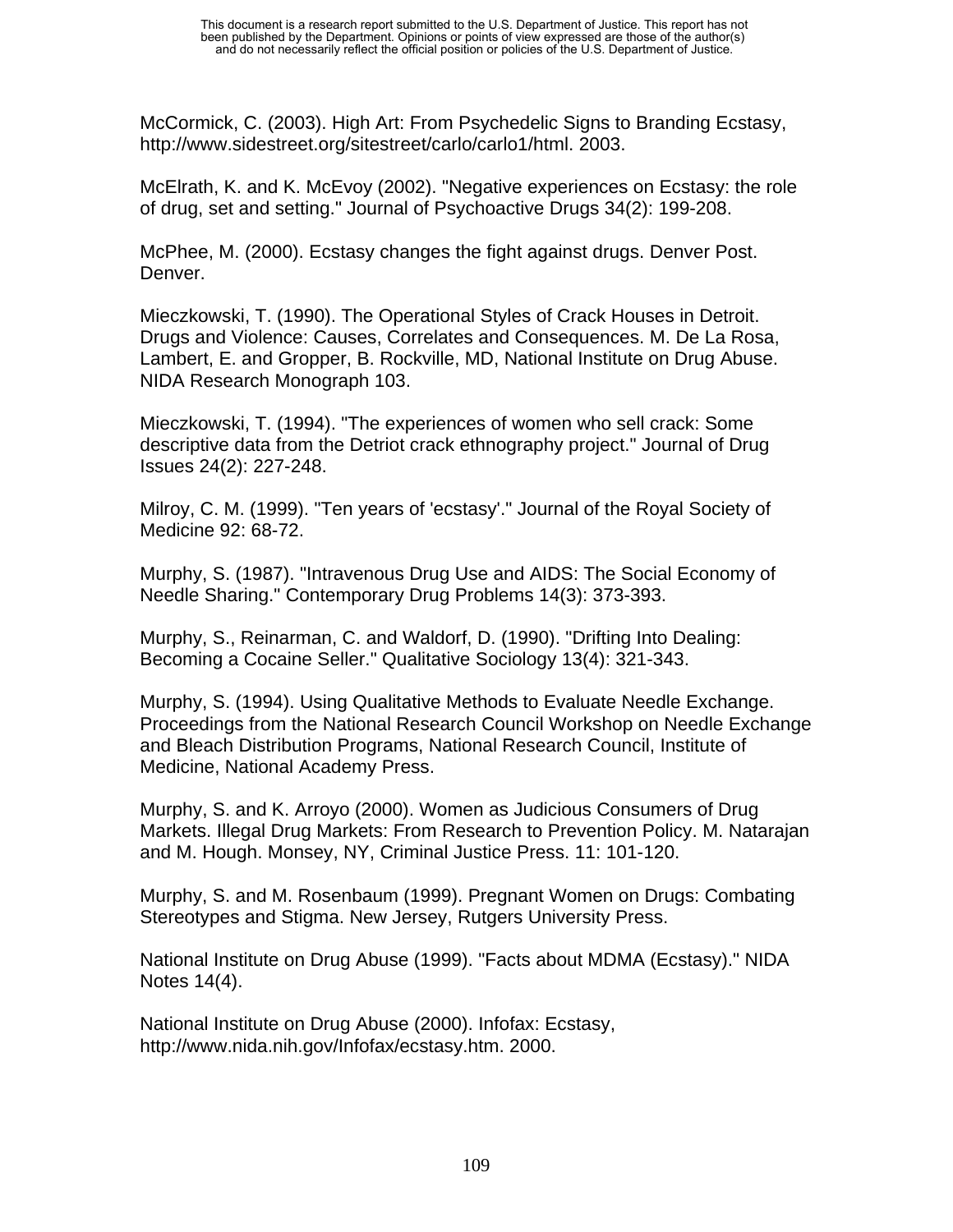Nichols, D. E. (1986). "Differences between the mechanism of action of MDMA, MBDB, and the classic hallucinogens. Identification of a new therapeutic class: Entactogens." Journal of Psychoactive Drugs 18(4): 305-313.

Nichols, D. E. and R. Oberlender (1990). Structure activity relationships of MDMA and related compounds: A new class of psychoactive compounds? Ecstasy: The Clinical, Pharmacological and Neurotoxicological Effects of the Drug MDMA. S. J. Peroutka. Boston, Kluwer: 105-132.

ONDCP (2001). National Drug Control Strategy: 2001 Annual Report. Washington, D.C., Office of National Drug Control Policy.

Parker, H. (2000). How Young Britons Obtain Their Drugs: Drugs Transactions at the Point of Consumption. Illegal Drug Markets: From Research to Prevention Policy. M. Natarajan and M. Hough. Monsey, NY, Criminal Justice Press. 11: 59- 82.

Parrot, A. C., Sisk, E. and Turner, J.J. (2000). "Psychobiological problems in heavy 'ecstasy' (MDMA) polydrug users." Drug and Alcohol Dependency 60(1): 105-10.

Pearson, G., Ditton, J., Newcombe, R. & Gilman, M. (1991). "Everything Starts with an 'E': An Introduction to Ecstasy Use by Young People in Britain." Druglink 6(6): 10-11.

Pedersen, W. and A. Skrondal (1999). "Ecstasy and new patterns of drug use: A normal population study." Addiction 94(11): 1695-706.

Peroutka, S. J. (1990). Recreational use of MDMA. Ecstasy: The Clinial, Pharmacological and Neurotoxicological Effects of the Drug MDMA. S. J. Peroutka. Boston, Kluwer: 53-62.

Push and M. Silcott (2000). The Book of E: All About Ecstasy. New York, Omnibus.

Redhead, S. (1993). Rave Off: Politics and Deviance in Contemporary Youth Culture, Avebury.

Reneman, L., Booij, J., Schmand, B., van den Brink, W. and Gunning, B. (2000). "Memory disturbances in "Ecstasy" users are correlated with an altered barin serotonin neurotransmission." Psychopharmacology 148(3): 322-4.

Rengert, G., Chakravorty, S., Bole, T. and Henderson, K. (2000). A Geographic Analysis of Illegal Drug Markets. Illegal Drug Markets: From Research to Prevention Policy. M. Natarajan and M. Hough. Monsey, NY, Criminal Justice Press. 11: 219-240.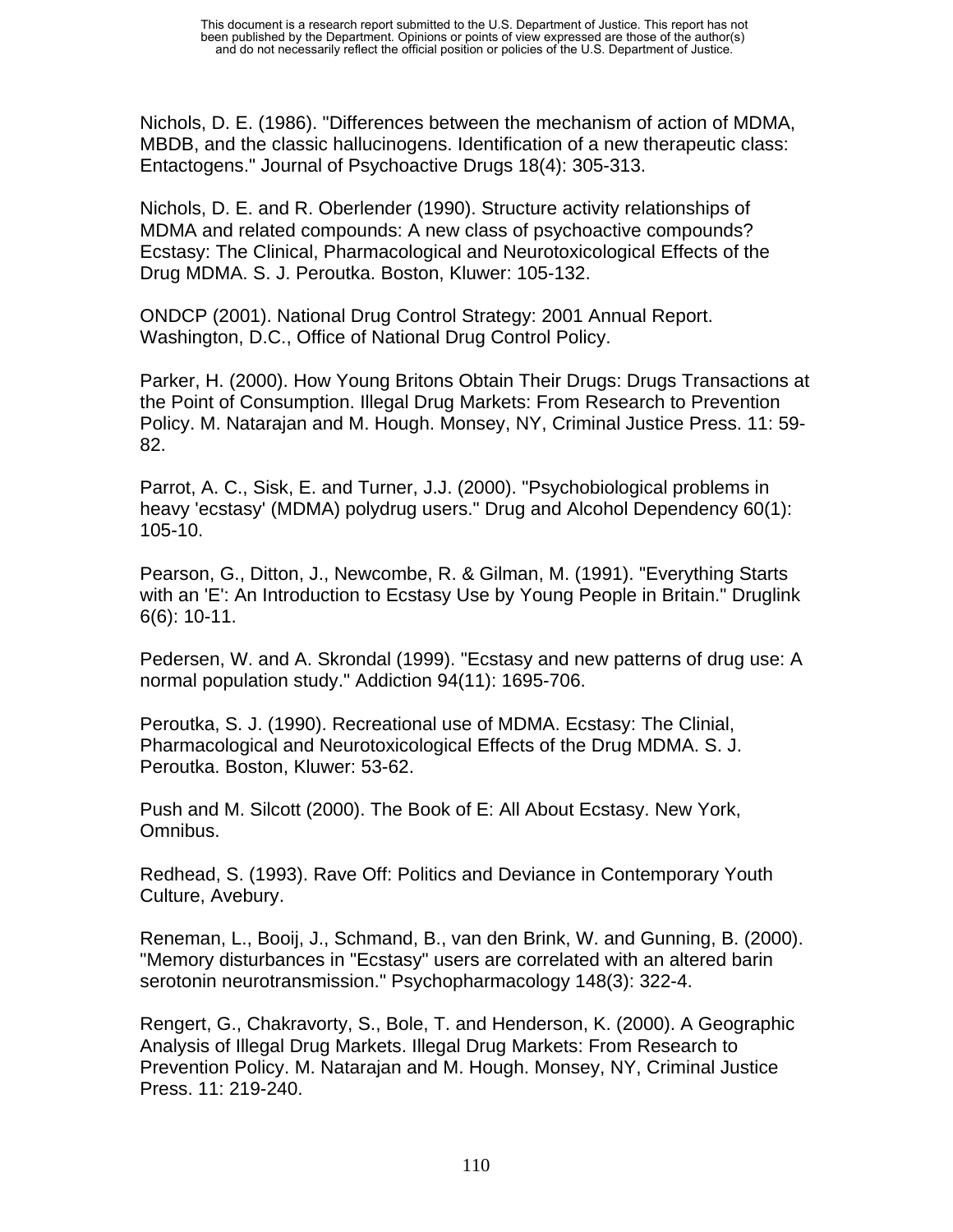Reuter, P., MacCoun, R. and Murphy, P. (1990). Money from Crime: A Study of the Economics of Drug Dealing in Washington, D.C. Santa Monica, CA, RAND-Drug Policy Research Center.

Reynolds, S. (1999). Generation Ecstasy: Into the World of Techno and Rave Culture. New York, Routledge.

Rodgers, J. (2000). "Cognitive performance among recreational users of "ecstasy"." Psychopharmacology 151(1): 19-24.

Rosenbaum, M., Morgan, P. and Beck, J.E. (1995). Ethnographic notes on ecstasy use among professionals. The American Drug Scene: An Anthology. J. Inciardi and K. McElrath. Los Angeles, Roxbury: 189-193.

Rosenbaum, M. and R. Doblin (1991). Why MDMA Should Not Have Been Made Illegal (Chapter 6). The Drug Legalization Debate. J. Inciardi, SAGE Publications. 7.

Ruggiero, V. (2000). Criminal Franchising: Albanians and Illicit Drugs in Italy. Illegal Drug Markets: From Research to Prevention Policy. M. Natarajan and M. Hough. Monsey, NY, Criminal Justice Press. 11: 203-218.

Sales, P. and S. Murphy (2000). "Surviving Violence: Pregnancy and Drug Use." Journal of Drug Issues 30(4).

Saunders, N. (1993). E for Ecstasy. London, http://www.ecstasy.org/books/e4x/.

Saunders, N. (1997). Ecstasy Reconsidered. London.

Schifano, F., Leoni, M., Martinotti, G., Rawaf, S., & Rovetto, F. (2003). "Importance of Cyberspace for the Assessment of the Drug Abuse Market: Preliminary Results from the Psychonaut 2002 Project." CyberPsychology & Behavior 6(4): 405-410.

Schmued, L. C. (2003). "Demonstration and localization of neuronal degeneration in the rat forebrain following a single exposure to MDMA." Brain Research 974(1-2): 127-133.

Seymour, R. B. (1986). MDMA. San Francisco, Haight Ashbury Publications.

SFPolitics.com (2004). SF Politics Resources. San Francisco, http://sfpolitics.com/html/sfpolitics/sfresources.cfm. 2004.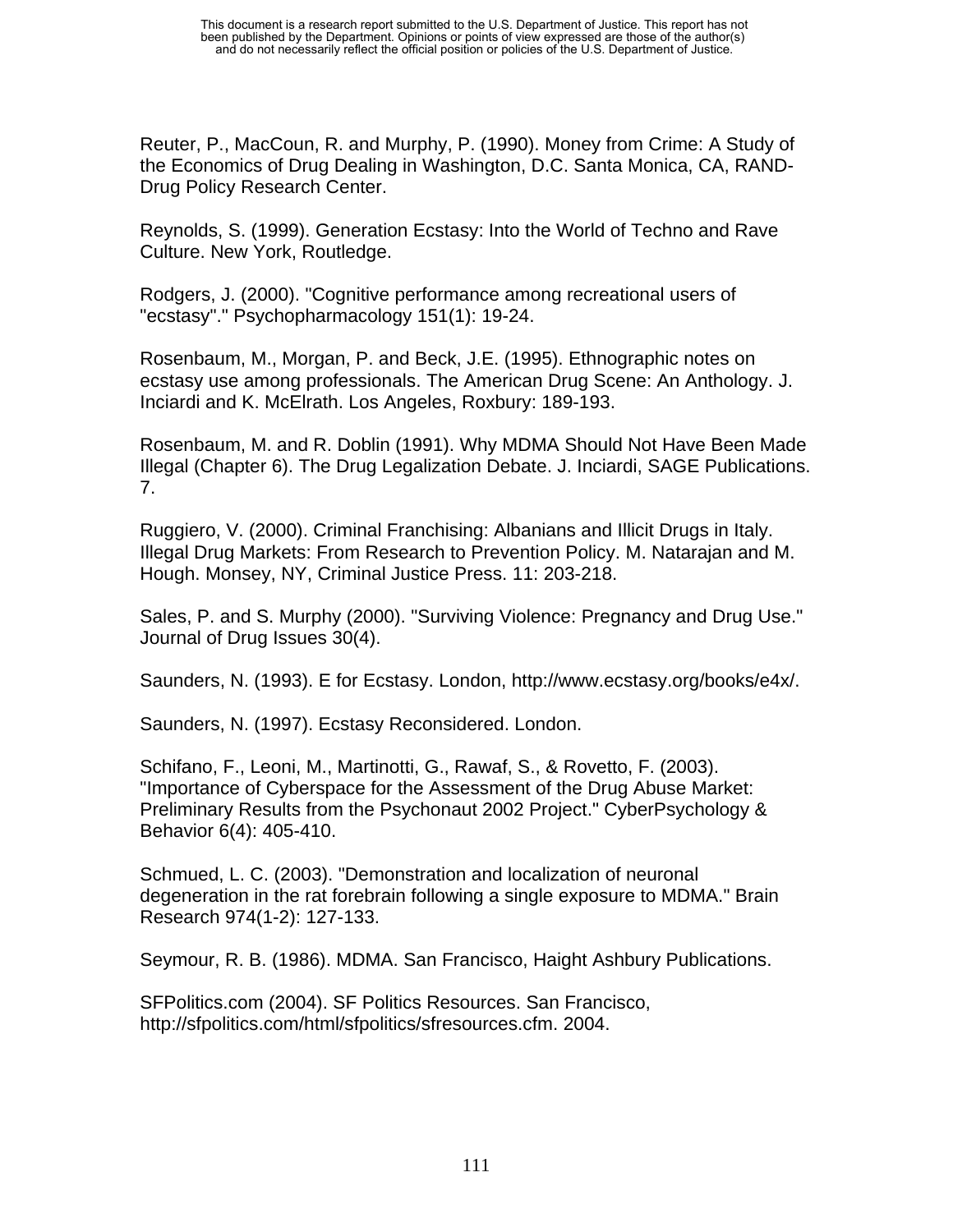Sherlock, K., Wolff, K., Hay, A.W. & Conner, M. (1999). "Analysis of illicit ecstasy tablets: implications for clinical management in th accident and emergency department." Journal of Accident and Emergency Medicine 16(3): 194-7.

Shulgin, A. (1985). "What is MDMA?" PharmChem Newsletter 14(3): 3-5, 10-11.

Shulgin, A. and A. Shulgin (1991). PhlKAL (Phenethylamines I have known and loved): A Chemical Love Story. Berkeley, Transform Books.

Silcott, M. (1999). Rave America: New School Dancescapes. Toronto, ECW Press.

Simpson, M. (2003). "The relationship between drug use and crime: a puzzle inside an enigma." International Journal of Drug Policy 14: 307-319.

Spradley, J. (1979). The ethnographic interview. New York, Holt, Rinehart and Winston.

Sprague, J. E., Preston, A.S., Leifheit, M., and Woodside, B. (2003). "Hippocampal serotonergic damage induced by MDMA (ecstasy): effects on spatial learning." Physiology and Behavior 79(2): 281-287.

Strauss, A. and J. Corbin (1990). Basics of Qualitative Research. Newbury Park, CA, Sage Publications.

The Christian Science Monitor (2000). Party-Drug Scene: 'E' Trade Spreads Largely Unchecked, Partnership for a Drug-Free America. 2000.

Topp, L., Hando, J., Dillon, P., Roche, A. & Solowij, N. (1999). "Ecstasy use in Australia: patterns of use and associated harm." Drug and Alcohol Dependency 55(1-2): 105-115.

Tunnell, K. D. (1993). "Inside the drug trade: Trafficking from the dealer's perspective." Qualitative Sociology 16(4): 361-381.

U.S. Census Bureau (2000). San Francisco County QuickFacts. California QuickFacts, http://quickfacts.census.gov/qfd/states/06/06075/html. 2004.

VanNostrand, L. M. and R. Tewksbury (1999). "The Motives and Mechanics of Operating an Illegal Drug Trade." Deviant Behavior 20: 57-83.

Waldorf, D. (1973). Careers in Dope. Englewood Cliffs, NJ, Prentice-Hall.

Waldorf, D. (1977). "Doing Coke: an Ethnography of Cocaine Users and Sellers."